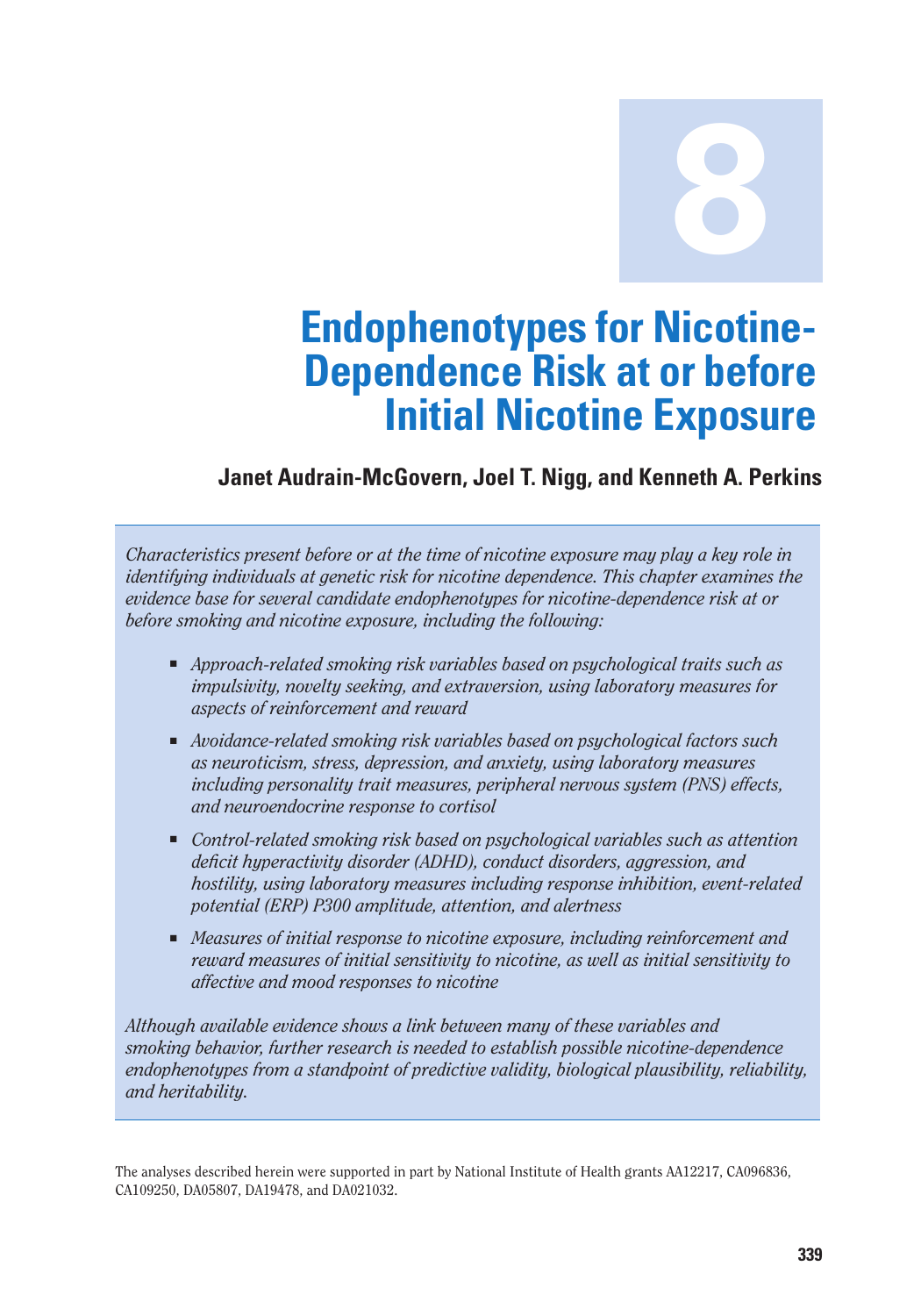# **Introduction**

This chapter examines potential endophenotypes for risk for (1) initiating and progressing in smoking and (2) responding to the initial nicotine exposure. First, it briefly surveys major within-person risk factors for smoking initiation and progression. It then assesses these from the perspective of potential endophenotypes via a conceptual model of neural circuits that may be relevant to smoking initiation and progression, particularly with regard to a general risk pathway. A general risk pathway indicates a vulnerability that may be shared between nicotine and other drugs; hence, some overlap can be expected in the domains of interest here with those being studied for other drugs such as alcohol. This approach is well justified in view of behavioral genetic evidence of shared genetic liability to the misuse of nicotine, alcohol, and other drugs, $1-3$  although the degree of shared genetic factors may vary with age.<sup>4</sup> However, some endophenotypes may be relatively more general and linked to initial attraction to many types of substances (e.g., reward dependence), and others may have greater specificity to trying nicotine (e.g., attentional dysfunction).

The second part of this chapter considers processes occurring in the early stages of nicotine exposure that may increase the likelihood of further exposure to nicotine and subsequent nicotine dependence; it looks at potential endophenotypes at that inflection point, shifting to a pharmacological response model and a more drug-specific pathway. A drug-specific model is justified at this inflection point by evidence that pharmacological response may influence selection of drug use over time. The final section of the chapter discusses the state of the research and offers recommendations for future investigation.

# **Endophenotypes**

An explanatory gap between candidate genes and the presence of symptoms of nicotine dependence necessitates new approaches to identifying genetic liability markers. Smoking risk is an area of study overlapping with numerous complex disorders and traits with which it is correlated. Therefore, a useful strategy may be to identify valid and reliable intervening constructs to link candidate genes and nicotine dependence, as has been suggested for behavioral traits and disorders generally.<sup>5–8</sup> The field holds relative consensus that genetic and environmental risk for substance use includes a general risk factor (not specific to one drug) and drug-specific factors.<sup>9</sup> Intervening constructs need to be identified both at the general level (where they will be shared among several drugs) and at the nicotine-specific level.

These intervening constructs, referred to as *endophenotypes,* can be neurophysiological, biochemical, endocrinological, neuroanatomical, cognitive, behavioral, or neuropsychological, as long as the endophenotype ultimately enhances the genetic signal for the disorder's causal processes.10 Most behavioral measures, although providing useful clues, are usually considered less parsimonious than most cognitive or biological endophenotypes given the (presumed) extra steps needed to link them to genes or the proteins for which they code. Further, because genes influencing behavioral and addictive disorders are presumed to operate in the brain, and to be detectable by probes of brain activity (such as cognition), cognitive and physiological measures that can be validated in relation to neural systems are attractive candidates.

Consequently, a neural networks perspective is useful to analyze potential endophenotypes. Such a model can be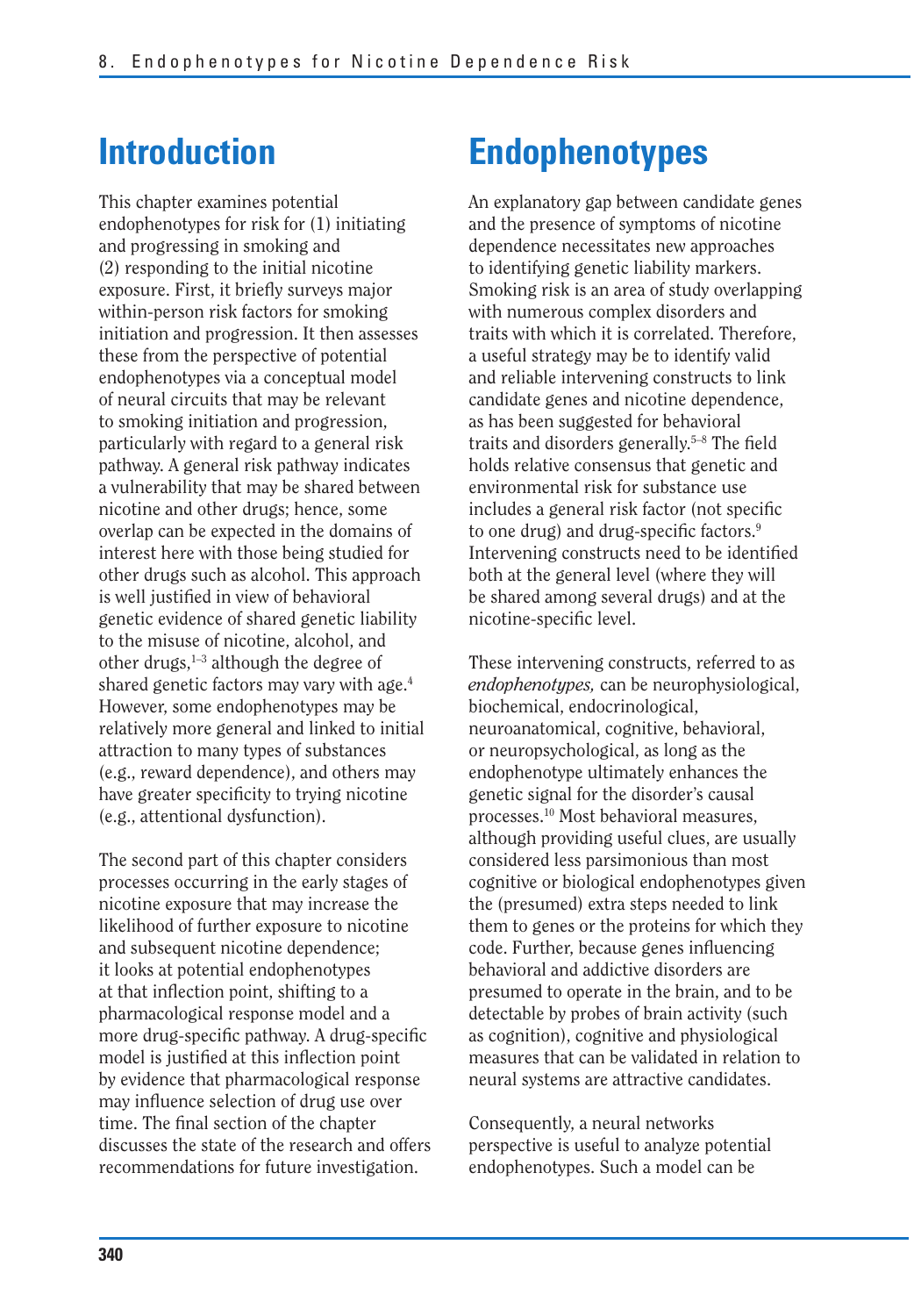adopted to examine behavioral, cognitive, and physiological endophenotypes that may be related to smoking initiation discussed in the first half of this chapter. Nicotine is not a drug of universal exposure. Thus, factors that differentially influence initiation of use, including genetics, are critical. At the same time, once smoking has been initiated, the pharmacological response to the nicotine presumably becomes a key factor in an adolescent's subsequent smoking behavior and progression to nicotine dependence. Therefore, the second part of this chapter moves to a lower (more molecular) level of analysis and considers a pharmacological perspective on smoking progression in conjunction with trait measures.

Assuming an endophenotype can be validated, it can provide a potentially powerful tool for identifying individuals at genetic risk of initial nicotine use and of going on to nicotine dependence (becoming nicotine dependent and staying nicotine dependent), and it can also clarify phenotypic heterogeneity.<sup>11</sup> That is, complex traits such as smoking and nicotine dependence are probably due to numerous genes in several pathways, interacting with each other and the environment. Endophenotypes are intended to represent more defined and quantifiable measures that are thought to involve fewer genes and fewer interacting pathways, which ultimately result in the activation of a narrower set of neuronal circuits.11 Because endophenotypes, when valid, are more proximal biologically to the putative genetic influences, they may be more sensitive measures for genetic studies of nicotine dependence.12 No endophenotypes have been validated for smoking risk; this chapter examines candidate markers that may hold promise as potential endophenotypes.

Several criteria have been advanced to evaluate the validity of a putative endophenotype.7,10,13 The criteria used to evaluate a potential endophenotype for nicotine dependence include (1) predictive validity; that is, it is related to a smoking phenotype of interest (initiation or progression); (2) biological plausibility; that is, it can be linked to specific neural pathways or actions, which can relate directly to candidate genes; (3) reliability; and (4) heritability. Bivariate heritability is not evaluated in this chapter because data are lacking on its relation to smoking initiation and progression. For more discussion of the criteria for an endophenotype, see Waldman and colleagues.13,14

This chapter derives its concept of "endophenotype," which has been criticized as underspecified, from other studies. For example, Szatmari and  $\text{colle}$ gues<sup>15</sup> suggest that responses that are often considered as potential endophenotypes can be conceptualized as one of three "subtypes," only two of which would be true endophenotypes: (1) component phenotype, (2) intermediate phenotype, and (3) covariate.15 Component phenotypes capture only one aspect of a multidimensional disorder of interest; they may or may not be a necessary part of the disorder, but they are not a sufficient determinant (i.e., alone they do not fully capture the disorder). Building on the logic of these authors, component phenotypes can be viewed as a portion of the disorder phenotype but not part of the causal chain to it. Intermediate phenotypes, by contrast, refer to a mechanism believed to be part of the causal chain to the disorder; this is the original meaning of "endophenotype" provided by Gottesman.10 An intermediate phenotype is expected to reflect a predisposition for the disorder in unaffected family members as well as in those already affected. The third subtype, covariates, are really not endophenotypes at all; they are factors related to the disorder of interest but not components of it and certainly not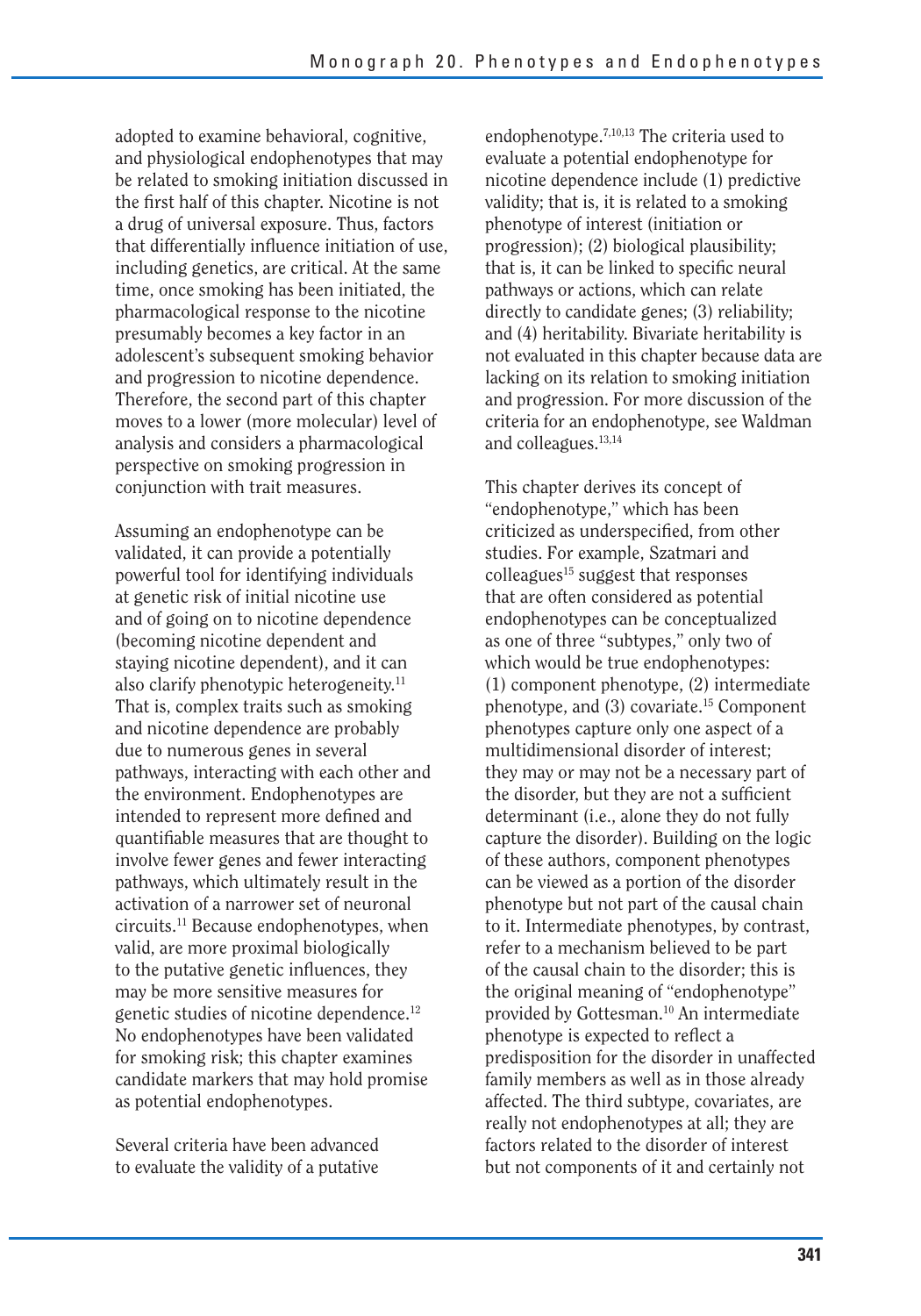causal. Part of the goal of research in this area is to determine into which of these subtype categories a candidate measure actually falls (usually it is unknown until investigated). Of most interest in this chapter are markers suspected to be the second type (intermediate phenotypes), although in fact some of these may turn out to be covariates. The reason for emphasizing intermediate phenotypes is that this chapter is focused on those at risk for nicotine dependence but not yet "affected" with the disorder. The next chapter, on putative endophenotypes for dependence after chronic exposure (i.e., in those already "affected"), focuses on component phenotypes.

# **Rationale for Investigating Nicotine-Dependence Risk Endophenotypes**

Like most complex traits, smoking behavior is the result of genetic and environmental influences.<sup>16</sup> Heritability studies of adolescent twins estimate that at least 33% of the variance in smoking initiation (ever smoking), more than 80% of the variance in smoking rate, and 44% of the variance in nicotine dependence may be attributable to genetic factors.<sup>1,17-19</sup> Genetic factors may be more important in discriminating those adolescents who become nicotine dependent from those who simply initiate and do not progress beyond limited experimentation.18,20

Evidence for smoking heritability has encouraged a growing number of studies examining the role of candidate genes involved in nicotine metabolism and drug reward in adolescent smoking and nicotine dependence. Most of the candidate gene studies have focused on genes directly related to nicotine's biological action. For example, such studies indicate that genetic variation in enzymes responsible for nicotine metabolism (i.e., *CYP2A6*)

influences the likelihood of becoming nicotine dependent and the rate of progression in nicotine dependence among adolescents.21,22 However, these two studies differ in their findings, and it is not clear whether faster or slower nicotine metabolism confers risk for nicotine dependence. However, with regard to the nonspecific component of the risk path, studies have also linked polymorphisms in genes in the dopamine reward pathway to an increased likelihood of smoking progression,<sup>23</sup> greater smoking among male adolescents,<sup>24</sup> and a reduced likelihood of an adolescent being nicotine dependent.25,26

Two genome-wide association studies have pointed to several novel genes that discriminated among adults who smoke regularly but did not become nicotine dependent and those who smoke regularly and became nicotine dependent.27,28 There appears to be some overlap between polymorphisms that distinguish individuals who became dependent on other substances from those who did not.<sup>28</sup> Likewise, a later candidate gene study found that the nicotinic receptor subunit gene *CHRNA5*  distinguished between adults who smoke regularly but did not become nicotine dependent and those who smoke regularly and became nicotine dependent.29 These findings have been replicated in five subsequent studies of adults.<sup>30-34</sup> Studies also provide support for the importance of other nicotinic subunits identified in genome-wide association studies (e.g., *CHRNB3*).29,31,32 No studies were found that have prospectively evaluated the role of nicotine receptors in the emergence of nicotine dependence in adolescents.

Furthermore, a range of psychological and psychosocial moderators likely interplay with genetic vulnerability in regard to drug use, including smoking. For example, Dick and colleagues<sup>35</sup> reported that genetic effects on adolescent smoking were moderated by parenting behavior. The specific nature of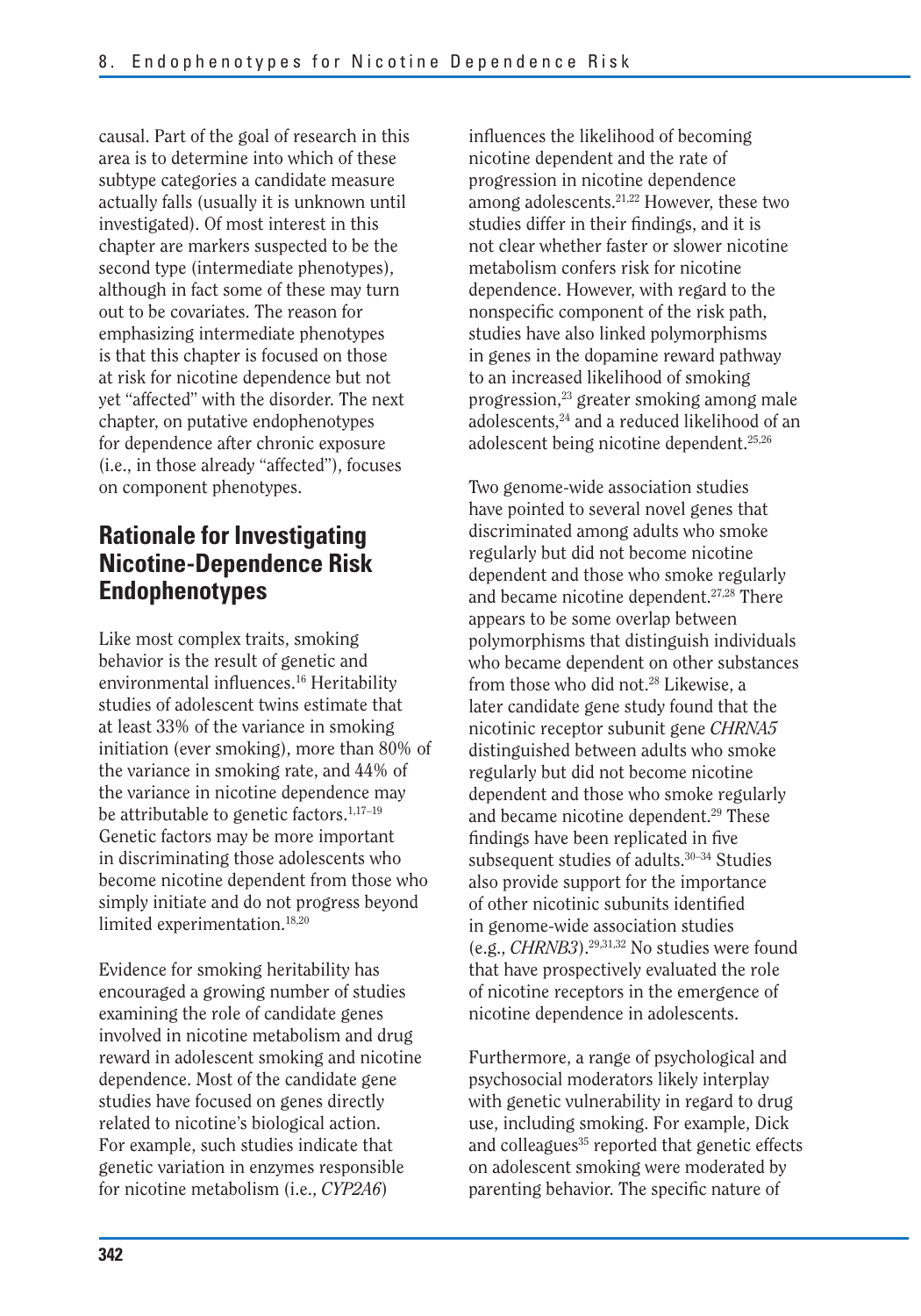these interactive gene effects remains to be mapped with regard to the general and specific risk streams. However, initial clues are tantalizing. One study found that the dopamine receptor D2 *(DRD2)* gene interacts with other vulnerability factors, such as depression, to potentiate adolescent smoking progression.23 In contrast, protective factors, such as team sport participation, appear to interact with genes in the dopamine reward pathway (i.e., *DRD2* and dopamine transporter *SLC6A3*) to prevent adolescent smoking progression.<sup>36</sup>

Gene-by-gene interactions can also be considered. For example, genetic variation in the serotonin pathway (i.e., the short allele of the serotonin transporter *5-HTTLPR*) has been linked to increased smoking among adolescents.37 However, a higher level of smoking was seen among girls who were homozygous for the long allele of *5-HTTLPR*  and who lacked the dopamine receptor *DRD4\*7-*repeat allele.<sup>38</sup> These two findings may reflect the moderating effects of one gene on another or possibly methodological differences between the studies.

Despite the recognition of these general outlines of the problem and these interesting initial genetic findings, it has proven difficult to identify candidate genes with replicable associations with adolescent smoking phenotypes; that is, several of the studies above disagree on the genotype that confers risk. As discussed in chapter 5, disparate findings may be partially explained by differences in study methodology and smoking phenotypes under investigation. At the same time, the methodological problems in identifying and measuring liability in those who have not yet initiated use are nontrivial.39,40 Endophenotypes in the context of prospective designs are a crucial tool in this regard.

Similar to most work in the field, the model discussed here assumes at least three inflection points leading to eventual

dependence, of which two (initiation and initial response) are covered in this chapter and one (persistence) is covered in chapter 9. It is assumed that genetic influences on these three inflection points are at least in part distinct. For one thing, it is likely that risks for initiation may fall partially into the general substance-use pathway and partially into a specific pathway involving attraction to nicotine, whereas a greater degree of drug-specific factors may be involved in initial response. However, initiation is an obvious prerequisite for progression and then dependence to emerge. In turn, numerous factors place an individual at risk for smoking initiation, progression to regular smoking, and nicotine dependence.41 Smoking obviously occurs in a psychosocial context in which nicotine availability is a necessary but not sufficient condition. Those psychosocial contexts are bypassed here so as to focus on avenues to understanding genetic predisposition to risk in the individual.

## **Candidate Neural Systems as Guides to Smoking and Nicotine-Dependence Risk Endophenotypes**

In the temperament-based model, major circuits include the following: (1) A dopaminergic, appetitive, frontal-limbic circuit is related to approach behaviors, surgency, extraversion, novelty seeking, and impulsivity.42 It is well recognized that behaviors associated with these traits are related to drug-use risk generally,<sup>43</sup> so they are also relevant to smoking initiation risk. (2) A neural circuit anchored in amygdala and associated stress response circuitry is related to neuroticism, anxiety, stress response, fearfulness, and perhaps depression. These may include drug-specific as well as general risk characteristics inasmuch as nicotine may serve to relieve negative affect in a unique manner. (3) A frontal-thalamic-striatal circuit,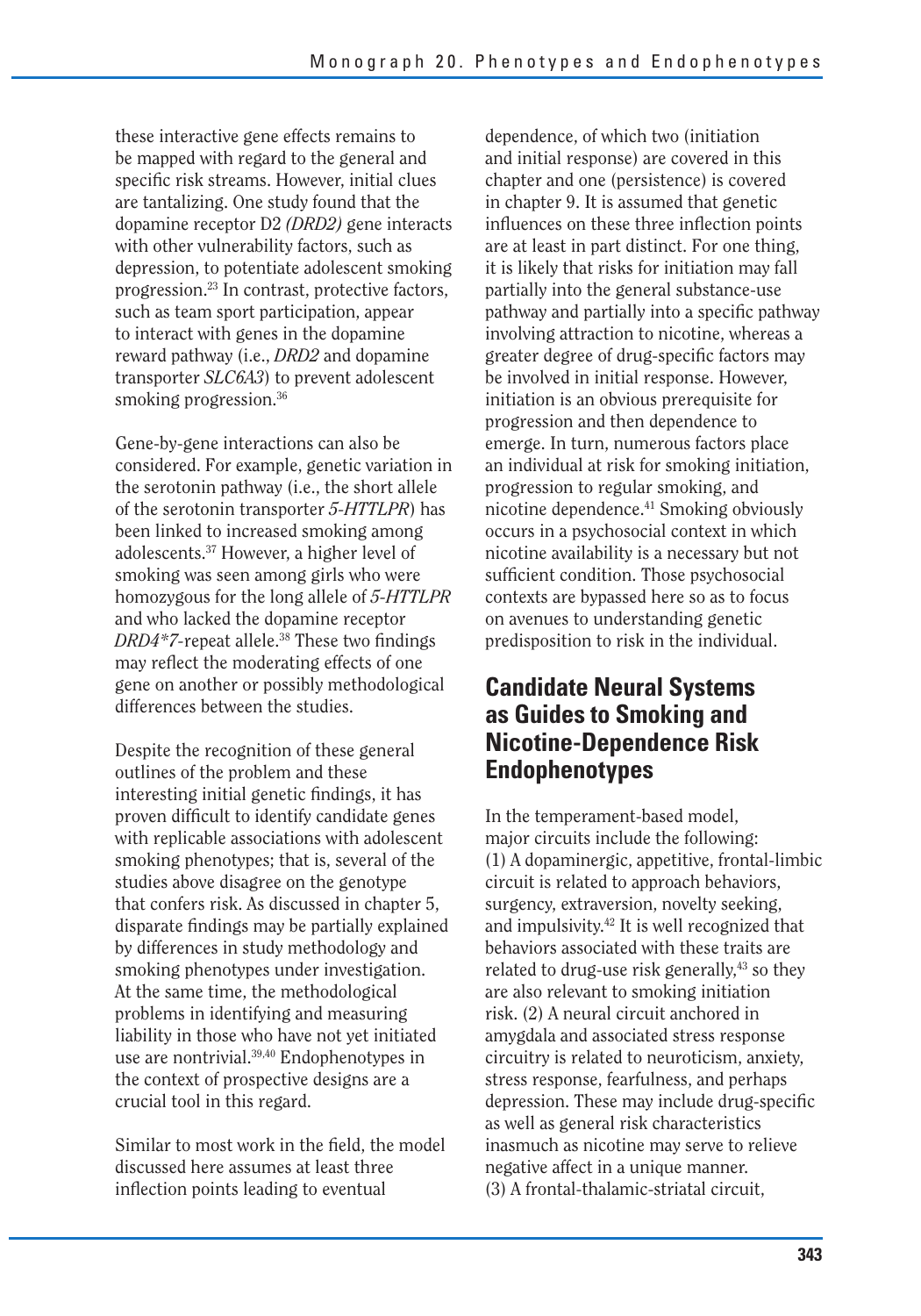including dorsolateral prefrontal cortex and orbital prefrontal cortex, is related to effortful control, deliberative behavior, working memory, and neuropsychological executive functions. It is related to ADHD and inattention, and indirectly, to control of emotion. Additional neural and personality traits can be invoked to address hostility, as noted later.

Although this does not exhaust the neural mechanisms to be considered  $(in$  particular, those that are drug specific such as cholinergic systems in relation to nicotine use), they provide a starting point for organizing this list of behavioral and psychological markers that are likely to be part of a general risk pathway. They also provide a basis for bridging to more direct behavioral and cognitive probes of these same neural systems. What follows, therefore, outlines a multilevel-analysis perspective on key neural systems related to the behavioral markers above. In each case, an attempt is made to carry this out to the point of describing operational measures—that is, low-level experimental measures that can serve as endophenotypes for future studies.

Figure 8.1 outlines the basic conceptual framework as hypothetically linked to both behavioral and biological (i.e., central nervous system [CNS] and PNS) levels of analysis; potential linkages to other laboratory measures are noted here. This framework, presented in more detail in Nigg,<sup>42</sup> draws on a handful of key formulations $44-50$  and is similar to a detailed presentation by Zuckerman.<sup>51</sup> This perspective assumes a small set of reactive response systems and a regulatory/control system that comes under increasing volitional control with development. These systems underlie temperament and personality and are directly relevant to both psychopathology and self-control in children and adolescents. These systems are relevant to consideration of the general risk pathway; the degree to which they carry drug-specific risks will remain speculative here.

The behavioral traits are assumed to reflect a set of partially discrete neurobiological systems anchored at the level of the CNS in frontal-limbic neural networks and stress response systems and, at the PNS level, with reactivity of sympathetic and parasympathetic systems. Whereas the distinction between temperament and personality is debated in the field, that issue is bypassed here to focus on the conceptual behavioral and neural systems. The behavioral traits are known to be relatively stable across similar incentive conditions and to reflect reliable individual differences across development,<sup>52,53</sup> although these effects are modest in size over long periods of time and include periods of substantial change in personality.54 Yet, importantly, early trait scores, mediated by later trait scores, can predict onset of substance use.<sup>55,56</sup>

The hierarchical framework begins with reactivity of two basic incentive systems approach and avoidance42—which are related to reactivity of autonomic as well as neural systems.44 These are bottom-up systems. The framework then proceeds to top-down control, the ability to effortfully regulate responses as well as emotion and attention. Finally, all of these mechanisms influence attention and are moderated by arousal level.

Note again that the domains portrayed in figure 8.1 are of general importance to behavioral regulation; they are implicated in key psychopathologies (especially ADHD, conduct disorder, and mood disorders) and substance-use disorders as well as in risk factors for nicotine dependence. In the second half of this chapter, the focus is shifted to nicotine-specific processes. Therefore, the discussion begins here by outlining a conceptual neural model that will allow an organization of potential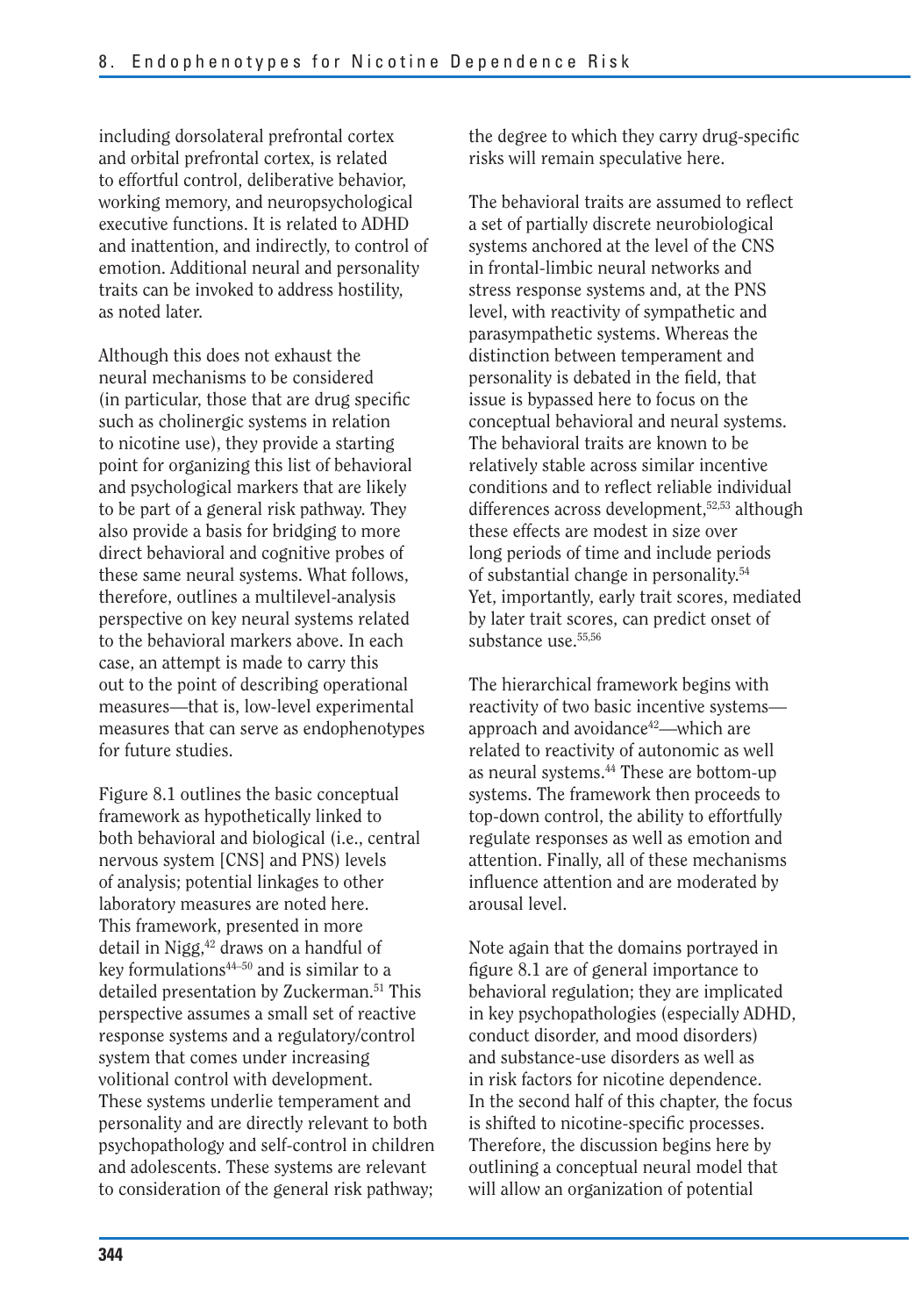

Note. Adapted from Nigg, J. T. 2006. Temperament and developmental psychopathology. Journal of Child Psychology and Psychiatry 47 (3-4): 395-422; adapted from Beauchaine, T. P. 2001. Vagal tone, development, and Gray's motivational theory: Toward an integrated model of autonomic nervous system functioning in psychopathology. Development and Psychopathology 13 (2): 183–214; Calkins, S. D., and N. A. Fox. 2002. Self-regulatory processes in early personality development: A multilevel approach to the study of childhood social withdrawal and aggression. Development and Psychopathology 14 (3): 477–98; Markon, K. E., R. F. Krueger, and D. Watson. 2005. Delineating the structure of normal and abnormal personality: An integrative hierarchical approach. Journal of Personality and Social Psychology 88 (1): 139–57; Shiner, R., and A. Caspi. 2003. Personality differences in childhood and adolescence: Measurement, development, and consequences. Journal of Child Psychology and Psychiatry 44 (1): 2–32. Openness, associated with E, is omitted for simplicity. N = neuroticism, negative affectivity, withdrawal responding; E = extraversion, approach responding; C = constraint; A = affiliation/agreeableness; CNS = central nervous system; EEG = electroencephalographic; L = left; PFC = prefrontal cortex; R = right; PNS = peripheral nervous system; RSA = respiratory sinus arrhythmia.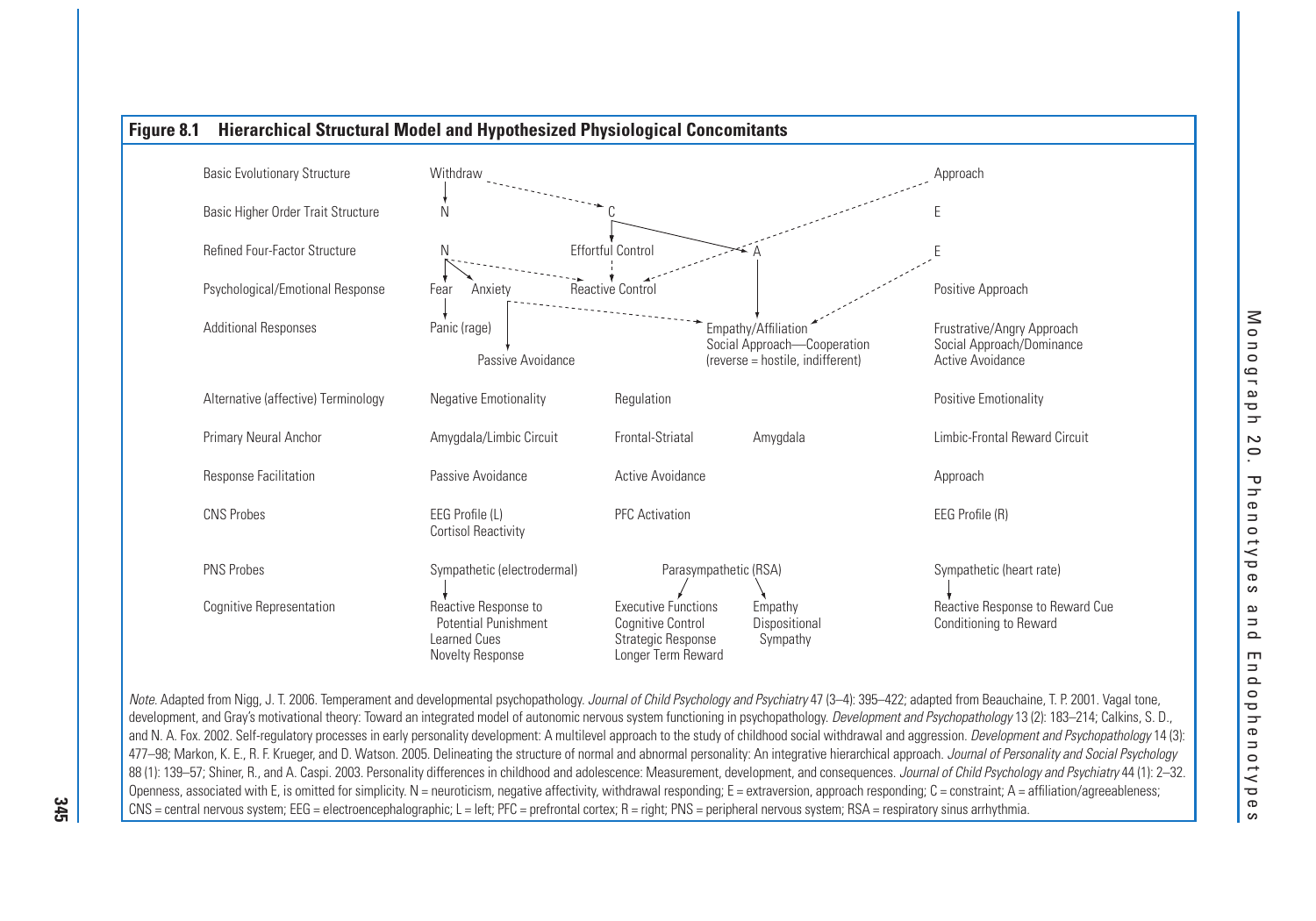endophenotypes, particularly those that may be nonspecific before exposure, and an analysis of previously studied risk factors at lower neurobiological levels, thus suggesting additional endophenotypes for consideration. Figure 8.2 provides an illustration of the potential links between genes, neurotransmitter activity and receptor function, endophenotypes for nicotine-dependence risk at or before initial nicotine exposure, and subsequent nicotine dependence.

# **Smoking Initiation and Progression Risk: Examination of Key Candidate Psychological Domains**

A large literature base has linked adolescent smoking initiation and progression to several pre-occurring social, psychological, and behavioral factors. The smoking risk variables that are reviewed below are not exhaustive but reflect those most likely to be linked to potential genetic endophenotypes. For example, although peer smoking has consistently been shown to influence the likelihood of adolescent smoking initiation and progression,57–59 the underpinnings of peer behavior influence may more likely be environmental rather than genetic. Of course, parental smoking is a significant predictor of smoking initiation and progression.58,60–63 Clearly, the effects of parental smoking on adolescent smoking may be genetic and environmental, or may reflect gene-environment correlations, in that an adolescent both (1) inherits genotypes conferring smoking risk and (2) is in an environment in which smoking is modeled. Thus, no attempt is made to address all vulnerability to smoking and subsequent nicotine dependence; rather,

the focus is on potential markers of the genetic component of vulnerability.

In reading the sections on smoking risk variables, the reader should keep in mind that these factors themselves are complex phenotypes. They are framed here through the lens of a neurobiological temperament model that allows a multilevel analysis of these surface-level endophenotypes, perhaps bringing them closer to gene action. Each section that follows, therefore, begins at a "high," or abstract, level of analysis with behavioral traits. It then proceeds to what is known about lower level, more molecular (i.e., either construct pure or single factor) laboratory measures. The laboratory measures can be viewed here as being genetically simpler and more promising as endophenotypes than are the trait measures. However, whether this is always true about these measures remains an empirical question in nearly every case. The purpose here is to show the linkages across these levels of analysis to assist the field in conceptualizing endophenotypes as target measures. This is illustrated by analyzing the most-well-studied molecular measures and by suggesting logical, additional measures of the same systems that are essentially unstudied in relation to smoking vulnerability.

# **Approach-Related Risk Variables: High-Level Psychological Traits**

The neural incentive system, labeled here as "approach," is associated with psychological processes, such as willingness to approach possible incentive or reward/reinforcement, and with speed of reinforcement learning. It is related also to the personality traits of impulsivity and novelty seeking as well as extraversion<sup>64,65</sup>—all of which are among the surface traits that have been linked to smoking risk. Extraversion, the most abstract of these traits, includes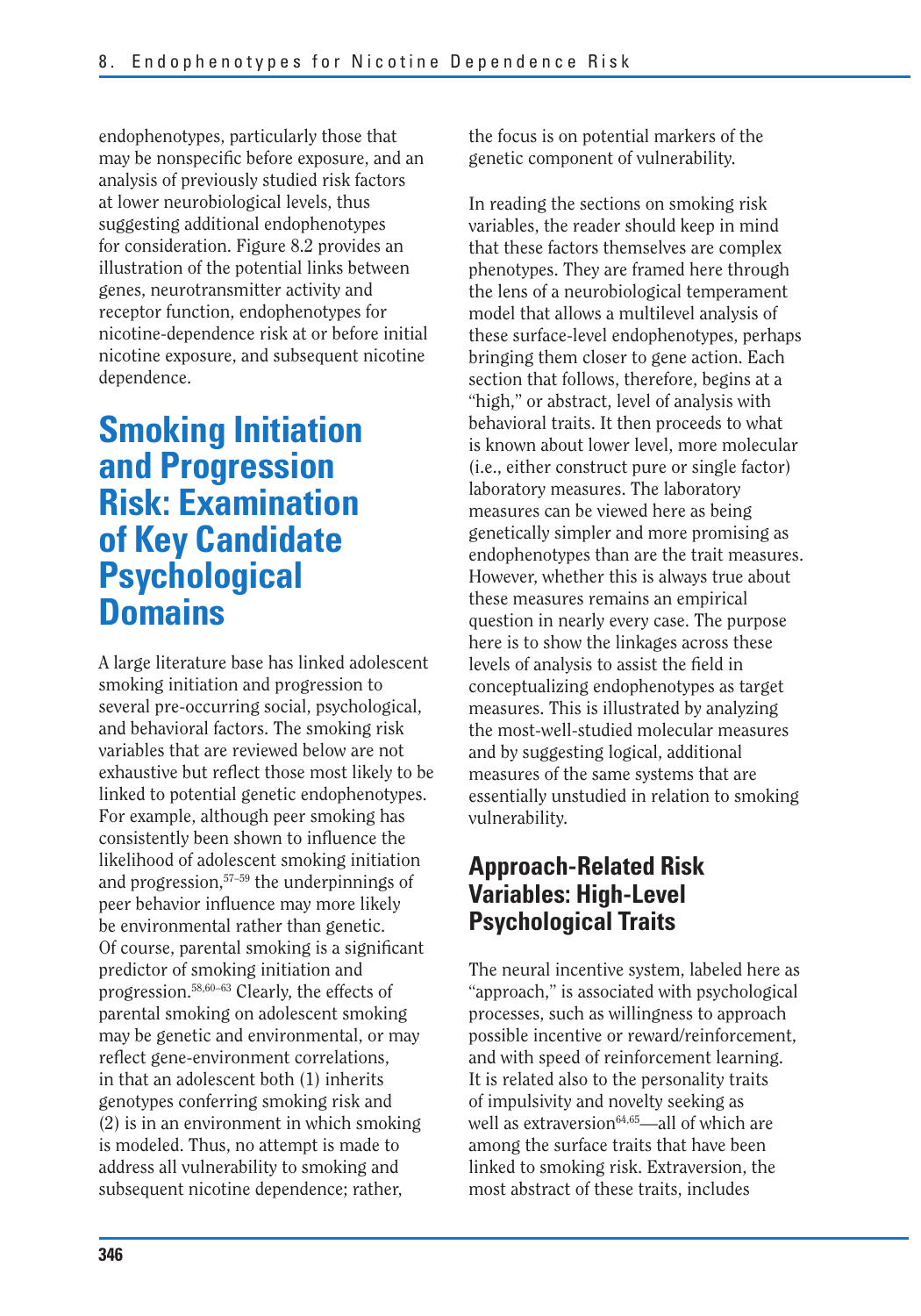

Note. Endophenotype areas are presented in gray squares. Specific and general vulnerability paths are recognized. Selected examples of genes (bottom row) that contribute to neurotransmitter activity and receptor function (dark blue bar) related to these endophenotype areas can be identified. This figure is illustrative only and does not reflect a consensus on the factors responsible for neurotransmitter function or for the endophenotype areas. nAChRs = nicotinic acetylcholine receptors.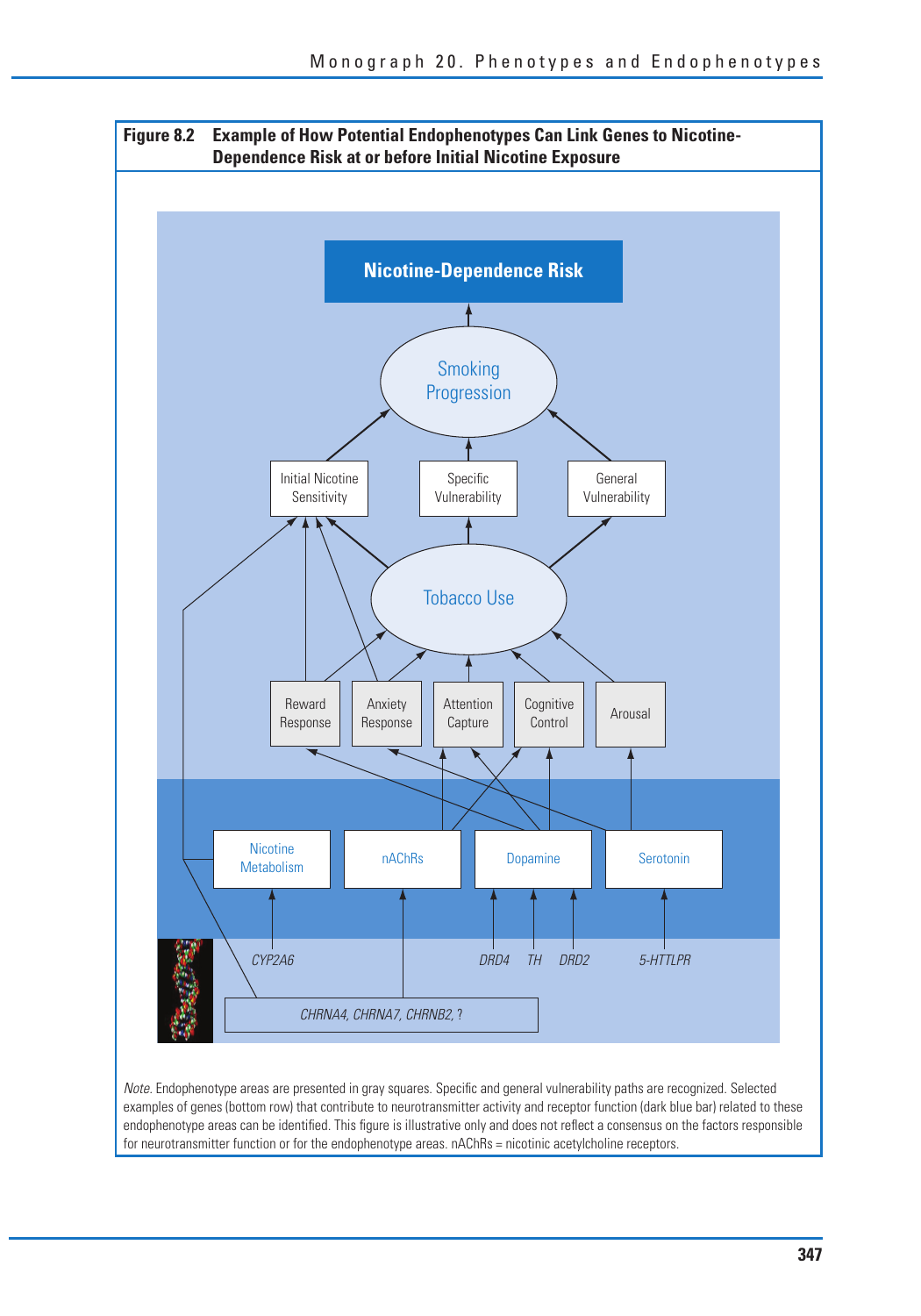several lower order constituent traits such as positive emotionality, sociability, and activity level.49 An extensive literature documents both the reliability of individual differences in children and adolescents on these dimensions and the fact that they cohere in a superordinate factor at least by early childhood (for reviews see Calkins and Fox;<sup>45</sup> Putnam and colleagues;<sup>66</sup> Rothbart and Bates;<sup>48</sup> and Shiner and Caspi<sup>49</sup>), although some developmental change may emerge with regard to the lower order traits contributing to extraversion.52 Disagreement remains as to the neurobiological core element of this supertrait (see Depue and Collins<sup>67</sup> and accompanying commentaries). However, to facilitate neurobiological and cross-species analysis of smoking risk endophenotypes, extraversion is conceptualized here as related at the level of the CNS to the appetitive, dopaminergic systems, including the nucleus accumbens and ascending frontal-limbic dopaminergic networks.42,64,65 At the level of the PNS, extraversion is related to sympathetic activation, with one index being heart rate acceleration following the application of effort or the appearance of incentive.<sup>44,68</sup> These CNS and PNS measures then become operational candidate endophenotypes that may be closer to gene action than are surface traits such as extraversion or novelty seeking.

#### *Impulsivity*

*Impulsivity* is used here to mean the tendency to act without adequate preparation or thought or to act hastily in contexts that call for a slow, careful response. One common way to operationalize impulsivity is via delay discounting. "Delay discounting," a concept found in behavior economic theory, among other literatures, describes the process in which the value of a reward is discounted as a function of delay to its delivery.69 Like other impulsive subjects, smokers tend to discount the value of future

reinforcers more than do nonsmokers.<sup>70,71</sup> Thus, impulsivity, seen as a tendency to choose reward immediacy over reward magnitude, $70,72$  is a risk factor for smoking. Delay discounting rates have been shown to correlate with impulsivity, age at first substance use, and substance use.72–75 Delay discounting affects the type of reinforcers that adolescents choose over time76 and appears to involve two separate neural systems.77 However, a key component of neural support for delay weighting involves ascending midbrain dopamine circuits. Thus, genes and measures tapping these circuits are likely to be of interest.

#### *Novelty-Seeking Personality*

Novelty seeking is characterized by a tendency to seek out new and exciting stimuli; engage in sensation-seeking, impulsive, and risk-taking behavior; and to be sensitive to reward.78–80 This personality dimension predicts tobacco use during adolescence<sup>81,82</sup> and early onset of smoking in adolescent boys.<sup>83</sup> Indeed, a study of longitudinal smoking patterns from ages 14 to 18 years found that adolescents high in novelty seeking were about 15%–20% more likely to be members of a trajectory involving regular smoking than of a neversmoking trajectory.<sup>84</sup>

Adolescents high in novelty seeking also tend to be more receptive to tobacco advertising, which, in turn, has been linked to smoking progression.85,86 The heightened receptivity to tobacco advertising among youth high in novelty seeking may be attributable to their greater need for stimulation and rewarding experiences. Structural equation models suggest that novelty seeking indirectly affects substance use through other variables that are more proximal to use. $82,87$  This might especially be the case for cigarette smoking.<sup>88</sup> Evidence also suggests that exposure to novelty activates the same neural structures that mediate the rewarding effects of substances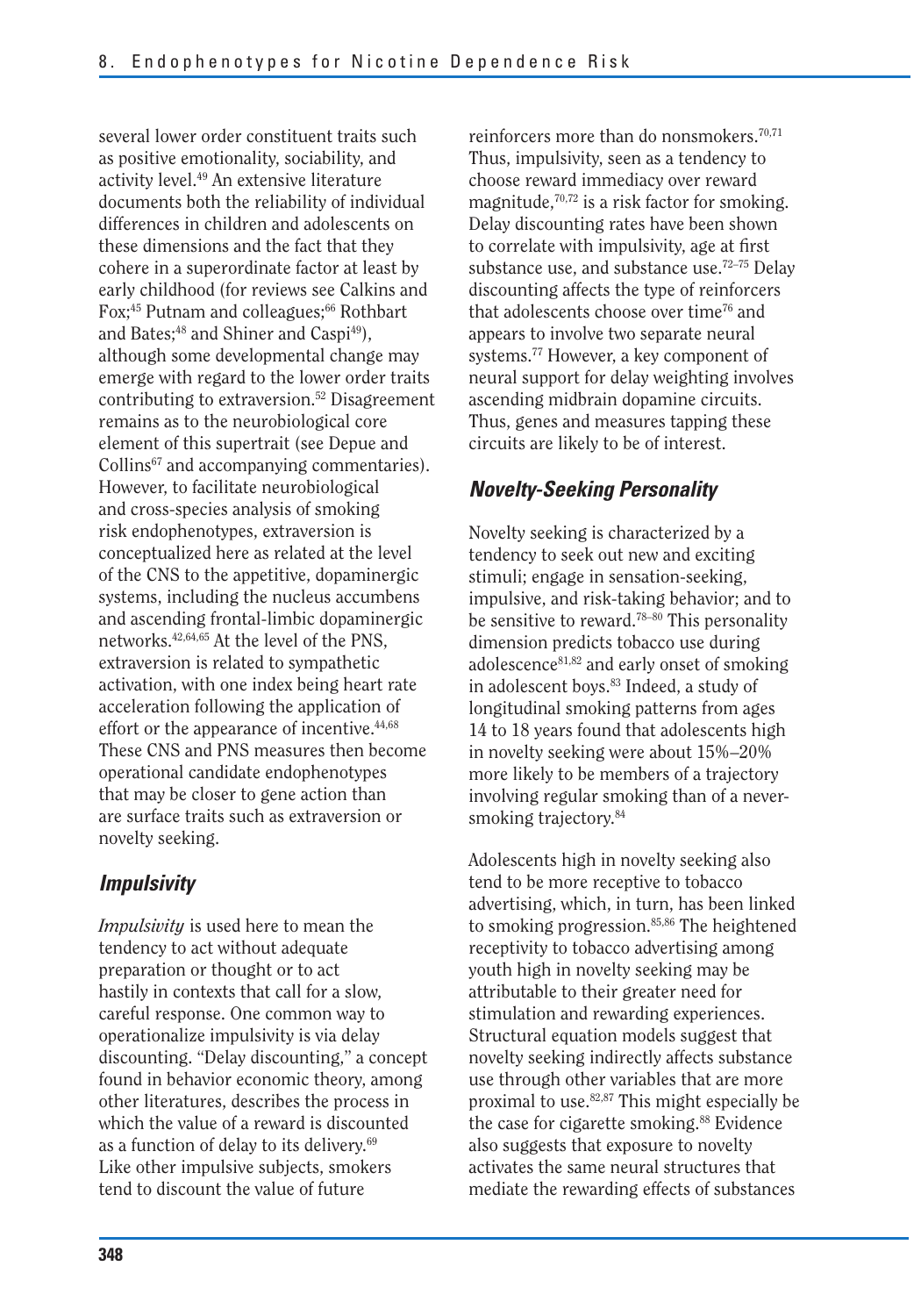of abuse.89 Thus, like impulsivity, individual variability in novelty-seeking and drugseeking behaviors may be related to individual differences in the dopamine reward pathway.<sup>90,91</sup>

#### *Extraversion*

Extraversion is characterized as an outgoing, sociable, energetic disposition. Data suggest that extraversion is associated with smoking initiation among adolescents $92$  as well as current smoking status.93–95 A later study found that higher levels of extraversion increased the odds of initiating smoking by about 40%.92 Extraversion appears to have direct and indirect effects on adolescent smoking progression.<sup>96</sup> Extraversion is a multidimensional trait that has several alternative formulations. However, one major psychobiological formulation is that it pertains to the approach system—that is, the same ascending dopamine circuitry involved in motivation and reinforcement response noted above.

# **Approach: Neural Analysis and Laboratory-Based Endophenotype Measures**

The appetitive, or approach, system, involving the midbrain or mesolimbic dopamine circuitry (including the nucleus accumbens) is central here. Experimental probes typically involve examining differential response to (1) anticipated and (2) actual reward versus control or baseline responding. ("Reward" here refers to the reinforcing substance, or object of the goal-directed behavior, not to the hedonic response to smoking or nicotine discussed later in this chapter and in chapter 9.) Tasks of this nature can then be examined behaviorally (e.g., changes in reaction time), physiologically (in particular, changes in heart rate), and neurobiologically (in particular, changes in activation in nucleus accumbens via neuroimaging).<sup>97,98</sup>

Nearly all of these types of tasks have been experimentally designed in a nonstandard manner across different laboratories, so their reliability and heritability are poorly assessed. However, what is known about key candidate measures is highlighted here.

### *Reinforcement Response*

Reinforcement response is related to cognitive control in that (1) the two processes are mutually modulating and (2) ascending dopaminergic circuits are also important in reinforcement response. Relevant brain structures again include prefrontal cortex, as well as limbic-striatal structures, perhaps most notably the nucleus accumbens (which activates for potential reward [a signal reinforcer] as well as actual reward). Here, several angles on the reinforcement response system are considered. First, this system is responsible for learning associations that are meaningful. This learning (e.g., correlational learning or associative learning) is poorly studied in youth who go on to smoke. Second, the system is responsible for learning associations with predictors for reward (operant learning), and similarly, for extinguishing response to operant predictors that are no longer linked to the reward or reinforcer. Third, one can ask about the weight put on a potential reward (as opposed to an actual reward; here the interest is in the signal stimulus). A highly active ascending dopamine circuitry in the approach circuit is expected to place high value on signal of potential reward.99 One can then ask about weighting of immediate, small reward versus later, larger reward, or delay discounting. Steep delay discounting is related to impulsive behavior and may be related to differences in this reinforcement system. This last perspective on reinforcement response is the only one that has been studied as of 2008 in relation to smoking onset, so it is focused on here via the following key tasks.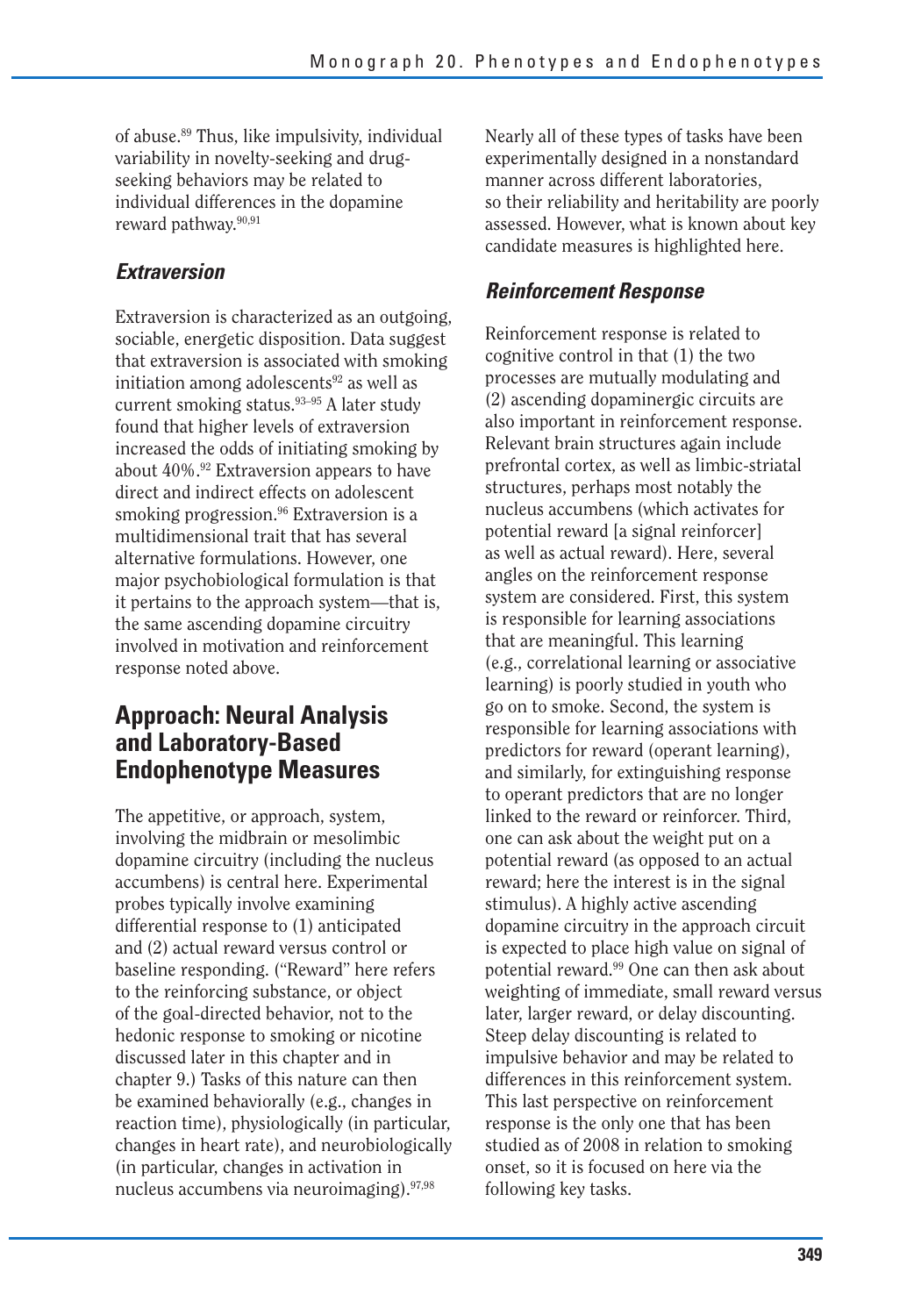## *Reward Signaling and Discounting Tasks*

Reward signaling in the brain involves several discrete elements<sup>99</sup> that will be useful to decompose in future studies of reward and smoking risk. The properties of nearly all tasks are still being worked out. However, several promising probes that could serve as endophenotypes for future research have emerged, such as the Iowa gambling task.100 This task is the one most often used in substance-use research to assess reward weighting and is associated with alcohol and drug abuse. $101$  As of 2008, it has not yet been utilized to assess risk for smoking onset. In this task, the individual "plays" a series of cards from four decks. Each deck has a different reward-cost ratio. Impulsive individuals tend to choose big rewards even though they come with bigger losses (and a net loss in the end) instead of smaller rewards that lead to a net gain. The biological linkage to this task of brain regions for the ascending dopamine circuitry described previously is supported by lesion.100 Another related paradigm is reward signaling. In this task, the youth sees a cue indicating that a reward of varying size will soon be received. The cue appears to activate the nucleus accumbens.<sup>97</sup> In one small study, failure of such activation was related to ADHD.98 Reward signaling has promise but has not been studied genetically.

Reward-discounting tasks may be the most promising; these are used with either real or hypothetical rewards, with similar effects,<sup>102</sup> and tasks using real rewards can be adapted for very young children.103 Most well studied is a hypothetical reward-discounting task, which can be useful beginning as early as middle childhood. In this task, the youth makes a series of hypothetical choices indicating a preference for a larger amount of money later (e.g., \$100) and a smaller amount now (e.g., \$10), with the amounts stochastically varied to find that individual's breakpoint of preferring to wait. This

task has the advantage of being directly transferable to animal studies, a major advantage for an endophenotype. As a result, linkages to reward circuitry in ventral and orbitoprefrontal cortex and ventral striatum/ nucleus accumbens have been demonstrated in animal research $104$  and in human neuroimaging studies.105 Further, behavior on this task is related to ADHD,<sup>106</sup> which is one behavioral risk factor for smoking.

In fact, considering predictive validity, these types of measures are not well utilized with regard to risk of nicotine use initiation or, for that matter, much studied in relation to children. The majority of studies of delay discounting have involved adult populations or those who are already smoking (chapter 9), whereas most studies of reward cue response tasks have not looked at smoking outcomes in youth. However, current smokers tend to discount the value of future rewards compared to never smokers and those who do not smoke daily or regularly (e.g., chippers).<sup>102,107</sup> It is, therefore, unclear if reward discounting reflects propensity to become addicted once exposed to cigarettes or reflects risk for onset.102 Further, the role of this variable in adolescent smoking has either been unclear or indirect.<sup>84,108</sup> For example, one study found that delay discounting (based on a self-report measure) was indirectly related to smoking initiation and progression through variables more proximal to smoking.76 Data related to adolescent smoking cessation indicated that adolescents unable to achieve abstinence discounted monetary rewards on a computerized discounting task more than did those adolescents who were abstinent from smoking.109 Finally, laboratory studies of adult smokers (smoking ≥15 cigarettes daily) suggest that upon abstinence, regular smokers experience abstinenceassociated deficits in incentive motivation.<sup>110</sup> For example, compared to performance during an abstinence phase, smokers show increased responsiveness to monetary reward on the Card Arranging Reward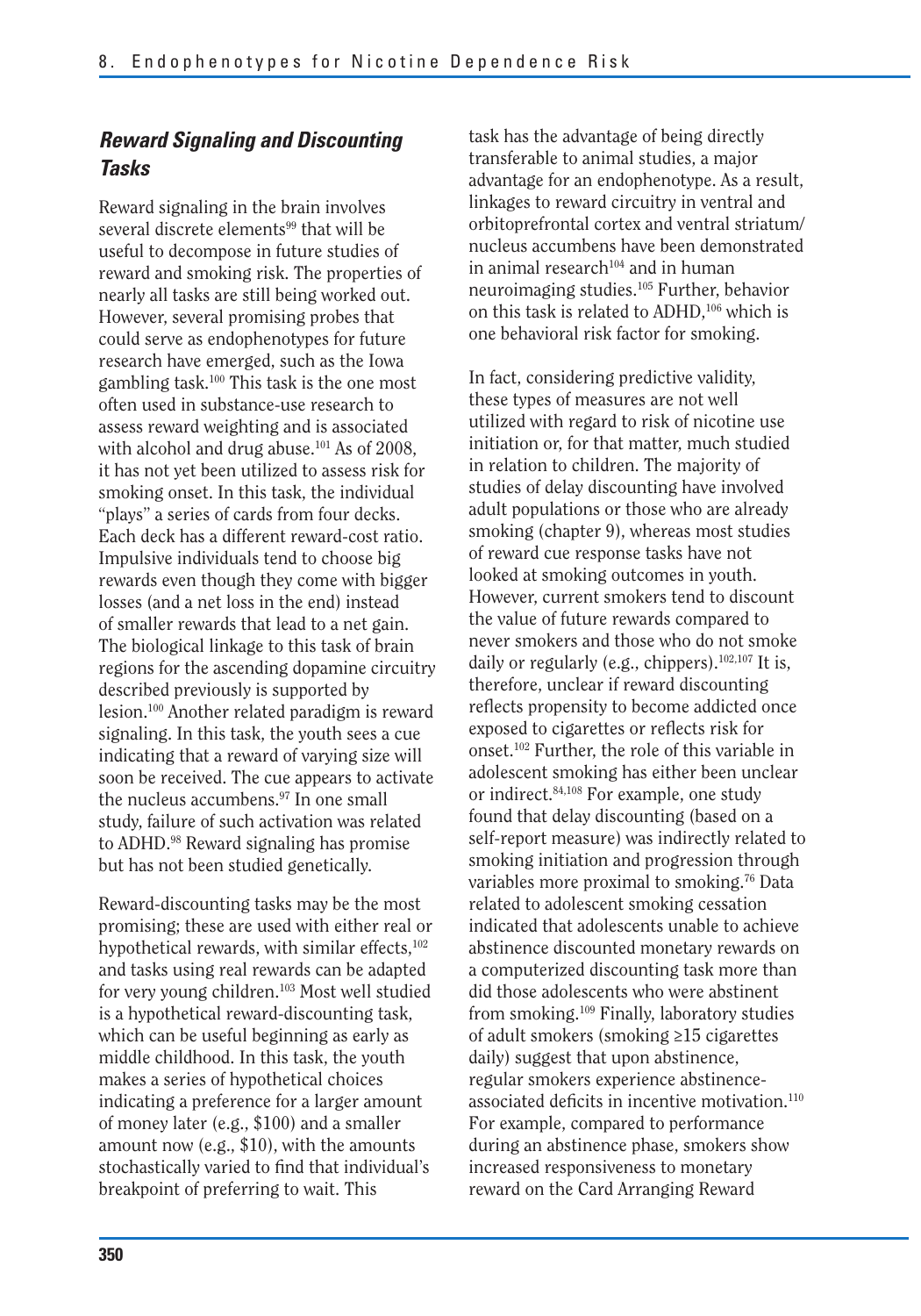Responsivity Objective Test during a nicotine phase.<sup>110</sup>

With regard to heritability, these tasks are not well studied. One small twin study suggested that heritability of delay aversion in young children is quite low, on the order of .2 to  $.3$ ,<sup>111</sup> suggesting that unless its genetic architecture is very simple, it will not be a useful endophenotype. However, it may be that either latent variables that resolve measurement unreliability will yield a stronger genetic signal in this domain or that delay discounting tasks will exhibit higher heritability.

### *Physiological Measures of Reward Response*

In addition, this system can be measured either peripherally by heart rate acceleration to a possible reward or centrally by functional magnetic resonance imaging (fMRI) measures of nucleus accumbens activation to potential reward.97 These measures have extensive validation literature, suggesting they tap the relevant reward circuitry,97,112 but virtually no heritability studies.

# **Avoidance-Related Risk Variables: High-Level Psychological Traits**

#### *Neuroticism*

Neuroticism, a basic, higher-order personality trait, reflects a generalized tendency to experience negative affect, to have difficulty coping with stress, and to be nonresilient in the face of change. It has substantial heritability.113–115 High neuroticism has been shown to prospectively predict smoking behavior in adolescents and young adults.116–118 These studies of neuroticism and youth smoking acquisition appear to be consistent with a large body of adult research showing a positive association between neuroticism and smoking.<sup>113</sup> Later findings indicate a significant association between platelet monoamine oxidase (MAO) activity and neuroticism,<sup>69</sup> which are both associated with smoking behavior.<sup>119</sup> About 10% of the genetic variation in neuroticism appears to be due to genes that also act on MAO. MAO activity has been shown to increase as a result of smoking and to decrease during periods of smoking cessation.120,121 Thus, genes related to MAO activity and their biological markers may be useful targets for genetic research on smoking risk.

#### *Stress*

Related, and often considered within the overall construct of neuroticism, are the subjective feelings of stress. There has been less research on the impact of subjective feelings of stress on adolescent smoking acquisition than on other psychological variables. The available research, however, suggests that stress is related to smoking initiation, $116,122$  smoking status, $123-125$  and a decreased likelihood of quitting126 in adolescents. Yet, an important and often overlooked aspect of this link between stress and smoking is that it appears to act in only one direction. Controlled studies in adults confirm that acute stressful challenges, for example, reliably increase smoking behavior, but that an increase in smoking does not seem to subsequently relieve the subjective distress resulting from the challenges,  $127$ although such smoking clearly relieves distress due to tobacco abstinence.128 It is not at all clear that stress relief explains the reliable increase in smoking due to all or even most stressors.

### *Depression*

Depression is one of the most common psychiatric disorders in adolescence. It is characterized by depressed mood, anhedonia, vegetative symptoms, and impaired psychosocial functioning.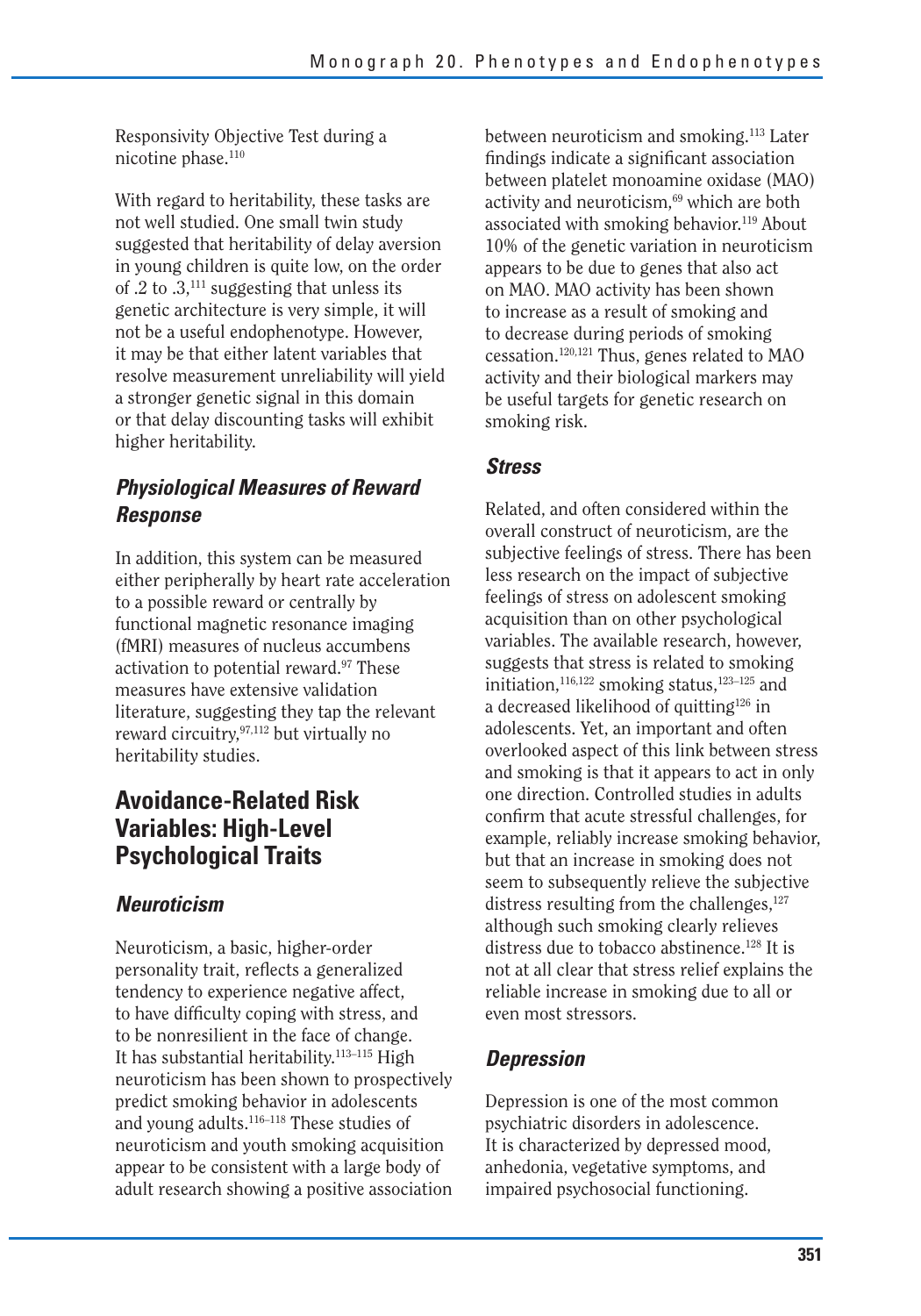Subthreshold depression (depression that does not meet all criteria for the diagnoses of major depression) is also prevalent in youth; it is associated with psychosocial impairment and often precedes and follows a major depressive episode.<sup>129-135</sup> Neuroticism is a major diathesis for depression.136 Depression predicts smoking initiation,137,138 current smoking,139,140 and nicotine dependence in adolescents.141 About 32% of adolescent smokers have a lifetime history of major depression compared to 17% of nonsmokers.142 Major depression is associated with a 19% increase in the average daily smoking rate (cigarette intake) and a 75% increase in the odds of being nicotine dependent from mid-adolescence to young adulthood  $(16-21)$  years old).<sup>143</sup> Young adults (aged 21–30 years) with a history of major depression are three times more likely to progress to daily smoking compared to those without major depression<sup>144</sup> and over two times more likely to progress to nicotine dependence.145

Some research suggests that the association between smoking and depression results from common factors (e.g., genetic or environmental factors) that are associated with both increased risks of depression and increased risks of smoking.<sup>146,147</sup> Significant comorbidity between smoking and major depressive disorder was found before, but not after, adjustment for presence of other psychiatric disorders.142,148 Other studies of adolescents and adults suggest that control for factors common to smoking and depression was not adequate to explain their association.143,145,149,150 Alternatively, the association between smoking and depression may reflect a cause-and-effect relationship. The direction of the causal effect is controversial.58,138,140,142,144,151

Thus, highlighting concerns with heterogeneity in risk pathways to smoking, some findings indicate subpopulations of adolescents who differ with respect to the relationship between smoking

and depression (i.e., smoking increases depression symptoms in some and decreases depression in others). Specifically, the study empirically identified three distinct depression trajectories from ages 14 to 18 years. Smoking was not associated with being in the low symptoms trajectory but was associated with acceleration in depressive symptoms for adolescents in the moderate symptoms trajectory and with a deceleration of depressive symptoms in the high symptoms trajectory.152 Thus, a subgroup may exist (those with higher symptoms) who "self-medicate" depressive symptoms with nicotine. A later section considers whether this is a direct effect or an indirect effect mediated by the improved attention provided by the nicotine.<sup>153</sup>

Another study found that cigarette smoking had disproportionate reward value for depressed smokers.154 It is possible that the heightened reinforcing value of smoking may mediate the relationship between depression and smoking behavior. The mesocorticolimbic dopamine reward pathway appears to be dysfunctional in individuals with major depression, such that they are more responsive to substances that activate these reward systems.155,156 Within a tripartite neurobiological model,<sup>157,158</sup> depression is viewed as reflecting both an elevated neuroticism, which is a nonspecific marker of internalizing psychopathology, as well as a shortage of positive affect (underfunctioning of an approach system). Thus, a key question for smoking endophenotypes is whether smoking risk is associated with over- or underfunctioning of the incentive reward systems in the brain. Multiple genetic pathways are possible in this regard.

#### *Anxiety*

Like depression, anxiety disorders can range in degree from a full-scale disorder to subthreshold levels.159 Anxiety tends to be linked to neuroticism and to negative affect.157 The hallmark features of anxiety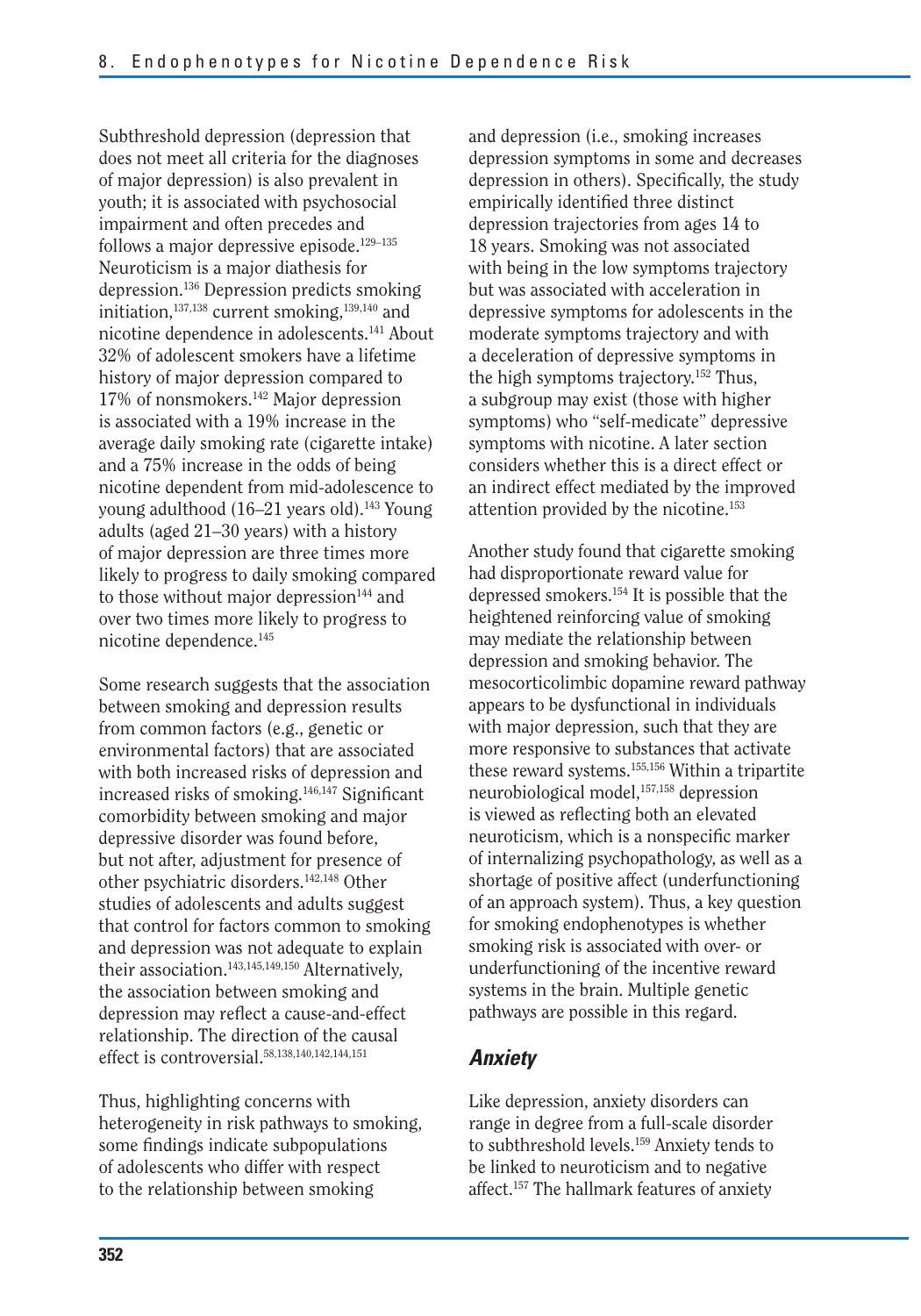disorders include uncontrollable worry, physical symptoms such as sweating palms and increased heart rate, and secondary features such as restlessness and difficulty concentrating.159 Research suggests an association between cigarette smoking and/or nicotine dependence and anxiety disorders in young adults and adolescents.<sup>149,160-162</sup> However, it appears that smoking may precede the onset of anxiety disorders.<sup>160,163</sup> In fact, adolescents who smoked more than 20 cigarettes a day were 6.8 times, 5.5 times, and 15.9 times more likely to be diagnosed with agoraphobia, generalized anxiety disorder, and panic disorder, respectively.<sup>163</sup> Anxiety disorders during adolescence were not associated with cigarette smoking during young adulthood. In contrast, another study found that anxiety symptoms predicted smoking initiation in youth.<sup>138</sup> Chronic symptoms of anxiety during adolescence predicted progression to nicotine dependence during young adulthood.164 In addition, adolescents and young adults with social fears have an increased risk of nicotine dependence.165 Thus, the relationship between anxiety and smoking may depend on the degree of anxiety (clinical diagnosis versus subclinical symptomatology) as well as the type of anxiety disorder.

Alternatively, the relationship between smoking and specific anxiety disorders may not be best represented by a direct effect. Neuroticism predicts the cooccurrence of smoking and panic disorder<sup>166</sup> and moderates the effects of maximum smoking rate on lifetime history of panic disorder.167 Indeed, it has been argued that mediator and moderator approaches that consider contextual factors may be more informative than direct-effect approaches for understanding the relationship between negative affective states, such as anxiety, and the smoking behavior developmental continuum.168

Neurobiologically, anxiety, and its emotional cousin, fear, are related to activation of

the particular nuclei in the amygdala and associated neural structures that signal potential negative events.169,170 MAO plays a significant role in serotonin metabolism and transmission,171,172 which has been implicated in anxiety disorders.173 Models that consider the links between MAO, serotonin, and smoking may advance understanding the relationship between anxiety and smoking behavior from a genetic perspective.

# **Avoidance: Neural Analysis and Laboratory-Based Endophenotype Measures**

The avoidance dimension, as conceptualized here, is anchored by readiness of behavioral withdrawal-related behavior in potentially unrewarding or uncertain contexts, and with associated affective reactivity (i.e., fear, anxiety, and sadness). This dimension is related to emotions of anxiety and depression, as well as to the personality trait of neuroticism, which, as noted above, is another set of surface traits related to smoking risk. Neuroticism is the most abstract of these and has component factors such as negative affectivity and anxiety. As discussed in the previous section, neuroticism can be viewed at lower levels of analysis that may be closer to gene action. In this case, the reactivity of these avoidance responses is related at the level of the CNS to limbic-frontal neural circuitry and the amygdala. Depue and Lenzeweger<sup>174</sup> describe fear as an immediate threat response involving short-term activation in the central amygdala nucleus, whereas anxiety is a long-term activation to lowgrade threat associated with activation in the bed nucleus of the stria terminalis in the extended amygdala. Thus, reactivity of a stress-response or danger-alarm system (hypothalamic-pituitary-adrenocortical [HPA]) axis and associated autonomic and hormonal effects, which at the CNS level includes the lateral hypothalamus, reticular formation, and other structures) is a key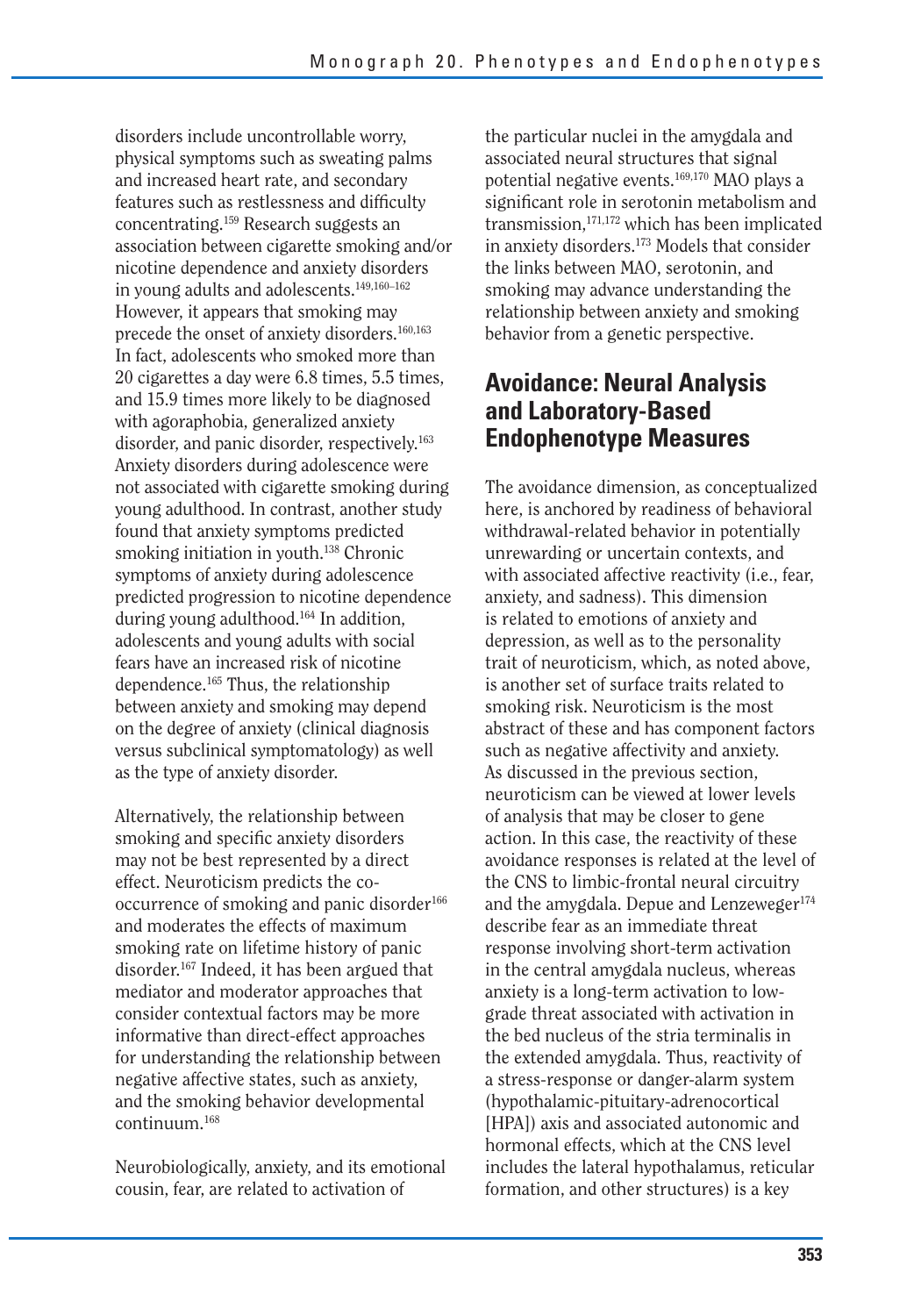feature. At the level of the PNS, reactivity of this set of response systems is hypothesized to emanate in sympathetic activation of autonomic systems, in particular electrodermal skin response to anticipated loss of reward.<sup>44,112</sup> At the CNS level, as noted in table 8.1, electroencephalogram (EEG) measures appear to index relative degree of predisposition to approach and avoidance activation by characteristic lateralized asymmetries in EEG power.<sup>45,175-178</sup> The fMRI data suggest that amygdala activation (associated with avoidance of potentially unpleasant events) and nucleus accumbens activation (related to approaching a potentially positive event) appear to be mutually inhibiting responses.<sup>179</sup> Examination of these types of physiological measures as potential endophenotypes may bring data closer to gene action and help identify risk mechanisms for smoking beyond the broad surface trait of neuroticism or its constituent elements of anxiety or negative mood. However, only a handful of such measures have been examined, as noted in table 8.1.

### *Neuroendocrine Response to Stress/Cortisol*

In particular, neuroendocrine response in relation to danger and stress response systems, as potential reflection of avoidancerelated responding,174,181,182 includes two biological systems (conceptually related respectively to psychological fear and anxiety, as distinguished in the previous paragraph). First, the sympathetic adrenomedullary system is thought to be a fast-acting system (including providing adrenalin for "emergency" or alarm response) that in day-to-day regulation of behavior may index excitement, vigilance, or alertness; however, another interpretation is that it indexes the negative affectivity "fear" response.<sup>174</sup> Second, the limbic HPA system is thought to be a slow-acting stress response system associated with arousability and negative emotions<sup>181</sup>—more specifically, anxiety.<sup>174,183</sup>

Its activity (primarily, corticotrophinreleasing hormone) is most often indexed by peripheral cortisol levels. Set points or reactivity in these systems may underlie the observed personality correlates of smoking risk (e.g., smoking to alleviate fear or anxiety, or attentional bias toward drugs of opportunity to relieve internal emotional discomfort). Therefore, cortisol reactivity is a candidate endophenotype that may capture predispositions to smoking, albeit nonspecifically, at a lower level of analysis neurobiologically. However, its promise is somewhat unclear. Associations of cortisol measures with behavioral measures are decidedly mixed,176 due in part to the need to interpret cortisol (and for that matter, other biological markers) in relation to behavioral context.44,182 Therefore, it may be useful to examine cortisol reactivity in relation to smoking cues or in relation to stressors that are contextually linked to smoking onset. Yet, the decline in cortisol soon after quitting is predictive of quitting success in chronic smokers, as noted in chapter 9, suggesting a very different process indexed by cortisol in that population.

#### *Other Measures*

Further measures could be considered. These include skin conductance response and heart rate to potential loss of reward, as well as other measures of avoidance learning.112

# **Control-Related Risk Variables: High-Level Psychological Traits**

#### *Attention Deficit Hyperactivity Disorder*

ADHD is a developmental disorder characterized by age-inappropriate levels of hyperactivity and impulsivity and an inability to sustain directed attention.<sup>184</sup> Because of its very high heritability, early onset (generally much earlier than smoking initiation), and long-term stability of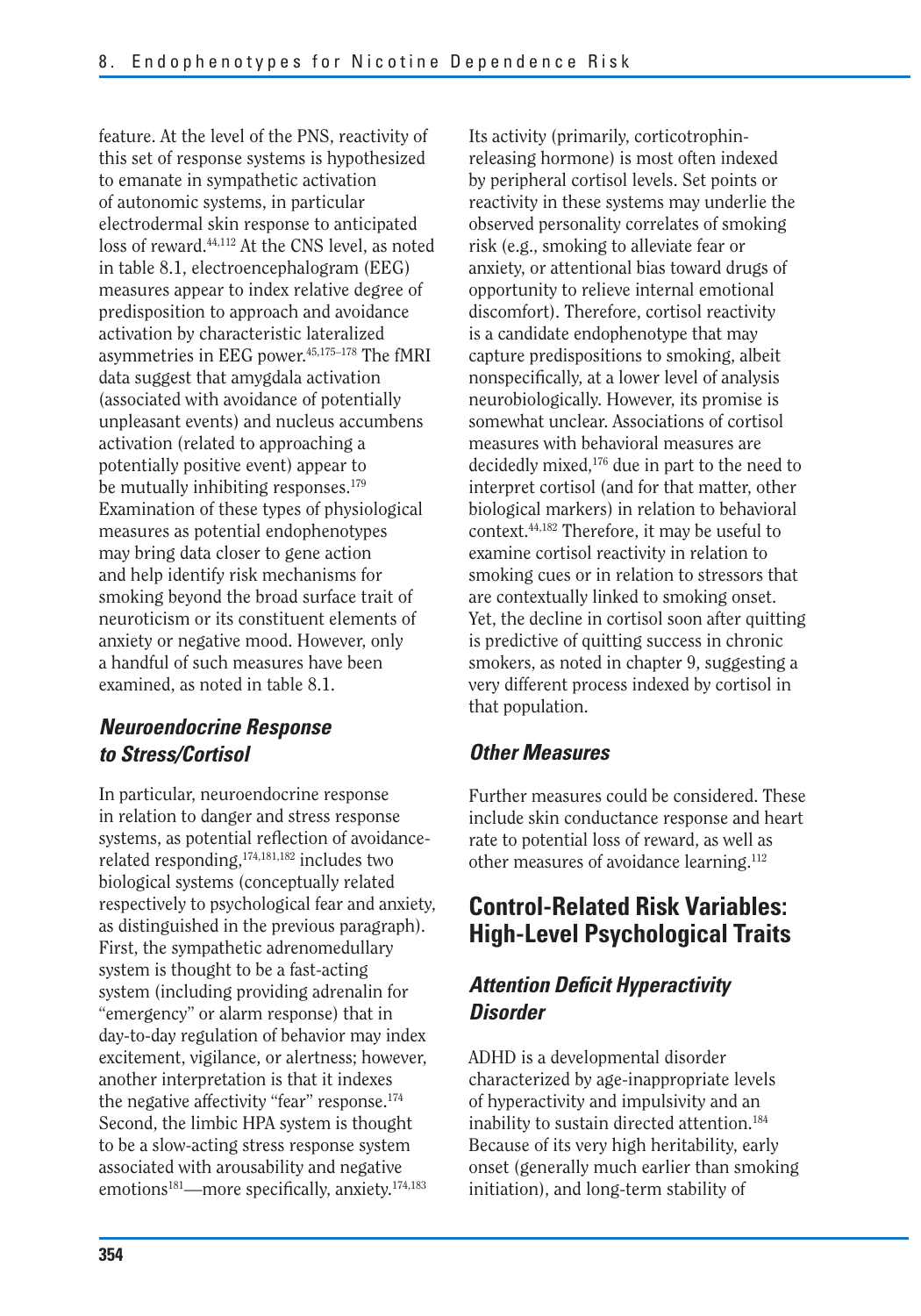| <b>Neural system/function</b>                                                                                                                           | <b>Reliability</b>                                        | <b>Heritability</b>                               | <b>Validity</b>             |
|---------------------------------------------------------------------------------------------------------------------------------------------------------|-----------------------------------------------------------|---------------------------------------------------|-----------------------------|
| Attentional capture<br>Orienting and alerting tasks<br>Flanker task<br>Posterior activation on fMRI<br>N1 ERP component<br>P <sub>2</sub> ERP component | Unknown<br>Moderate<br>Unknown<br>Moderate<br>Moderate    | Unknown<br>Low<br>Unknown<br>Moderate<br>Moderate | ΝA<br>ΝA<br>ΝA<br>ΝA<br>NА  |
| Arousal<br>EEG slow-wave activity<br>Reaction time<br>Signal detection                                                                                  | High<br>High<br>Moderate                                  | High<br>Moderate<br>Unknown                       | ΝA<br>ΝA<br><b>NA</b>       |
| Cognitive control/top-down attention<br>Stroop interference task<br>Working memory tasks<br>Digit span backwards<br>N-back<br>Spatial span back         | Moderate to low<br>Moderate to high<br>Unknown<br>Unknown | Poor<br>Unknown<br>Unknown<br>Unknown             | ΝA<br>NΑ<br>NА<br>NА        |
| Response inhibition<br>Stop-go task<br>Go/no-go task<br>Antisaccade task<br>Cardiac measures                                                            | High<br>Moderate<br>Moderate                              | Moderate<br>Moderate<br>Unknown                   | ΝA<br>NA.<br>NΑ             |
| Vagal tone/RSA<br><b>CNS</b> measures<br>P300 amplitude                                                                                                 | High<br>High                                              | Unknown<br>Mod to high                            | NА<br>1                     |
| Executive functioning/planning<br>Tower of London<br>Tower of Hanoi                                                                                     | Poor<br>Poor to mod                                       | Unknown                                           | ΝA<br>ΝA                    |
| Trait measures<br>Personality constraint<br>Effortful control                                                                                           | High<br>High                                              | Mod to high<br>Moderate                           | <b>NA</b><br>ΝA             |
| Approach-related and reward response markers<br>lowa gambling task<br>Delay discounting task<br>Incentive response reaction time                        | NА<br>High<br>ΝA                                          | NА<br>Poor<br>NА                                  | ΝA<br>1<br>ΝA               |
| Cardiac measures<br>Heart rate acceleration to possible reward<br>CNS<br>Nucleus accumbens activation<br>Trait measures                                 | <b>NA</b><br>NA.<br><b>NA</b>                             | <b>NA</b><br>NA.<br><b>NA</b>                     | NΑ<br>ΝA<br>NА              |
| Extraversion<br>Positive affectivity                                                                                                                    | High<br>High                                              | Mod to high<br>Moderate                           | $\overline{2}$<br><b>NA</b> |
| Anxiety response and avoidance-related measures<br>Response cost measures<br><b>PNS</b>                                                                 |                                                           |                                                   |                             |
| Skin conductance<br>Heart rate to loss of reward<br>CNS                                                                                                 | Moderate<br>ΝA                                            | P <sub>00r</sub> <sup>180</sup><br><b>NA</b>      | ΝA<br>NА                    |
| Lateralized EEG profile<br>Trait measures                                                                                                               | <b>NA</b>                                                 | Mod to high                                       | ΝA                          |
| <b>Neuroticism</b><br>Negative affectivity                                                                                                              | High<br>High                                              | Mod to high<br>Mod to high                        | 2<br><b>NA</b>              |

#### **Table 8.1 Extant Data on Potential Endophenotypes and Their Measurement**

Note. For reliability, high = ≥.7, moderate =.5–.7, poor = ≤.5; for heritability, high =.5–.7, moderate =.3–.5, low = ≤.3. See text for biological plausibility and references. Predictive validity pertains only to smoking onset, not to other outcomes. In that respect, validity here is rated as follows: 1 = little supportive data; 2 = moderate amount of supportive data; 3 = well established. Heritability data are provided in the text; see corresponding sections in the text for review of literature and citations relevant to the conclusions stated in this table. NA = data are too sparse to enable any comment or studies are not available in this domain to insert a rating; fMRI = functional magnetic resonance imaging; ERP = event-related potential; EEG = electroencephalogram; mod = moderate; RSA = respiratory sinus arrhythmia; CNS = central nervous system; PNS = peripheral nervous system.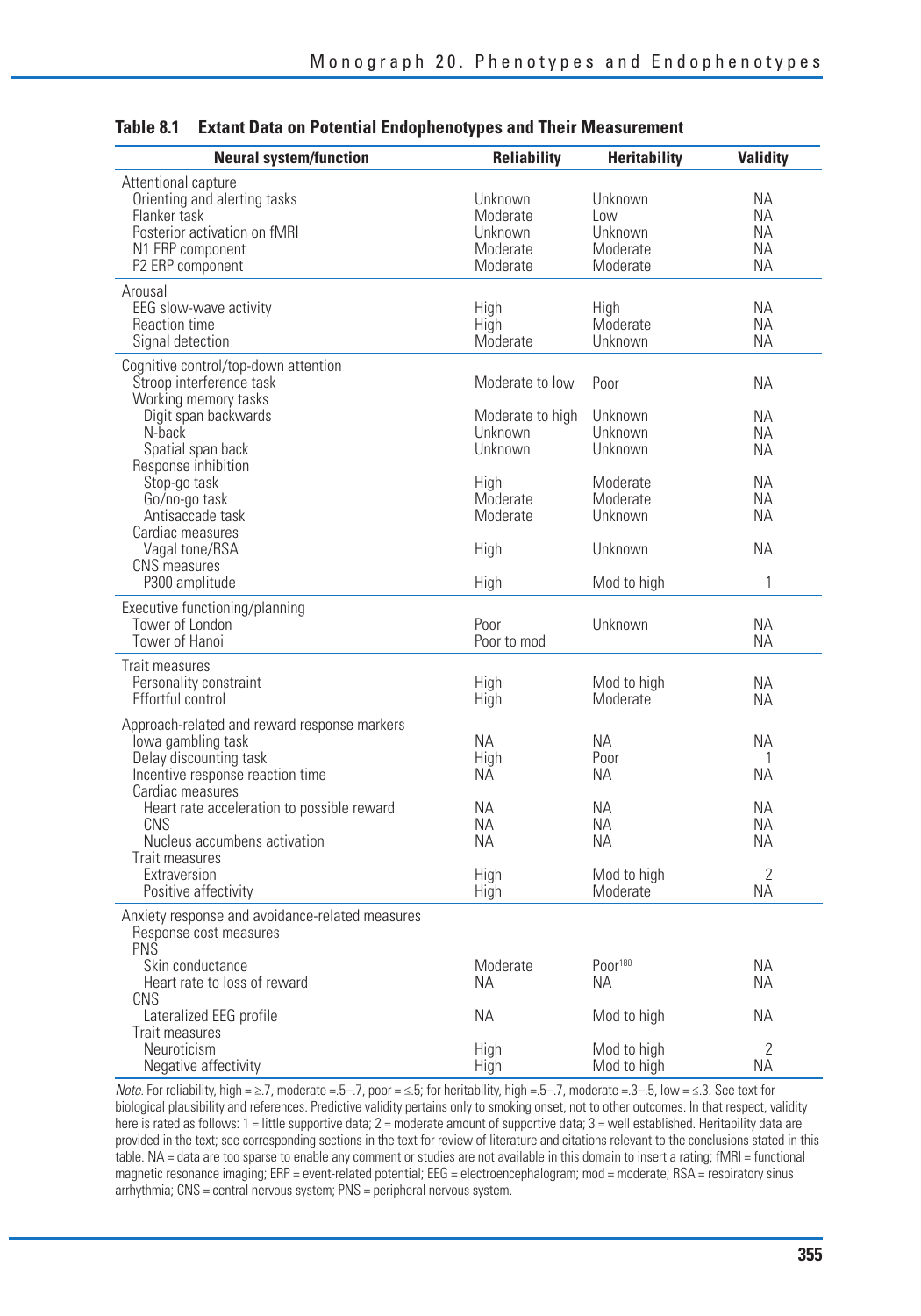symptom levels (though not of diagnostic type),185,186 it has some advantages over later-onset disorders (such as anxiety and depression) in potentially predicting smoking onset.

*The Diagnostic and Statistical Manual of Mental Disorders,* fourth edition *(DSM-IV)*<sup>159</sup> identifies three subtypes of ADHD: predominantly inattentive, predominantly hyperactive and impulsive, and combined, although the appropriate etiological subtyping of ADHD and characterization of its own cognitive endophenotypes remain an active area of investigation.187,188 ADHD has been associated with an increased risk of adolescent smoking initiation and progression.189–196 Youth diagnosed with ADHD and youth with higher ADHD symptoms (although not a diagnosis) tend to start smoking earlier than those without either.192,193,197,198 ADHD history also predicts inability to quit among dependent smokers, as discussed in chapter 9.

It is unclear whether inattention or hyperactivity/impulsivity are equally predictive of smoking or whether one set of symptoms is more strongly associated with smoking than the other. This is important because some models suggest that symptoms of inattention may yield partially distinct temperamental and neural correlates (primarily related to cognitive control) versus hyperactivity/impulsivity (primarily related to reward response).188 Adolescent and adult research supports an association between smoking and inattention, but not between smoking and hyperactivity.195,199 It has been speculated that those with ADHD may smoke to self-medicate their attentional deficits. $200$ In support of this notion, Molina and Pelham<sup>193</sup> found inattention rather than hyperactivity/impulsivity to be more predictive of subsequent smoking. However, retrospective reports of childhood ADHD symptoms among young adults suggests that hyperactivity/impulsivity is a stronger

predictor of regular smoking than are ADHD inattention symptoms.197 Laboratory-based research has found that acute nicotine administration positively affects both cognitive and behavioral inhibition among nonsmoking adolescents with ADHD,<sup>201</sup> but both of these may be related to cognitive control and inattention symptoms.<sup>187</sup>

However, many studies did not adequately control for conduct problems/conduct disorder. These antisocial behavior problems often overlap with ADHD and may identify the subgroup at greatest risk of smoking. The association between ADHD and adolescent substance use, including smoking, is often weakened or rendered insignificant when comorbid conduct disorder is considered,<sup>200,202-204</sup> although not in all studies,153,203,205 especially when the independent effects of inattention are evaluated.203 Some data suggest that ADHD and conduct disorder may be associated with different substance-use characteristics, such as early onset and frequency of use.206

Neurobiologically, ADHD, and particularly the inattention component, is thought to be related to deficits in cognitive control that are instantiated in the prefrontal cortex, striatum, and cerebellum. These frontalsubcortical circuits are involved in working memory, cognitive control, and planning and execution of complex behaviors. Laboratory measures of these abilities are well associated with ADHD<sup>207</sup> and, therefore, may be potential laboratory-based candidate endophenotypes for smoking onset. ADHD has been reliably associated with a handful of specific genes, including the dopamine transporter gene, dopamine *D4* receptor gene, and others,<sup>208</sup> potentially providing further clues to the genetics of smoking initiation risk. An additional neurobiological aspect of ADHD is apparent association with low cortical arousal, as indicated by poor signal detection<sup>209</sup> and excess slowwave EEG.210 Also consistent with arousal dysregulation as a risk phenotype, Wong and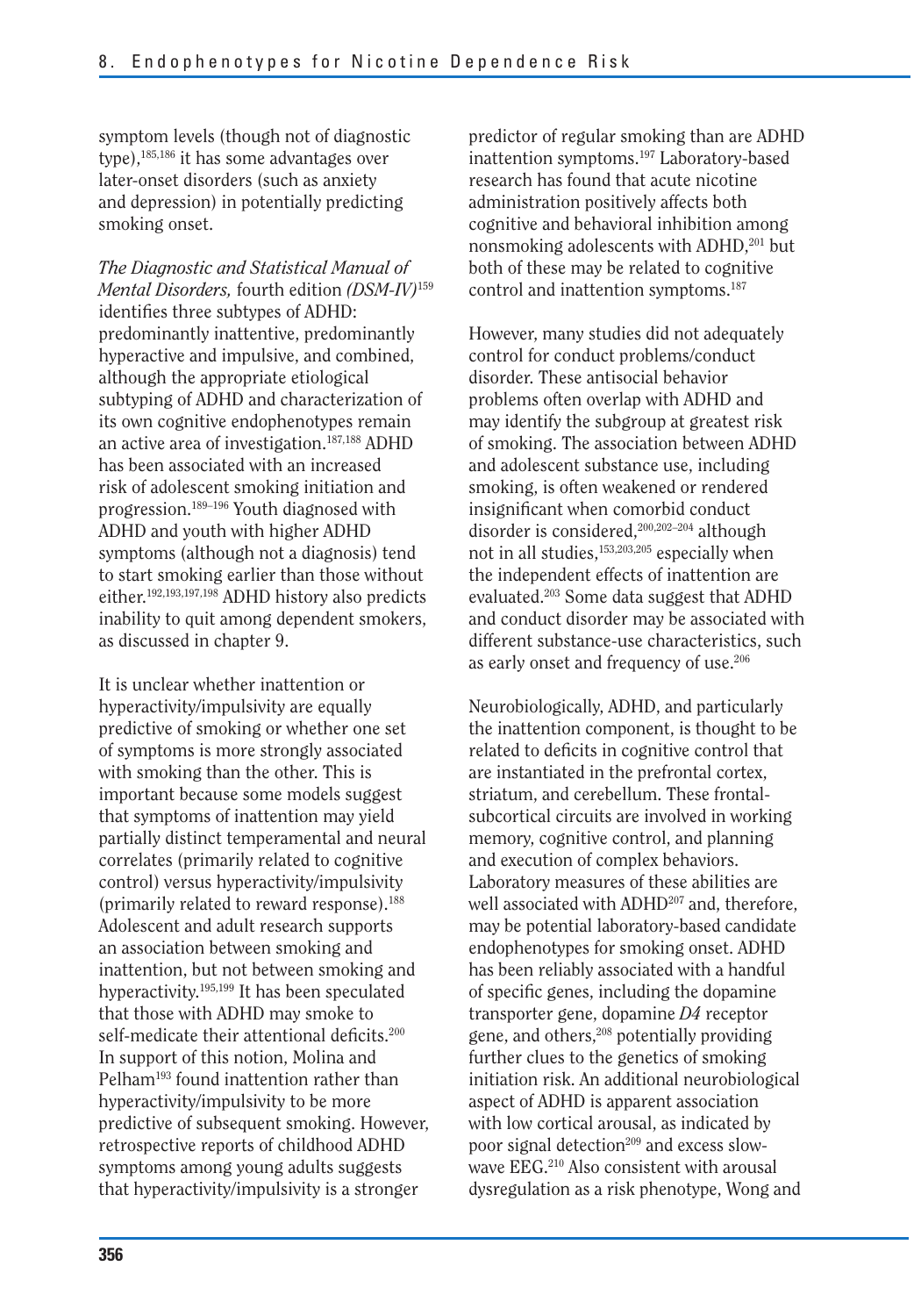$\text{colle}$ agues<sup>211</sup> found that sleep problems of three- to five-year-olds, as rated by mothers, predicted early drug-use onset, including smoking by 14 years of age, in adolescence. Whether smoking provides specific compensation and is uniquely related to the underaroused profile described above is unclear, but as noted, this is one possible way of understanding smoking attraction in these youth. Endophenotypes that tap an arousal system, particularly ascending noradrenergic circuits, may therefore be of use.

## *Conduct Disorder and Aggression/ Hostility*

*Conduct disorder* is defined as a persistent pattern of behavior in which age-appropriate societal norms are repeatedly violated.<sup>159</sup> Typical behaviors include aggression, deceit, stealing, damage to others property, cruelty, and general rule violations. Adolescents with conduct disorder are almost 13 times more likely to be current smokers than are adolescents without conduct disorder.<sup>212</sup> In fact, conduct disorder predicts earlier, regular (daily) adolescent cigarette smoking and has been shown to be a mechanism by which family risk factors affect adolescent smoking.189 Externalizing disorders, such as conduct disorder, tend to have the highest associations with progression to daily smoking and nicotine dependence compared with other psychiatric disorders.<sup>194</sup> At the same time, they are clearly recognized as a general risk factor for drug use overall and are not specific to nicotine use.<sup>9,43,213</sup>

A later study found that physical aggression increased the odds of smoking before 14 years of age by 16%. Thus, adolescents with earlier onset of smoking tend to be more physically aggressive than those who have not initiated smoking by this age.<sup>85</sup> It is possible that adolescents who have difficulty coping with anger and frustration use cigarettes as a coping method. Nicotine has been shown to have palliative effects on anger and to reduce the frequency of

anger reports in smokers with high levels of hostility.214,215 In fact, research that evaluated the metabolic effects of nicotine in the brain found that nicotine triggered dramatic changes in regions of the brain important in behavioral control in individuals rated as more aggressive or easier to anger.<sup>216</sup> This may be especially relevant for understanding adolescent smoking in that adolescents attempt to manage extremes in emotion before behavioral control centers in the brain have finished maturation.<sup>217</sup> Animal models indicate that aggressiveness may be partially due to fetal nicotine exposure; for example, rodents exposed to nicotine in utero had higher levels of aggressive behavior compared to those with no in utero nicotine exposure.

However, the developmental progression requires further elucidation. Most youth with conduct disorder had earlier oppositional defiant disorder, $218$  and in turn, youth with oppositional defiant disorder tend to have irritable early temperament.<sup>219</sup> Irritable temperament may reflect perinatal risks, including prenatal exposure to nicotine,220 or genetic effects on regulation of negative affect/irritability. Likewise, ADHD is a risk factor for later development of conduct disorder.219 It may be that these represent related routes of vulnerability, with smoking onset as a later outcome of these early risks. Identifying endophenotypes related to conduct disorder will therefore overlap with endophenotypes related to ADHD. Indeed, studies suggest that conduct disorder, ADHD, and substance use may be explained by a highly heritable latent phenotype of behavioral disinhibition.<sup>221</sup>

# **Control: Neural Analysis and Laboratory-Based Endophenotype Measures**

Previously, two superordinate dimensions were noted: (1) extraversion and (2) negative emotionality, or neuroticism.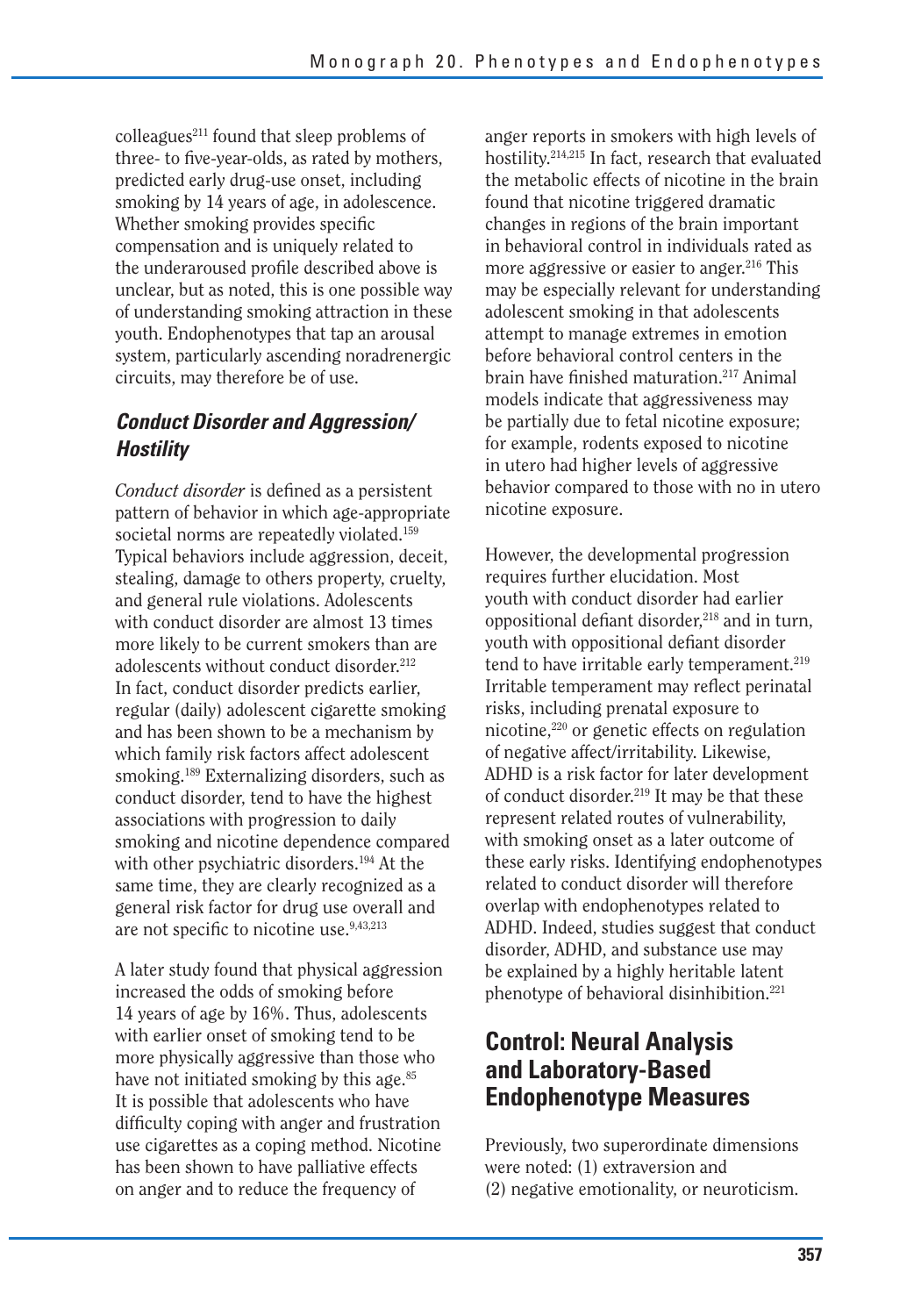The third superordinate dimension in personality structure is variously labeled as low constraint,<sup>222</sup> unsocialized sensation seeking,<sup>51</sup> and low effortful control.<sup>48,223</sup> Higher levels of constraint and effortful control are inversely related to ADHD (see Nigg<sup>187</sup> for a review) as well as to a lesser extent with aspects of conduct disorder and impulsive aggression. When dysfunctional, it is related to difficulty in regulating attention and may be related to ease with which attention can be captured by incentives or potential incentives in the environment (e.g., possibility of trying drugs or cigarettes). "Effortful control in young children," as defined by Rothbart and colleagues (e.g., see Putnam and colleagues<sup>66</sup>) includes elements of attentional control, low-intensity pleasure, and attentional shifting and focusing behaviors. Again, these surface behaviors can be analyzed at a neurobiological level that may suggest candidate endophenotypes.

The capacity for and tendency to exert effortful control is theorized to depend on anterior neural systems. These neural systems emphasize frontal-striatal neural loops that are dopaminergically modulated.224 This system can regulate the affective response systems. For example, human neuroimaging studies have now shown a role for top-down prefrontal modulation of subcortical regions.225,226 In other words, prefrontal activation is associated with reduced limbic activation. The importance of this is that it provides imaging evidence confirming the direct neural regulation of affective response by top-down effortful control. If weakness in the top-down control system is associated with smoking risk, future smokers would be expected to show weaker prefrontal activation on the types of challenge tasks used in these studies.

*Cognitive control* is a more formal term for effortful control. It refers to the ability to manage competing information and

deliberately direct attention in the service of task demands. It includes subsidiary abilities such as response suppression, working memory, and response selection. From this angle, numerous available laboratory measures can be identified that may be viable endophenotypes. These are extensively validated by neuroimaging data as activating the neural circuits of interest (described in sections below). These measures tend to involve circuitry modulated by dopamine and noradrenergic activity. In turn, acetylcholine neurons likely modulate these circuits.227 They, therefore, are relevant to nicotine maintenance as well as onset. The endophenotypic criteria (reliability, heritability, and predictive validity) are described and considered below for selected measures of cognitive control, identified by their having some data on association with smoking onset and/or maintenance. Again, if weak cognitive control is associated with vulnerability to smoking onset, adolescents who go on to smoke would be expected to have slower reaction times and more errors on executive function tasks than do adolescents who do not go on to smoke. Also, these cognitivecontrol abilities are important to academic success; if nicotine improves these abilities, then that improvement could add to nicotine's reinforcing effects, as discussed in the next section. For example, it may be that nicotine acutely enhances cognitive control.227

#### *Response Inhibition*

Response inhibition is the ability to suppress a prepared response in a rapid-decision context. Several widely used tasks have been used to assess it. The go/no-go task is the most well known. The individual presses a key as rapidly as possible when the target appears (e.g., the letter "X" appears at variable intervals averaging once per second on the computer screen). On a minority of trials (25%), the "X" is colored red, or a different letter appears, meaning it is a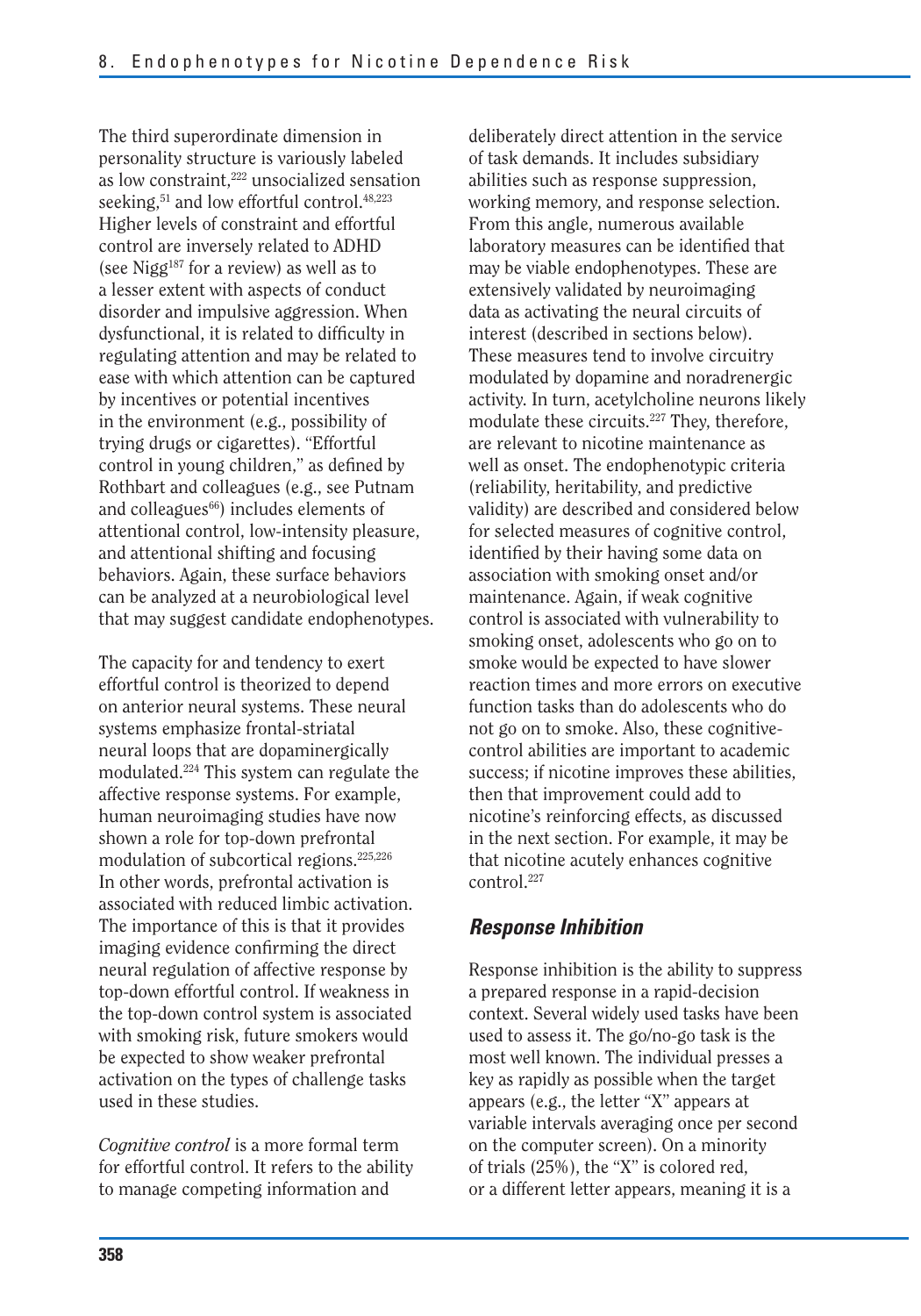"no-go" trial. Another task is the antisaccade task in which individuals are to refrain from moving their eyes toward a target that suddenly appears in the periphery of their vision; that is, they must suppress the reflex to move toward that target and, instead, move their eyes in the opposite direction to get a correct response. Perhaps the mostwell-validated measure of the ability to suppress a prepared response is the stop-go task.228 The individual faces a computer screen and on a series of trials decides as quickly as possible whether the letter that appears is an "x" or an "o." On 25% of the trials, however, a tone sounds indicating that the response should be interrupted (stop trials). The timing of the warning tone is varied to enable estimation of how much warning the individual needs, interpreted as speed or efficiency of the stop process. Physiological data have demonstrated that response interruption on this task involves both central and peripheral mechanisms.<sup>228</sup> Both lesion data and imaging data indicate that this ability involves a circuit in the brain that includes the right inferior frontal gyrus and the striatum.229,230 Brain recording data in primates indicate that specific neurons in these brain regions are active during response interruption.231 The computerized measure has excellent reliability.<sup>232</sup>

Heritability of these individual measures has not been well established, although forthcoming data appear to place heritability of stop-go task stop-signal reaction time (SSRT) at <.50, the antisaccade task at about .56 (E. Willcutt, personal communication, January 2007), and the go/no-go task at <.50.233 However, it is notable that when a latent variable is constructed from these response inhibition measures, it appears to have more robust heritability, although this latent variable heritability has varied widely in two studies from .48 to .99.234–236 The promise of this function as an endophenotype appears to rely upon utilizing latent variables (an approach not yet attempted to evaluate risk for smoking

onset or persistence) or the hope that the less-heritable individual measures will be genetically simpler than the phenotypes to which they are indexed. No evidence on this last point has emerged. However, the brain circuitry involved is dopaminergically modulated and also appears to depend on acetylcholine receptors.<sup>227</sup> Thus, examination of receptor genes for dopamine and acetylcholine may clarify the endophenotypic value of these measures.

Further, surprisingly few data are available regarding response suppression and risk for smoking onset. It is unclear whether stop-go task performance predicts smoking initiation or progression to regular smoking and nicotine dependence. One study found that the SSRT was significantly improved following nicotine administered via transdermal nicotine patch in nonsmoking adolescents diagnosed with ADHD.<sup>201</sup> Another study of healthy adult regular smokers did not find acute effects of nicotine on this inhibition measure.<sup>237</sup> With respect to the go/no-go task, smokers tend to show more impulsivity on these measures than do nonsmokers.<sup>238</sup>

### *P300 Event-Related Potential*

Several EEG/ERP measures may be worthwhile as endophenotypes. However, the aspect most studied in relation to smoking risk is the P300 wave. The P300 is an ERP component thought to be related to working memory and stimulus evaluation. As such, it probably indexes cortical activity. It is typically assessed by having an individual complete a computerized attention task or go/no-go task with unexpected events included in a minority of trials (sometimes called "oddball" trials). The individual has to evaluate this event and update working memory; this is thought to be indexed by differences in the peak amplitude (strength) and speed (latency) of the ERP response at 300 milliseconds. Initial data in adults indicate that the reliability of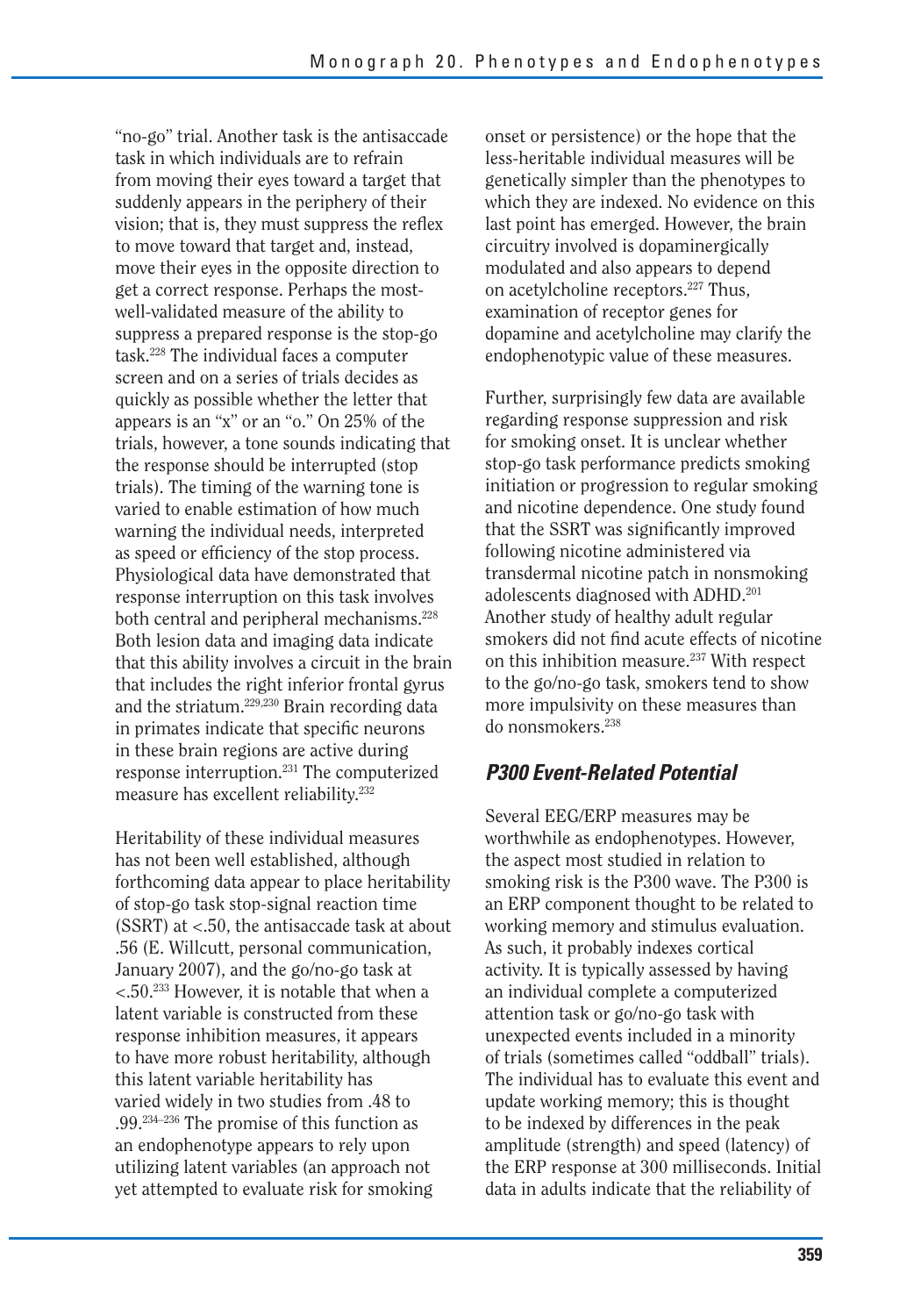this index is excellent  $(> 0.80)$ , and heritability of the amplitude is moderate to high, in the range of .6 to .7;<sup>239–241</sup> heritability may be higher in males than in females,<sup>241</sup> whereas heritability of latency was unclear.<sup>239</sup> Hence, the focus here is on the P300 amplitude.

P300 amplitude appears to have important linkages at the phenotypic level with smoking and related risk behaviors. In a community sample of 17-year-old males, reduced P300 amplitude was related to externalizing behavior (defined as the common factor underlying nicotine and other drug dependence, conduct disorder, and adult antisocial behavior).<sup>242</sup> A series of studies from the Minnesota Twin Family Study has shown that reduced P300 amplitude at 17 years of age predicted the subsequent development of substance-use disorders, including nicotine dependence.<sup>241,243</sup>

The P300 may be related to persistence as well as to onset. Studies of adults found lower P300 amplitude in current smokers compared to never smokers, whereas former smokers did not differ significantly from never smokers.244 In addition, the amplitude has been shown to be reduced in nicotineabstinent adults compared to nonsmokers but, after smoking, was equivalent to that of nonsmokers.245 Further clarification of the state or trait characteristics of this measure in relation to onset and persistence appears to be warranted.

#### *Other Candidate Tasks*

A wide range of other psychometrically reliable measures relevant to cognitive control are available and may warrant exploration. Their heritability data, however, varies. Key examples are as follows. First, measures of working memory tap cognitive control systems and are strongly related to risk for psychopathology.42,246 These include such measures as counting and sentence span (the child recalls and repeats ever larger lengths of items, sometimes

backwards or while doing a competing task), and N-back tasks (the child updates working memory with a new total every N-items, e.g., every three items). These tasks have excellent validity with regard to neural activation in dorsolateral prefrontal cortex,247 psychometric reliability, and theoretical coherence. Their individual heritability appears to be modest, in the range of .4.233–235,248 However, they may be influenced by a simpler genetic architecture involving the noradrenergic alpha-2A receptor gene249 and dopaminergic genes. These measures, however, have not been widely studied with regard to their phenotypic or genotypic association with smoking onset.

Second, measures of set shifting or task switching have become quite sophisticated in their ability to assess cognitive control.250 Simple neuropsychological measures such as the card sorting tasks, in which the individual must remember the working rule for sorting cards (e.g., by color, number, or shape) while problem solving errors, are of interest. These tasks have large validation literatures indicating that they entail activation of the dorsolateral prefrontal cortex.63 Although heritabilities based on single measures are modest (in the range of .50), $234,251$  a composite latent variable of set shifting on card sort measures has heritability approaching .80.234

Third, direct neuroimaging measures of brain morphometry have been utilized very little in assessing smoking risk. However, because brain imaging measures show moderate associations with other risk phenotypes (such as ADHD), they may be worth pursuing. Further, substantial data show that a range of relevant morphometric measures have heritability exceeding .8252,253 or are highly familial,<sup>254</sup> and that some directly relevant functional activation patterns are also quite heritable, including relevant activation in the anterior cingulated cortex during stimulus appraisal.255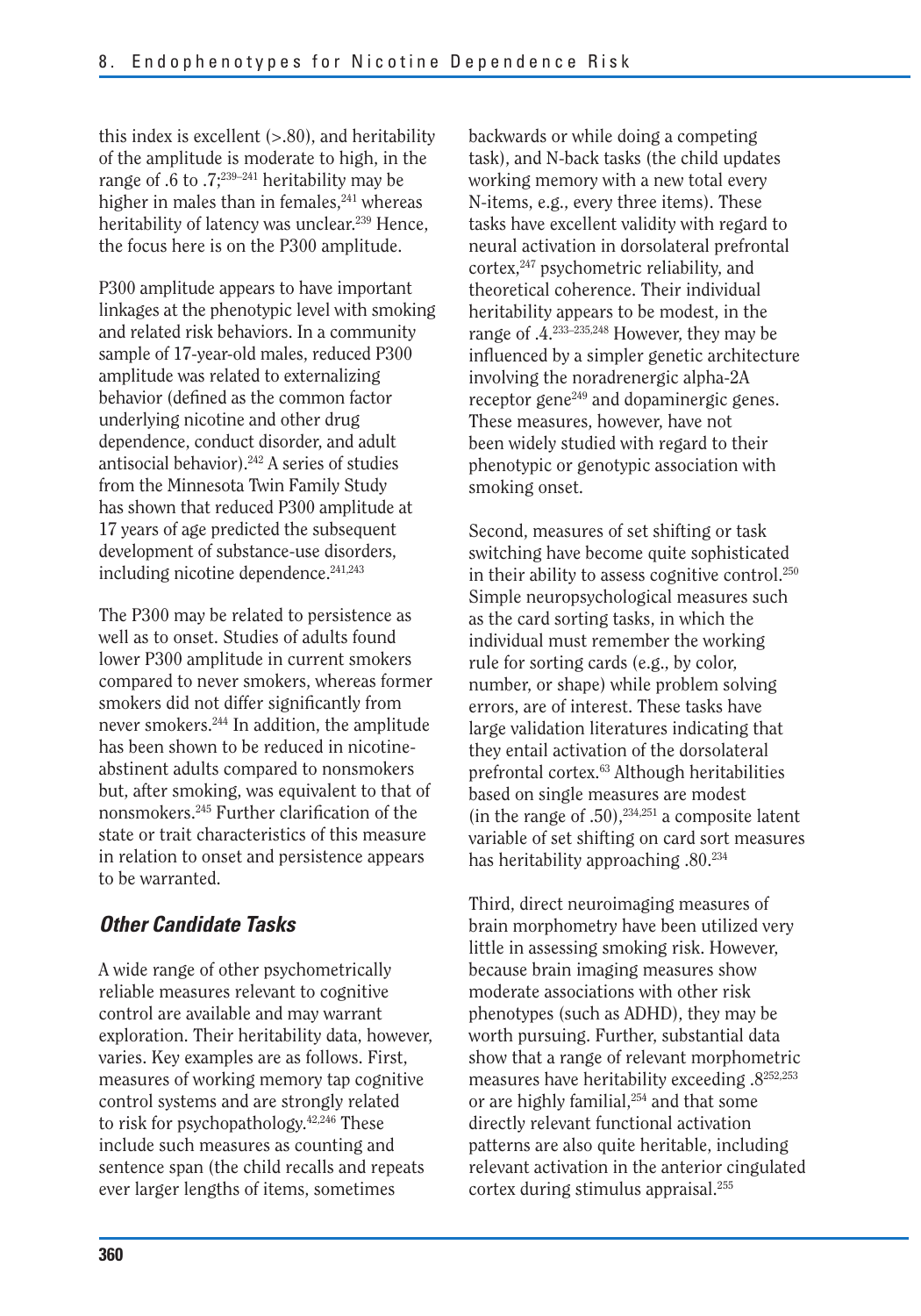For PNS concomitants of regulatory control, more consideration is warranted of the utility of parasympathetic response measures. For example, an extensive physiological literature suggests that heart-rate variability, and cardiac vagal tone in particular, is a potential index of regulatory processes.256–259 The parasympathetically mediated cardiac response reflected in vagal tone is operationalized as respiratory sinus arrhythmia (RSA) both at rest (high resting levels associated with greater response potential) or in response to an attentional challenge (stronger response to challenge associated with better regulation). RSA reactivity in this situation is viewed as a direct index of effortful control because reactivity of heart rate is directly suppressed by neocortical action during attention,<sup>45</sup> which, in turn, inhibits sympathetic influences to keep heart rate low (although findings vary somewhat with age). If weak regulatory control is associated with smoking risk, adolescents who go on to smoke would be expected to have weaker RSA response to attentional challenge compared with other adolescents.

Finally, important to note, though more elusive, is the concept of "executive functioning." Its usage here refers to response suppression and working memory as elements of cognitive control; in this case, *executive function* means the complex, temporal organization of multiple steps (such as completing a recipe). It requires planning, which is assessed on tasks such as the Tower of London that require multistep operations. Planning involves working memory, but also reasoning and intelligence, as well as suppression of competing responses; thus, it is multicomponential. Although these types of planning tasks have been notoriously poor in reliability, some versions have become more reliable.<sup>260</sup> However, they are for the most part unstudied with regard to heritability.

#### *Attention and Alertness*

Two related ideas are introduced here: attention and alertness. Attention is how people select information, from the nearly infinite amount of input available, for further processing. It is influenced in turn by two types of mechanisms. One type of mechanism is bottom-up and relatively automatic (for example, capture of attention by a sudden movement or sound, or involuntary attraction of attention to a frightening possibility). A second type of mechanism is top-down, effortful, and goal directed (for example, ignoring others talking to finish an important memo for a deadline). It may be that bottom-up, motivated processes cause attention to be easily captured by the possibility of nicotine (or other drugs) or make one susceptible to societal images or opportunities to use cigarettes. For example, attraction to novelty, wish to escape from anxiety, or other motives may "bias" attention toward drug-related information in the environment, and thus, influence initial substance experimentation. Important neural systems are the posterior-anterior cortical loops as well as neural loops from the limbic system to the prefrontal cortex.

Alertness (related to the older concept of arousal) modulates cognitive control. Alertness reaches its nadir in sleep and its zenith during episodes of panic. In day-today adaptation, alertness enables one to notice and mobilize a response to important information (bringing the system into readiness) and to maintain attention on an important issue (maintaining readiness).

For alertness or arousal, relevant neural structures include a right-lateralized network of neural structures that include the noradrenergic system originating in the locus coeruleus, the cholinergic system of the basal forebrain, the intralaminar thalamic nuclei, the right prefrontal  $\text{cortex},^{261}$  and possibly the ascending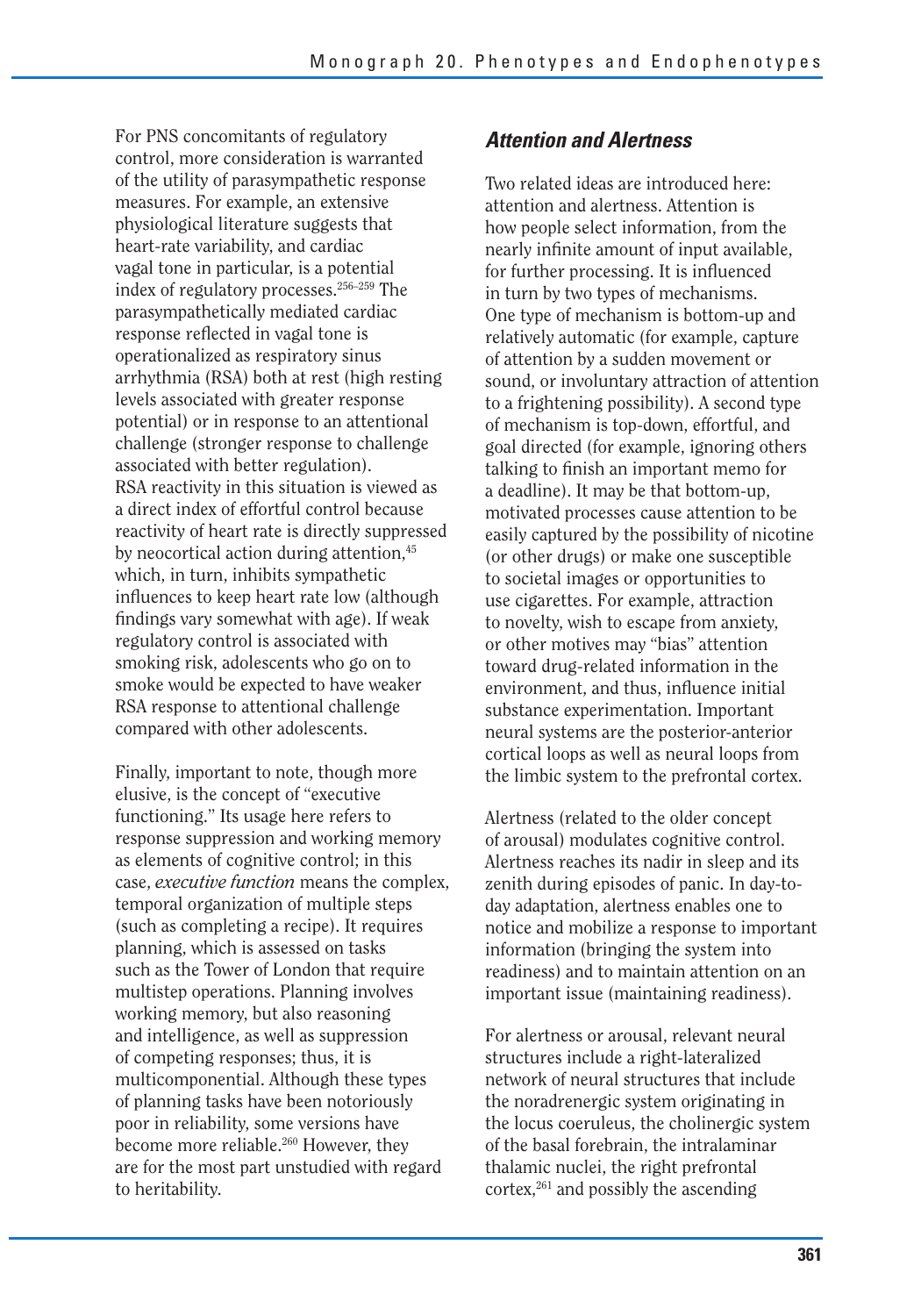reticular activating system (the latter is related to wakefulness). Probes of this system include simple reaction time on fastreact tasks, response variability, response time to unwarned left-visual field targets, EEG slow-wave activity, excess vigilance decrement, and signal detection efficiency.<sup>209</sup> A continuous performance task (CPT) is one in which the individual must identify a rare target in a field of events (similar to a radar operator watching for an occasional missile amid many birds and friendly planes). One hypothesis, for example, would be that excess resting slow-wave activity on an EEG is a liability marker for increased risk of smoking. As shown in table 8.1, EEG theta rhythm (slow-wave activity) is the most advanced of these measures with regard to reliability and heritability data and the most recommended endophenotype for liability studies from this group. Early ERP components, such as the N1 and the P2, also may have promise here, although initial data indicate they are less reliable and heritable than the slow-wave indices. See chapter 9 for a discussion of research linking the EEG and the ERP, as well as CPT responses, to persistence of smoking. Relatedly, multiple measures of attentional control are available. Gardner and colleagues<sup>153</sup> used a cueorienting task and found that attentional control was correlated with nicotine use.

Note that cholinergic (nicotinic) receptors are important in attentional function and modulation of dopaminergic activity. These receptors may be involved in smoking onset as preexisting vulnerabilities that contribute to attraction to nicotine via low arousal, energy, or attention. However, given a dearth of data on that point and the obvious relevance of cholinergic systems to response to initial exposure, those endophenotypes are discussed later in this chapter.

#### *Affiliation and Hostility*

As a final note, many personality models include an affiliation dimension.<sup>42,49,51,66,262</sup> This trait may be relevant in view of the data cited earlier on hostility and smoking onset. However, aside from direct trait measures of hostility, consideration of this trait does not introduce additional low-level experimental paradigms at the present time and is not considered in further detail here.

# **Smoking and Nicotine-Dependence Risk: Summary and Future Directions**

Table 8.1 lists the major measures discussed and what is known about their relevant characteristics. The higher-order traits can be conceived as part of a hierarchical model rooted at the most abstract level in reactivity of basic approach and withdrawal neural systems in early life but that differentiates into additional meaningful lower-order behavioral response systems during childhood. Differentiated at a fourfactor level, which is useful for a broad overview, these include (1) an *approach*  system related to responses to potential reward; (2) a frontal-limbic *avoidance*  system related to stress-response systems and sympathetic autonomic response; (3) a *control* system that is multicomponential and related to cognitive operations such as working memory and response inhibition; and (4) a closely related *affiliation/empathy* system, related to effortful control and also to the capacity for negative affect, leading to empathy and a desire for and tendency toward affiliation and cooperation (as opposed to social dominance or social interaction, which are reflected in the reward-based socializing influenced by reward/approach systems). The affiliation/empathy system may not emerge distinctly throughout childhood, but it may be notable in adolescence. It may be better thought of as personality than as temperament. However, further examination of this system (or trait) in younger children remains of interest. (For more discussion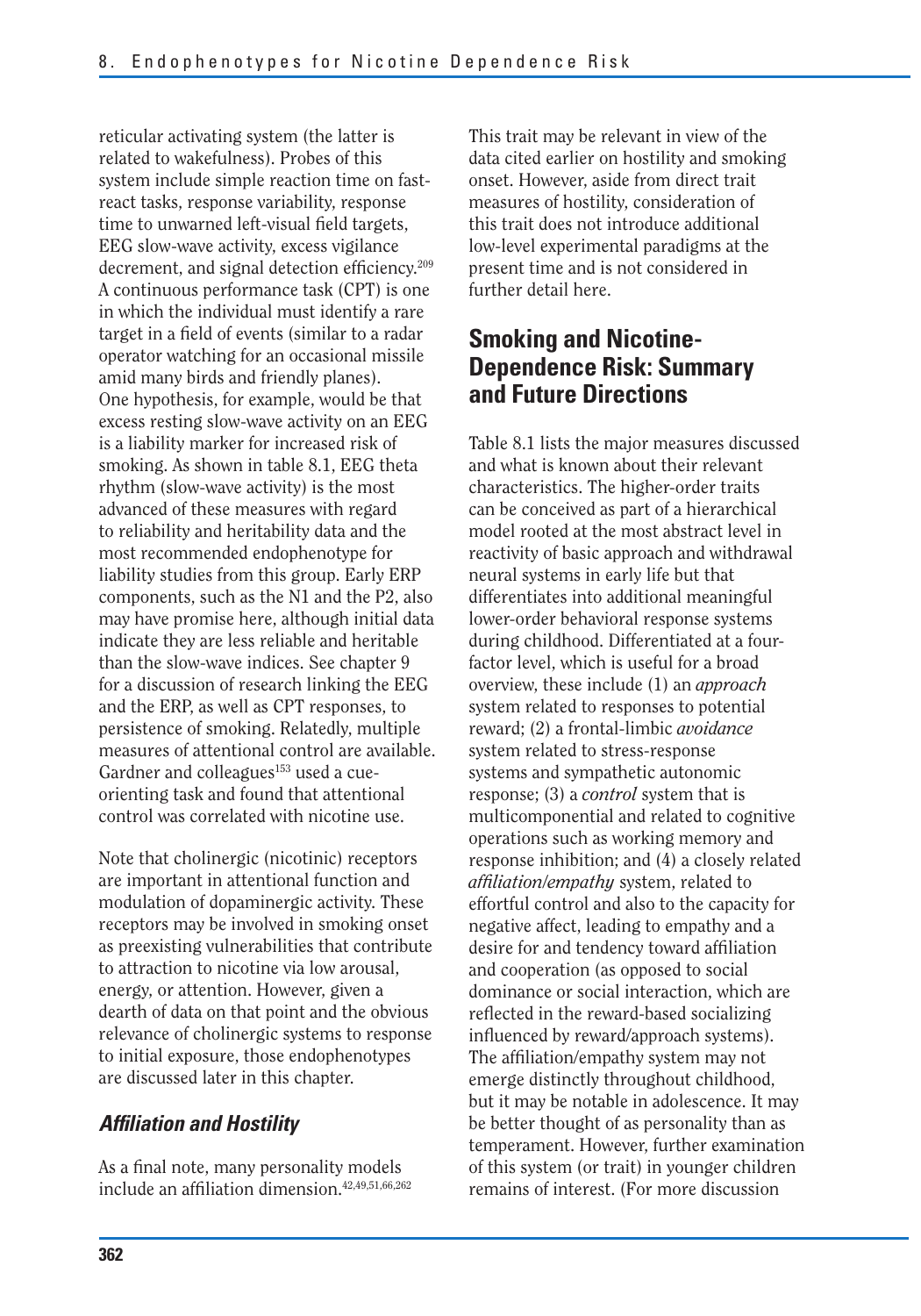of distinctions and similarities between temperament and personality, see Nigg.42)

The higher-order trait domains all have some promise in relation to smoking risk. It may be that there are multiple routes to risk or that smoking risk is overdetermined biologically. However, these traits are best understood in relation to lower level neural systems, which, in turn, points to more molecular cognitive or physiological measures that can be examined as endophenotypes. The traits themselves will continue to be subjected to genetic investigation, but they are unlikely to be genetically simpler than smoking itself.

As outlined here, a range of context-sensitive physiological measures are candidates to tap these systems at a lower level of analysis than personality. However, as table 8.1 demonstrates, data on basic properties, such as heritability, familiality, performance in unaffected relatives, or even reliability, remain limited for many of these candidate measures. Such basic work will be needed before their promise can be fully evaluated. On the other hand, some measures already have promising preliminary characteristics and may warrant more aggressive examination in relation to smoking risk.

# **Initial Nicotine Exposure Response: Conceptual Framework and Candidate Endophenotypes**

This chapter addresses a general approach to the study of factors that increase vulnerability to nicotine dependence in adolescents in an effort to identify endophenotypes that may index this vulnerability. As discussed up to this point, most of these factors are likely to be present and, for the most part, measurable before

the onset of tobacco exposure. However, some factors predisposing to dependence in youth may be observable only in response to initial tobacco (or nicotine) exposure. Obviously, escalation to dependence is not possible in those who avoid ever being exposed to tobacco in the first place, even if they otherwise are at great vulnerability for dependence. Among those ever exposed, escalation to dependence is actually less common than no escalation, $263$  suggesting great variability in the consequences of initial nicotine exposure. Factors accounting for variability in the short-term consequences of initial nicotine exposure warrant examination as potential predictors of nicotine dependence. There appear to be unique as well as common behavioral and genetic factors that predict the risk of smoking initiation, response to initial nicotine exposure, and subsequent smoking progression.21,23,264,265 This section focuses specifically on the effects of initial exposure to nicotine that may lead to progression in smoking behavior and nicotine dependence. It departs somewhat from a model of neural networks and moves to a model at a lower level of analysis involving synaptic reactivity to nicotine. This model is more appropriate to what is known about the physiology of nicotine response. Ideally, future research will examine initial responsiveness to nicotine within the comprehensive framework presented in the first section of this chapter to build a more complete picture of vulnerability to nicotinedependence risk in children that includes both general and specific streams of risk influence at the genetic level.

This discussion, therefore, begins by considering the sensitivity model. This is a theoretical model of vulnerability to dependence that provides the starting point for considering endophenotypes of initial nicotine exposure. An alternative, the exposure model, is also noted. In brief, these models predict that greater or lesser initial sensitivity, respectively, to drug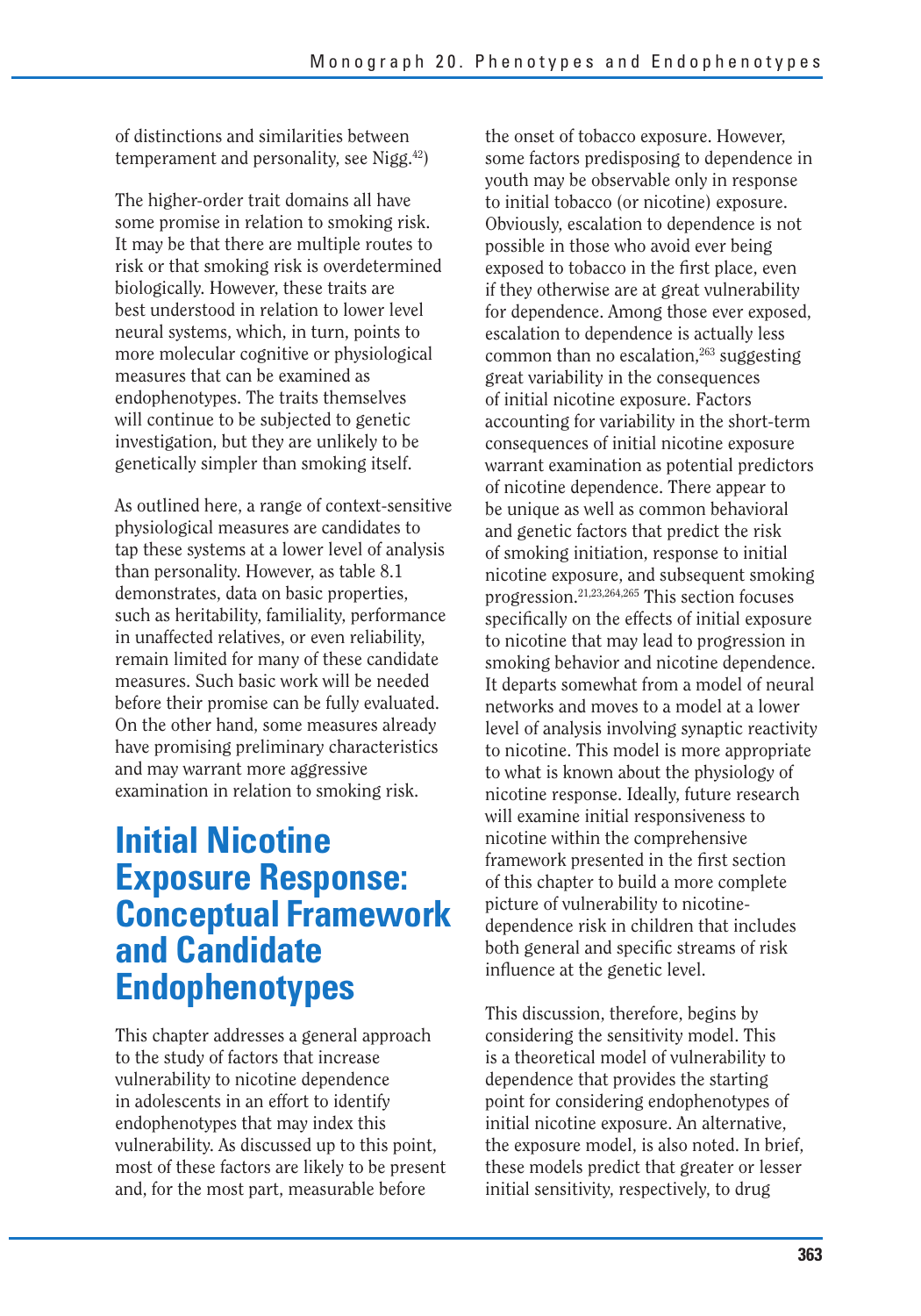effects increases vulnerability to onset of dependence. Because sensitivity to the same responses is relevant to either model, the same literature can be used to evaluate both models. However, as detailed below, the sensitivity model may have greater support and is used as the framework for identifying potential initial nicotine exposure endophenotypes. Nevertheless, variability in initial sensitivity to nicotine effects—either greater or lesser—may in fact have no consistent association with subsequent risk of dependence. This research is being examined in this chapter because of substantial plausibility for the role of sensitivity in dependence risk, despite a lack of clear empirical support that greater initial sensitivity prospectively predicts risk. The evidence for a potential endophenotype is considered within the methodological constraints of the existing literature. This section closes with a discussion of the research needed to fill the gaps in knowledge about initial nicotine exposure and promising endophenotypes.

# **Theoretical Support for "Innate" Sensitivity to Nicotine as an Index to Dependence Vulnerability**

Vulnerability to dependence may be associated with the magnitude of an individual's initial sensitivity—upon first exposure—to the rewarding and reinforcing effects of smoking, and specifically, nicotine. Evaluating this potential mechanism of vulnerability requires assessment of acute responses to early exposures to smoking (or other methods of administering nicotine). For many reasons, including substantial practical and ethical issues, little research in humans has prospectively examined whether sensitivity to initial nicotine exposure is associated with greater risk of dependence. Yet, this notion has some theoretical support and is bolstered by animal research findings.

Theoretical support for this notion comes from the sensitivity model of dependence vulnerability.266 This model essentially states that individuals who have higher "innate" sensitivity to nicotine will experience greater positive (i.e., pleasurable), but perhaps also aversive, effects from initial experience with nicotine. Such individuals will quickly become tolerant to the aversive effects, allowing the relative enhancement of positive effects. These changes result in greater reinforcement from smoking, promoting escalation of use and the onset of dependence. Those with lower innate sensitivity will be less likely to continue experimenting with tobacco because of a lack of positive effects. "Innate" sensitivity is sensitivity to nicotine upon first exposure and is based on genetic and other constitutional factors. It can be assessed only during "early" experiences with nicotine. It cannot be directly measured after the escalation of smoking frequency beyond experimentation (e.g., daily smoking) because of the onset of chronic tolerance, which is reduced sensitivity to nicotine as a function of tobacco exposure history.<sup>267</sup> Onset of chronic tolerance and other indices of adaptation to chronic nicotine may be rapid,<sup>268</sup> leaving only a narrow window of tobacco exposure occurrences during which to assess "innate" sensitivity to nicotine. These methodological issues will be discussed further below.

The sensitivity model is derived largely from animal research,269,270 which shows that some rat strains are more sensitive than others to nicotine upon initial exposure, and these strains may show greater acquisition of nicotine reinforcement. Thus, greater initial sensitivity may directly promote processes of nicotine dependence in humans, especially adolescents, and individuals who are more sensitive to nicotine upon initial exposure may be at greater risk of smoking progression and subsequent nicotine dependence compared to those who are less sensitive to this initial exposure.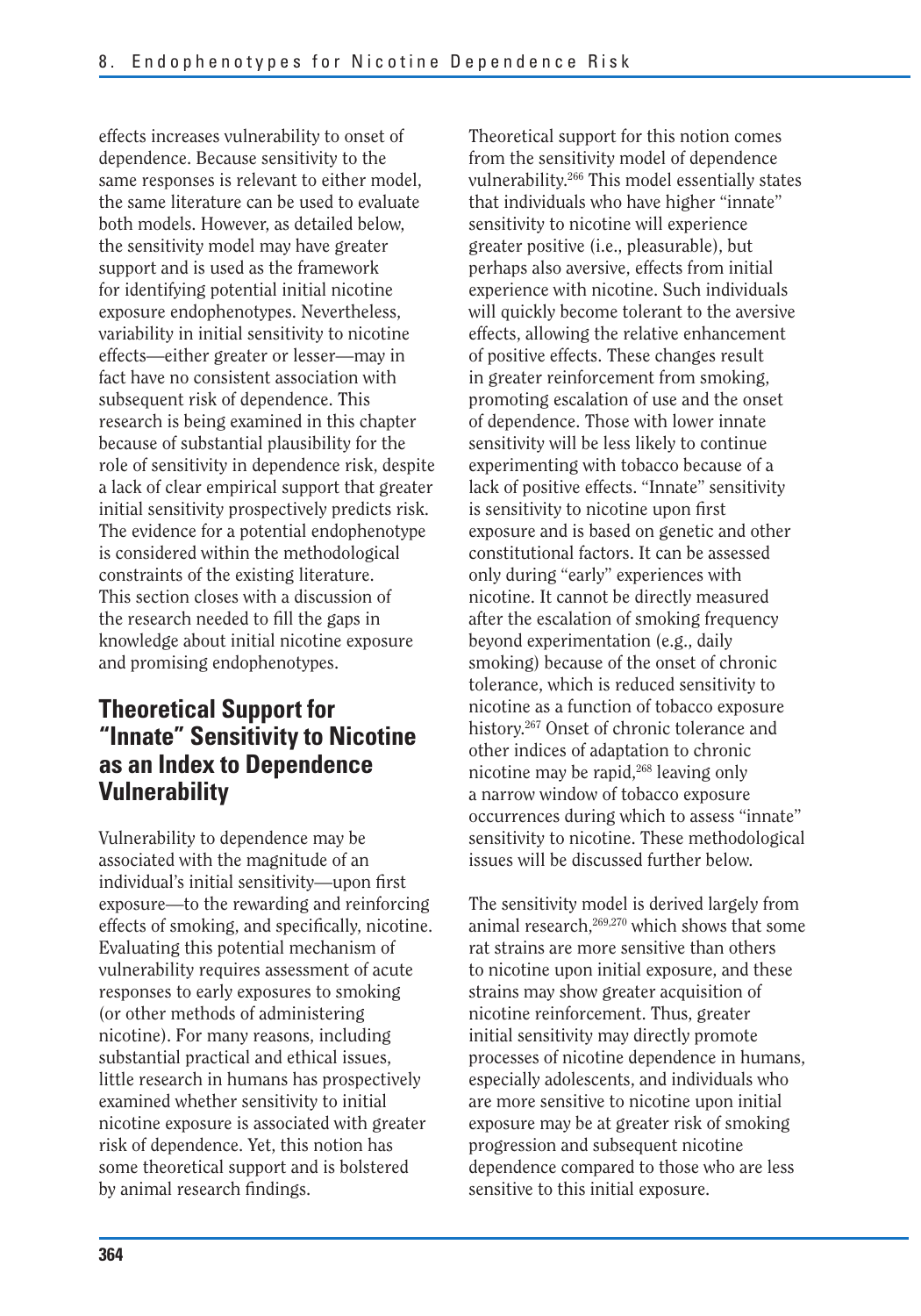#### **The Exposure Model: An Alternative View of Initial Response to Nicotine**

In contrast to the sensitivity model of initial nicotine exposure, the exposure model proposes that reduced, not enhanced, initial sensitivity predicts greater risk of nicotine dependence. The rationale for this idea is that experiencing few *aversive* effects from smoking makes subsequent experimentation more likely, such that other effects of nicotine can begin to produce changes that lead to dependence. Also, such individuals from the very outset may take in larger drug amounts to counter their attenuated sensitivity. This greater consumption can accelerate the consequences of heavy drug exposure, including dependence and physiological pathology. The exposure model is derived mostly from the alcohol research literature, especially studies of alcohol responses in offspring of alcoholics compared to controls.<sup>a,b</sup> Disparities between the sensitivity and exposure models may stem from the different substances involved, which may induce dependence either by unique and different processes, or by the different responses assessed.<sup>a,c</sup> Supporting the latter possibility were findings from a study of women either with or without a paternal history of alcoholism who were given an acute dose of alcohol.<sup>4</sup> Those with a positive paternal history exhibited less impairment due to alcohol on one performance task—digit-symbol substitution—consistent with the exposure model. Yet, they showed greater reward responses to alcohol (e.g., "liking," "good drug effect"), consistent with the sensitivity model, as well as more impairment on a second performance task—digit recall. Other research also has found greater, rather than lesser, sensitivity to the intoxicating effects of alcohol (as well as barbiturates) in men with a positive family history of alcoholism.<sup>e</sup> Thus, because the sensitivity model has somewhat more support in explaining the association of some responses to nicotine-dependence risk, potential endophenotypes are evaluated from the perspective of the sensitivity model.

a Eng, M. Y., M. A. Schuckit, and T. L. Smith. 2005. The level of response to alcohol in daughters of alcoholics and controls. *Drug and Alcohol Dependence* 79 (1): 83–93.

b Schuckit, M. A., and T. L. Smith. 1996. An 8-year follow-up of 450 sons of alcoholic and control subjects. *Archives of General Psychiatry* 53 (3): 202–10.

c Pomerleau, C. S., O. F. Pomerleau, S. M. Snedecor, S. Gaulrapp, and S. L. Kardia. 2004. Heterogeneity in phenotypes based on smoking status in the Great Lakes Smoker Sibling Registry. *Addictive Behaviors* 29 (9): 1851–55.

d Evans, S. M., and F. R. Levin. 2003. Response to alcohol in females with a paternal history of alcoholism. *Psychopharmacology (Berl)* 169 (1): 10–20.

e McCaul, M. E., J. S. Turkkan, D. S. Svikis, and G. E. Bigelow. 1991. Alcohol and secobarbital effects as a function of familial alcoholism: Extended intoxication and increased withdrawal effects. *Alcoholism, Clinical and Experimental Research* 15 (1): 94–101.

### **Overview of Measures of Innate Sensitivity to Acute Effects of Nicotine**

Selected animal studies and the limited human research exploring the notion that variation in innate, or "initial," sensitivity to smoking or nicotine is associated with risk of nicotine dependence will be examined in this subsection. Endophenotypes that may tap initial sensitivity to nicotine will

be considered, with substantial attention paid to the practical problems in conducting such research. Owing to a lack of research, one aspect of this model of variability in initial nicotine sensitivity will not be examined, specifically that these individuals rapidly become tolerant to nicotine's aversive effects, although the potential utility of studying this phenomenon will be discussed in the section "Discussion of Future Directions." Also, unlike chapter 9, nonpharmacological effects of smoking,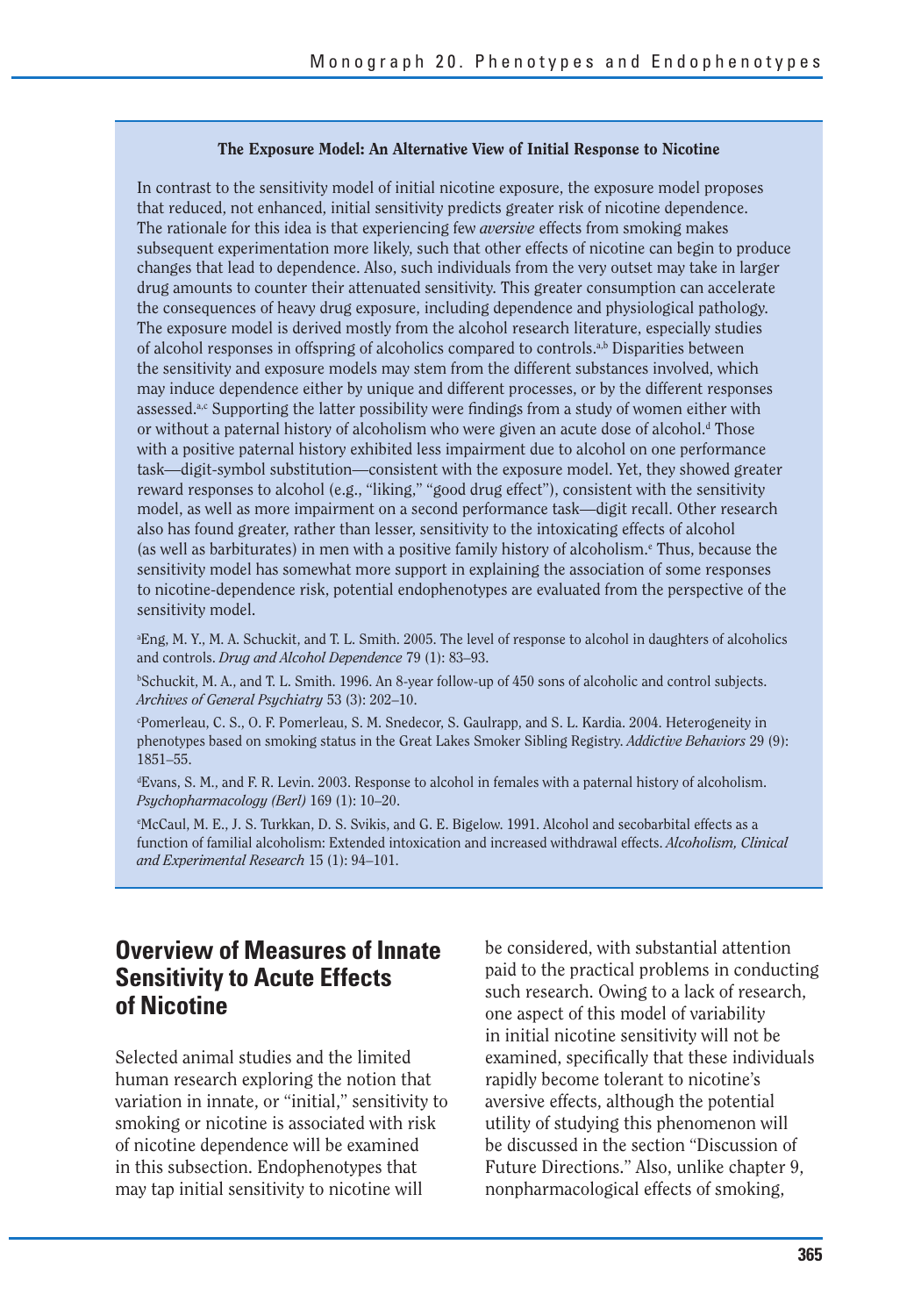such as conditioned responses to smoking cues (e.g., cue-induced craving), are not included here. The emergence of such conditioning requires extensive exposure to smoking, and the concern here is only with short-term or relatively immediate responses to "initial" (or early) exposure. Similarly, consequences of abstinence from smoking, notably onset of withdrawal symptoms, are not relevant here because these also arise only after extended exposure, as discussed elsewhere (chapters 3 and 9).

Measures of innate sensitivity to nicotine are subdivided here into two areas: (1) initial nicotine reinforcement and reward and (2) initial sensitivity to other effects of nicotine, mostly affective, behavioral, and cognitive performance measures that may help explain initial reinforcement and reward from nicotine use. Reinforcement is a central facet of the dependence process; the persistence of reinforcement from smoking is the hallmark of dependence once it is established. Reinforcement is necessary for smoking's motivational effects to develop in a regular smoker and, thus, is proximal to processes of dependence. "Reward" is meant here to refer to the hedonic value (e.g., "liking") of the drug as reported by the user and may reflect subjective responses to drug use that encourage the onset of drug reinforcement. Yet, *why* nicotine acquires motivational effects of being reinforcing and rewarding may also be important and may vary between individuals, perhaps because of genetic or constitutional factors. Other nicotine responses may help explain its reinforcing and rewarding influences and are therefore viewed as more distal to dependence processes. These responses include affective (mood) and physiological effects; behavioral effects related to attention (inattention, disinhibition), which may, in turn, help to regulate mood; and cognitive processing performance (e.g., alertness), which may have indirect effects on a sense of well-being. Note that this same organizational framework, involving two

broad areas of motivational effects and other smoking effects, is used in chapter 9 to evaluate potential endophenotypes of dependence in chronic smokers.

For the measures of nicotine reinforcement, reward, and mood effects, the information is sufficient to address, if not draw conclusions on, some or all of the criteria of a putative endophenotype for nicotine dependence (e.g., biological plausibility, predictive validity, heritability or a sufficiently broad distribution of responses to the measure in the population, and reliable measurement). These criteria are relevant to the utility of these measures in research on the genetic determinants of nicotine-dependence risk, and all need to be demonstrated to verify that the measure is a likely endophenotype. For example, some measures may have a strong rationale for relevance to dependence, and some evidence linking them to dependence, but no evidence on heritability or reliability. For others, heritability and reliability may be strong, but their link to dependence risk may be unknown. In either case, the missing information seriously limits the utility of the measure in genetic research on vulnerability to nicotine dependence. A subsequent discussion will point out the additional research needed to fill in these gaps and fully evaluate these measures as endophenotypes for vulnerability to nicotine dependence.

## **General Methodological Concerns with Innate Sensitivity Research**

Several concerns that limit the interpretation of results of research in this area need to be kept in mind. First, what constitutes "initial" exposure is not necessarily clear. Ideally, "initial" should be only that exposure to tobacco occurring before the onset of chronic changes in sensitivity to nicotine due to extended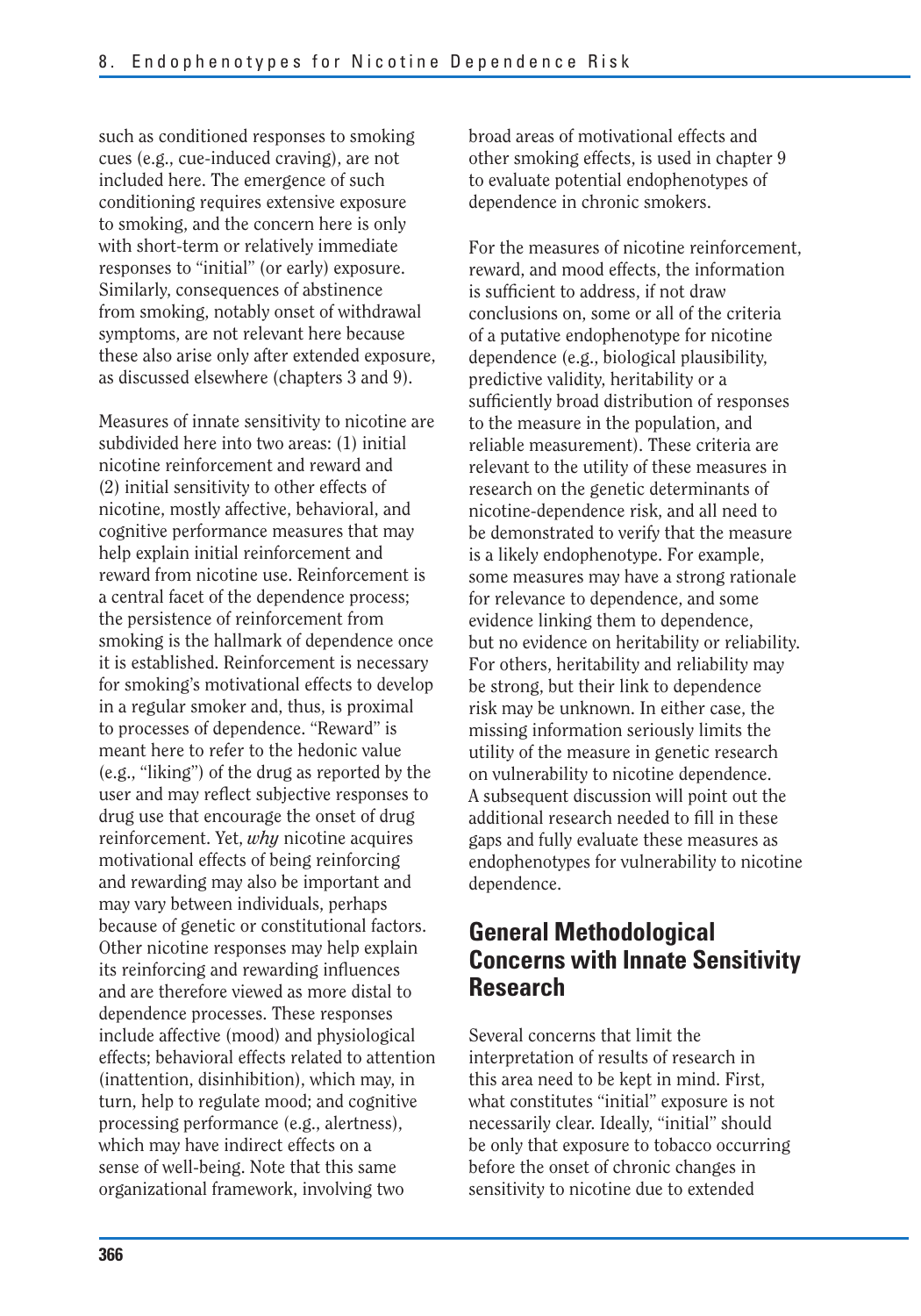tobacco use. The most common changes are chronic tolerance, or reduction in sensitivity, and the onset of withdrawal in the absence of nicotine, which also can influence responses to nicotine, as discussed to a greater extent in chapter 9. How much exposure is needed to precipitate these changes is not known, but it may be very modest.268,271 It is probably fewer than 100 cigarettes, which is the standard cutoff of exposure that differentiates never smokers from ever smokers in epidemiological research.272 How many fewer is uncertain. Much of the research on adolescents does not specify the amount of tobacco exposure that individuals have had. However, some research on initial sensitivity in young adults has limited such exposure to fewer than about a dozen lifetime uses of tobacco products.273

Second, the most rigorous method of assessing initial sensitivity is prospectively, such as by administering nicotine to naive subjects, ideally young adolescents, to simulate "initial exposure." This is problematic, however, for obvious ethical reasons, so most of the research on adolescent responses to smoking is retrospective self-report. In some studies, the self-report of adolescent responses is assessed when these individuals have become adults, years after the initial smoking exposure, increasing the potential for poor or biased recall. Asking adolescents who recently initiated smoking to recall their responses to initial smoking just one year later does not appear to reduce the problem of decay in recall accuracy.274 Adolescents are also inconsistent in recall of a fact that should be much easier to remember, the age at which they initiated smoking,<sup>275</sup> causing further concern about the reliability of retrospective data on smoking. Similarly, participants may recall responses to a particularly salient adolescent smoking experience but not "initial" exposure. A later study examining prospective nicotine effects as a function of

retrospective self-report of early smoking experiences in young adult nonsmokers suggests some validity for self-report of two similar effects—dizzy and buzzed—but less so for other effects.<sup>276</sup>

Third, differences in sensitivity to initial smoking exposure cannot be easily interpreted without control over the amount of nicotine exposure, or "dose." However, the "dose" of this exposure is not controlled: some adolescents will selfadminister significant amounts of nicotine from initial smoking, and others may not inhale sufficiently to obtain much nicotine upon first exposure. Variation in responses to nicotine due to *variation in self-dosing*  has far different biological implications than does variation in responses to the same nicotine dose due to *variation in tissue sensitivity* to nicotine. Retrospective reports cannot distinguish between these potential causes of variability in apparent sensitivity. A similar concern is lack of control over the context of initial smoking exposure. Responses, and thus sensitivity, may vary as a function of situational factors (e.g., other drug use, social factors, mood), which are uncontrolled in initial smoking exposure of adolescents.

Fourth, a strategy used to get around the problems inherent in retrospective selfreport could be to administer nicotine via novel methods (i.e., other than smoking, such as by nicotine gum, patch, or spray) to young adults with little or no prior tobacco exposure. This approach allows for controlled exposure to nicotine in young individuals who have not become tolerant, and would truly reflect initial sensitivity, without the abuse liability of smoking. One concern with this approach is whether responses to novel nicotine generalize to responses to initial tobacco smoking. A second concern is whether differences among individuals in nicotine sensitivity "track," or persist unaltered, from youth to adulthood. If not, genetic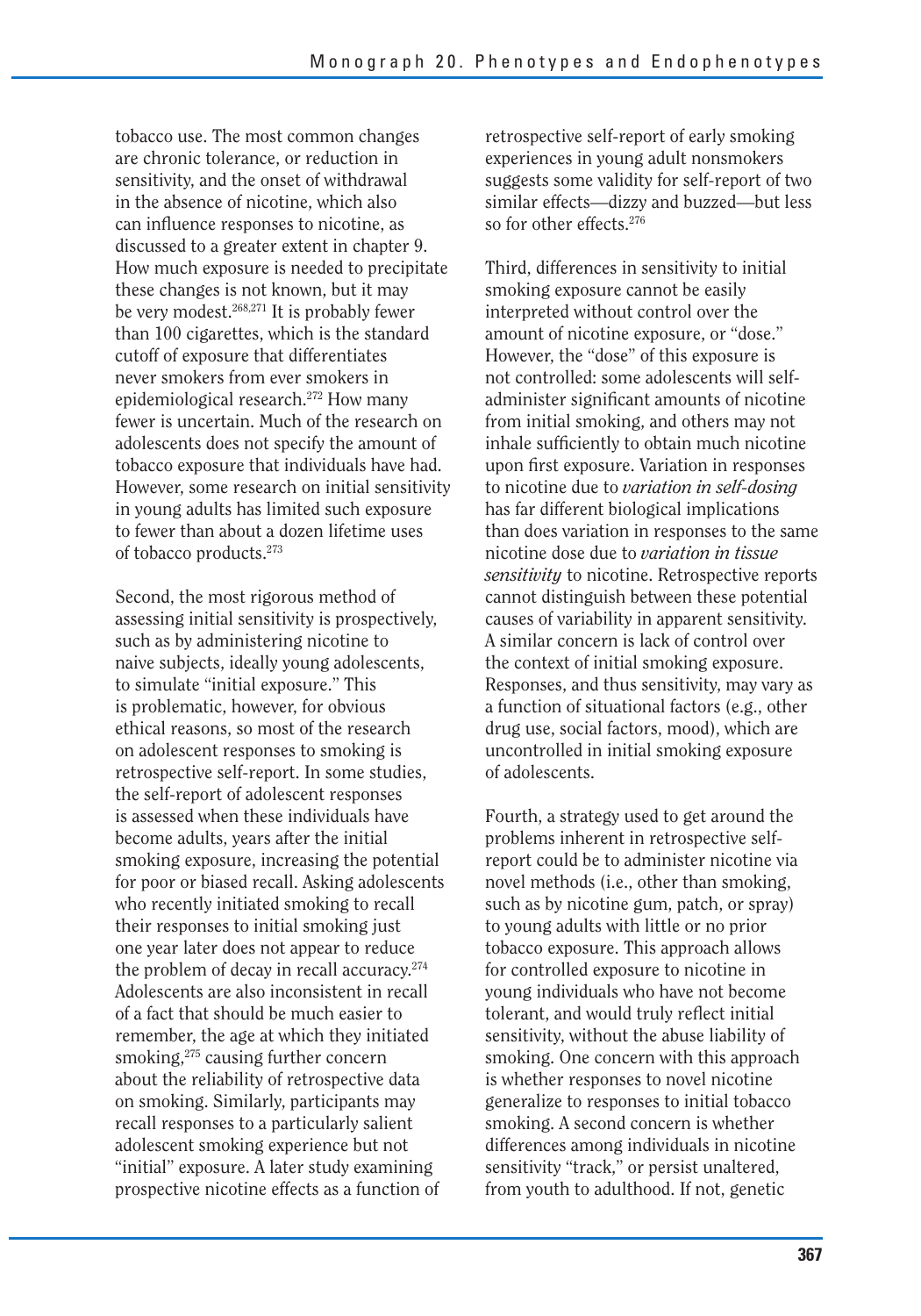factors responsible for variability in initial sensitivity among adults may not relate to sensitivity among youth.

Finally, assessing initial sensitivity requires participants who are willing to be exposed to nicotine through selfselected experimentation with tobacco or self-selected exposure through research. It is not clear if results would generalize to individuals who choose to avoid any exposure to nicotine, even for research purposes. Thus, individual variability in sensitivity to nicotine responses may not generalize to all naive individuals at risk. (Note that "initial" exposure is not considered here to include in utero exposure to smoking or nicotine, and this influence on risk of nicotine dependence will not be examined.277)

## **Initial Sensitivity to Smoking or Nicotine: Reinforcement**

#### *Reinforcement*

A drug is reinforcing if it is self-administered more than an inert comparison substance (e.g., placebo). Drug reinforcement is the sine qua non of dependence in that dependence on a substance cannot occur if the substance is not reinforcing. Thus, the magnitude of the reinforcing effects of nicotine upon initial exposure likely contributes to a greater probability and faster speed of becoming dependent. As discussed in more detail in chapter 9, reinforcement is believed to comprise several related concepts (e.g., drug seeking or drug-motivated behavior, drug preference, inability to abstain from drug use or persistence of use) that are assessed with different procedures. The amount and persistence of smoking self-administration are critical indices of nicotine dependence among those who have become established smokers, after chronic exposure to smoking. With initial exposure to nicotine, however,

these measures are not as applicable because intake is very limited in frequency, by definition. Most of these procedures are not included here because they are less relevant during initial exposure. (Similarly, the influence of nicotine on enhancing reinforcement from other reinforcers may not be very apparent with initial exposure to the drug and is also not discussed here, although it is addressed in chapter 9.) Possible measures of initial reinforcement outside the laboratory are shorter intervals between smoking exposures and the amount of cigarette consumption (e.g., nicotine or smoke intake) per exposure. However, objective measurement of these variables is difficult, necessitating self-report. An alternative laboratory-based procedure, nicotine choice, may be able to objectively index initial reinforcement from nicotine per se and will receive the most specific attention because of its promise as an endophenotype. Other potential endophenotype measures will also be noted.

#### *Biological Plausibility of Reinforcement Measures*

A number of species acquire robust nicotine self-administration that persists in the face of increased response requirements, and abstinence from nicotine in such animals leads to a syndrome of withdrawal signs.<sup>278</sup> Although nicotine self-administration in nonhuman animals may not be completely homologous with tobacco, or even nicotine, self-administration in humans, the similarity of factors that influence this behavior in both groups is notable.278 In regard to initial sensitivity to nicotine reinforcement, Donny and colleagues $279$  found in rodents that more rapid acquisition of nicotine self-administration across days predicted a greater subsequent intensity of nicotinemotivated behavior (higher breakpoint on the progressive ratio test), a component of reinforcement related to dependence. The difference in self-administration was very small at the start of acquisition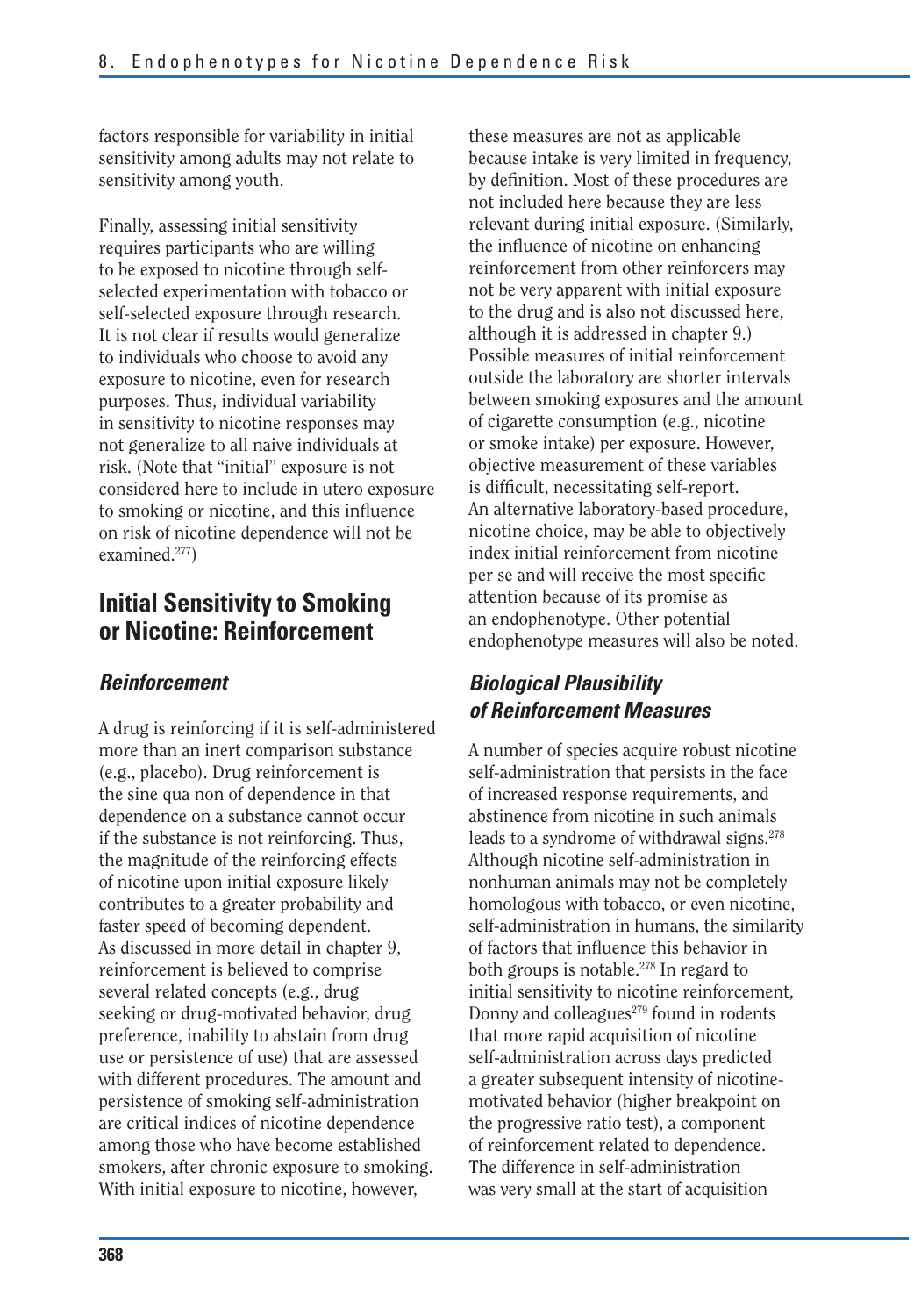(i.e., "initial exposure") but grew over time. In examining neurobiological differences between the animals who rapidly, as compared to slowly, acquired nicotine selfadministration, Donny and colleagues $279$ found that the former tended to be those with less density of nicotine receptors in the brain by the end of acquisition. Thus, certainly in animals and probably in humans,<sup>161</sup> onset of nicotine reinforcement can occur very early after first exposure, and the subsequent escalation of use varies significantly. However, the findings by Donny and colleagues $279$  question whether the former directly causes the latter; that is, that differences upon initial exposure are robustly predictive of the rate of onset of dependence.

Other factors associated with the acquisition of nicotine self-administration in animals are also being examined. Differences in nicotine reinforcement between rodent strains are discussed extensively in chapter 9. In addition, rats bred for high alcohol consumption tend to show greater acquisition and persistence of nicotine selfadministration, suggesting overlap in the factors producing vulnerability to alcohol and nicotine dependence.280 Greater locomotor response to novelty has been studied as an indicator of greater predisposition to self-administer stimulant drugs;<sup>281</sup> several studies have found an association between this response and greater acquisition of nicotine self-administration in rats<sup>282</sup> as well as in mice.283

#### **Nicotine Choice**

#### *Description and Rationale of Measure.*

The amount of smoking frequency upon initial exposure has high face validity as a measure of reinforcement in that the measure involves tobacco smoking behavior. However, this measure does not differentiate whether the frequency is due to the effects of nicotine per se or to effects of nonnicotine aspects of smoking. Although conditioned responses to smoking are essentially absent at initial exposure, as noted, various other

nonnicotine aspects of smoking can promote acute smoking frequency, such as social facilitation (e.g., peer approval). Dependence is driven mostly by the effects of nicotine, and genetic influences on smoking are believed to act primarily through these effects. Consequently, when it comes to endophenotypes of initial sensitivity, the reinforcing effects of nicotine per se may be more relevant than the reinforcing effects of tobacco smoking in general, although kinetics of the method of nicotine administration (particularly speed of uptake) could be critical.284

One objective measure of initial sensitivity to the reinforcing effects of nicotine in prospective laboratory-based research is a *choice* procedure, involving choice between substances containing either active nicotine or a placebo.285,286 Subjects are instructed to select a specific number of total "uses" (e.g., puffs or, with naive individuals, units of a novel nicotine-delivery method such as nasal spray or piece of gum) from between the two available substances. The greater the choice of active drug versus placebo, presumably the more the drug is reinforcing. A discussion of the pros and cons of this procedure can be found in Perkins.287 Thus, the choice procedure indexes the relative reinforcing effects of nicotine and not necessarily the absolute reinforcing effects. (The latter is shown only when nicotine is chosen more often than placebo, which is not common in nicotinenaive subjects.) So, if nicotine choice is greater in some subjects or under some conditions rather than others, the relative reinforcing effects of nicotine are greater in those subjects or conditions. Variations in the choice procedure, including those more appropriate for use in chronic smokers, are described in chapter 9.

#### *Association with Nicotine Dependence.*

Most research on nicotine choice has focused on smokers rather than nonsmokers, but observations of smokers suggest a link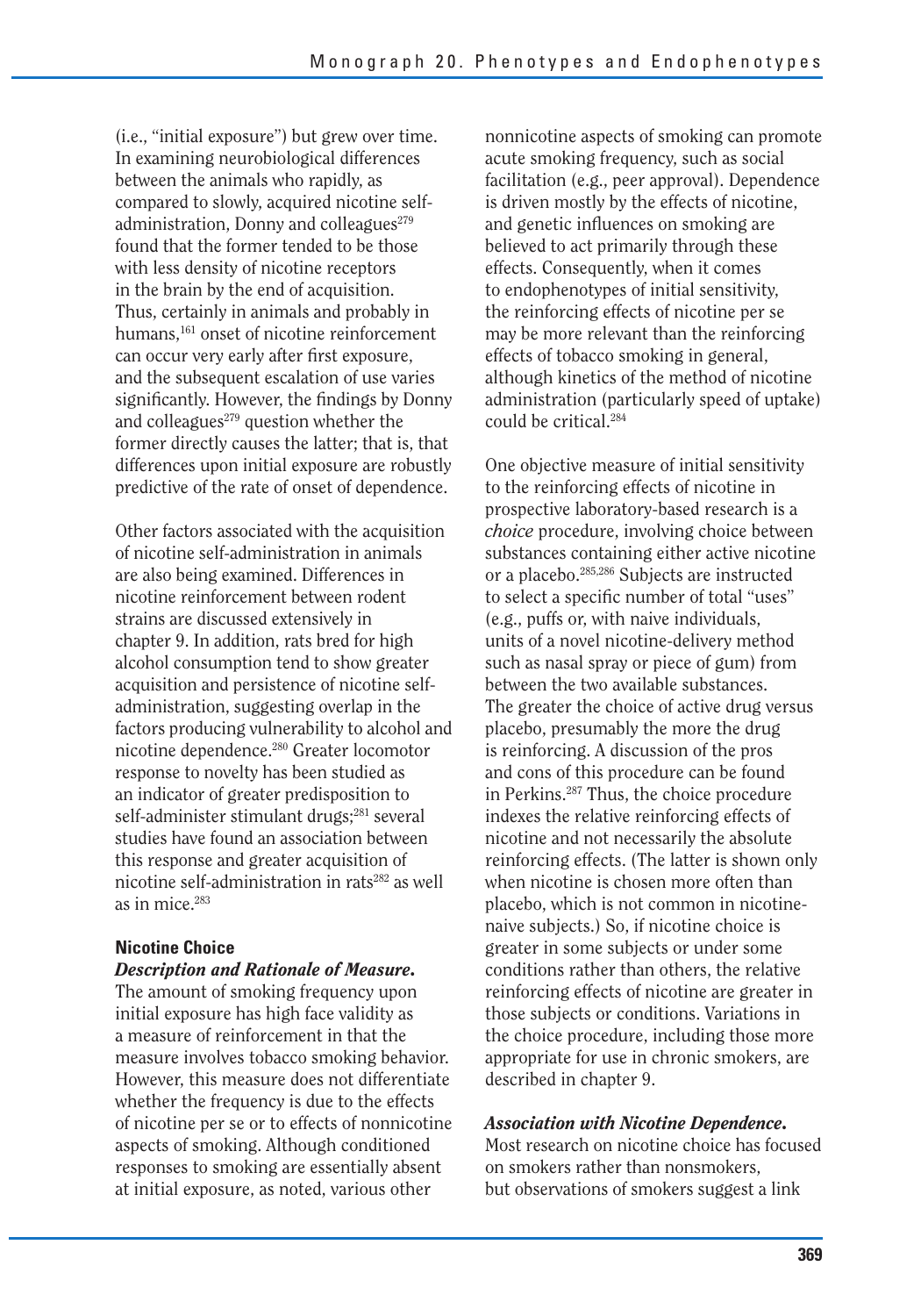between choice behavior and dependence. For example, among smokers, acute nicotine choice behavior in the laboratory is correlated with self-reported cigarettes per  $day^{285}$  and with difficulty quitting smoking,  $288$ suggesting that choice has concurrent validity in indexing several aspects of tobacco dependence (chapter 9). Studies of initial sensitivity to nicotine reinforcement in young adult nonsmokers indicate that nicotine choice is not greater than placebo choice, whether administered by nasal spray285 or gum.289 However, of greater interest here is the fact that nonsmokers differ very widely in the degree to which they choose nicotine, and a minority of nonsmokers do choose nicotine more than a placebo. Greater choice of nicotine in nonsmokers (and, to a lesser extent, in smokers and former smokers) is associated with greater pleasurable responses (pleasant effects, vigor, arousal) and attenuated aversive responses (e.g., tension, fatigue, confusion) to nicotine.285 On the other hand, several individual-difference characteristics, including personality measures of impulsivity (response disinhibition, delay discounting), are not related to nicotine choice (via nasal spray) in nonsmokers, while other measures (novelty seeking, extraversion) may be inversely related to choice, particularly in women.290 These findings, which contrast with the discussion of predisposing factors in the first section of the chapter, may be specific to nicotine choice via nasal spray and require replication with tobacco smoking, if practical and ethical to do with naive subjects. However, associations of sensation seeking and other impulsivity measures with nicotine "reward" and with certain subjective mood responses to nicotine have been observed, as discussed below. In sum, while nicotine choice has been investigated in nonsmokers, and can provide an objective index of sensitivity to initial reinforcement, no research has prospectively determined that greater nicotine choice predicts greater vulnerability to dependence.

*Heritability; Distribution of Responses in the Population.* The full range of possible nicotine choice responses has been observed, from zero to 100%, in nonsmokers, when nasal spray is the delivery method. Dose is a key influence on this distribution, as choice of nicotine in nonsmokers is greater with lower doses, which produce less toxicity in naive individuals. When choice is between sprays delivering the equivalent of nicotine from about one-half puff on a cigarette, nicotine is chosen on about 25%–35% of all opportunities, and 15%–25% of adult nonsmokers choose nicotine over onehalf the time.<sup>290</sup> That even a minority of nonsmokers find nicotine via nasal spray reinforcing in an absolute sense is consistent with the notion of innate predisposition to dependence vulnerability. It is also consistent with other data showing that only a minority, about one-third, of those who ever try tobacco go on to become dependent.263 This one-third likely includes many of the naive individuals who find nicotine reinforcing at first exposure. Dose may also be critical for identifying individual differences in initial sensitivity to nicotine reinforcement in that nicotine choice is greater in men than in women when higher doses  $(2.5 \text{ micrograms per kilogram}$  [µg/kg]) of nicotine spray are used,<sup>291</sup> but not when lower doses  $(1.25 \mu g/kg)$  are used.<sup>292</sup> Only one study has examined genetic influences on nicotine choice among nonsmokers, finding that those with an absence of the *DRD4\*7-*repeat allele chose nicotine by nasal spray more than those with presence of the *\*7-*repeat allele; gene variants for *DRD2\*TAQ1A, DRD2\*C957T* single nucleotide polymorphism (SNP) *SLC6A3,*  serotonin transporter *(SLC6A4),* and mu opioid receptor *(OPRM1)* were not related to nicotine choice.293

#### **Other Potential Endophenotypes of Initial Reinforcement**

*Smoking/Nicotine Use Frequency.* Little research has examined smoking frequency upon initial exposure, although some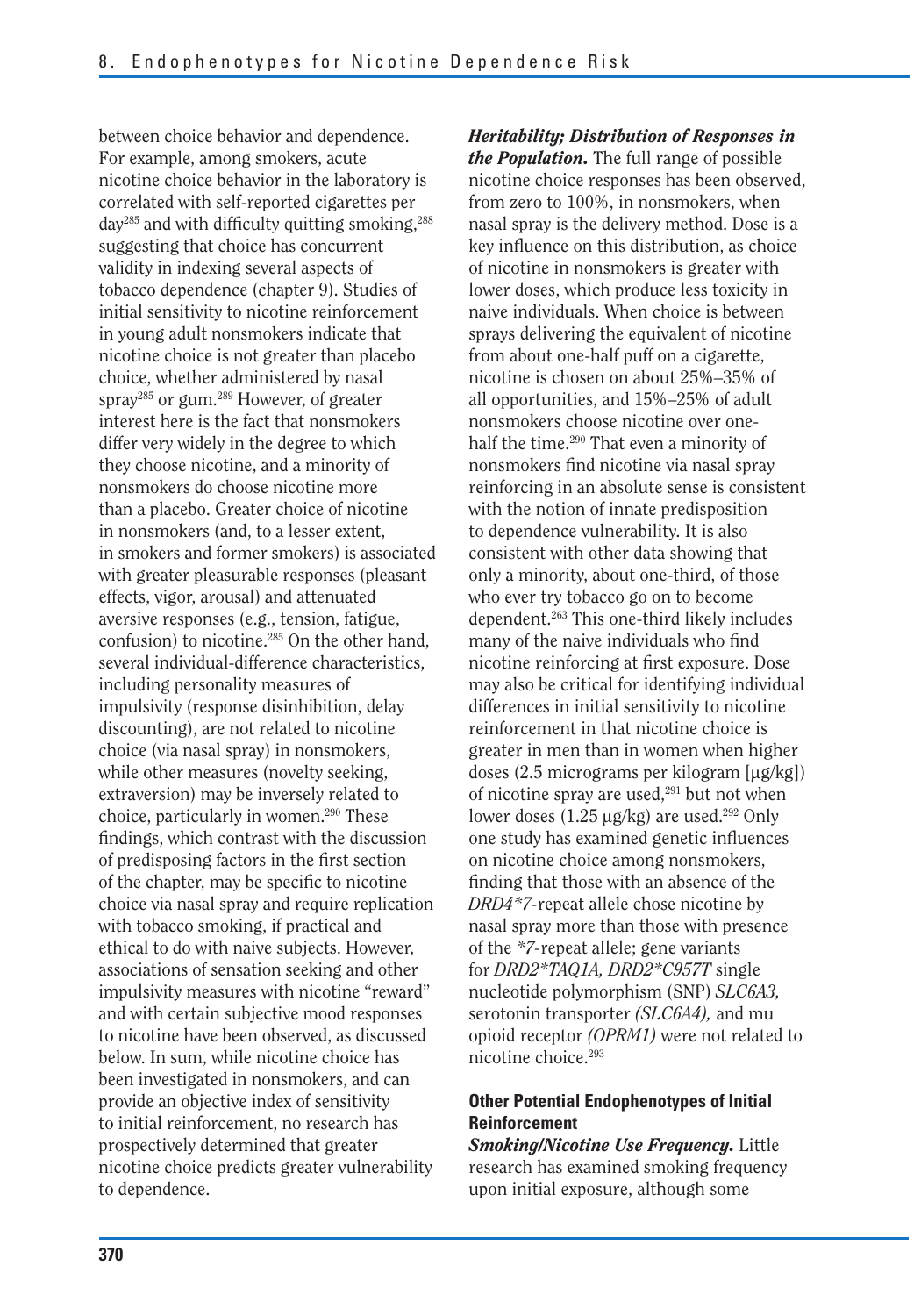evidence suggests that greater frequency may predict vulnerability to dependence. One prospective follow-up study examined the risk of current smoking in high school as a function of amount of smoking exposure reported when participants were aged 8–10 years. Greater number of cigarettes smoked by that age was linearly associated with greater risk of current daily smoking.294 Yet, this effect may simply be due to younger age of first exposure in that those who smoked more cigarettes by 10 years of age likely smoked their first one earlier than did children who smoked fewer. In terms of potential endophenotypic measures of smoking frequency, a laboratory procedure that may reflect reinforcement as indexed by smoking frequency is simple ad lib use of either nicotine or placebo products in a controlled setting.289 The utility of this ad lib nicotine reinforcement measure as an endophenotype is limited: there are no known data on reliability or heritability in naive individuals, and some research suggests that ad lib use of nicotine via novel means is very limited in such individuals.289

#### *Latency to Subsequent Nicotine Exposure.*

Rather than greater frequency of selfadministration upon initial exposure being important, it may be that faster escalation of smoking after initial exposure is a more relevant index of nicotine-dependence vulnerability,<sup>295</sup> as suggested by the animal work by Donny and colleagues.279 For example, Hirschman and colleagues<sup>296</sup> found that latency between the first and second cigarette was an important indicator for adolescents who rapidly progressed to subsequent smoking. In fact, early smoking experiences accounted for significant variance in the model for rapid acceleration, but not for adolescents who progressed slowly to a second cigarette. Other studies indicate that a shorter interval between the first and second cigarette is associated with a greater likelihood of daily smoking.297 Shorter transition times from initiation to regular use are thought to reflect drug reinforcement and risk for dependence, including tobacco.<sup>298</sup> In fact, Audrain-McGovern and colleagues $^{21}$ found that adolescents who had a *CYP2A6*  genotype associated with faster nicotine metabolism smoked a greater number of cigarettes and progressed to nicotine dependence at a faster rate (controlling for age of first smoking exposure) compared to adolescents who had a *CYP2A6* genotype associated with slower nicotine metabolism. Development of endophenotype measures of latency between self-administration experiences is challenging because of a variety of practical and ethical concerns. Latency between cigarettes may be very long in experimenting adolescents, so modeling this latency in laboratory procedures would seem impractical.

*Age of Onset.* As discussed previously, the younger the age of smoking initiation, the greater the probability of eventual nicotine dependence. Age of initial smoking exposure appears to increase subsequent dependence risk even if no further exposure occurs for several years,<sup>299</sup> suggesting either an "incubation" effect of that initial exposure or that early exposure is a marker for other factors responsible for vulnerability. Basic animal research demonstrates that rodents are more sensitive to nicotine effects during adolescence than in adulthood, consistent with this notion.<sup>300</sup> Thus, the earlier the initial exposure to nicotine, the greater the likely sensitivity to the drug, which may account for the increased risk of dependence. At first glance, this association would not seem to offer directions for developing an endophenotypic measure because it is based solely on the age of self-selection to smoking initiation. It is difficult to see how this could be captured in controlled research involving nicotine administration in a laboratory setting, but it may serve as a marker in prospective research predicting smoking progression and nicotine dependence. However, genetic influences may differ by age,<sup>4</sup> and eventually, age of onset may be a clue to genetic effects.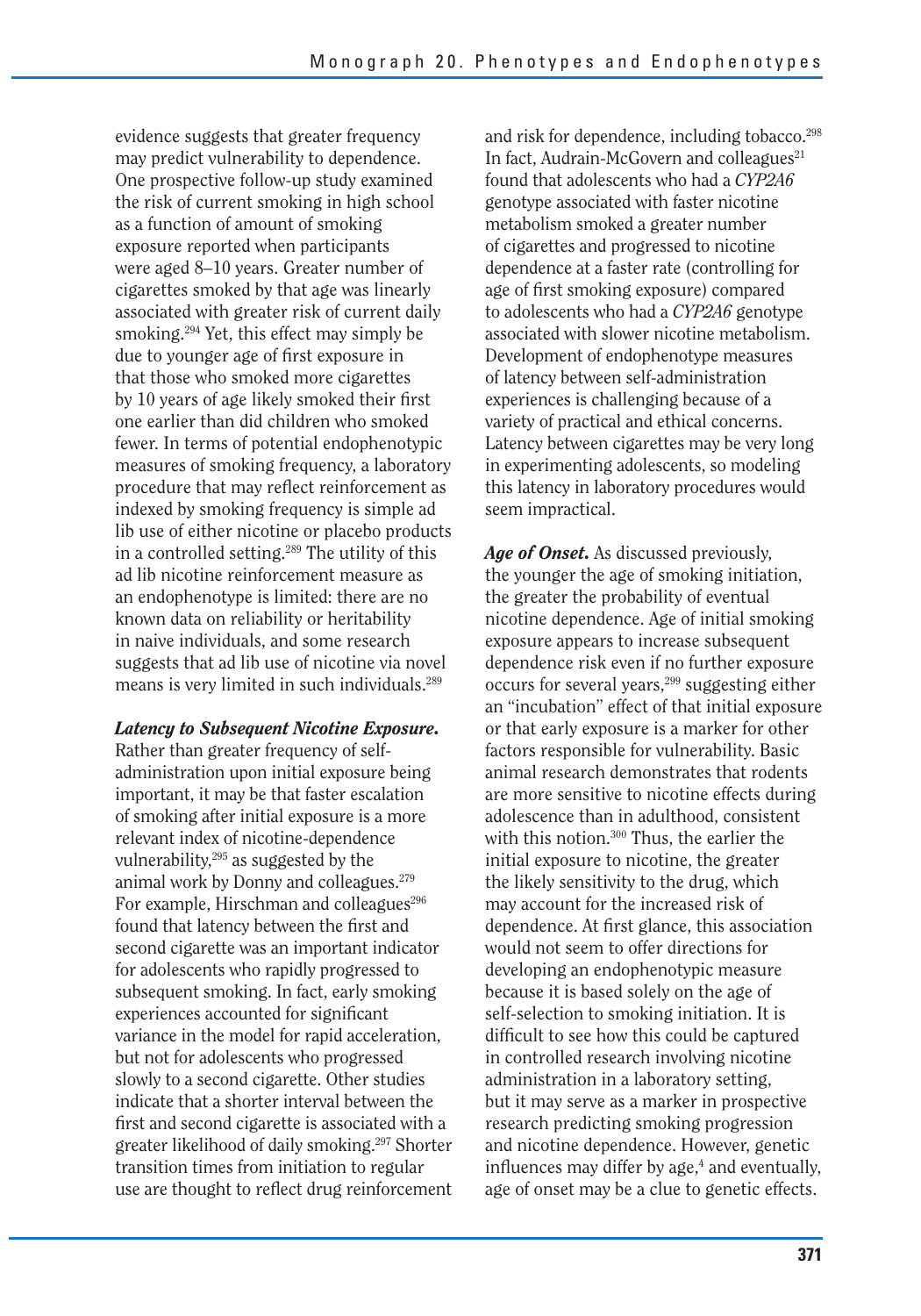To take advantage of this, investigations would have to disentangle the influence of age of onset on greater smoking frequency<sup>294</sup> and on faster escalation of smoking.298 Research also would have to control for psychiatric comorbidity that partially may account for early onset.<sup>143</sup>

# **Initial Sensitivity to Smoking or Nicotine: Reward**

### *Description and Rationale of Reward Measures*

Although reinforcement is in many respects the essence of dependence, other acute effects of smoking or nicotine may index processes relevant to the development of dependence and vulnerability to dependence. Drug reward is one such effect. *Reward*  does not have as specific a definition as reinforcement but is often viewed as the hedonic value of a substance. In this context, *hedonic* means the subjective evaluation of the substance's incentive-motivating effects (see Everitt and Robbins $301$  for a discussion of the distinctions among subjective responses, reward, and reinforcement). Rewarding effects of drugs are often seen as a primary cause for the initiation and maintenance of drug self-administration (reinforcement), although some theories question their importance after the onset of dependence.302 Reward is different from subjective measures of mood, discussed later, which are commonly obtained in studies of drug effects. Mood measures are (typically) self-report ratings of the subjective mood state of the person. By contrast, reward is a subjective rating of the hedonic characteristics of the substance itself, albeit from the user's perspective, obtained immediately after using the substance. Thus, while mood effects of substance use may influence reward (and reinforcement), they are certainly not the same thing. As with reinforcement, reward can only be measured concomitant with actual substance

use, while the subjective mood state of the user can be assessed at any time, even in the absence of the subject ever using the substance. Typical measures relevant to reward in humans are ratings of "liking," "good effects," or "bad effects" of the substance completed on 7-point Likert or visual analog scales. The extreme-response options for each item may be anchored by "not at all" to "extremely." Little research has documented the reliability of such responses to initial nicotine intake, although research in adult smokers suggests good reliability, as noted in chapter 9.

## *Biological Plausibility of Reward Measures*

Neurobiological changes associated with "liking" and other reward measures in humans have not been extensively studied, and there does not appear to be any such research in naive subjects (i.e., initial exposure). However, research assessing reward via retrospective self-report suggests that greater initial smoking reward is associated with greater risk of dependence. One study of several thousand adults found that 94% of those who reported having liked their early exposures to smoking progressed to smoking at least 100 cigarettes in their lifetime (the standard epidemiological definition of a lifetime smoker) compared to only 57% of those who reported no liking of their early exposures to smoking.303

Because animals cannot provide selfreport ratings, there may be no directly homologous measure of reward in animals. However, two measures that may be used to model reward are the conditioned place preference (CPP) procedure and intracranial self-stimulation (ICSS) procedure. In the CPP procedure, animals are placed in distinctive environmental contexts (e.g., different sides of a partitioned box) after receiving injection of either drug or saline, with each paired to one of the contexts. After several pairings of each,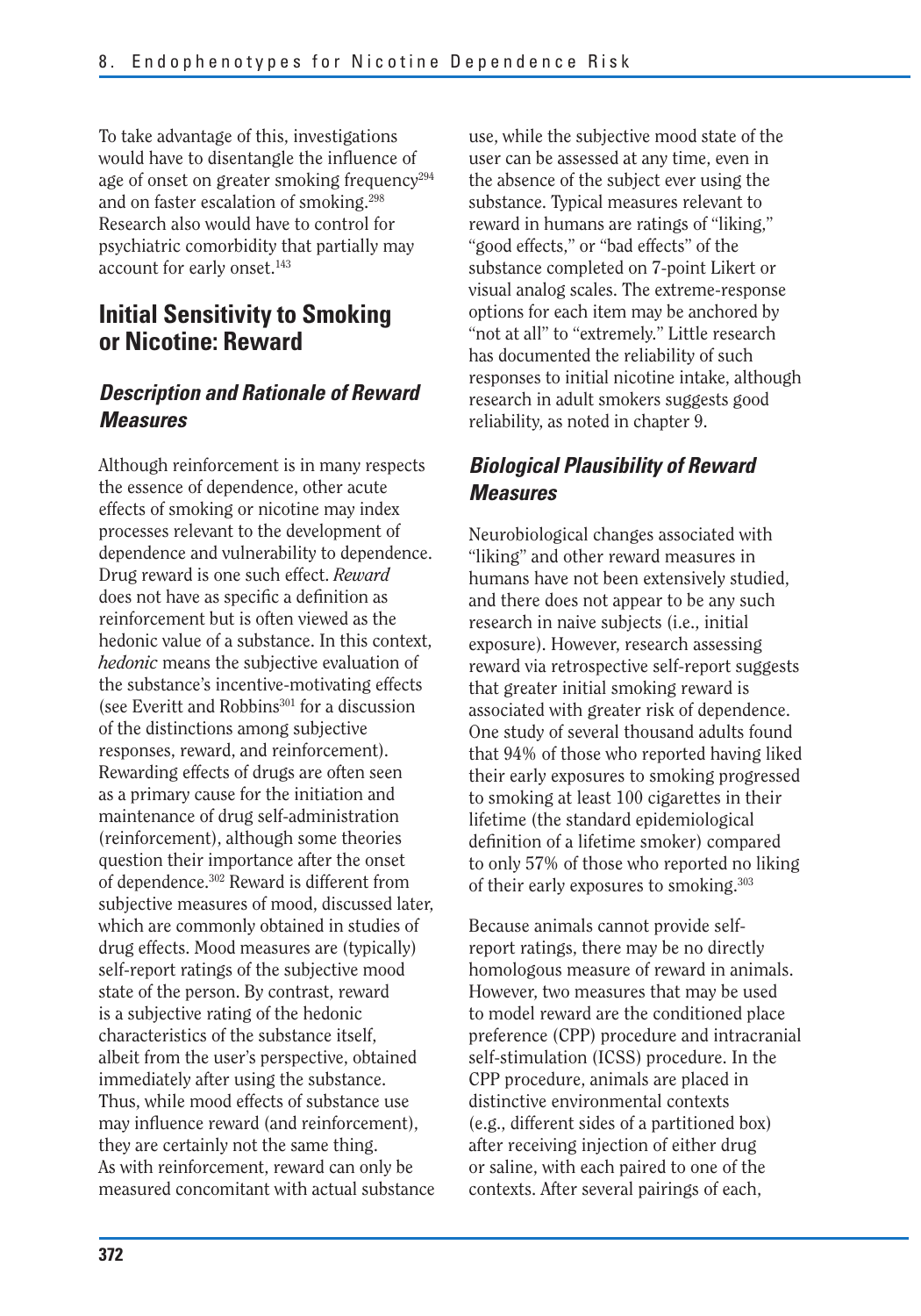the animal is then tested for preference for one or the other context by the amount of time it spends in each when allowed to move freely between them. Greater time spent in the drug-paired side is believed to index preference for the drug (versus saline), while less time spent in the drug-paired side is believed to index aversion to the drug. The ICSS measures the intensity of electrical stimulation in the brain required to maintain behavior, similar to drug selfadministration paradigms in animals. Drugs or other conditions that increase the intensity of stimulation necessary to maintain behavior appear to be aversive, whereas drugs or conditions that decrease this intensity appear to be pleasurable. Most drugs that produce dependence in humans, including nicotine, decrease the intensity of stimulation required to maintain responding. The CPP and the ICSS are discussed more extensively in chapter 9.

## *Association of Reward Measures with Nicotine Dependence*

Very little research has examined factors associated with greater nicotine or smoking reward in humans upon initial exposure. However, greater pleasurable responses to initial nicotine spray (such as vigor and pleasant effects) were found to predict greater subsequent nicotine choice in nonsmokers.285 Also, smokers report greater "liking" in response to nicotine nasal spray, compared to nonsmokers, showing concurrent validity of reward with dependence.273 It is unclear if other research exists relating rewarding effects of initial nicotine or smoking exposure to dependence vulnerability.

## *Heritability; Distribution in the Population*

The limited research on initial sensitivity to nicotine reward precludes much information on variability in this response.

However, in a study of individual differences in nicotine sensitivity in 131 young adult (aged 21–39 years) nonsmokers administered nicotine via nasal spray, reward ratings (want more, satisfying) were higher in men, but not in women, as a function of novelty seeking.<sup>293</sup> Genetic variants related to dopamine function were largely unrelated to reward in nonsmokers, although *DRD2\*C957T* SNP (*TT* or *CT* versus *CC* genotype) and *DRD4*  (presence of *\*7-*repeat allele versus absence) were associated with stronger perception of nicotine effects from the spray.293 Other analyses showed greater responses on some reward ratings in those with two rather than one or no parents who were smokers and as a function of earlier experience with marijuana.292 Existing levels of caffeine or alcohol use were unrelated to nicotine reward. These findings should be interpreted with caution; they were conducted with young adults who had self-selected to nonsmoking status, and results with a more heterogeneous sample including those at greater risk could show different results.

# **Initial Sensitivity to Other Responses to Nicotine**

Other responses to initial nicotine exposure may also provide information about valid endophenotypes related to dependence risk, especially effects that relate to affective regulation. Other effects that could be relevant but have generally not been studied in naive users will be very briefly noted. These include behavioral effects related to attention and impulsivity as well as cognitive-processing performance after initial nicotine exposure. The same concerns about the limitations of research on initial exposure presented earlier apply to studies of sensitivity to these responses.

### *Affective/Mood Responses*

Most of the research in this area of other responses to nicotine as potential endophenotypes focuses on self-reported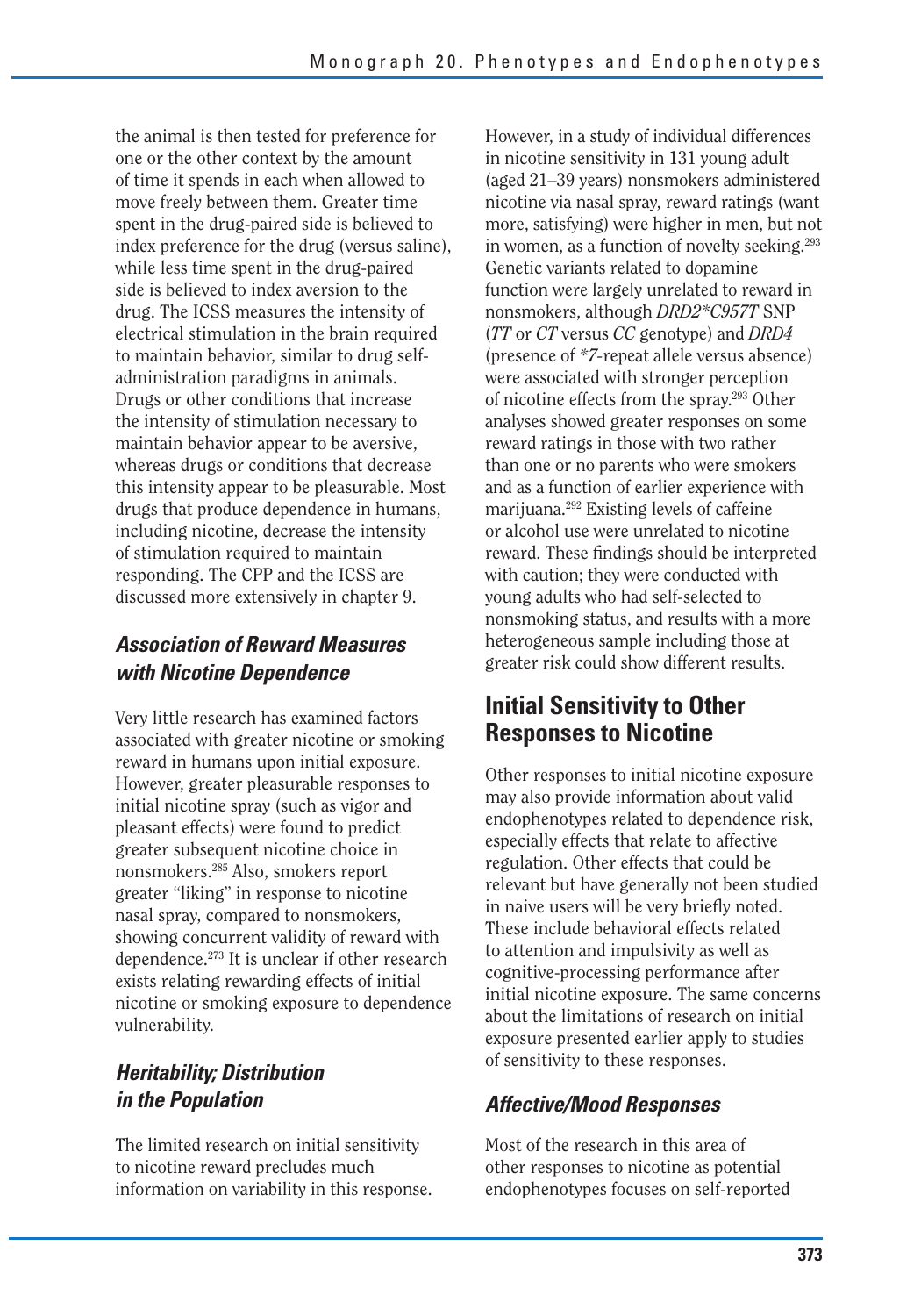mood (affective) responses to smoking or nicotine. Yet, as discussed in chapter 9, mood is believed to comprise effects measurable across several response domains, including physiological, behavioral, and cognitive. Studies limited to self-report likely fail to adequately characterize mood and the endophenotypes of initial sensitivity to nicotine's mood effects.

#### **Biological Plausibility**

Some self-reported mood effects of smoking ("euphoria" and "elation," which may be similar to "head rush or buzzed") in smokers have been related to dopamine release in the striatum.304 Increases in dopamine in the striatum and ventral tegmentum are believed to be critical to nicotine reinforcement.305 This is consistent with effects in the approach system described earlier and would be expected to make rewards more salient and satisfying. This would also enhance attentional focus, leading to a potential cascade of reinforcing effects. It was also noted in the first part of this chapter that mood-related factors may bias attention toward drug-related relief and influence dependence onset. However, these effects may be even more powerful in maintaining smoking after the onset of dependence (chapter 9).

Plausibility also comes from clinical or retrospective reports of mood effects from initial smoking. In several studies, adults who were current smokers retrospectively reported having had greater pleasant sensations and "head rush" or "buzz" the first time they ever smoked compared to adults who were currently nonsmokers but had some smoking exposure.306 Adult smokers also tend to report having had equal or fewer unpleasant responses to their first cigarette, suggesting that greater pleasant effects are important and lesser (or greater) unpleasant effects are not as important. In one study, Pomerleau and colleagues<sup>307</sup> reversed the direction of the comparison and examined current smoking

amounts in adults as a function of whether they reported retrospectively that they did or did not experience a "pleasurable rush or buzz" during their first cigarette. Those who said "yes" (i.e., they did experience rush or buzz during their first cigarette as an adolescent) currently smoked more cigarettes per day than those who said "no." Interestingly, those who said "yes" also reported greater "pleasurable buzz" and "euphoric sensations" prospectively in response to acute administration with nicotine nasal spray, suggesting a continued greater sensitivity to one effect of nicotine even after the onset of tolerance due to chronic smoking.

Note that the association between pleasurable responses to early use and subsequent dependence may not be specific to smoking. Greater positive mood responses, but few or no negative responses, to early use of cannabis<sup>308</sup> and cocaine309 have been associated with greater indices of dependence to these drugs. Thus, greater mood effects of early drug use may be broadly linked to vulnerability to drug dependence. This research and the studies of smoking responses should be viewed cautiously, given the biases inherent in retrospective recall of drug-use experiences.

Examined next will be research on sensitivity to initial mood effects of smoking assessed by retrospective clinical reports in adolescents varying in amount of current smoking. We will also discuss the few prospective laboratory-based studies of responses to smoking or nicotine in those believed to vary in risk of dependence.

#### **Acute Self-Reported Mood Effects**  *Description of Self-Reported Mood*

*Measures.* Self-reported mood is assessed with a number of validated measures. Common mood measures assessed in acute smoking or nicotine studies include the Positive and Negative Affect Schedule,<sup>310</sup> the Mood Form of Diener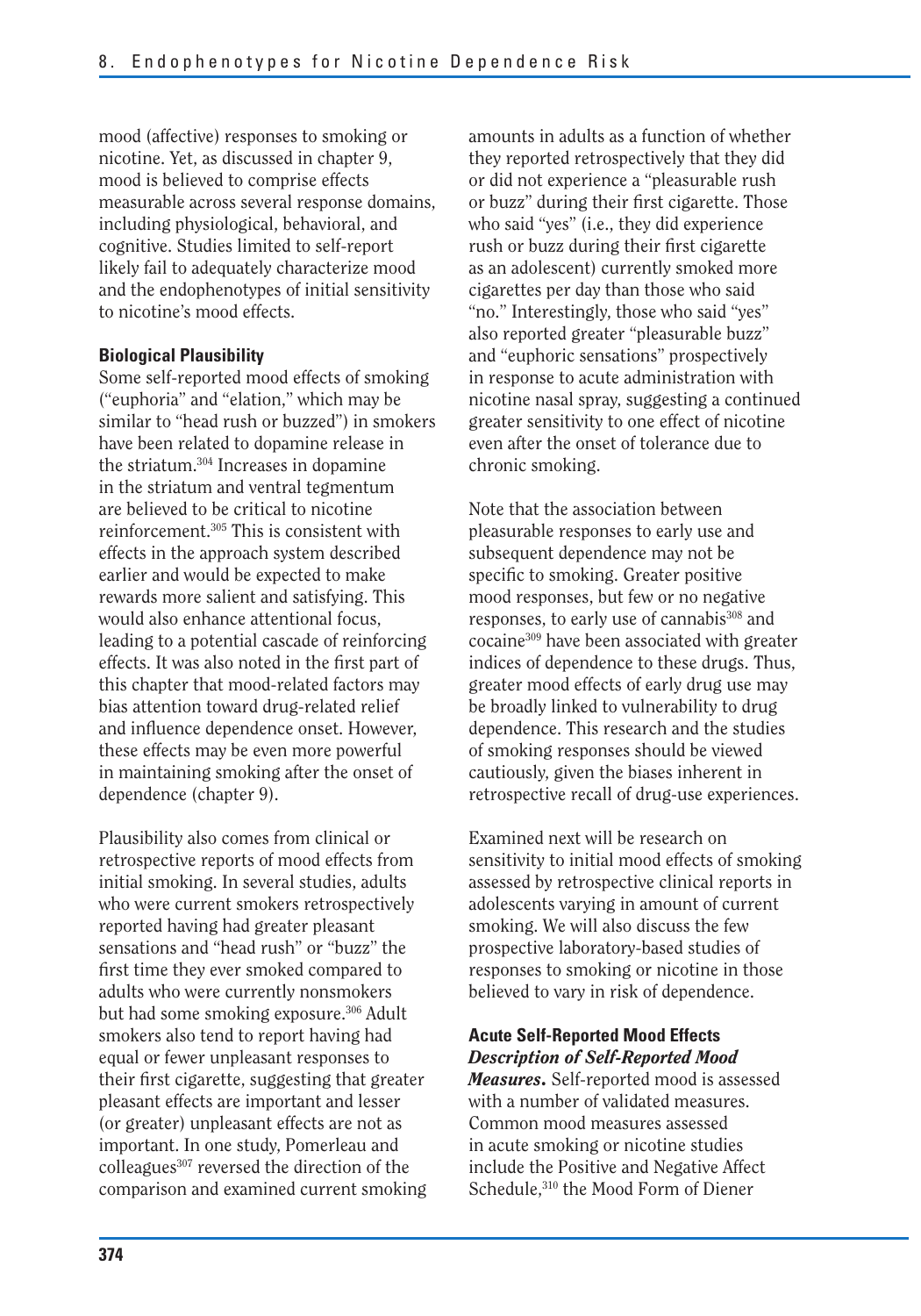and Emmons,311 and the Profile of Mood States.312 The measures and results from studies of acute mood effects of nicotine or smoking administration are presented in Kalman.313 The reliability of these responses to nicotine is very high in both smokers and nonsmokers via nasal spray314 and probably via other controlled methods of administration. Assessment of acute mood effects of smoking and nicotine in the laboratory, including the use of measures other than self-report, is discussed more extensively in chapter 9.

As noted above in outlining plausibility, some studies have related self-reported mood effects of initial smoking to risk of dependence by studying adult smokers recalling their experience upon smoking their first cigarette. Most of these studies were done by Pomerleau and colleagues with their self-report measure, the Early Smoking Experiences (ESE) scale.315 The responses to smoking include nicotine-related effects of "pleasant sensations," "unpleasant sensations," "nausea," "relaxation," "dizziness," and "pleasurable rush or buzz," and two effects specific to smoke inhalation, "coughing," and "difficulty inhaling." Each is rated on a 4-point Likert scale from "none" to "intense," with a fifth option of "don't remember." Unfortunately, test-retest reliability of recall of initial smoking experiences assessed in adolescents a year apart is quite low,274 despite the relative recency of those experiences. Research in adults suggests that the reliability of responses two years apart may be satisfactory if response options are dichotomized (i.e., yes/no, rather than a 4-point scale316). However, the ESE may have limited validity, as just two (dizziness, pleasurable rush or buzz) of the six items retrospectively assessing pharmacological effects of smoking predicted prospectively assessed nicotine nasal spray effects on those same items in young adult nonsmokers,<sup>276</sup> although comparing nicotine administration via the same method would provide a stronger test of validity.

*Association with Dependence Risk.* There appears to be no prospective research relating acute mood responses to nicotine in nonsmokers to indices of dependence risk. However, a number of studies of recall of recent smoking experiences in adolescents or young adults demonstrate some association between sensitivity to these mood effects and dependence. The potential advantage here over the retrospective studies in adults noted previously is that the recall of experience with initial smoking may be more reliable since less time has passed. In two studies of adolescents, recall of being "relaxed" in response to their first cigarette was strongly associated with subsequent onset of dependence, as defined by smoking at least monthly<sup>161</sup> or weekly.<sup>274</sup>

In perhaps the most rigorous study of this kind in smoking, Hu and colleagues $317$ reinterviewed 15,000 young adults (mean age of 22 years) who had been included in earlier national surveys of adolescent health. Retrospective reports of greater pleasant effects and dizziness (related to "head rush") but lesser unpleasant effects from initial smoking increased the risk of progressing to daily smoking in those who had ever been exposed. Pleasant effects, but not dizziness or other unpleasant effects, were also associated with greater risk of transition to dependence among those who ever smoked daily. However, persistence of smoking (i.e., failure to quit) among those who were ever dependent was weakly related to lesser, not greater, pleasant and unpleasant effects from initial smoking. Thus, greater initial sensitivity to pleasant effects of smoking may influence the early progression to daily smoking and onset of dependence but is less important in explaining persistence of smoking once dependence is established. This observation perhaps further exemplifies the difference in factors promoting onset versus persistence of dependence, as represented in this chapter and chapter 9, respectively.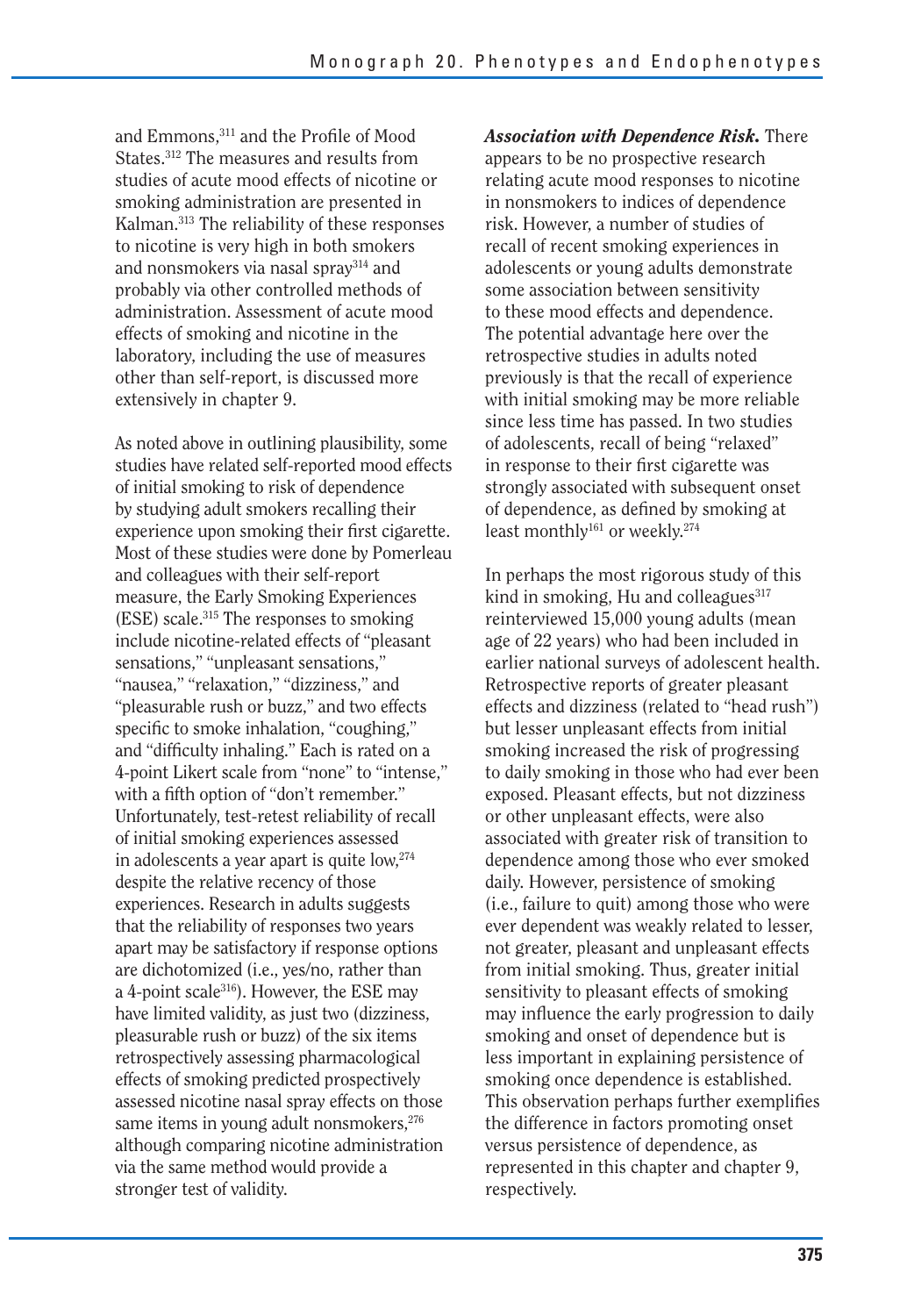Several older cross-sectional studies compared reports from early smoking in adolescents with minimal lifetime exposure (just a few cigarettes) compared to those with greater exposure. Those adolescents who were currently smoking to a greater degree reported having experienced greater pleasurable effects (e.g., "feeling high") and fewer aversive effects (e.g., "feeling sick") at their initial exposure to smoking than did adolescents with little current smoking (see review in Eissenberg and Balster).318 Similarly, among adolescents who smoked, reports of greater "relaxed," "high," and "dizziness" (similar to "rush or buzz") and lower "cough" from first cigarette were associated with faster escalation of smoking, while other aversive effects had no association.296,319 Interestingly, similar findings were reported in a study of Chinese 10th graders, demonstrating cross-cultural consistency in the relationship between pleasurable responses to initial smoking and subsequent smoking escalation.<sup>320</sup>

One study tested whether pleasant or unpleasant initial smoking experience mediated the relationship between the *CYP2A6* genotype (genetic variation in nicotine metabolic inactivation) and nicotine dependence. *CYP2A6* did not have a significant effect on either pleasant or unpleasant initial smoking experience, negating the possibility of mediation.<sup>21</sup> These initial smoking experiences may not account for the relationship between *CYP2A6* genetic variation and emergence of nicotine dependence, or the mediated relationship is more complex than modeled. Likewise, adolescents might not view the initial experience as positive or negative, and/or the initial experience may be modified by the presence of other smokers and other substances, such as alcohol or marijuana.<sup>321</sup> Consistent with these findings, O'Loughlin and colleagues<sup>22</sup> did not find that initial smoking experiences mediated the effect between *CYP2A6* and the odds of becoming nicotine dependent. The role of initial

positive and negative smoking experiences in subsequent smoking warrants further attention. Methodological issues surrounding prospectively measuring initial reactions to nicotine and a lack of attention to the impact of contextual factors may be disguising important relationships. In addition, heterogeneity in the initial responses to nicotine may be hidden by evaluating the average response of the sample rather than accounting for interindividual variation. Some responses (e.g., "head rush," "buzz") may be more discriminatory than others  $(e.g., "dizziness").$ <sup>322</sup>

Finally, some research has examined concurrent association between mood responses to nicotine and self-administration by using young adult nonsmokers to simulate adolescents experimenting with smoking. This approach ensures that responses to nicotine in subjects are "initial." Nicotine is administered via novel means, such as nasal spray, patch, or gum. Using this approach, associations were found between pleasurable mood responses to nicotine via nasal spray and subsequent choice of nicotine in nonsmokers as well as in smokers,285 suggesting that these mood responses are related to nicotine's reinforcing effects and, perhaps, risk of dependence.

### *Heritability; Population Distribution of Acute Self-Report Mood Response to Initial Smoking*

A prospective study of young adult nonsmokers found greater aversive mood responses to nicotine via nasal spray, such as decreases in vigor and positive affect (but greater buzz) among those with the *DRD4\*7-*repeat allele compared to those without the \*7-repeat allele.<sup>293</sup> Other genes (*DRD2\*TAQ1A, DRD2\*C957T,* serotonin transporter, dopamine transporter, *OPRM1*) were not clearly related to acute mood responses to nicotine. The neuronal nicotinic acetylcholine receptors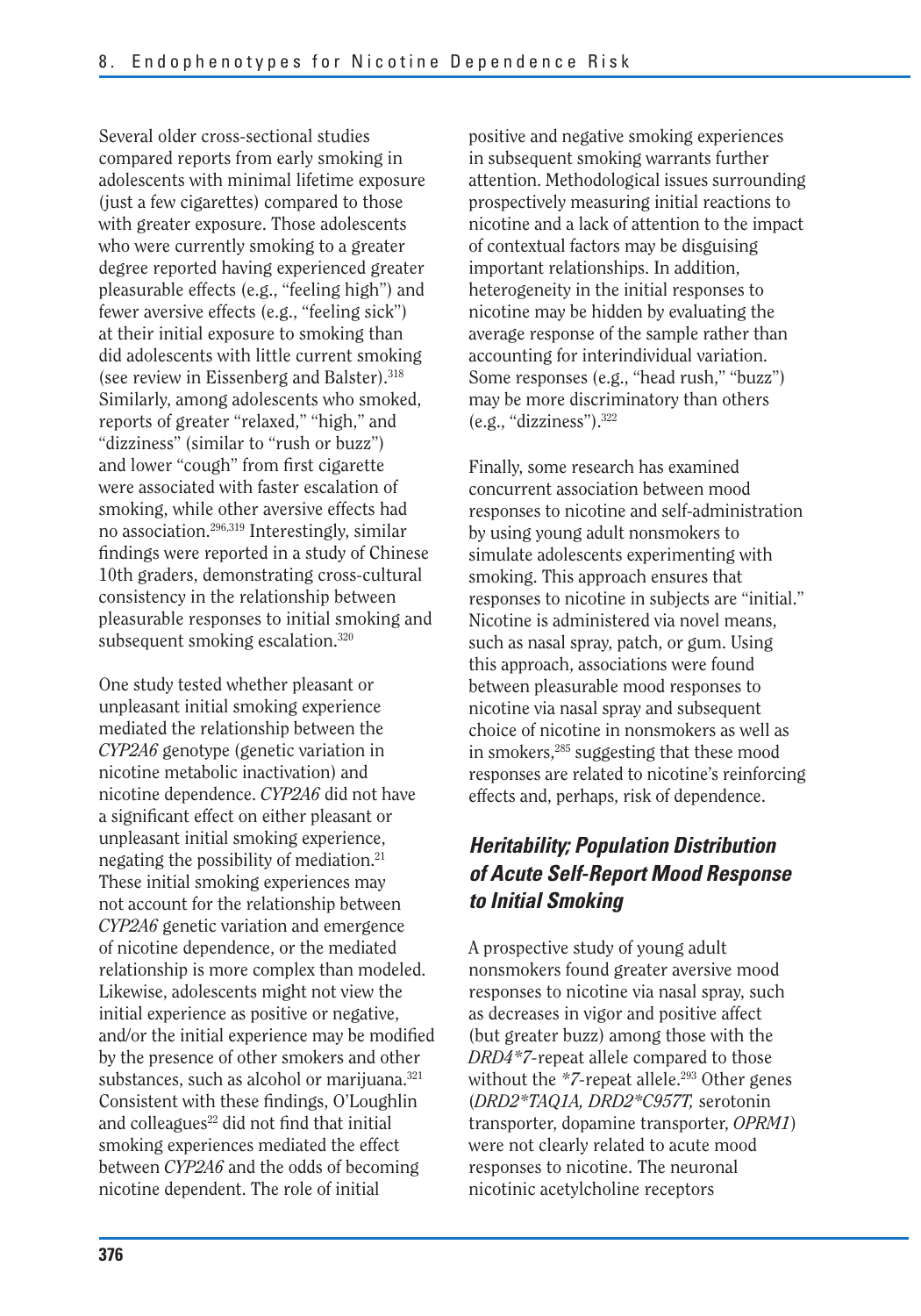*CHRNA2,*323 *CHRNA3*324 and *CHRNA5*34 have been related to several retrospective ratings of initial smoking responses in young adults (dizziness, buzz or rush, relaxed). Regarding impulsivity factors, aspects of the sensationseeking personality, which is associated with risk of nicotine and other drug dependence (see earlier sections of this chapter), have been found to be related to greater sensitivity to subjective mood responses to nicotine via nasal spray in young adult never smokers.325 Specifically, Sensation Seeking Scale subscales of experience-seeking and disinhibition were associated with mostly pleasurable effects of nicotine (pleasant effects, head rush, vigor, and arousal), but also some aversive responses (tension, confusion). However, a subsequent, larger study related impulsivity and other factors associated with dependence risk to nicotine sensitivity in young adult nonsmokers $290$ and found only modest associations between one impulsivity factor—response disinhibition—and acute mood responses to nicotine (greater increases in anger and stimulated, blunted decrease in relaxation). History of other drug use and parental smoking history are unrelated to mood effects of nicotine via nasal spray.292

Mood effects of nicotine patch on nonsmoking adults appear to also vary as a function of "trait hostility," another personality factor associated with greater risk of nicotine dependence in addition to its potential effects on onset, as noted earlier. Jamner and colleagues<sup>215</sup> found that nicotine, compared to placebo patch, prospectively decreased self-reported anger more among those high versus low in trait hostility. Notably, the same results were observed in smokers, suggesting that this association of trait hostility with anger reduction from nicotine does not moderate with chronic smoking exposure. High trait hostility was associated with high frequency of anger during placebo, suggesting that nicotine's effects may be more pronounced in those with extreme baseline levels of response,

as has been found with other research on mood and behavioral responses to nicotine.<sup>326</sup> Similar to this observation, animal research shows that nicotine attenuates startle response, a physiological measure associated with mood, to a greater degree in those with larger baseline startle magnitude.<sup>327</sup>

#### **Physiological Indices of Affect**  *Description of Physiological Measures*

*of Affect.* Mood is most commonly assessed via self-report measures, but some physiological responses related to affect include cardiovascular effects and startle response; several of these were outlined earlier and are listed in table 8.1. These same markers can be used to evaluate response to smoking as well as vulnerability to onset. Cardiac measures in this context (e.g., reward responsivity) are complicated by the fact that nicotine increases cardiovascular responses. However, it does not appear to modulate the effects of other influences on cardiovascular responses, such as acute environmental challenges.<sup>328</sup> An alternative approach is to examine physiological startle—that is, the intensity of the eyeblink response to a sudden stimulus such as a sharp loud noise or electrical stimulation. The neurobiological significance of startle is discussed in chapter 9. Briefly, the magnitude of startle response is associated with the degree of negative affect reported by the person, and so, may index the negative affective limbic circuitry outlined earlier. Smoking and nicotine do not clearly alter startle response in dependent smokers or in nonsmokers,329 although some evidence indicates that nicotine attenuates startle in animals,<sup>327</sup> as measured by whole-body startle response to the stimulus. However, nicotine influences the related measure of prepulse inhibition of startle, which is considered a measure of sensory processing rather than affect, and is discussed later. Regarding other physiological indices of affect, it has been noted earlier that electrodermal (skin conductance) and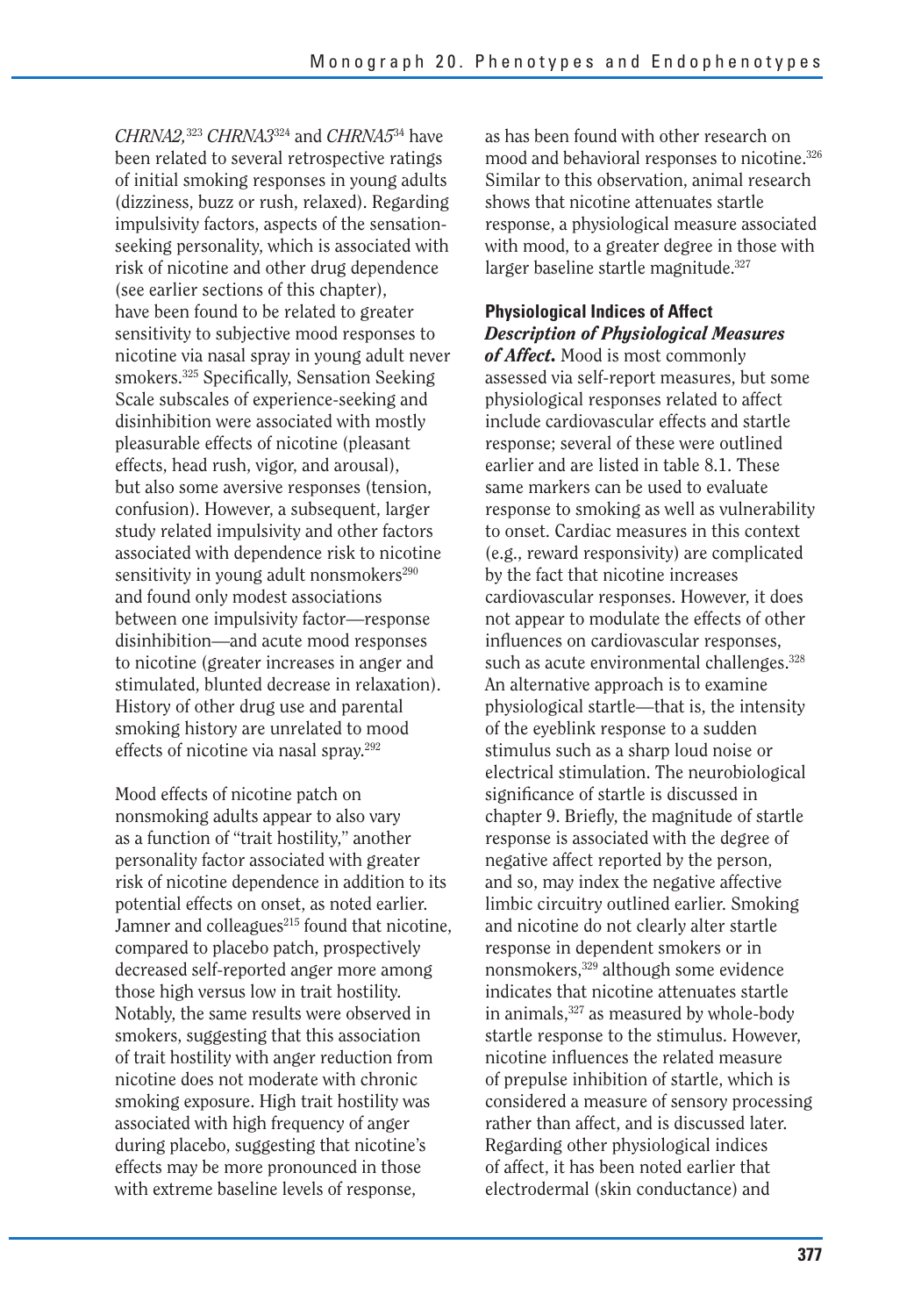electromyographic (muscle tension) measures are commonly obtained in studies of affective regulation, but few studies have examined responses to smoking or nicotine, and none (as far as is known) in nonsmokers administered nicotine.

#### *Association with Dependence Risk.*

There appears to be no evidence relating physiological indices of mood responses to nicotine to subsequent risk of nicotine dependence.

*Heritability; Distribution of Responses in the Population.* Research shows that startle response to low dose, but not moderate dose, nasal spray nicotine (i.e., curvilinear) was greater in those with the presence (versus absence) of the *DRD4\*7-*repeat allele and in those with the *DRD2/ANKK1\*CC* allele (versus *\*TC* or *\*TT* allele), but only among men and not women.293

#### **Other Responses to Nicotine**

No prospective studies have related onset of dependence to sensitivity to other responses to nicotine, likely for the same ethical and practical reasons noted above. Thus, this area will be only briefly noted. Effects of nicotine on these responses in chronic smokers are discussed in chapter 9. In addition, several of the variables listed below as important in the initial response to nicotine may also be considered factors that place an adolescent at risk for smoking initiation and subsequent progression. The description and rationale are outlined below for considering measures from various response domains as potential endophenotypes for risk of dependence.

*Attention and Arousal.* Smoking or nicotine typically helps prevent the deterioration in cognitive task performance over time in smokers, particularly when abstinent, but nonsmokers (i.e., testing of initial sensitivity to nicotine) have rarely been tested. However, in one interesting study,<sup>330</sup> young adult nonsmokers were divided

into high- and low-baseline attention subgroups based on ADHD scales and given either a nicotine (7 milligrams [mg]) or placebo patch. Nicotine reduced errors of commission on the Conners' CPT in the low-baseline attention group, but impaired performance on another attention task, the Wisconsin Card Sorting Test, in the highbaseline attention subgroup. Thus, nicotine enhanced functioning only in those with weaker attentional control (and likely, lower arousal). As has been noted already, this characteristic is a risk factor for smoking onset; these data suggest it may be a risk factor that moderates a potential source of reinforcement from nicotine. This influence of nicotine as a function of baseline level of attention is consistent with results found in a few studies of mood, noted previously, and discussed elsewhere in greater detail.326

*Electrophysiological Responses.* As noted previously, startle response to a brief, loud tone assesses processes associated with affect. The degree to which startle is attenuated by a milder acoustic stimulus immediately preceding the tone is called prepulse inhibition (PPI) and indexes attention to sensory stimuli. Background on this measure is provided in detail in chapter 9. In one study of young adult nonsmokers administered low and moderate doses of nicotine via nasal spray,<sup>293</sup> PPI tended to worsen (i.e., reduced inhibition of startle) in those with the *DRD2\*C957T CT* (versus *TT* or *CC*) genotype (at the low dose only), with the absence of the *SLC6A3\*9-*repeat allele, and with the *DRD2/ANKK1 CC* (versus *TT* or *CT*) genotype (at the moderate dose only). Other individual difference characteristics, such as other drug use history or parental smoking history, are unrelated to PPI response to nicotine spray in nonsmokers.292

*Impulsivity Via Cognitive Control and Approach Measures.* Acute effects of nicotine on impulsive behavior can be assessed via variations on the stop/go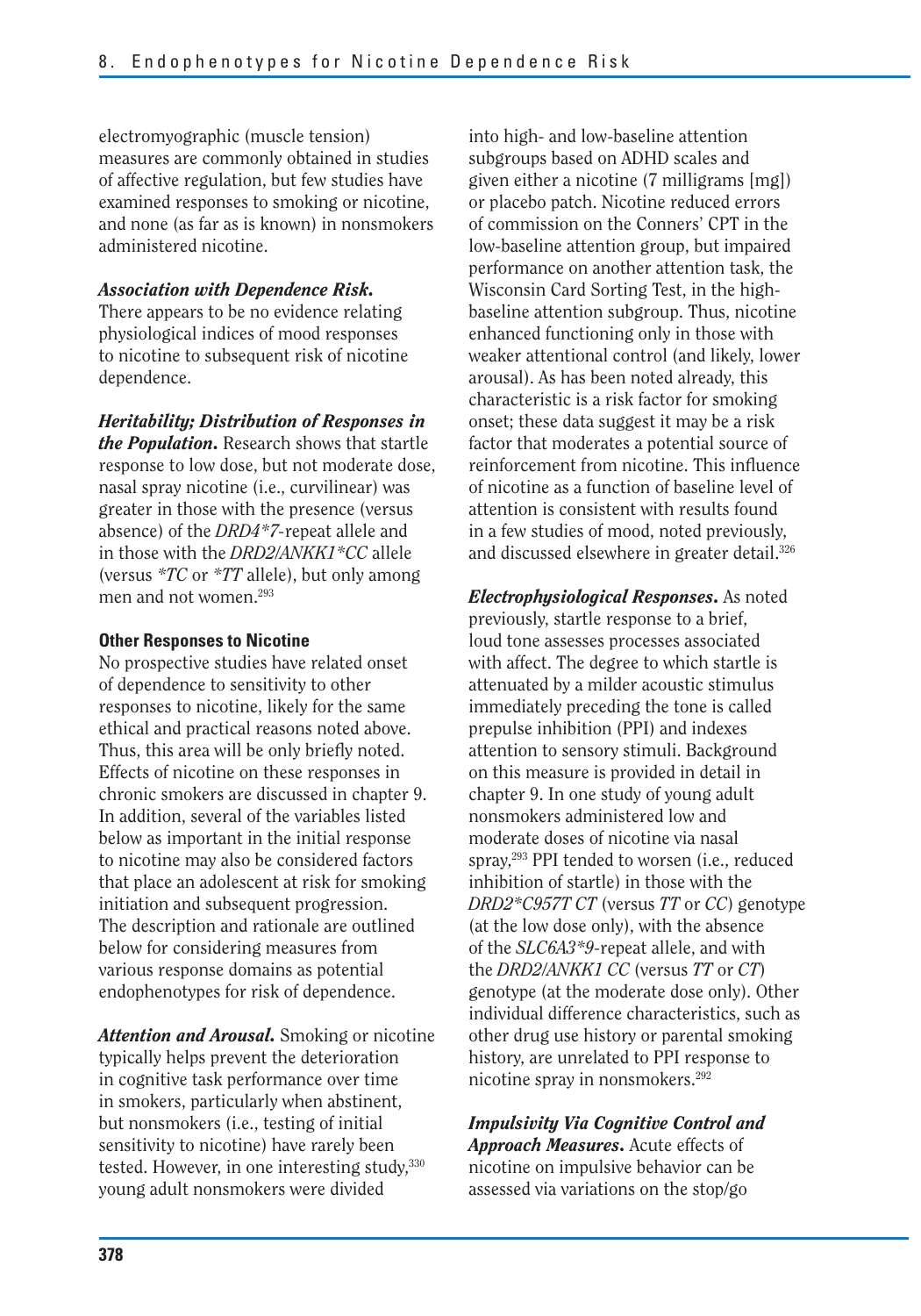task, which as noted earlier, is an index of the frontal-striatal output control circuit, or by delay discounting, which is likely an index of the approach circuitry described earlier. Research examining initial sensitivity to nicotine's effects on each (i.e., in nonsmokers) is limited, but a few studies support the notion that these effects may promote dependence. In one study, nonsmoking adolescents with ADHD had improved stop/go responding (less disinhibition) following transdermal nicotine (7 mg), relative to placebo. $201$ Methylphenidate, the standard medication to treat ADHD symptoms, also improved stop/go responding.

#### *Cognitive Control and Executive*

*Functioning.* Several studies have looked at nicotine effects on measures conceived as tapping the cognitive-control circuitry described earlier. Cognitive function measures used in nicotine research are described in more detail in chapter 9. In terms of nicotine's effects on cognitive functioning upon initial exposure (i.e., initial sensitivity), little research shows clear improvement in such functioning. Exceptions include improvements in simple psychomotor tasks such as finger-tapping speed, perhaps reflecting gains in cognitive control, alertness, or arousal.<sup>331</sup> Research is mixed in terms of the performance of nonsmokers on more complex tasks, such as choice-reaction time speed.331 However, short-term memory recall has been shown to be improved in nonsmokers by 2 mg of nicotine gum,<sup>332</sup> a 5-mg patch,<sup>333</sup> or a 1-mg injection.334 Yet, memory recognition and delayed recall are impaired by 4 mg of gum,335 perhaps suggesting a nonlinear dose effect of nicotine on memory in nonsmokers.

The Stroop interference task is a measure of rapid information processing and cognitive control in that a rapidly activated dominant response must be suppressed in preference to a slower-activated nondominant response, producing a "conflict."336 It involves

activation of the anterior cingulated cortex, which is involved in the cognitive-control loop.337 Nicotine (7-mg patch), but not methylphenidate, improved performance on the Stroop task by reducing this interference in adolescents with ADHD, who had poor baseline performance.<sup>201</sup> However, smoking did not affect Stroop interference in lightsmoking adolescents without ADHD, 338 suggesting that nicotine's effects may be more apparent as baseline performance worsens. This is consistent with findings noted previously with regard to the influence of baseline on the observed effects of nicotine.

Finally, the Sternberg memory task is another rapid information processing task that requires subjects to briefly memorize one or a string of five target letters and then respond as quickly as possible to a new series of letter pairs in a way that indicates whether the given letter pair did ("hits") or did not ("correct rejections") contain a target letter. The difference in reaction time in milliseconds between the one- and fiveletter trials ("D-prime") on items requiring correct rejection (involving processing of all target letters) is the primary measure of memory scanning speed (information processing).339 Although some studies show no clear effects of nicotine via nasal spray on performance of this task in nonsmokers,<sup>290,340</sup> complex dose-related associations between *DRD4* genotypes and performance have been reported in nonsmokers.293

#### *Nicotine Responses Assessed by*

*Neuroimaging.* Perhaps the most intriguing potential endophenotypes for initial nicotine sensitivity are effects of the drug on neurobiological changes, such as those revealed in neuroimaging measures (e.g., brain metabolic changes via positron emission tomography [PET]; blood flow changes in brain regions via fMRI). As emphasized above, CNS probes of the major neural circuits involved in behavioral risk markers may be promising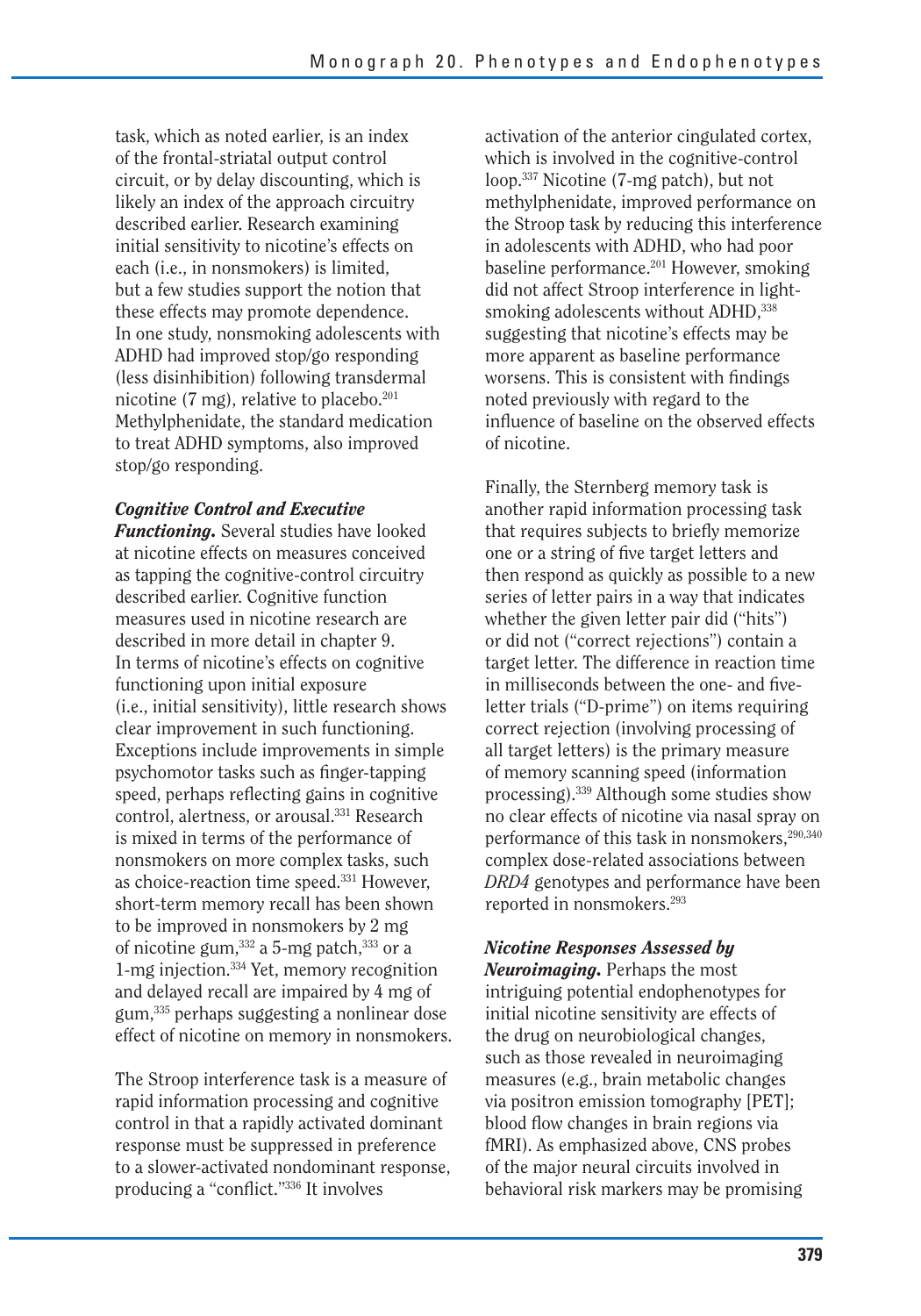as endophenotypes for risk of onset as well as for the reinforcing effects of nicotine exposure. These tactics may prove to be particularly important for evaluating nicotine's effects on the brain in adolescence.

As is increasingly recognized, adolescence is a period of dramatic and ongoing neural development, particularly in circuits involved in cognitive control (the topdown control circuits described earlier). These circuits mature via myelination and pruning into early adulthood, probably in experience-dependent fashion. Further, such maturation is certainly moderated by sex hormones that are a major factor in adolescent development. Thus, one crucial direction for endophenotypes of exposure response may entail looking at alterations in the trajectory of brain maturation in response to nicotine exposure. Other research on initial nicotine effects (i.e., in nonsmokers) suggests that greater brain metabolic responses via 2-fluoro-2deoxy-D-glucose (or FDG) PET are seen as a function of the personality factor of hostility.216 As in the naturalistic research by Jamner and colleagues,<sup>215</sup> noted previously, the influence of trait hostility on brain metabolism due to nicotine was observed in smokers as well as in nonsmokers.

# **Initial Nicotine Sensitivity Endophenotypes: Summary and Future Directions**

#### *Nicotine Reinforcement and Reward*

Nicotine reinforcement is the key process involved in the onset of dependence. Assessment of reinforcement at initial nicotine exposure is difficult, owing to ethical and practical problems with exposing naive individuals, especially youth, to nicotine. Moreover, there is not much evidence that variability in the reinforcing effects of initial nicotine exposure predicts

vulnerability to dependence. One objective measure of initial nicotine reinforcement choice of nicotine or placebo—shows some concurrent validity with dependence, but choice in naive subjects has not been related to dependence vulnerability. However, animal research suggests that differential nicotine reinforcement emerges relatively quickly across early exposures. Thus, the trajectory of escalation in reinforcement across early exposures, rather than reinforcement at initial exposure, may hold promise as an index of dependence vulnerability (chapter 5). Age of initial smoking exposure is a strong predictor of smoking escalation and persistence but may have limited utility as an endophenotype. Nicotine reward is readily measurable in naive subjects via self-report and has been related to some genetic factors and other individual difference characteristics, including novelty seeking. Retrospective research suggests that liking of initial smoking is associated with greater subsequent dependence. Further support for this link is needed. Animal research on CPP and ICSS provides some potential avenues for development of more objective measures related to nicotine reward in humans.

#### *Mood Effects and Other Responses to Smoking*

Retrospective studies show with some consistency that greater pleasurable responses to initial smoking experiences, especially feeling "relaxed," are associated with greater subsequent risk of nicotine dependence, largely supporting the sensitivity model of dependence vulnerability. Aversive responses to initial smoking appear to be unrelated to dependence vulnerability. On the other hand, the few prospective studies of acute nicotine administration in nonsmokers do not show robust mood effects, particularly pleasurable effects. This inconsistency in findings could be due to either biases in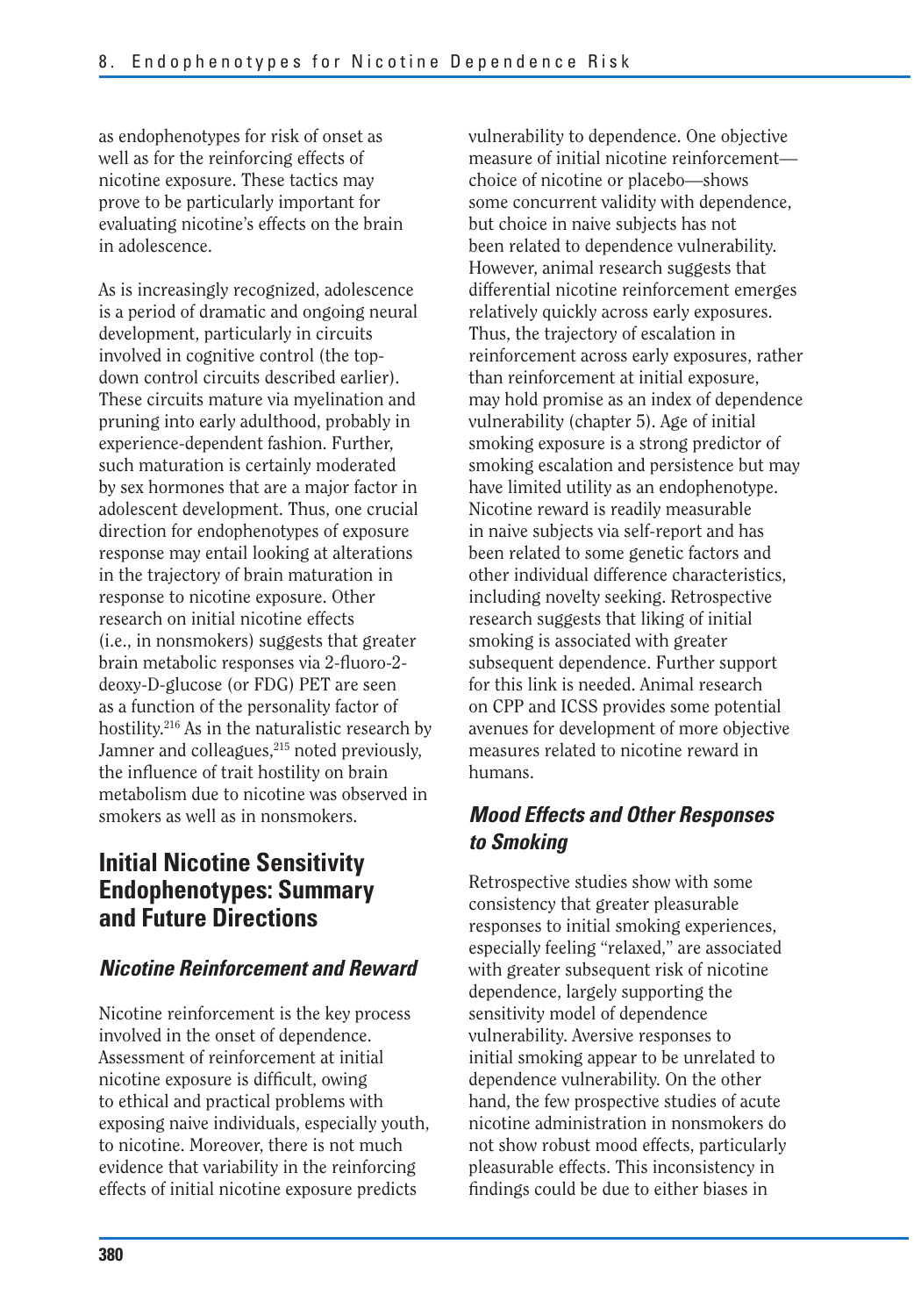retrospective self-reports or to the different populations studied. The retrospective studies included those who became dependent smokers as well as those with less smoking history, while the prospective studies of initial sensitivity involve only those who remained nonsmokers. A third possibility is that the retrospective studies examine responses to smoking, while the prospective studies examine responses to novel methods of nicotine administration, which are often more aversive than is smoking.341 These methodological difficulties need to be controlled to verify that initial sensitivity to mood effects of nicotine predicts dependence vulnerability. Regarding other measures of mood and other responses to nicotine, research is too limited to determine whether any of these may be related to dependence risk.

Assessment of all of these responses in adolescents and relating these prospectively to risk of nicotine dependence would appear to minimize most sources of bias. However, this approach raises considerable ethical concerns, especially in youth who have never previously been exposed to nicotine. An alternative that may be ethical is to prospectively assess responses to acute smoking or nicotine in adolescents who have already begun to smoke, although such exposure almost certainly would be well after their initial exposure. Longitudinal research surveying adolescents regarding their self-report responses to smoking in general is being conducted.<sup>317</sup> Intermittent assessment of such responses prospectively, in laboratory-controlled studies of acute smoking exposure, could reveal more reliable and objective changes in acute responses that predict subsequent escalation of smoking to dependence.<sup>342</sup> Yet, as previously noted, the progression to daily smoking is not necessarily gradual and can occur quickly,<sup>343</sup> leaving only a very brief window of opportunity for assessment of these responses to early smoking exposure.

# **Discussion of Future Directions**

Numerous potential measures have been discussed in this chapter that may relate to nicotine dependence risk at or before initial exposure to nicotine. This final section will review some of the key conceptual and methodological issues that may need to be considered in future work examining such measures to establish endophenotypes that may inform genetic research on nicotine dependence.

# **Conceptual Issues**

This chapter began by outlining a multilevel-analysis perspective on key neural systems related to smoking initiation and progression risk and attempted to identify low-level experimental measures, which are presumably closer to gene action, that may serve as endophenotypes for future studies. Data on the criteria for determining the validity of a putative endophenotype, such as heritability, reliability, and predictive validity, are limited for many of these candidate measures. This groundwork will need to be laid before these endophenotypic measures can be fully evaluated. A few measures have promising preliminary characteristics and may warrant more aggressive examination in relation to smoking initiation and progression risk. For example, cognitive control is a biologically well-studied ability anchored in the striatum and orbital and dorsal regions of the prefrontal cortex. It can be indexed via component cognitive measures as well as ERP measures. The predictive validity for specific measures is promising (i.e., P300 amplitude). Its heritability needs more study, but particular configurations (e.g., latent variable measures of response inhibition or set shifting) and measures (e.g., the P300) have strong heritability and deserve particularly close attention. A key gap is the extent of the understanding of the phenotypic and bivariate genotypic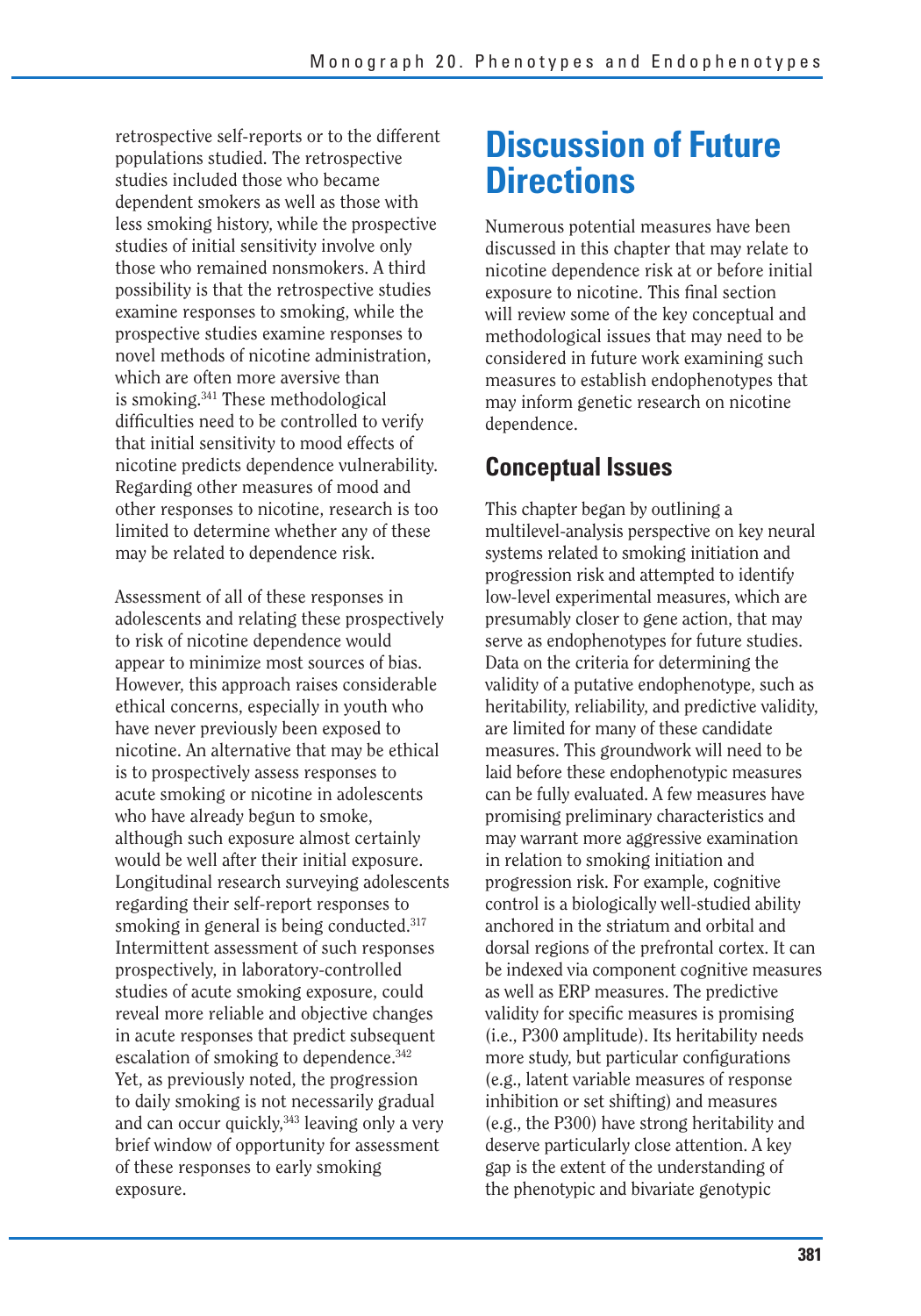associations of these measures with smoking onset risk.

Somewhat surprisingly, important measures of approach-related processes, such as delay discounting, reward cue detection, and other indicators of functioning of neural systems in the nucleus accumbens, orbital prefrontal cortex, and related ascending mesolimbic dopaminergic systems are little investigated with regard to precursive risk for later cigarette-use onset. Although many of these measures are related to smoking, it remains unclear whether alterations in these functions are risk factors for smoking, risk factors for persistence, or the consequences of smoking. This is important because some potential factors are likely to be present and measurable before the onset of tobacco exposure, and other factors predisposing to dependence in youth may only be observable in response to initial nicotine exposure. Therefore, in the second part of this chapter, the discussion moved to a more molecular level of analysis and considered a pharmacological perspective. In doing so, the available literature was reviewed on the processes that occur in the early stages of nicotine exposure that may increase the likelihood of further exposure to nicotine and the progression to nicotine dependence. There is not much evidence to support the notion that the reinforcing effect of initial nicotine exposure predicts vulnerability to nicotine dependence. However, nicotine-choice paradigms and trajectory of escalation in reinforcement across early exposures both hold promise as an index of nicotine dependence vulnerability. In addition, initial findings on the link between nicotine reward and subsequent development of nicotine dependence suggests that more research of reward is warranted.

As this chapter focused on potential endophenotypes for (1) smoking initiation and progression to nicotine-dependence risk and (2) the response to that initial

nicotine exposure, it was assumed that genetic influences on these points are at least partially distinct. Although initiation is an obvious prerequisite for progression and then dependence to emerge, it is likely that risks for initiation substantially involve both the general substance-use pathway and a specific pathway involving nicotine, whereas drug-specific factors may predominate in the initial response to nicotine. It is important to note that numerous factors place an individual at risk for smoking initiation, progression to regular smoking, and to nicotine dependence.<sup>41</sup> Thus, smoking occurs in a psychosocial context, of which nicotine availability is a necessary but not sufficient condition. In focusing on endophenotypes for genetic risk for nicotine dependence, it is acknowledged that environment plays a large role in who exposes themselves to nicotine via cigarette smoking and who continues irrespective of their initial smoking experience or their genetic susceptibility.

It is suggested here that both general and specific genetic risk factors have to be targeted via endophenotype studies. These genetic risk pathways are probably not completely independent of one another. Indeed, similar and unique neural circuitry may be involved in smoking initiation risk and in response to initial nicotine exposure. For example, reduction in reward may be particularly important as a reinforcer for initial nicotine exposure response, whereas breakdowns in cognitive control and attentional regulation may be crucial to smoking initiation and progression. Conversely, similar operations may be involved in both smoking initiation risk and initial nicotine exposure response. For instance, approach systems may contribute to an adolescent exploring nicotine use, and reactivity of that same system may contribute to reinforcing properties of nicotine upon exposure. As such, the discrete treatment of these nicotine-dependence phenotypes in this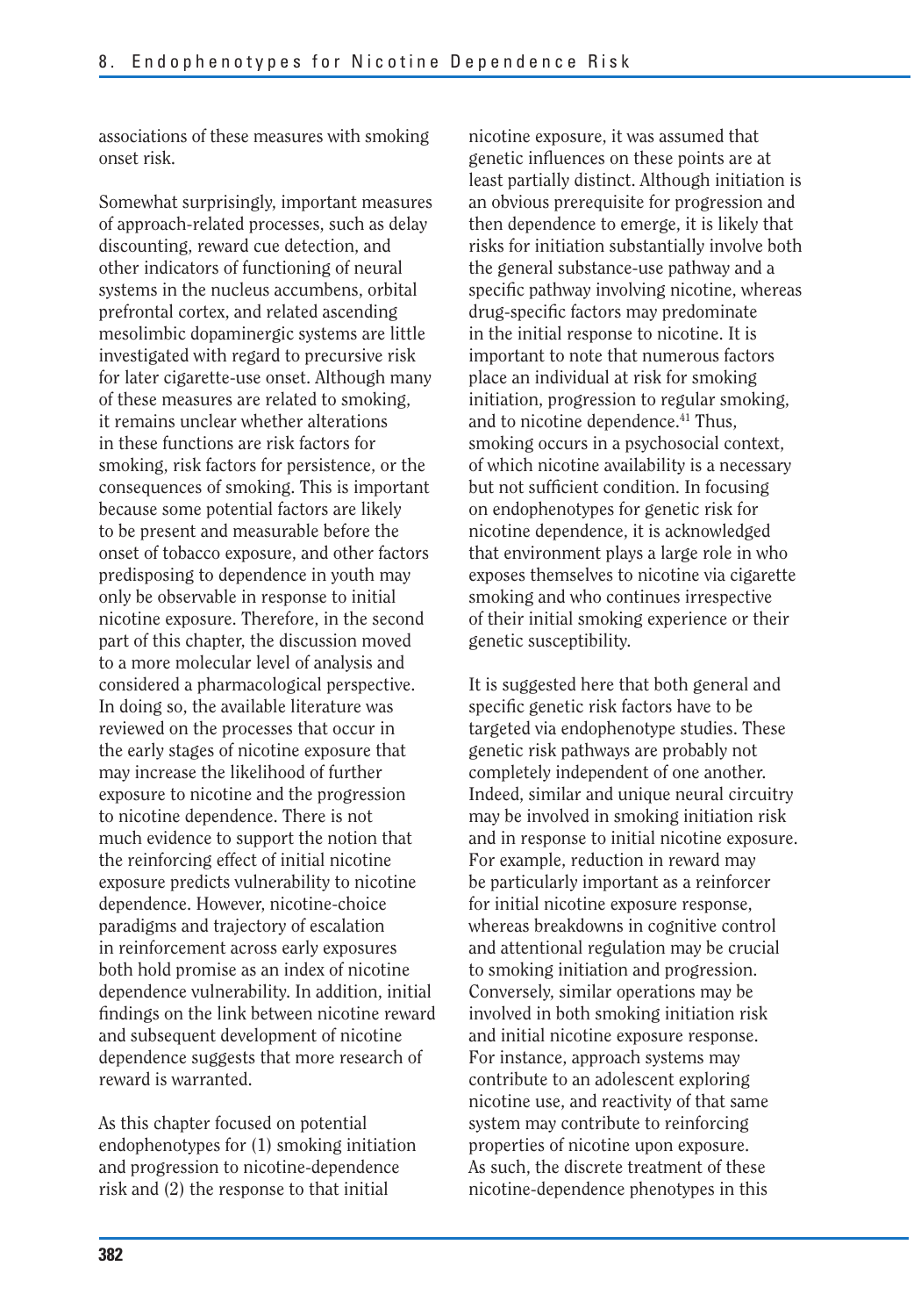chapter is heuristic. However, such analytic treatment may be necessary to identify mechanisms, and potential, unique genetic influences, at each inflection point.

It is important to note that the smoking initiation and progression risk variables have been framed through a neurobiological temperament model that permitted a multilevel analysis beginning with surface behavioral traits, and proceeding to lowerlevel laboratory measures as candidate endophenotypes, perhaps getting closer to gene action. Of course, whether or not something is "closer to the gene" is an empirical question. Some seemingly simple markers may in fact be genetically complex (e.g., it is not clear that "attention" as measured on a cognitive task is genetically simpler than nicotine dependence as measured in a structured interview). Here there is no claim to genetic simplicity for any of these candidates: each will require evaluation with respect to the criteria set forth to support the likelihood that a measure is an endophenotype. Likewise, temperament and personality variables, such as novelty seeking, may indeed be endophenotypes (mediators) that are genetically more complex than nicotinedependence phenotypes. These trait variables also may serve as moderators as well as diathesis variables; their specific role will depend on the specified conceptual and statistical model. These types of conceptual issues are highlighted in chapter 3.

Under the premise of multiple pathways, a given endophenotype should capture a subset of the population (just as will a given genotype). Thus, a relative with little exposure to nicotine may appear similar to a nicotine dependent smoker on a putative endophenotype. That is, not all adolescents who have initiated smoking and progressed to nicotine dependence will have a particular endophenotype, and not all adolescents with an endophenotype will have initiated smoking and progressed to nicotine

dependence. Likewise, the evaluation of endophenotype-by-endophenotype interactions may (1) help to identify genetic signals across multiple pathways, which at a more surface level may reflect interactions of the biological and traitlike systems, or (2) aid in understanding why endophenotypes are present in adolescents who initiate smoking experimentation but do not progress to nicotine dependence.

The search for endophenotypes for nicotinedependence risk at or before initial nicotine exposure will likely raise important issues with respect to smoking phenotypes, endophenotypes, and their distinction. If a smoking phenotype is weak, this may negatively affect statistical models designed to link genes to endophenotypes to phenotypes. An important question is whether phenotypic definition is improved by clarifying candidate endophenotypes. Effective endophenotypes may inform phenotype definition (e.g., smokers who have strong PET response to nicotine compared to those who do not) in the future. Likewise, the conceptual distinction between an endophenotype and a "refined phenotype" is murky. For example, rate of smoking escalation could be considered a phenotype as well as an index of an endophenotype (reinforcement) for nicotine exposure.

# **Methodological Issues**

Methodological problems in identifying and measuring liability in those who have not yet initiated smoking are not trivial.39,40 Yet, measuring endophenotypes for nicotinedependence risk in the context of prospective designs are crucial to establishing predictive validity as well as the utility of this approach. For example, prospective observational cohorts usually rely on a sufficiently large number of youth (general population or those at risk) measured repeatedly across time. A majority of the endophenotype measures are laboratory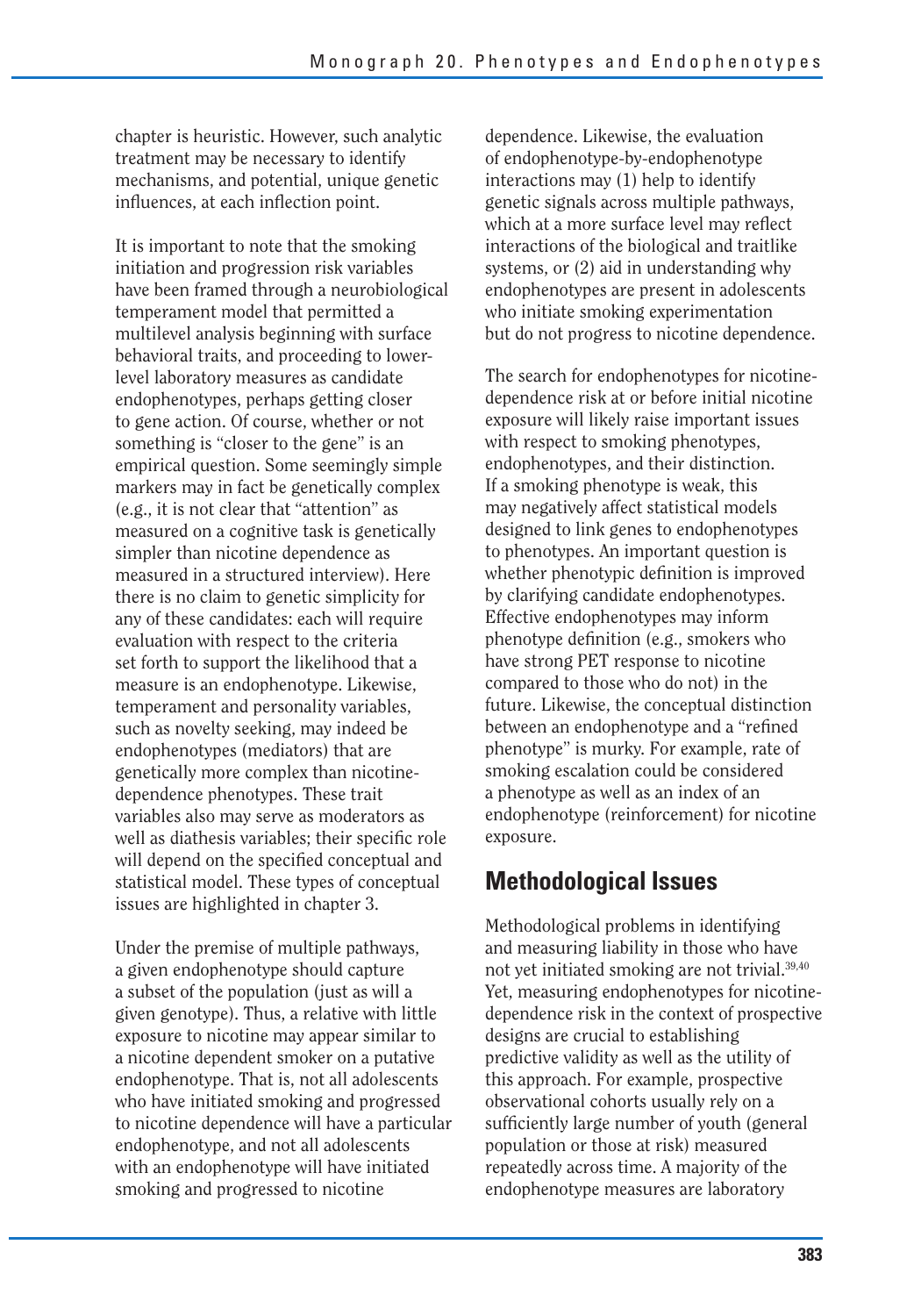based and possibly time variant. Thus, recruiting and retaining youth in studies involving the completion of laboratory-based tasks (endophenotype measures) on several occasions across time can be challenging. In addition, as noted in the second part of this chapter, there are methodological concerns with innate sensitivity research. For the retrospective studies, these include the definition of "initial" exposure, the reliance on retrospective reports of smoking experiences, and the unknown role differential nicotine dosing during initial exposure may play in determining differences in self-reported sensitivity to that exposure. For prospective studies, concerns include ethical dilemmas surrounding administering nicotine to naïve adolescents, generalizability of novel nicotine delivery methods to smoking, whether nicotine sensitivity is consistent from adolescence to young adulthood, and self-selection biases associated with the willingness to be exposed to nicotine through research.

Despite these methodological challenges, such studies could potentially offer comprehensive directional models that include surface characteristics, endophenotypes, and genes, which would provide support for one or more endophenotypes as mediator of the genetic effects on a nicotine-dependence phenotype. The endophenotype(s) should mediate the association between the candidate gene and the phenotype, indicating that the effects of a particular gene are expressed, fully or partially, through the endophenotype $(s)$ .<sup>13</sup> These types of models have been proposed in studies investigating endophenotypes for the genes that underlie psychiatric disorders. As far as is known, only a few studies have evaluated these types of models with respect to nicotine-dependence risk phenotypes.21,24 More complex relationships may also be possible. For example, a gene may have a delayed effect on a phenotype, which is not evident until a particular developmental period (e.g., mid to late adolescence,

late adolescence to young adulthood). In addition, a suppressor effect may be present (e.g., genotype is positively related to the endophenotype and the phenotype, but the endophenotype is negatively related to the phenotype). In this situation, a simple assessment of the indirect effects to total effects may lead to the erroneous conclusion that the endophenotype does not account for the relationship between the genotype and the phenotype.344,345 In addition to mediation, the endophenotype should moderate association between the candidate gene and the phenotype, indicating that the effects of a particular gene are stronger in individuals with a phenotype who also show the endophenotype.13

With respect to analytic approaches, one must also consider the utility of using a latent variable as an endophenotype measure; that is, endophenotypes are latent (factors), rather than observed, and are comprised of several indicators (more than one endophenotype measure). This has been found to strengthen heritability coefficients,<sup>234,235</sup> an important criterion for validating endophenotypes. However, it is unclear whether a composite measure renders the endophenotype more complex than the phenotype it is indexed to and is, therefore, less genetically simple. This approach has not yet been attempted to evaluate endophenotypes for smoking initiation, progression, and the initial response to nicotine.

# **Summary**

This chapter has described potential endophenotypes for nicotine-dependence risk at or before initial nicotine exposure. The available literature points to several promising endophenotypes and highlights the limited research on the validity of putative endophenotypes. This research foundation will need to be built before the utility of the endophenotype approach can be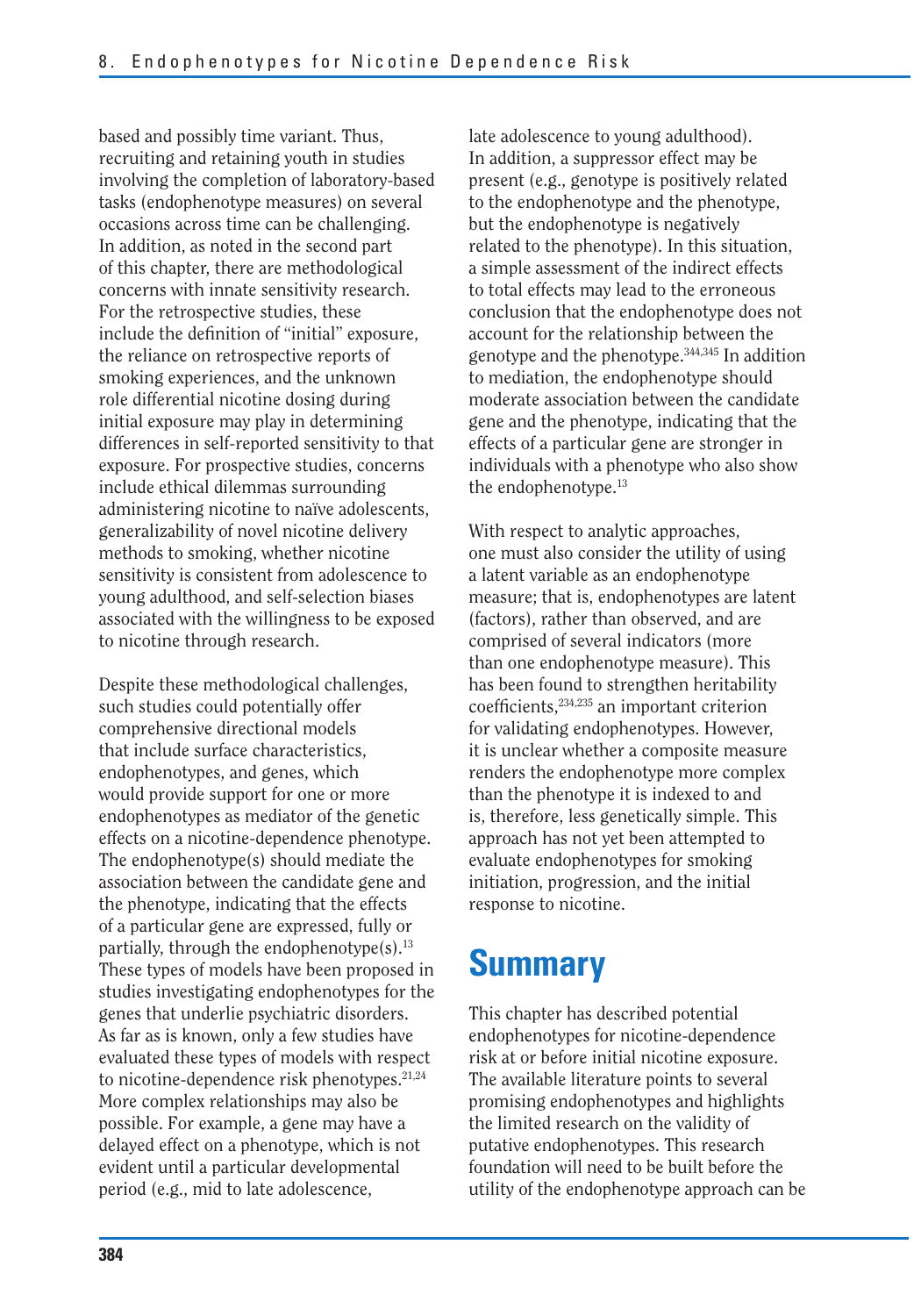evaluated. While an endophenotype approach may help close the explanatory gap between candidate genes and the onset of nicotine dependence, it relies on conceptually and methodologically well-grounded research.346 A conceptual framework has, therefore, been emphasized that could guide future studies, including the selection of endophenotypes, and enable the integration of research on specific endophenotypes for nicotinedependence risk and general substanceabuse endophenotypes.

# **Conclusions**

- 1. Several higher-order psychological constructs can consolidate many smoking initiation and progression risk variables. These constructs, as well as sensitivity to initial nicotine exposure, can be related to observable neural, physiological, and behavioral measures that may, in turn, serve as potential candidate endophenotypes for genetic research on nicotine dependence.
- 2. Several laboratory measures exist that could be associated with the risk for smoking initiation and progression and subsequent nicotine dependence, but these associations have yet to be investigated. Findings are mixed for the reliability and heritability of these

measures, and minimal evidence exists for their validity, representing an area for further study.

- 3. Measurement of sensitivity to initial nicotine exposure is subject to numerous methodological limitations, including ethical difficulties with empirical measurement in naive (e.g., previously unexposed to nicotine) subjects, a lack of consideration of smoking dose and context from retrospective self-reports, recall bias, and self-selection to early smoking experience. At the same time, preliminary findings indicate that measures of reward and mood effects surrounding initial exposure to smoking show promise as a potential basis for endophenotypes of a genetic predisposition to nicotine dependence.
- 4. The available evidence points to the plausibility of endophenotypes that link factors at or before initial nicotine exposure with the potential for nicotine dependence. These endophenotypes reflect approach, avoidance, and controlrelated traits as well as initial sensitivity and exposure measures in response to nicotine intake. Further research is needed to help identify endophenotypes that connect risk variables for nicotine dependence to genetic influences.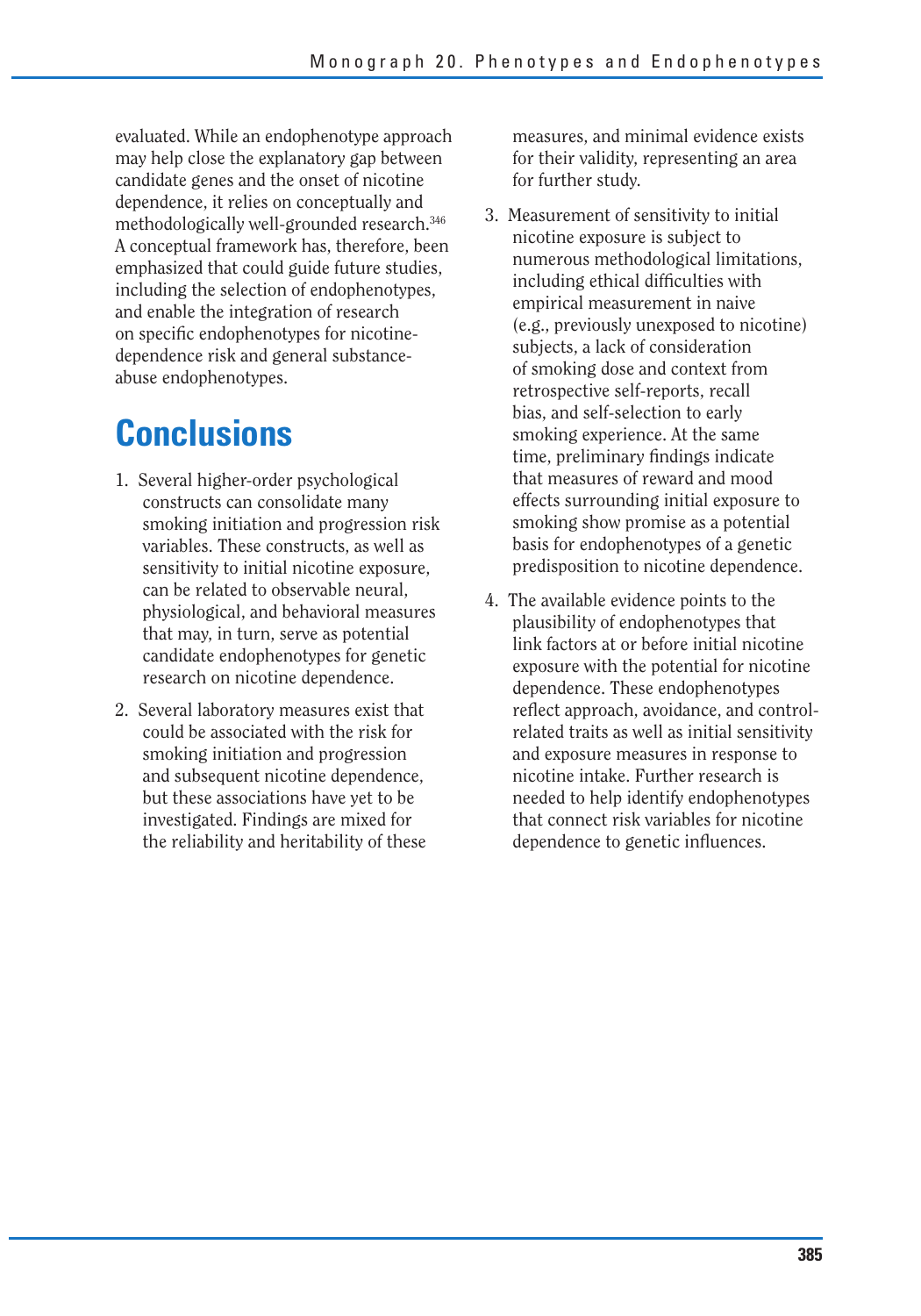# **References**

- 1. Han, C., M. K. McGue, and W. G. Iacono. 1999. Lifetime tobacco, alcohol and other substance use in adolescent Minnesota twins: Univariate and multivariate behavioral genetic analyses. *Addiction*  94 (7): 981–93.
- 2. Rhee, S. H., J. K. Hewitt, S. E. Young, R. P. Corley, T. J. Crowley, and M. C. Stallings. 2003. Genetic and environmental influences on substance initiation, use, and problem use in adolescents. *Archives of General Psychiatry* 60 (12): 1256–64.
- 3. Young, S. E., S. H. Rhee, M. C. Stallings, R. P. Corley, and J. K. Hewitt. 2006. Genetic and environmental vulnerabilities underlying adolescent substance use and problem use: General or specific? Behavior *Genetics* 36 (4): 603–15.
- 4. Koopmans, J. R., L. J. van Doornen, and D. I. Boomsma. 1997. Association between alcohol use and smoking in adolescent and young adult twins: A bivariate genetic analysis. *Alcoholism, Clinical and Experimental Research* 21 (3): 537–46.
- 5. Berman, R. M., M. Narasimhan, H. L. Miller, A. Anand, A. Cappiello, D. A. Oren, G. R. Heninger, and D. S. Charney. 1999. Transient depressive relapse induced by catecholamine depletion: Potential phenotypic vulnerability marker? *Archives of General Psychiatry* 56 (5): 395–403.
- 6. Chamberlain, S. R., A. D. Blackwell, N. A. Fineberg, T. W. Robbins, and B. J. Sahakian. 2005. The neuropsychology of obsessive compulsive disorder: The importance of failures in cognitive and behavioural inhibition as candidate endophenotypic markers. *Neuroscience and Biobehavioral Reviews* 29 (3): 399–419.
- 7. Doyle, A. E., E. G. Willcutt, L. J. Seidman, J. Biederman, V. A. Chouinard, J. Silva, and S. V. Faraone. 2005. Attention-deficit/ hyperactivity disorder endophenotypes. *Biological Psychiatry* 57 (11): 1324–35.
- 8. Hasler, G., W. C. Drevets, T. D. Gould, I. I. Gottesman, and H. K. Manji. 2006. Toward constructing an endophenotype strategy for bipolar disorders. *Biological Psychiatry* 60 (2): 93–105.
- 9. Zucker, R. A. 2006. The developmental behavior genetics of drug involvement: Overview and comments. *Behavior Genetics*  36 (4): 616–25.
- 10. Gottesman, I. I., and T. D. Gould. 2003. The endophenotype concept in psychiatry: Etymology and strategic intentions. *American Journal of Psychiatry* 160 (4): 636–45.
- 11. Gould, T. D., and I. I. Gottesman. 2006. Psychiatric endophenotypes and the development of valid animal models. *Genes, Brain, and Behavior* 5 (2): 113–19.
- 12. Munafó, M. R., A. E. Shields, W. H. Berrettini, F. Patterson, and C. Lerman. 2005. Pharmacogenetics and nicotine addiction treatment. *Pharmacogenomics* 6 (3): 211–23.
- 13. Waldman, I. D. 2005. Statistical approaches to complex phenotypes: Evaluating neuropsychological endophenotypes for attention-deficit/hyperactivity disorder. *Biological Psychiatry* 57 (11): 1347–56.
- 14. Waldman, I. D., J. T. Nigg, I. R. Gizer, L. Park, M. D. Rappley, and K. Friderici. 2006. The adrenergic receptor alpha-2A gene (ADRA2A) and neuropsychological executive functions as putative endophenotypes for childhood ADHD. *Cognitive, Affective & Behavioral Neuroscience* 6 (1): 18–30.
- 15. Szatmari, P., M. Maziade, L. Zwaigenbaum, C. Merette, M. A. Roy, R. Joober, and R. Palmour. 2007. Informative phenotypes for genetic studies of psychiatric disorders. *American Journal of Medical Genetics Part B, Neuropsychiatric Genetics* 144B (5): 581–88.
- 16. Hopfer, C. J., T. J. Crowley, and J. K. Hewitt. 2003. Review of twin and adoption studies of adolescent substance use. *Journal of the American Academy of Child & Adolescent Psychiatry* 42 (6): 710–19.
- 17. Boomsma, D. I., J. R. Koopmans, L. J. Van Doornen, and J. F. Orlebeke. 1994. Genetic and social influences on starting to smoke: A study of Dutch adolescent twins and their parents. *Addiction* 89 (2): 219–26.
- 18. Koopmans, J. R., W. S. Slutske, A. C. Heath, M. C. Neale, and D. I. Boomsma. 1999. The genetics of smoking initiation and quantity smoked in Dutch adolescent and young adult twins. *Behavior Genetics* 29 (6): 383–93.
- 19. McGue, M., I. Elkins, and W. G. Iacono. 2000. Genetic and environmental influences on adolescent substance use and abuse. *American Journal of Medical Genetics*  96 (5): 671–77.
- 20. Rende, R., C. Slomkowski, J. McCaffery, E. E. Lloyd-Richardson, and R. Niaura. 2005. A twin-sibling study of tobacco use in adolescence: Etiology of individual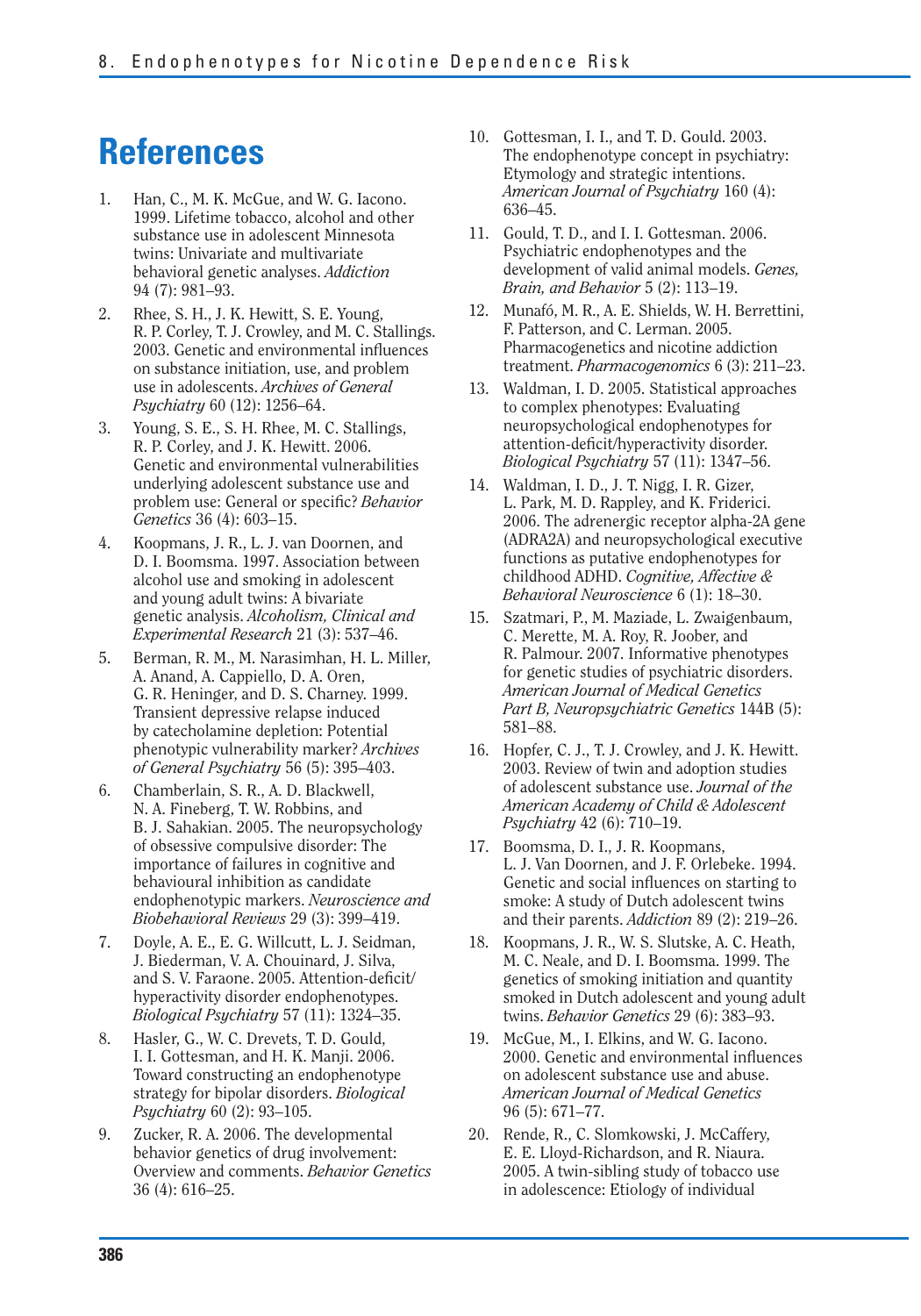differences and extreme scores. *Nicotine & Tobacco Research* 7 (3): 413–19.

- 21. Audrain-McGovern, J., N. Al Koudsi, D. Rodriguez, E. P. Wileyto, P. G. Shields, and R. F. Tyndale. 2007. The role of CYP2A6 in the emergence of nicotine dependence in adolescents. *Pediatrics* 119 (1): e264–e274.
- 22. O'Loughlin, J., G. Paradis, W. Kim, J. DiFranza, G. Meshefedjian, E. McMillan-Davey, S. Wong, J. Hanley, and R. F. Tyndale. 2004. Genetically decreased CYP2A6 and the risk of tobacco dependence: A prospective study of novice smokers. *Tobacco Control* 13 (4): 422–28.
- 23. Audrain-McGovern, J., C. Lerman, E. P. Wileyto, D. Rodriguez, and P. G. Shields. 2004. Interacting effects of genetic predisposition and depression on adolescent smoking progression. *American Journal of Psychiatry* 161 (7): 1224–30.
- 24. Laucht, M., K. Becker, M. El-Faddagh, E. Hohm, and M. H. Schmidt. 2005. Association of the DRD4 exon III polymorphism with smoking in fifteen-yearolds: A mediating role for novelty seeking? *Journal of the American Academy of Child & Adolescent Psychiatry* 44 (5): 477–84.
- 25. Anney, R. J., C. A. Olsson, M. Lotfi-Miri, G. C. Patton, and R. Williamson. 2004. Nicotine dependence in a prospective population-based study of adolescents: The protective role of a functional tyrosine hydroxylase polymorphism. *Pharmacogenetics* 14 (2): 73–81.
- 26. Olsson, C., R. Anney, S. Forrest, G. Patton, C. Coffey, T. Cameron, A. Hassett, and R. Williamson. 2004. Association between dependent smoking and a polymorphism in the tyrosine hydroxylase gene in a prospective population-based study of adolescent health. *Behavior Genetics* 34 (1): 85–91.
- 27. Bierut, L. J., P. A. Madden, N. Breslau, E. O. Johnson, D. Hatsukami, O. F. Pomerleau, G. E. Swan, et al. 2007. Novel genes identified in a high-density genome wide association study for nicotine dependence. *Human Molecular Genetics*  16 (1): 24–35.
- 28. Uhl, G. R., Q. R. Liu, T. Drgon, C. Johnson, D. Walther, and J. E. Rose. 2007. Molecular genetics of nicotine dependence and abstinence: Whole genome association using 520,000 SNPs. *BMC Genetics* 8:10.
- 29. Saccone, S. F., A. L. Hinrichs, N. L. Saccone, G. A. Chase, K. Konvicka, P. A. Madden,

N. Breslau, et al. 2007. Cholinergic nicotinic receptor genes implicated in a nicotine dependence association study targeting 348 candidate genes with 3713 SNPs. *Human Molecular Genetics* 16 (1): 36–49.

- 30. Amos, C. I., X. Wu, P. Broderick, I. P. Gorlov, J. Gu, T. Eisen, Q. Dong, et al. 2008. Genome-wide association scan of tag SNPs identifies a susceptibility locus for lung cancer at 15q25.1. *Nature Genetics* 40 (5): 616–22.
- 31. Berrettini, W., X. Yuan, F. Tozzi, K. Song, C. Francks, H. Chilcoat, D. Waterworth, P. Muglia, and V. Mooser. 2008. Alpha-5/ alpha-3 nicotinic receptor subunit alleles increase risk for heavy smoking. *Molecular Psychiatry* 13 (4): 368–73.
- 32. Hung, R. J., J. D. McKay, V. Gaborieau, P. Boffetta, M. Hashibe, D. Zaridze, A. Mukeria, et al. 2008. A susceptibility locus for lung cancer maps to nicotinic acetylcholine receptor subunit genes on 15q25. *Nature* 452 (7187): 633–37.
- 33. Thorgeirsson, T. E., F. Geller, P. Sulem, T. Rafnar, A. Wiste, K. P. Magnusson, A. Manolescu, et al. 2008. A variant associated with nicotine dependence, lung cancer and peripheral arterial disease. *Nature* 452 (7187): 638–42.
- 34. Sherva, R., K. Wilhelmsen, C. S. Pomerleau, S. A. Chasse, J. P. Rice, S. M. Snedecor, L. J. Bierut, R. J. Neuman, and O. F. Pomerleau. 2008. Association of a single nucleotide polymorphism in neuronal acetylcholine receptor subunit alpha 5 (CHRNA5) with smoking status and with 'pleasurable buzz' during early experimentation with smoking. *Addiction*  103 (9): 1544–52.
- 35. Dick, D. M., R. Viken, S. Purcell, J. Kaprio, L. Pulkkinen, and R. J. Rose. 2007. Parental monitoring moderates the importance of genetic and environmental influences on adolescent smoking. *Journal of Abnormal Psychology* 116 (1): 213–18.
- 36. Audrain-McGovern, J., D. Rodriguez, E. P. Wileyto, K. H. Schmitz, and P. G. Shields. 2006. Effect of team sport participation on genetic predisposition to adolescent smoking progression. *Archives of General Psychiatry* 63 (4): 433–41.
- 37. Gerra, G., L. Garofano, A. Zaimovic, G. Moi, B. Branchi, M. Bussandri, F. Brambilla, and C. Donnini. 2005. Association of the serotonin transporter promoter polymorphism with smoking behavior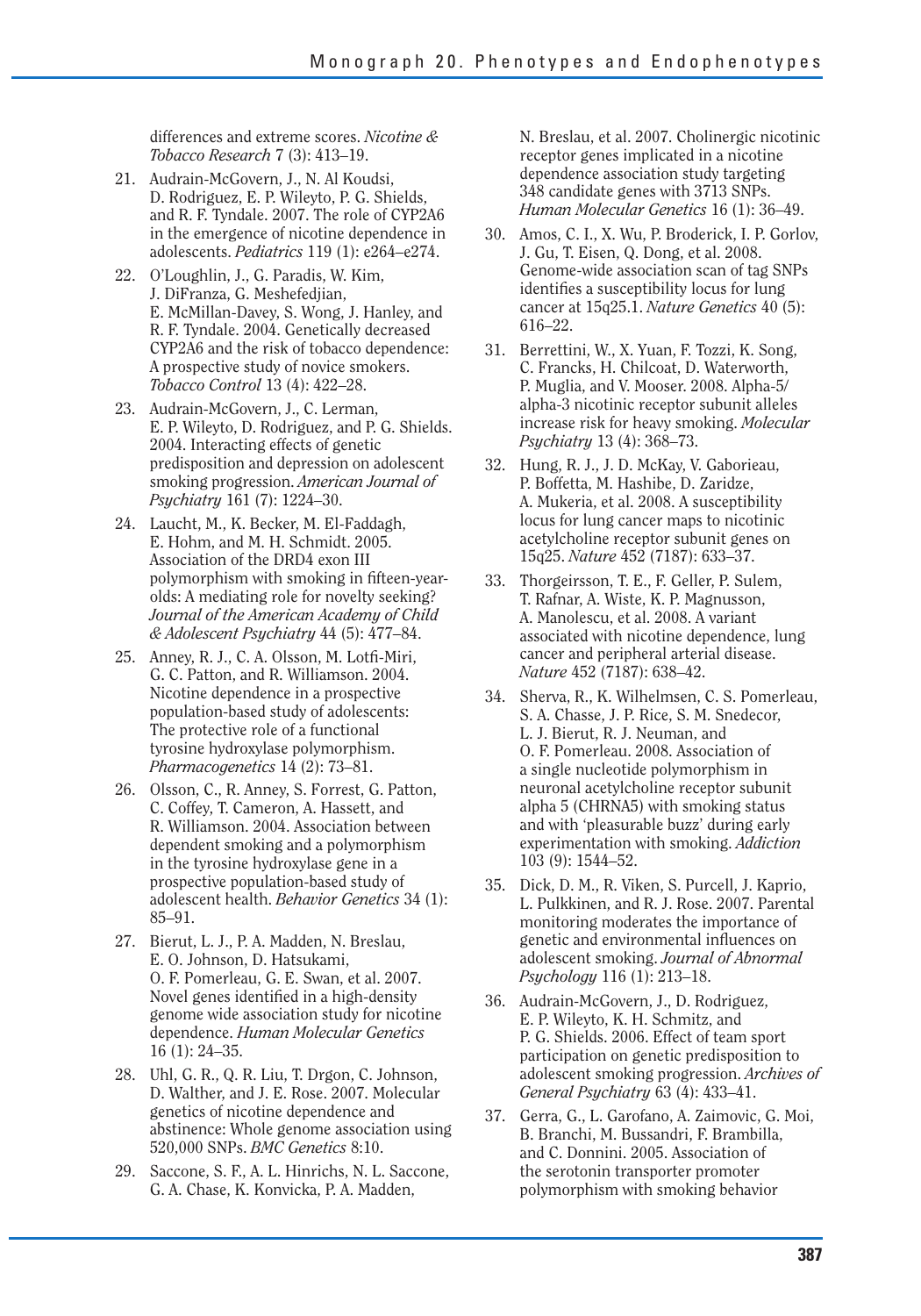among adolescents. *American Journal of Medical Genetics Part B, Neuropsychiatric Genetics* 135 (1): 73–78.

- 38. Skowronek, M. H., M. Laucht, E. Hohm, K. Becker, and M. H. Schmidt. 2006. Interaction between the dopamine D4 receptor and the serotonin transporter promoter polymorphisms in alcohol and tobacco use among 15-year-olds. *Neurogenetics* 7 (4): 239–46.
- 39. Neale, M. C., S. H. Aggen, H. H. Maes, T. S. Kubarych, and J. E. Schmitt. 2006. Methodological issues in the assessment of substance use phenotypes. *Addictive Behaviors* 31 (6): 1010–34.
- 40. Neale, M. C., E. Harvey, H. H. Maes, P. F. Sullivan, and K. S. Kendler. 2006. Extensions to the modeling of initiation and progression: Applications to substance use and abuse. *Behavior Genetics* 36 (4): 507–24.
- 41. Mayhew, K. P., B. R. Flay, and J. A. Mott. 2000. Stages in the development of adolescent smoking. *Drug and Alcohol Dependence* 59 Suppl. 1: S61–S81.
- 42. Nigg, J. T. 2006. Temperament and developmental psychopathology. *Journal of Child Psychology and Psychiatry* 47 (3–4): 395–422.
- 43. Zucker, R. A. 2006. Alcohol use and the alcohol use disorders: A developmentalbiopsychosocial systems formulation covering the life course. In *Developmental psychopathology, vol. 3, risk, disorder, and adaptation,* 2nd ed., ed. D. Cicchetti and D. J. Cohen, 620–656. New York: John Wiley & Sons.
- 44. Beauchaine, T. P. 2001. Vagal tone, development, and Gray's motivational theory: Toward an integrated model of autonomic nervous system functioning in psychopathology. *Development and Psychopathology* 13 (2): 183–214.
- 45. Calkins, S. D., and N. A. Fox. 2002. Selfregulatory processes in early personality development: A multilevel approach to the study of childhood social withdrawal and aggression. *Development and Psychopathology* 14 (3): 477–98.
- 46. Lahey, B. B., and I. D. Waldman. 2003. A developmental propensity model of the origins of conduct problems during childhood and adolescence. In *Causes of conduct disorder and juvenile delinquency,*  ed. B. B. Lahey, T. E. Moffitt, and A. Caspi, 76–117. New York: Guilford Publications.
- 47. Markon, K. E., R. F. Krueger, and D. Watson. 2005. Delineating the structure of normal and abnormal personality: An integrative hierarchical approach. *Journal of Personality and Social Psychology* 88 (1): 139–57.
- 48. Rothbart, M. K., and J. E. Bates. 2006. Temperament. In *Handbook of Child Psychology: Social, emotional and personality development,* vol. 3, 6th ed., ed. W. Damon and N. Eisenberg, 105–76. New York: Wiley.
- 49. Shiner, R., and A. Caspi. 2003. Personality differences in childhood and adolescence: Measurement, development, and consequences. *Journal of Child Psychology and Psychiatry* 44 (1): 2–32.
- 50. Tackett, J. L., R. F. Krueger, W. G. Iacono, and M. McGue. 2005. Symptom-based subfactors of DSM-defined conduct disorder: Evidence for etiologic distinctions. *Journal of Abnormal Psychology* 114 (3): 483–87.
- 51. Zuckerman, M. 2005. *Psychobiology of personality*, 2nd ed. New York: Cambridge Univ. Press.
- 52. Caspi, A., B. W. Roberts, and R. L. Shiner. 2005. Personality development: Stability and change. *Annual Review of Psychology*  56:453–84.
- 53. Hart, D., R. Atkins, and S. Fegley. 2003. Personality and development in childhood: A person-centered approach. *Monographs of the Society for Research in Child Development* 68 (1): 1–109.
- 54. McCrae, R. R., P. T. Costa Jr., A. Terracciano, W. D. Parker, C. J. Mills, F. De Fruyt, and I. Mervielde. 2002. Personality trait development from age 12 to age 18: Longitudinal, cross-sectional, and crosscultural analyses. *Journal of Personality and Social Psychology* 83 (6): 1456–68.
- 55. Brook, J. S., M. Whiteman, P. Cohen, J. Shapiro, and E. Balka. 1995. Longitudinally predicting late adolescent and young adult drug use: Childhood and adolescent precursors. *Journal of the American Academy of Child & Adolescent Psychiatry* 34 (9): 1230–38.
- 56. Wong, M. M., J. T. Nigg, R. A. Zucker, L. I. Puttler, H. E. Fitzgerald, J. M. Jester, J. M. Glass, and K. Adams. 2006. Behavioral control and resiliency in the onset of alcohol and illicit drug use: A prospective study from preschool to adolescence. *Child Development* 77 (4): 1016–33.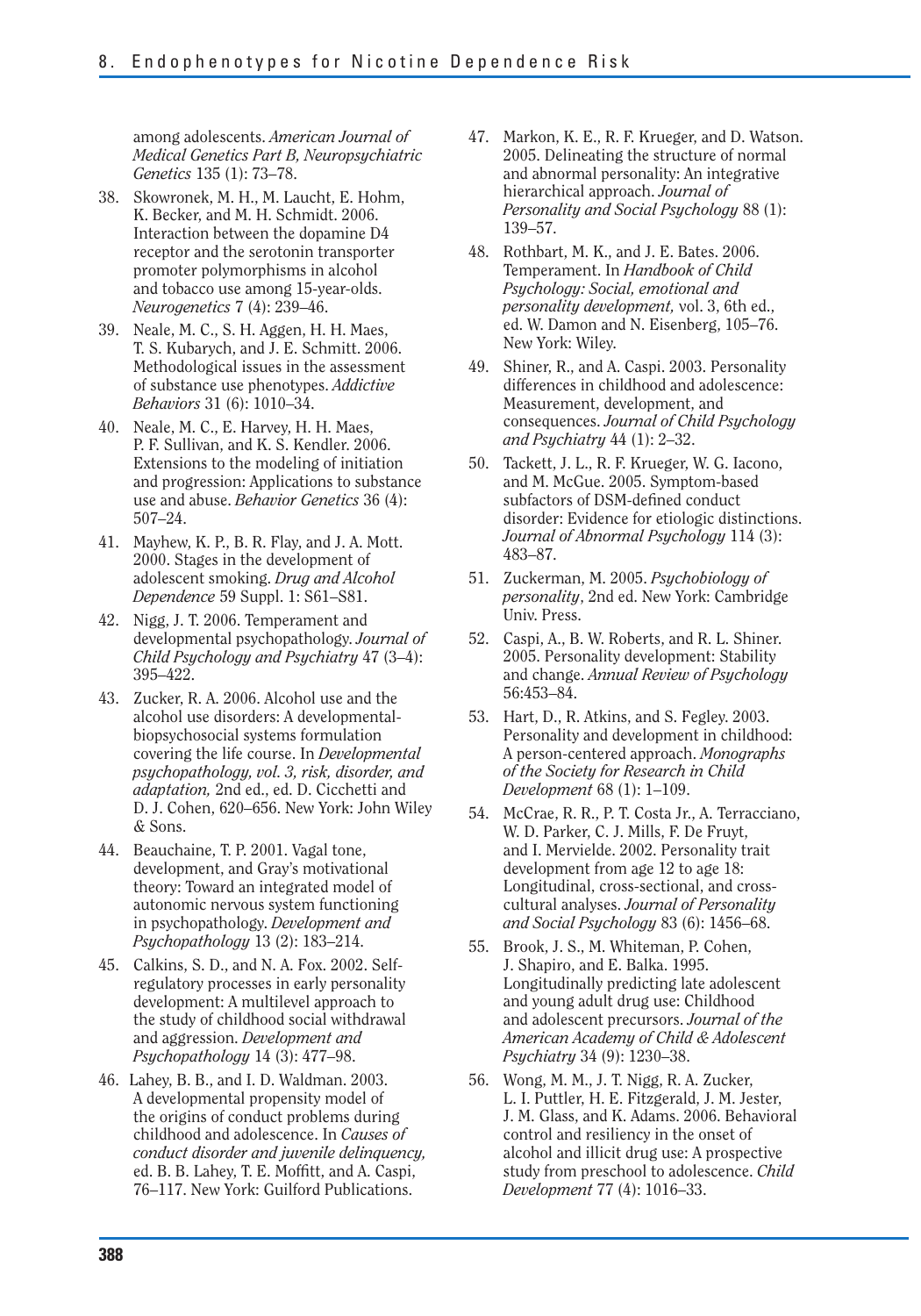- 57. Audrain-McGovern, J., D. Rodriguez, K. P. Tercyak, G. Neuner, and H. B. Moss. 2006. The impact of self-control indices on peer smoking and adolescent smoking progression. *Journal of Pediatric Psychology* 31 (2): 139–51.
- 58. Choi, W. S., J. P. Pierce, E. A. Gilpin, A. J. Farkas, and C. C. Berry. 1997. Which adolescent experimenters progress to established smoking in the United States. *American Journal of Preventive Medicine*  13 (5): 385–91.
- 59. Kobus, K. 2003. Peers and adolescent smoking. *Addiction* 98 Suppl. 1: 37–55.
- 60. Chassin, L., C. C. Presson, J. S. Rose, and S. J. Sherman. 1996. The natural history of cigarette smoking from adolescence to adulthood: Demographic predictors of continuity and change. *Health Psychology*  15 (6): 478–84.
- 61. Conrad, K. M., B. R. Flay, and D. Hill. 1992. Why children start smoking cigarettes: Predictors of onset. *British Journal of Addiction* 87 (12): 1711–24.
- 62. Flay, B. R., F. B. Hu, O. Siddiqui, L. E. Day, D. Hedeker, J. Petraitis, J. Richardson, and S. Sussman. 1994. Differential influence of parental smoking and friends' smoking on adolescent initiation and escalation of smoking. *Journal of Health and Social Behavior* 35 (3): 248–65.
- 63. Wang, L., R. Kakigi, and M. Hoshiyama. 2001. Neural activities during Wisconsin Card Sorting Test—MEG observation. *Brain Research Cognitive Brain Research* 12 (1): 19–31.
- 64. Canli, T. 2004. Functional brain mapping of extraversion and neuroticism: Learning from individual differences in emotion processing. *Journal of Personality* 72 (6): 1105–32.
- 65. Munafó, M. R., B. Yalcin, S. A. Willis-Owen, and J. Flint. 2007. Association of the dopamine D4 receptor (*DRD4*) gene and approach-related personality traits: Metaanalysis and new data. *Biological Psychiatry*  63 (2): 197–206.
- 66. Putnam, S. P., L. K. Ellis, and M. K. Rothbart. 2001. The structure of temperament from infancy through adolescence. In *Advances in research on temperament,* ed. A. Eliasz and A. Angleitner, 165–82. Lengerich, Germany: Pabst Science.
- 67. Depue, R. A., and P. F. Collins. 1999. Neurobiology of the structure of personality: Dopamine, facilitation of incentive

motivation, and extraversion. *Behavioral and Brain Sciences* 22 (3): 491–569.

- 68. Fowles, D. C. 1983. Motivational effects on heart rate and electrodermal activity: Implications for research on personality and psychopathology. *Journal of Research in Personality* 17:87–104.
- 69. Whitfield, J. B., D. Pang, K. K. Bucholz, P. A. Madden, A. C. Heath, D. J. Statham, and N. G. Martin. 2000. Monoamine oxidase: Associations with alcohol dependence, smoking and other measures of psychopathology. *Psychological Medicine*  30 (2): 443–54.
- 70. Bickel, W. K., A. L. Odum, and G. J. Madden. 1999. Impulsivity and cigarette smoking: Delay discounting in current, never, and ex-smokers. *Psychopharmacology (Berl)*  146 (4): 447–54.
- 71. Odum, A. L., G. J. Madden, and W. K. Bickel. 2002. Discounting of delayed health gains and losses by current, never- and ex-smokers of cigarettes. *Nicotine & Tobacco Research*  4 (3): 295–303.
- 72. Monterosso, J., and G. Ainslie. 1999. Beyond discounting: Possible experimental models of impulse control. *Psychopharmacology (Berl)* 146 (4): 339–47.
- 73. Kirby, K. N., N. M. Petry, and W. K. Bickel. 1999. Heroin addicts have higher discount rates for delayed rewards than non-drugusing controls. *Journal of Experimental Psychology General* 128 (1): 78–87.
- 74. Kollins, S. H. 2003. Comparing the abuse potential of methylphenidate versus other stimulants: A review of available evidence and relevance to the ADHD patient. *Journal of Clinical Psychiatry* 64 Suppl 11: 14–18.
- 75. Petry, N. M. 2002. Discounting of delayed rewards in substance abusers: Relationship to antisocial personality disorder. *Psychopharmacology (Berl)* 162 (4): 425–32.
- 76. Audrain-McGovern, J., D. Rodriguez, K. P. Tercyak, L. H. Epstein, P. Goldman, and E. P. Wileyto. 2004. Applying a behavioral economic framework to understanding adolescent smoking. *Psychology of Addictive Behaviors* 18 (1): 64–73.
- 77. McClure, S. M., D. I. Laibson, G. Loewenstein, and J. D. Cohen. 2004. Separate neural systems value immediate and delayed monetary rewards. *Science* 306 (5695): 503–7.
- 78. Cloninger, C. R. 1987. A systematic method for clinical description and classification of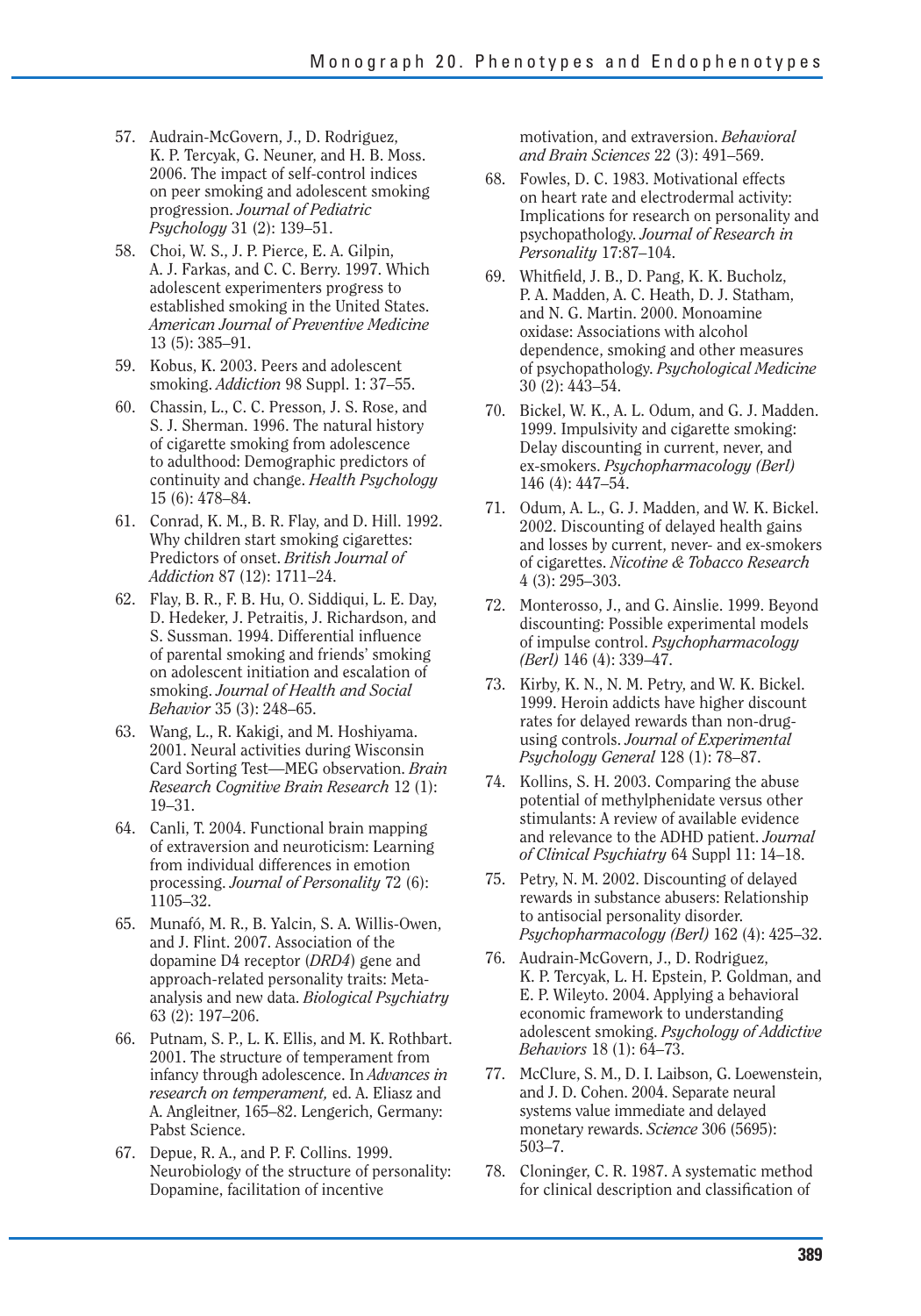personality variants. A proposal. *Archives of General Psychiatry* 44 (6): 573–88.

- 79. Cloninger, C. R., D. M. Svrakic, and T. R. Przybeck. 1993. A psychobiological model of temperament and character. *Archives of General Psychiatry* 50 (12): 975–90.
- 80. Stallings, M. C., J. K. Hewitt, C. R. Cloninger, A. C. Heath, and L. J. Eaves. 1996. Genetic and environmental structure of the Tridimensional Personality Questionnaire: Three or four temperament dimensions? *Journal of Personality and Social Psychology* 70 (1): 127–40.
- 81. Wills, T. A., D. Vaccaro, and G. McNamara. 1994. Novelty seeking, risk taking, and related constructs as predictors of adolescent substance use: An application of Cloninger's theory. *Journal of Substance Abuse* 6 (1): 1–20.
- 82. Wills, T. A., M. Windle, and S. D. Cleary. 1998. Temperament and novelty seeking in adolescent substance use: Convergence of dimensions of temperament with constructs from Cloninger's theory. *Journal of Personality and Social Psychology* 74 (2): 387–406.
- 83. Masse, L. C., and R. E. Tremblay. 1997. Behavior of boys in kindergarten and the onset of substance use during adolescence. *Archives of General Psychiatry*  54 (1): 62–8.
- 84. Audrain-McGovern, J., D. Rodriguez, K. P. Tercyak, J. Cuevas, K. Rodgers, and F. Patterson. 2004. Identifying and characterizing adolescent smoking trajectories. *Cancer Epidemiology, Biomarkers & Prevention* 13 (12): 2023–34.
- 85. Audrain-McGovern, J., D. Rodriguez, V. Patel, M. S. Faith, K. Rodgers, and J. Cuevas. 2006. How do psychological factors influence adolescent smoking progression? The evidence for indirect effects through tobacco advertising receptivity. *Pediatrics* 117 (4): 1216–25.
- 86. Audrain-McGovern, J., K. P. Tercyak, A. E. Shields, A. Bush, C. F. Espinel, and C. Lerman. 2003. Which adolescents are most receptive to tobacco industry marketing? Implications for counter-advertising campaigns. *Health Communication* 15 (4): 499–513.
- 87. Wills, T. A., J. M. Sandy, and O. Shinar. 1999. Cloninger's constructs related to substance use level and problems in late adolescence: A mediational model based on self-control

and coping motives. *Experimental and Clinical Psychopharmacology* 7 (2): 122–34.

- 88. Crawford, A. M., M. A. Pentz, C. P. Chou, C. Li, and J. H. Dwyer. 2003. Parallel developmental trajectories of sensation seeking and regular substance use in adolescents. *Psychology of Addictive Behaviors* 17 (3): 179–92.
- 89. Bardo, M. T., R. L. Donohew, and N. G. Harrington. 1996. Psychobiology of novelty seeking and drug seeking behavior. *Behavioural Brain Research* 77 (1–2): 23–43.
- 90. Benjamin, J., L. Li, C. Patterson, B. D. Greenberg, D. L. Murphy, and D. H. Hamer. 1996. Population and familial association between the D4 dopamine receptor gene and measures of novelty seeking. *Nature Genetics* 12 (1): 81–84.
- 91. Ebstein, R. P., O. Novick, R. Umansky, B. Priel, Y. Osher, D. Blaine, E. R. Bennett, L. Nemanov, M. Katz, and R. H. Belmaker. 1996. Dopamine D4 receptor (D4DR) exon III polymorphism associated with the human personality trait of novelty seeking. *Nature Genetics* 12 (1): 78–80.
- 92. Harakeh, Z., R. H. Scholte, H. de Vries, and R. C. Engels. 2006. Association between personality and adolescent smoking. *Addictive Behaviors* 31 (2): 232–45.
- 93. Stein, J. A., M. D. Newcomb, and P. M. Bentler. 1996. Initiation and maintenance of tobacco smoking: Changing personality correlates in adolescence and young adulthood. *Journal of Applied Social Psychology* 26 (2): 160–87.
- 94. White, V., D. Hill, and J. Hopper. 1996. The outgoing, the rebellious and the anxious: Are adolescent personality dimensions related to the uptake of smoking. *Psychology and Health* 12 (1): 73–85.
- 95. Wijatkowski, S., D. G. Forgays, K. Wrzesniewski, and T. Gorski. 1990. Smoking behavior and personality characteristics in Polish adolescents. *International Journal of Addiction* 25 (4): 363–73.
- 96. Wilkinson, D., and C. Abraham. 2004. Constructing an integrated model of the antecedents of adolescent smoking. *British Journal of Health Psychology* 9 (Pt 3): 315–33.
- 97. Knutson, B., C. M. Adams, G. W. Fong, and D. Hommer. 2001. Anticipation of increasing monetary reward selectively recruits nucleus accumbens. *Journal of Neuroscience* 21 (16): RC159.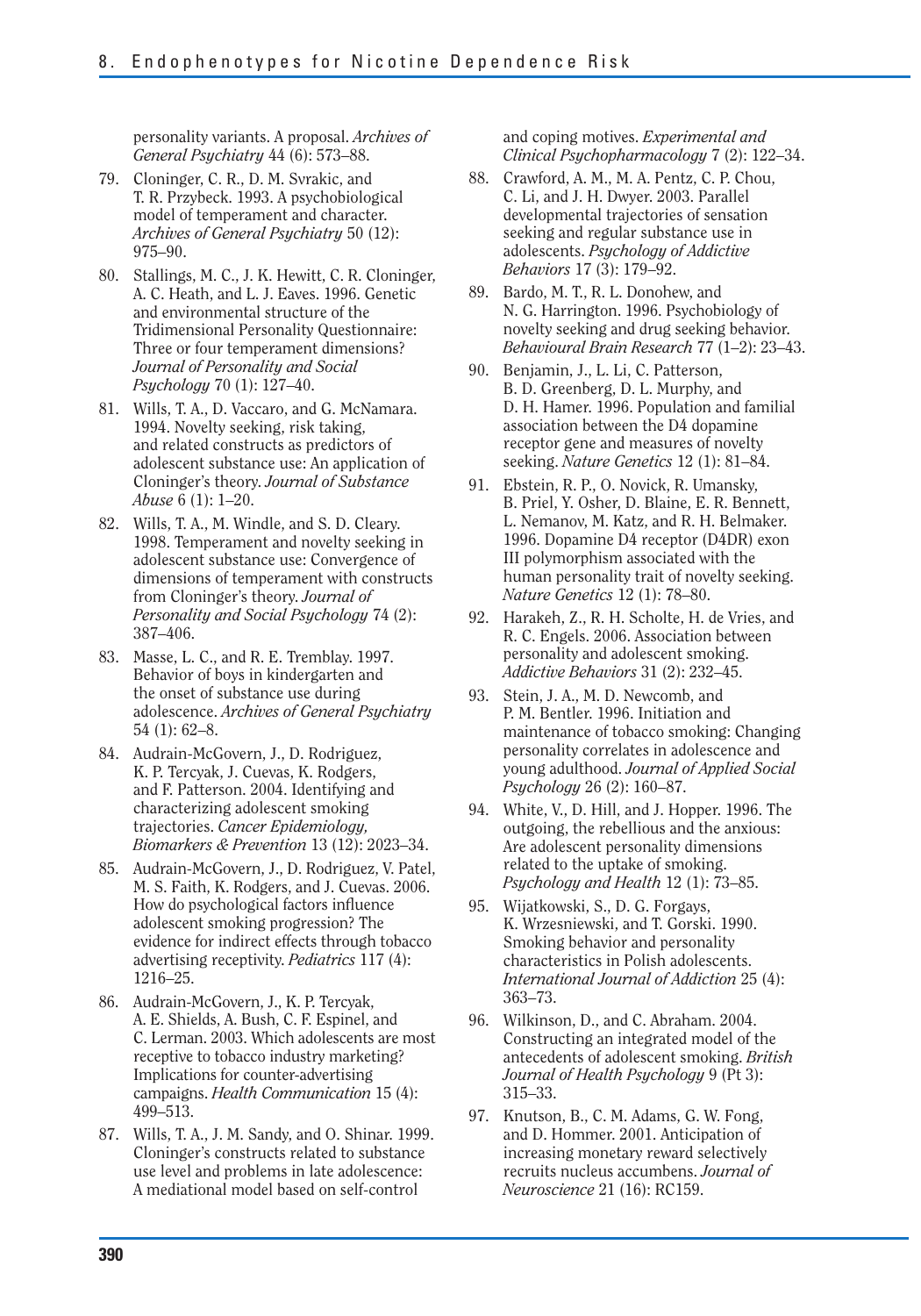- 98. Scheres, A., M. P. Milham, B. Knutson, and F. X. Castellanos. 2007. Ventral striatal hyporesponsiveness during reward anticipation in attention-deficit/ hyperactivity disorder. *Biological Psychiatry*  61 (5): 720–4.
- 99. Schultz, W. 2000. Multiple reward signals in the brain. *Nature Reviews Neuroscience*  1 (3): 199–207.
- 100. Bechara, A., D. Tranel, and H. Damasio. 2000. Characterization of the decisionmaking deficit of patients with ventromedial prefrontal cortex lesions. *Brain* 123 (Pt 11): 2189–202.
- 101. Bechara, A., S. Dolan, N. Denburg, A. Hindes, S. W. Anderson, and P. E. Nathan. 2001. Decision-making deficits, linked to a dysfunctional ventromedial prefrontal cortex, revealed in alcohol and stimulant abusers. *Neuropsychologia* 39 (4): 376–89.
- 102. Heyman, G. M., and S. P. Gibb. 2006. Delay discounting in college cigarette chippers. *Behavioural Pharmacology* 17 (8): 669–79.
- 103. Sonuga-Barke, E. J. 2002. Interval length and time-use by children with AD/HD: A comparison of four models. *Journal of Abnormal and Child Psychology* 30 (3): 257–64.
- 104. Roesch, M. R., D. J. Calu, K. A. Burke, and G. Schoenbaum. 2007. Should I stay or should I go: Transformation of timediscounted rewards in orbitofrontal cortex and associated brain circuits. *Annals of the New York Academy of Sciences* 1104: 21–34.
- 105. Hariri, A. R., S. M. Brown, D. E. Williamson, J. D. Flory, H. de Wit, and S. B. Manuck. 2006. Preference for immediate over delayed rewards is associated with magnitude of ventral striatal activity. *Journal of Neuroscience* 26 (51): 13213–7.
- 106. Barkley, R. A. 2001. The executive functions and self-regulation: An evolutionary neuropsychological perspective. *Neuropsychology Reviews* 11 (1): 1–29.
- 107. Baker, F., M. W. Johnson, and W. K. Bickel. 2003. Delay discounting in current and never-before cigarette smokers: Similarities and differences across commodity, sign, and magnitude. *Journal of Abnormal Psychology* 112 (3): 382–92.
- 108. Reynolds, B., K. Karraker, K. Horn, and J. B. Richards. 2003. Delay and probability discounting as related to different stages of adolescent smoking and non-smoking. *Behavioral Processes* 64 (3): 333–44.
- 109. Krishnan-Sarin, S., B. Reynolds, A. M. Duhig, A. Smith, T. Liss, A. McFetridge, D. A. Cavallo, K. M. Carroll, and M. N. Potenza. 2007. Behavioral impulsivity predicts treatment outcome in a smoking cessation program for adolescent smokers. *Drug and Alcohol Dependence* 88 (1): 79–82.
- 110. Dawkins, L., J. H. Powell, R. West, J. Powell, and A. Pickering. 2006. A double-blind placebo controlled experimental study of nicotine: I—effects on incentive motivation. *Psychopharmacology (Berl)* 189 (3): 355– 67.
- 111. Kuntsi, J., P. Andreou, J. Ma, N. A. Borger, and J. J. van der Meere. 2005. Testing assumptions for endophenotype studies in ADHD: Reliability and validity of tasks in a general population sample. *BMC Psychiatry*  5:40.
- 112. Fowles, D. C. 1980. The three arousal model: Implications of Gray's two-factor learning theory for heart rate, electrodermal activity, and psychopathy. *Psychophysiology* 17 (2): 87–104.
- 113. Gilbert, D. G., and B. O. Gilbert. 1995. Personality, psychopathology, and nicotine response as mediators of the genetics of smoking. *Behavior Genetics* 25 (2): 133–47.
- 114. Pedersen, N. L., R. Plomin, G. E. McClearn, and L. Friberg. 1988. Neuroticism, extraversion, and related traits in adult twins reared apart and reared together. *Journal of Personality and Social Psychology* 55 (6): 950–7.
- 115. Tambs, K., J. M. Sundet, L. Eaves, M. H. Solaas, and K. Berg. 1991. Pedigree analysis of Eysenck Personality Questionnaire (EPQ) scores in monozygotic (MZ) twin families. *Behavior Genetics* 21 (4): 369–82.
- 116. Byrne, D. G., A. E. Byrne, and M. I. Reinhart. 1995. Personality, stress and the decision to commence cigarette smoking in adolescence. *Journal of Psychosomatic Research* 39 (1): 53–62.
- 117. Cherry, N., and K. Kiernan. 1976. Personality scores and smoking behaviour: A longitudinal study. *British Journal of Preventive and Social Medicine* 30 (2): 123–31.
- 118. Sieber, M. F., and J. Angst. 1990. Alcohol, tobacco and cannabis: 12-year longitudinal associations with antecedent social context and personality. *Drug and Alcohol Dependence* 25 (3): 281–92.
- 119. Kirk, K. M., J. B. Whitfield, D. Pang, A. C. Heath, and N. G. Martin. 2001. Genetic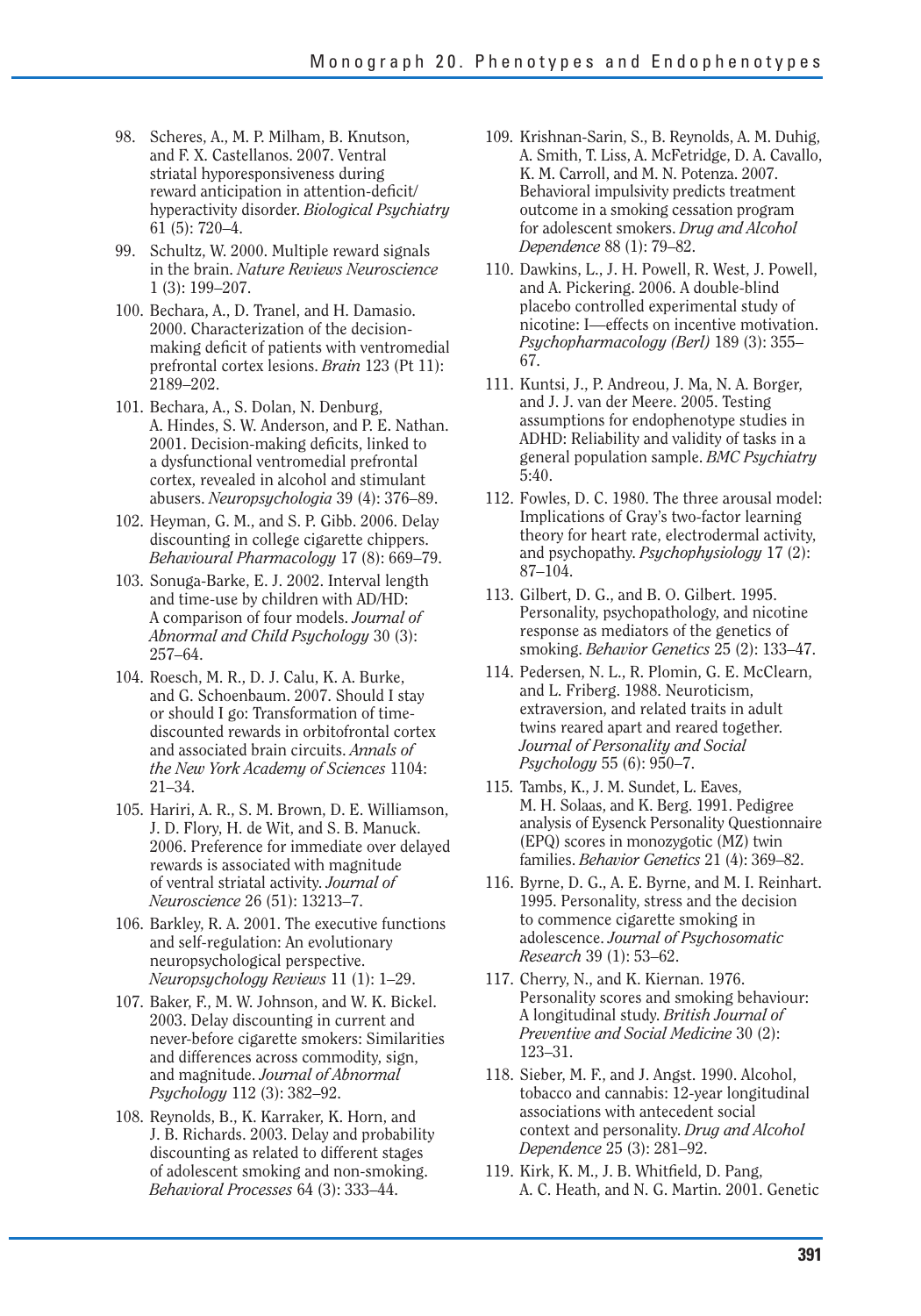covariation of neuroticism with monoamine oxidase activity and smoking. *American Journal of Medical Genetics* 105 (8): 700–6.

- 120. van Amsterdam, J., R. Talhout, W. Vleeming, and A. Opperhuizen. 2006. Contribution of monoamine oxidase (MAO) inhibition to tobacco and alcohol addiction. *Life Sciences*  79 (21): 1969–73.
- 121. Rose, J. E., F. M. Behm, C. Ramsey, and J. C. Ritchie Jr. 2001. Platelet monoamine oxidase, smoking cessation, and tobacco withdrawal symptoms. *Nicotine & Tobacco Research* 3 (4): 383–90.
- 122. Dugan, S., B. Lloyd, and K. Lucas. 1999. Stress and coping as determinants of adolescent smoking behavior. *Journal of Applied Social Psychology* 29 (4): 870–88.
- 123. Byrne, D. G., and J. Mazanov. 2001. Selfesteem, stress and cigarette smoking in adolescents. *Stress and Health* 17 (2): 105–10.
- 124. Koval, J. J., L. L. Pederson, C. A. Mills, G. A. McGrady, and S. C. Carvajal. 2000. Models of the relationship of stress, depression, and other psychosocial factors to smoking behavior: A comparison of a cohort of students in grades 6 and 8. *Preventive Medicine* 30 (6): 463–77.
- 125. Siqueira, L., M. Diab, C. Bodian, and L. Rolnitzky. 2000. Adolescents becoming smokers: The roles of stress and coping methods. *Journal of Adolescent Health*  27 (6): 399–408.
- 126. Sussman, S., C. W. Dent, H. Severson, D. Burton, and B. R. Flay. 1998. Self-initiated quitting among adolescent smokers. *Preventive Medicine* 27 (5 Pt 3): A19–A28.
- 127. Conklin, C. A., and K. A. Perkins. 2005. Subjective and reinforcing effects of smoking during negative mood induction. *Journal of Abnormal Psychology* 114 (1): 153–64.
- 128. Baker, T. B., T. H. Brandon, and L. Chassin. 2004. Motivational influences on cigarette smoking. *Annual Review of Psychology*  55:463–91.
- 129. Angst, J., K. R. Merikangas, and M. Preisig. 1997. Subthreshold syndromes of depression and anxiety in the community. *Journal of Clinical Psychiatry* 58 Suppl. 8: 6–10.
- 130. Fergusson, D. M., L. J. Horwood, E. M. Ridder, and A. L. Beautrais. 2005. Subthreshold depression in adolescence and mental health outcomes in adulthood. *Archives of General Psychiatry* 62 (1): 66–72.
- 131. Gotlib, I. H., P. M. Lewinsohn, and J. R. Seeley. 1995. Symptoms versus a diagnosis of depression: Differences in psychosocial functioning. *Journal of Consulting and Clinical Psychology* 63 (1): 90–100.
- 132. Hays, R. D., K. B. Wells, C. D. Sherbourne, W. Rogers, and K. Spritzer. 1995. Functioning and well-being outcomes of patients with depression compared with chronic general medical illnesses. *Archives of General Psychiatry* 52 (1): 11–9.
- 133. Horwath, E., J. Johnson, G. L. Klerman, and M. M. Weissman. 1992. Depressive symptoms as relative and attributable risk factors for first-onset major depression. *Archives of General Psychiatry* 49 (10): 817–23.
- 134. Judd, L. L., and H. S. Akiskal. 2000. Delineating the longitudinal structure of depressive illness: Beyond clinical subtypes and duration thresholds. *Pharmacopsychiatry* 33 (1): 3–7.
- 135. Lewinsohn, P. M., S. A. Shankman, J. M. Gau, and D. N. Klein. 2004. The prevalence and co-morbidity of subthreshold psychiatric conditions. *Psychological Medicine* 34 (4): 613–22.
- 136. Kendler, K. S., M. Gatz, C. O. Gardner, and N. L. Pedersen. 2006. Personality and major depression: A Swedish longitudinal, population-based twin study. *Archives of General Psychiatry* 63 (10): 1113–20.
- 137. Escobedo, L. G., D. G. Kirch, and R. F. Anda. 1996. Depression and smoking initiation among US Latinos. *Addiction* 91 (1): 113–19.
- 138. Patton, G. C., J. B. Carlin, C. Coffey, R. Wolfe, M. Hibbert, and G. Bowes. 1998. Depression, anxiety, and smoking initiation: A prospective study over 3 years. *American Journal of Public Health* 88 (10): 1518–22.
- 139. Covey, L. S., and D. Tam. 1990. Depressive mood, the single-parent home, and adolescent cigarette smoking. *American Journal of Public Health* 80 (11): 1330–33.
- 140. Goodman, E., and J. Capitman. 2000. Depressive symptoms and cigarette smoking among teens. *Pediatrics* 106 (4): 748–55.
- 141. Fergusson, D. M., M. T. Lynskey, and L. J. Horwood. 1996. Comorbidity between depressive disorders and nicotine dependence in a cohort of 16-year-olds. *Archives of General Psychiatry* 53 (11): 1043–7.
- 142. Brown, D. R., J. B. Croft, R. F. Anda, D. H. Barrett, and L. G. Escobedo. 1996.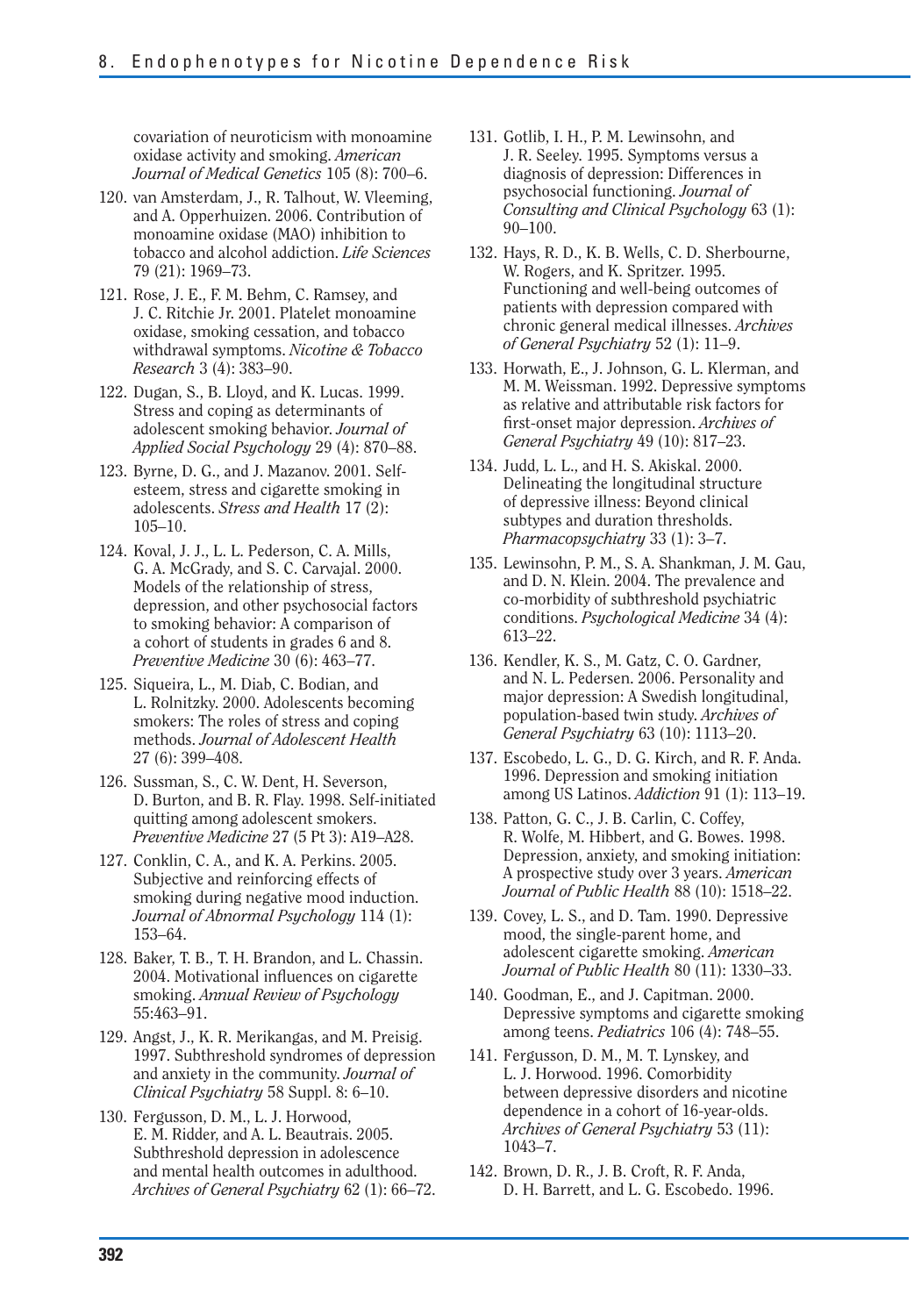Evaluation of smoking on the physical activity and depressive symptoms relationship. *Medicine and Science in Sports and Exercise* 28 (2): 233–40.

- 143. Fergusson, D. M., R. D. Goodwin, and L. J. Horwood. 2003. Major depression and cigarette smoking: Results of a 21-year longitudinal study. *Psychological Medicine*  33 (8): 1357–367.
- 144. Breslau, N., E. L. Peterson, L. R. Schultz, H. D. Chilcoat, and P. Andreski. 1998. Major depression and stages of smoking. A longitudinal investigation. *Archives of General Psychiatry* 55 (2): 161–66.
- 145. Breslau, N., N. Fenn, and E. L. Peterson. 1993. Early smoking initiation and nicotine dependence in a cohort of young adults. *Drug and Alcohol Dependence* 33 (2): 129–37.
- 146. Dierker, L. C., S. Avenevoli, M. Stolar, and K. R. Merikangas. 2002. Smoking and depression: An examination of mechanisms of comorbidity. *American Journal of Psychiatry* 159 (6): 947–53.
- 147. Kendler, K. S., M. C. Neale, C. J. MacLean, A. C. Heath, L. J. Eaves, and R. C. Kessler. 1993. Smoking and major depression. A causal analysis. *Archives of General Psychiatry* 50 (1): 36–43.
- 148. Albers, A. B., and L. Biener. 2002. The role of smoking and rebelliousness in the development of depressive symptoms among a cohort of Massachusetts adolescents. *Preventive Medicine* 34 (6): 625–31.
- 149. Breslau, N., M. Kilbey, and P. Andreski. 1991. Nicotine dependence, major depression, and anxiety in young adults. *Archives of General Psychiatry* 48 (12): 1069–74.
- 150. Martini, S., F. A. Wagner, and J. C. Anthony. 2002. The association of tobacco smoking and depression in adolescence: Evidence from the United States. *Substance Use and Misuse* 37 (14): 1853–67.
- 151. Windle, M., and R. C. Windle. 2001. Depressive symptoms and cigarette smoking among middle adolescents: Prospective associations and intrapersonal and interpersonal influences. *Journal of Consulting and Clinical Psychology* 69 (2): 215–26.
- 152. Rodriguez, D., H. B. Moss, and J. Audrain-McGovern. 2005. Developmental heterogeneity in adolescent depressive symptoms: Associations with smoking behavior. *Psychosomatic Medicine* 67 (2): 200–10.
- 153. Gardner, T. W., T. J. Dishion, and M. I. Posner. 2006. Attention and adolescent tobacco use: A potential self-regulatory dynamic underlying nicotine addiction. *Addictive Behaviors* 31 (3): 531–6.
- 154. Spring, B., S. Pagoto, D. McChargue, D. Hedeker, and J. Werth. 2003. Altered reward value of carbohydrate snacks for female smokers withdrawn from nicotine. *Pharmacology, Biochemistry, and Behavior*  76 (2): 351–60.
- 155. Cardenas, L., L. K. Tremblay, C. A. Naranjo, N. Herrmann, M. Zack, and U. E. Busto. 2002. Brain reward system activity in major depression and comorbid nicotine dependence. *Journal of Pharmacology and Experimental Therapeutics* 302 (3): 1265–71.
- 156. Tremblay, L. K., C. A. Naranjo, L. Cardenas, N. Herrmann, and U. E. Busto. 2002. Probing brain reward system function in major depressive disorder: Altered response to dextroamphetamine. *Archives of General Psychiatry* 59 (5): 409–16.
- 157. Clark, L. A., and D. Watson. 1991. Tripartite model of anxiety and depression: Psychometric evidence and taxonomic implications. *Journal of Abnormal Psychology* 100 (3): 316–36.
- 158. Watson, D., W. Gamez, and L. J. Simms. 2005. Basic dimensions of temperament and their relation to anxiety and depression: A symptom-based perspective. *Journal of Research in Personality* 39 (1): 46–66.
- 159. American Psychiatric Association. 1994. *Diagnostic and statistical manual of mental disorders: DSM-IV.* 4th ed. Washington, DC: American Psychiatric Association.
- 160. Breslau, N., and D. F. Klein. 1999. Smoking and panic attacks: An epidemiologic investigation. *Archives of General Psychiatry* 56 (12): 1141–47.
- 161. DiFranza, J. R., J. A. Savageau, N. A. Rigotti, J. K. Ockene, A. D. McNeill, M. Coleman, and C. Wood. 2004. Trait anxiety and nicotine dependence in adolescents: A report from the DANDY study. *Addictive Behaviors*  29 (5): 911–19.
- 162. Johnston, L. D., P. M. O'Malley, and J. G. Bachman. 2000. *Monitoring the Future: National survey results on drug use, 1975–1999. Vol. 1: Secondary school students* (NIH publication no. 00-4802). Bethesda, MD: U.S. Department of Health and Human Services, National Institutes of Health, National Institute on Drug Abuse.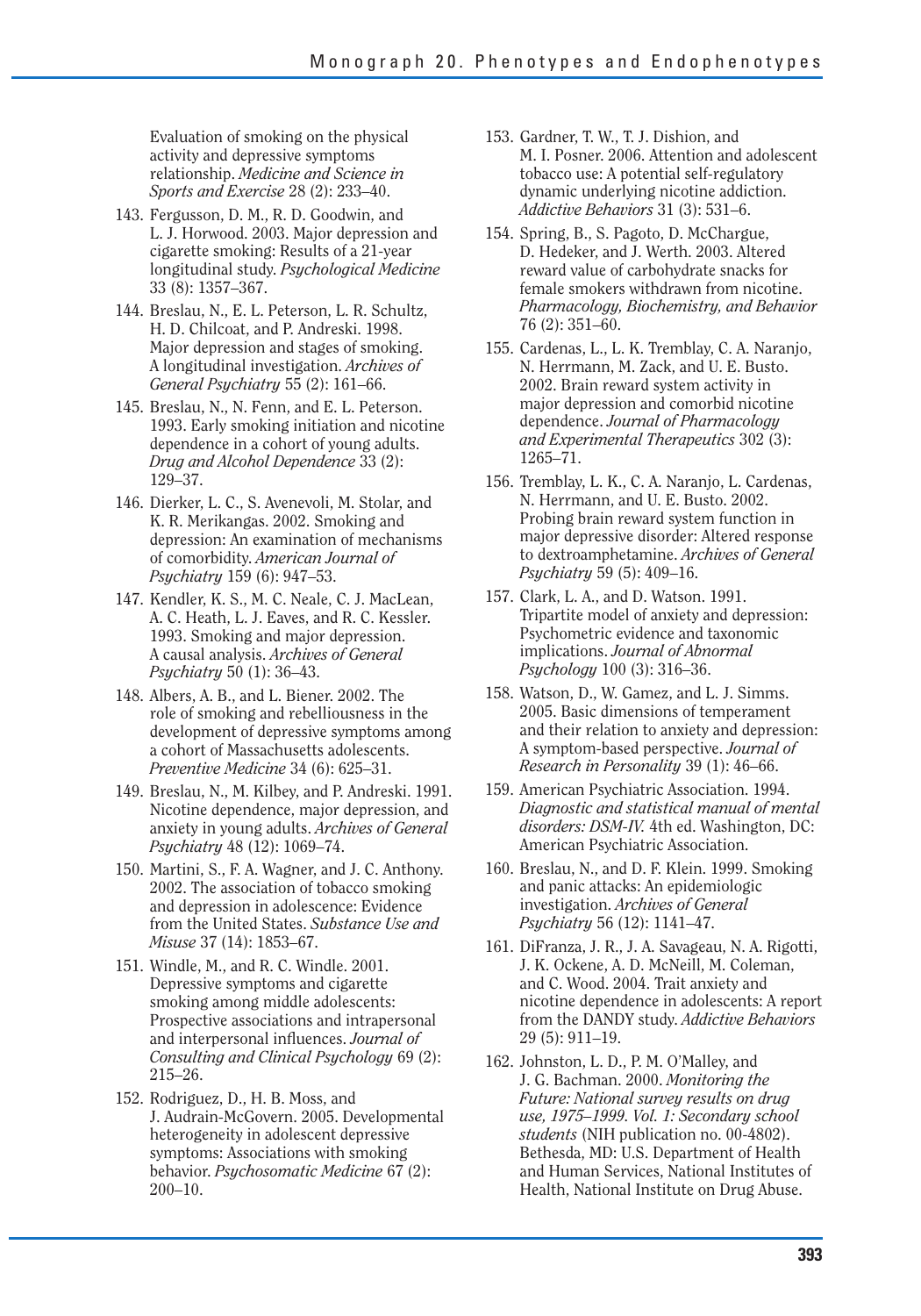- 163. Johnson, J. G., P. Cohen, D. S. Pine, D. F. Klein, S. Kasen, and J. S. Brook. 2000. Association between cigarette smoking and anxiety disorders during adolescence and early adulthood. *JAMA: The Journal of the American Medical Association* 284 (18): 2348–51.
- 164. Patton, G. C., C. Coffey, J. B. Carlin, S. M. Sawyer, and M. Wakefield. 2006. Teen smokers reach their mid twenties. *Journal of Adolescent Health* 39 (2): 214–20.
- 165. Sonntag, H., H. U. Wittchen, M. Hofler, R. C. Kessler, and M. B. Stein. 2000. Are social fears and DSM-IV social anxiety disorder associated with smoking and nicotine dependence in adolescents and young adults? *European Psychiatry* 15 (1): 67–74.
- 166. Goodwin, R., and S. P. Hamilton. 2002. Cigarette smoking and panic: The role of neuroticism. *American Journal of Psychiatry* 159 (7): 1208–13.
- 167. Zvolensky, M. J., M. O. Bonn-Miller, M. T. Feldner, E. Leen-Feldner, A. C. McLeish, and K. Gregor. 2006. Anxiety sensitivity: Concurrent associations with negative affect smoking motives and abstinence selfconfidence among young adult smokers. *Addictive Behaviors* 31 (3): 429–39.
- 168. Kassel, J. D., L. R. Stroud, and C. A. Paronis. 2003. Smoking, stress, and negative affect: Correlation, causation, and context across stages of smoking. *Psychological Bulletin*  129 (2): 270–304.
- 169. Cooney, R. E., L. Y. Atlas, J. Joormann, F. Eugene, and I. H. Gotlib. 2006. Amygdala activation in the processing of neutral faces in social anxiety disorder: Is neutral really neutral? *Psychiatry Research* 148 (1): 55–59.
- 170. Stein, M. B., A. N. Simmons, J. S. Feinstein, and M. P. Paulus. 2007. Increased amygdala and insula activation during emotion processing in anxiety-prone subjects. *American Journal of Psychiatry* 164 (2): 318–27.
- 171. Chen, K., and J. C. Shih. 1998. Monoamine oxidase A and B: Structure, function, and behavior. *Advances in Pharmacology* 42: 292–96.
- 172. Lenders, J. W., H. G. Brunner, D. L. Murphy, and G. Eisenhofer. 1998. Genetic deficiencies of monoamine oxidase enzymes: A key to understanding the function of the enzymes in humans. *Advances in Pharmacology* 42: 297–301.
- 173. Lesch, K. P., D. Bengel, A. Heils, S. Z. Sabol, B. D. Greenberg, S. Petri, J. Benjamin, C. R. Muller, D. H. Hamer, and D. L. Murphy. 1996. Association of anxiety-related traits with a polymorphism in the serotonin transporter gene regulatory region. *Science*  274 (5292): 1527–31.
- 174. Depue, R. A., and M. F. Lenzenweger. 2004. A neurobehavioral model of personality disturbance. In *Major theories of personality disorder,* 2nd ed., ed. M. F. Lenzenweger and J. F. Clarkin, 391–453. New York: Guilford.
- 175. Davidson, R. J., J. R. Marshall, A. J. Tomarken, and J. B. Henriques. 2000. While a phobic waits: Regional brain electrical and autonomic activity in social phobics during anticipation of public speaking. *Biological Psychiatry* 47 (2): 85–95.
- 176. Fox, N. A., H. A. Henderson, P. J. Marshall, K. E. Nichols, and M. M. Ghera. 2005. Behavioral inhibition: Linking biology and behavior within a developmental framework. *Annual Review of Psychology* 56: 235–62.
- 177. Henderson, H. A., N. A. Fox, and K. H. Rubin. 2001. Temperamental contributions to social behavior: The moderating roles of frontal EEG asymmetry and gender. *Journal of the American Academy of Child Adolescent Psychiatry* 40 (1): 68–74.
- 178. Shankman, S. A., C. E. Tenke, G. E. Bruder, C. E. Durbin, E. P. Hayden, and D. N. Klein. 2005. Low positive emotionality in young children: Association with EEG asymmetry. *Development and Psychopathology* 17 (1): 85–98.
- 179. Hare, T. A., N. Tottenham, M. C. Davidson, G. H. Glover, and B. J. Casey. 2005. Contributions of amygdala and striatal activity in emotion regulation. *Biological Psychiatry* 57 (6): 624–32.
- 180. Hettema, J. M., P. Annas, M. C. Neale, K. S. Kendler, and M. Fredrikson. 2003. A twin study of the genetics of fear conditioning. *Archives of General Psychiatry* 60 (7): 702–8.
- 181. Gunnar, M. R. 1994. Psychoendocrine studies of temperament and stress in early childhood: Expanding current models. In *Temperament: Individual differences at the interface of biology and behavior,*  ed. J. E. Bates and T. D. Wachs, 175–98. Washington, DC: American Psychological Association.
- 182. Gunnar, M. R. 2003. Integrating neuroscience and psychological approaches in the study of early experiences. *Annals of*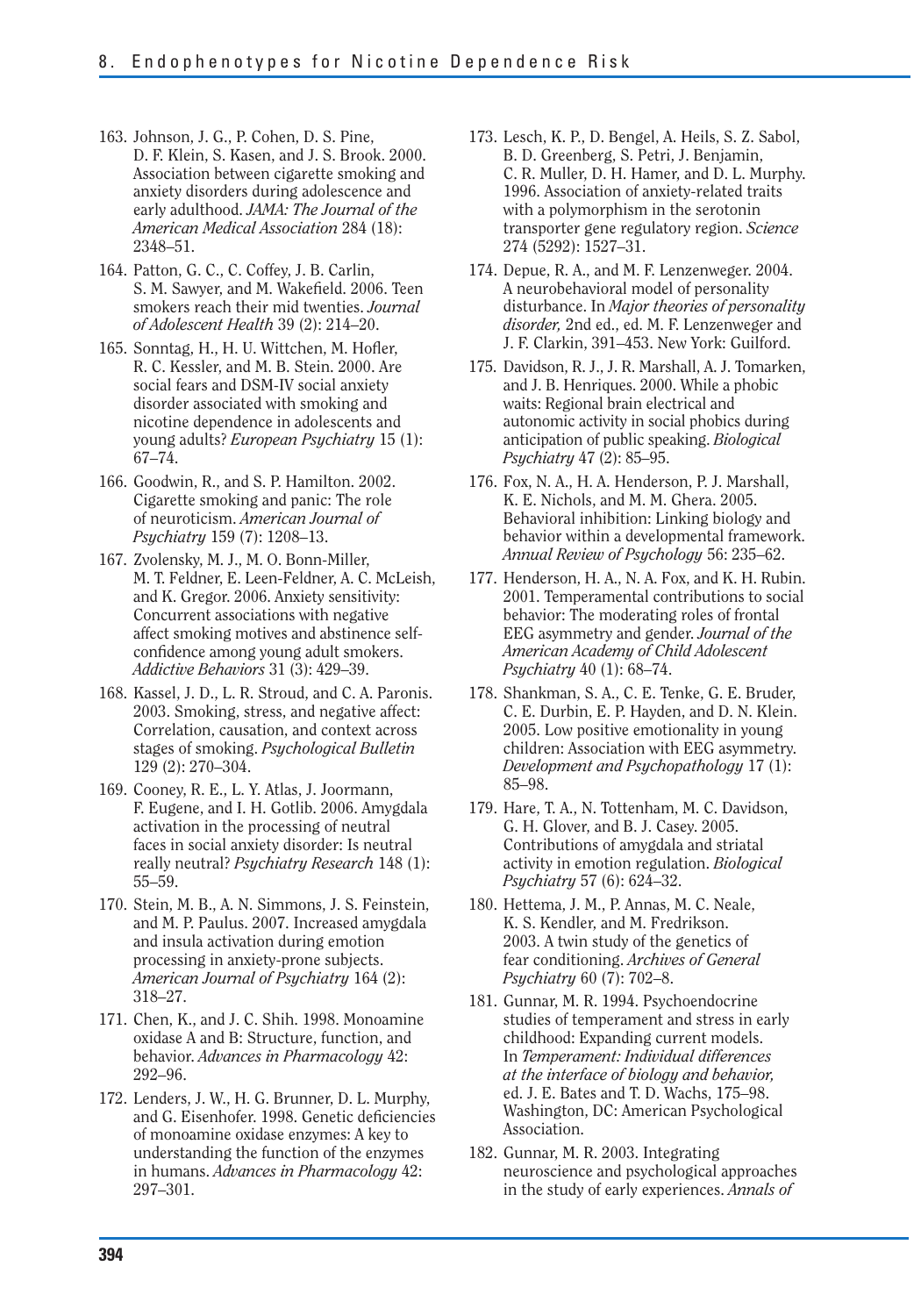*the New York Academy of Sciences* 1008: 238–47.

- 183. McBurnett, K., B. B. Lahey, P. J. Frick, C. Risch, R. Loeber, E. L. Hart, M. A. Christ, and K. S. Hanson. 1991. Anxiety, inhibition, and conduct disorder in children: 2. Relation to salivary cortisol. *Journal of the American Academy of Child & Adolescent Psychiatry*  30 (2): 192–96.
- 184. Barkley, R. A. 2003. Issues in the diagnosis of attention-deficit/hyperactivity disorder in children. *Brain Development* 25 (2): 77–83.
- 185. Fergusson, D. M., and L. J. Horwood. 1993. The structure, stability and correlations of the trait components of conduct disorder, attention deficit and anxiety/withdrawal reports. *Journal of Child Psychology and Psychiatry* 34 (5): 749–66.
- 186. Lahey, B. B., W. E. Pelham, J. Loney, S. S. Lee, and E. Willcutt. 2005. Instability of the DSM-IV subtypes of ADHD from preschool through elementary school. *Archives of General Psychiatry* 62 (8): 896–902.
- 187. Nigg, J. T. 2006. *What causes ADHD? Toward a multi-path model for understanding what goes wrong and why.* New York: Guilford Press.
- 188. Nigg, J. T., S. P. Hinshaw, and C. Huang-Pollack. 2006. Disorders of attention and impulse regulation. In *Developmental psychopathology, vol. 3, risk, disorder, and adaptation,* 2nd ed., ed. D. Cicchetti and D. Cohen, 358–403. New York: Wiley.
- 189. Clark, D. B., and J. Cornelius. 2004. Childhood psychopathology and adolescent cigarette smoking: A prospective survival analysis in children at high risk for substance use disorders. *Addictive Behaviors*  29 (4): 837–41.
- 190. Galera, C., E. Fombonne, J. F. Chastang, and M. Bouvard. 2005. Childhood hyperactivityinattention symptoms and smoking in adolescence. *Drug and Alcohol Dependence*  78 (1): 101–8.
- 191. Kimm, S. Y., N. W. Glynn, A. M. Kriska, B. A. Barton, S. S. Kronsberg, S. R. Daniels, P. B. Crawford, Z. I. Sabry, and K. Liu. 2002. Decline in physical activity in black girls and white girls during adolescence. *New England Journal of Medicine* 347 (10): 709–15.
- 192. Milberger, S., J. Biederman, S. V. Faraone, L. Chen, and J. Jones. 1997. ADHD is associated with early initiation of cigarette smoking in children and adolescents. *Journal of the American Academy of Child & Adolescent Psychiatry* 36 (1): 37–44.
- 193. Molina, B. S., and W. E. Pelham Jr. 2003. Childhood predictors of adolescent substance use in a longitudinal study of children with ADHD. *Journal of Abnormal Psychology* 112 (3): 497–507.
- 194. Rohde, P., C. W. Kahler, P. M. Lewinsohn, and R. A. Brown. 2004. Psychiatric disorders, familial factors, and cigarette smoking: II. Associations with progression to daily smoking. *Nicotine & Tobacco Research* 6 (1): 119–32.
- 195. Tercyak, K. P., C. Lerman, and J. Audrain. 2002. Association of attention-deficit/ hyperactivity disorder symptoms with levels of cigarette smoking in a community sample of adolescents. *Journal of the American Academy of Child Adolescent Psychiatry*  41 (7): 799–805.
- 196. Whalen, C. K., L. D. Jamner, B. Henker, R. J. Delfino, and J. M. Lozano. 2002. The ADHD spectrum and everyday life: Experience sampling of adolescent moods, activities, smoking, and drinking. *Child Development* 73 (1): 209–27.
- 197. Kollins, S. H., F. J. McClernon, and B. F. Fuemmeler. 2005. Association between smoking and attention-deficit/hyperactivity disorder symptoms in a population-based sample of young adults. *Archives of General Psychiatry* 62 (10): 1142–7.
- 198. Lambert, N. M., and C. S. Hartsough. 1998. Prospective study of tobacco smoking and substance dependencies among samples of ADHD and non-ADHD participants. *Journal of Learning Disabilities* 31 (6): 533–44.
- 199. Lerman, C., J. Audrain, K. Tercyak, L. W. Hawk Jr., A. Bush, S. Crystal-Mansour, C. Rose, R. Niaura, and L. H. Epstein. 2001. Attention-deficit hyperactivity disorder (ADHD) symptoms and smoking patterns among participants in a smoking-cessation program. *Nicotine & Tobacco Research*  3 (4): 353–59.
- 200. Flory, K., and D. R. Lynam. 2003. The relation between attention deficit hyperactivity disorder and substance abuse: What role does conduct disorder play? *Clinical Child and Family Psychology Review* 6 (1): 1–16.
- 201. Potter, A. S., and P. A. Newhouse. 2004. Effects of acute nicotine administration on behavioral inhibition in adolescents with attention-deficit/hyperactivity disorder. *Psychopharmacology (Berl)* 176 (2): 182–94.
- 202. Barkley, R. A., M. Fischer, C. S. Edelbrock, and L. Smallish. 1990. The adolescent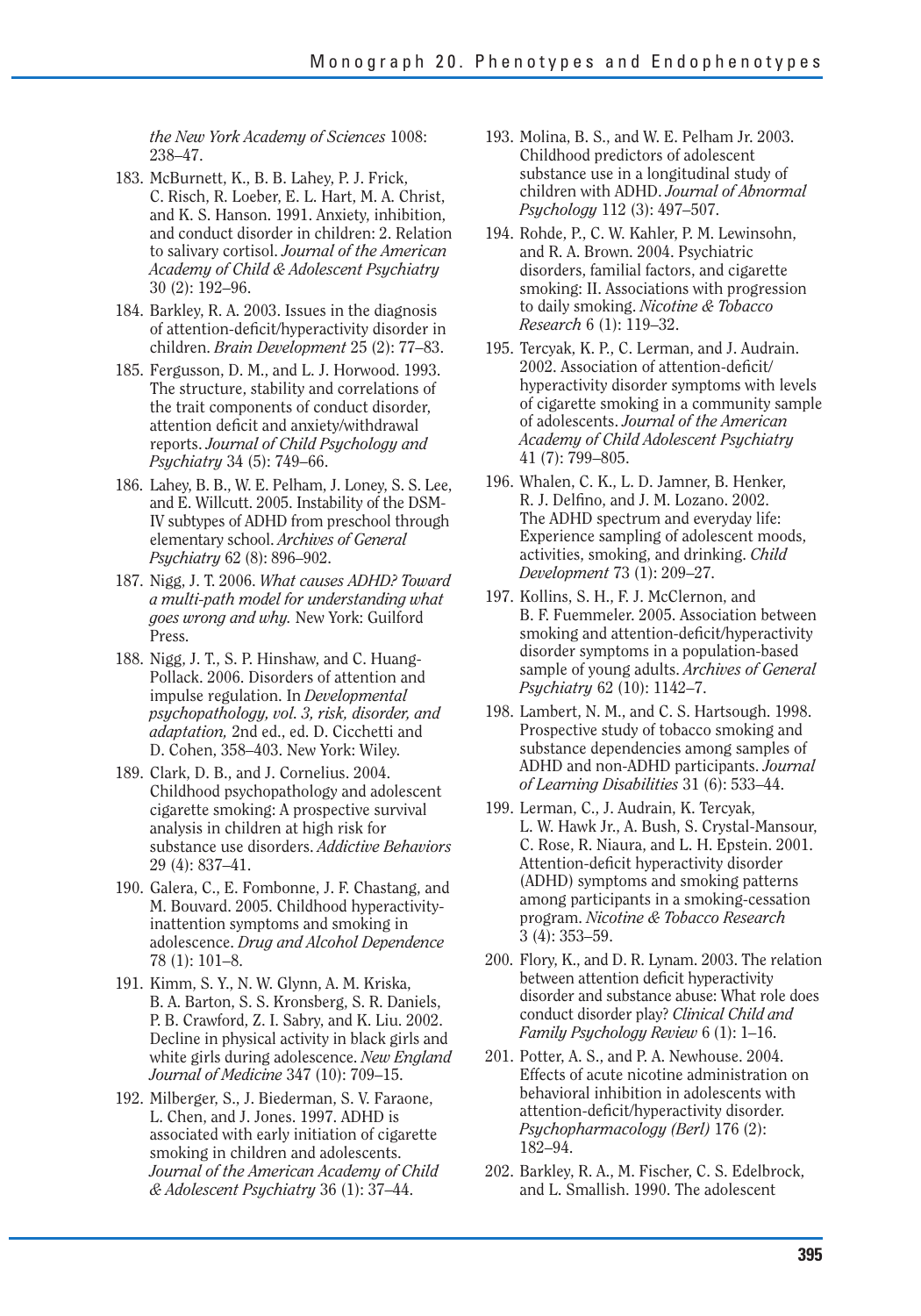outcome of hyperactive children diagnosed by research criteria: I. An 8-year prospective follow-up study. *Journal of the American Academy of Child Adolescent Psychiatry*  29 (4): 546–57.

- 203. Burke, J. D., R. Loeber, and B. B. Lahey. 2001. Which aspects of ADHD are associated with tobacco use in early adolescence? *Journal of Child Psychology and Psychiatry*  42 (4): 493–502.
- 204. Lynskey, M. T., and D. M. Fergusson. 1995. Childhood conduct problems, attention deficit behaviors, and adolescent alcohol, tobacco, and illicit drug use. *Journal of Abnormal and Child Psychology* 23 (3): 281–302.
- 205. Disney, E. R., I. J. Elkins, M. McGue, and W. G. Iacono. 1999. Effects of ADHD, conduct disorder, and gender on substance use and abuse in adolescence. *American Journal of Psychiatry* 156 (10): 1515–21.
- 206. Abrantes, A. M., D. R. Strong, S. E. Ramsey, P. M. Lewinsohn, and R. A. Brown. 2005. Substance use disorder characteristics and externalizing problems among inpatient adolescent smokers. *Journal of Psychoactive Drugs* 37 (4): 391–99.
- 207. Willcutt, E. G., B. F. Pennington, R. K. Olson, N. Chhabildas, and J. Hulslander. 2005. Neuropsychological analyses of comorbidity between reading disability and attention deficit hyperactivity disorder: In search of the common deficit. *Developmental Neuropsychology* 27 (1): 35–78.
- 208. Faraone, S. V., R. H. Perlis, A. E. Doyle, J. W. Smoller, J. J. Goralnick, M. A. Holmgren, and P. Sklar. 2005. Molecular genetics of attention-deficit/ hyperactivity disorder. *Biological Psychiatry*  57 (11): 1313–23.
- 209. Losier, B. J., P. J. McGrath, and R. M. Klein. 1996. Error patterns on the continuous performance test in non-medicated and medicated samples of children with and without ADHD: A meta-analytic review. *Journal of Child Psychology and Psychiatry*  37 (8): 971–87.
- 210. Clarke, A. R., R. J. Barry, R. McCarthy, M. Selikowitz, D. C. Clarke, and R. J. Croft. 2003. Effects of stimulant medications on children with attention-deficit/hyperactivity disorder and excessive beta activity in their EEG. *Clinical Neurophysiology* 114 (9): 1729–37.
- 211. Wong, M. M., K. J. Brower, and R. A. Zucker. 2009. Childhood sleep problems, early onset

of substance use and behavioral problems in adolescence. *Sleep Medicine.* 

- 212. Upadhyaya, H. P., K. T. Brady, M. Wharton, and J. Liao. 2003. Psychiatric disorders and cigarette smoking among child and adolescent psychiatry inpatients. *American Journal on Addictions* 12 (2): 144–52.
- 213. Krueger, R. F., B. M. Hicks, C. J. Patrick, S. R. Carlson, W. G. Iacono, and M. McGue. 2002. Etiologic connections among substance dependence, antisocial behavior, and personality: Modeling the externalizing spectrum. *Journal of Abnormal Psychology*  111 (3): 411–24.
- 214. Delfino, R. J., L. D. Jamner, and C. K. Whalen. 2001. Temporal analysis of the relationship of smoking behavior and urges to mood states in men versus women. *Nicotine & Tobacco Research* 3 (3): 235–48.
- 215. Jamner, L. D., D. Shapiro, and M. E. Jarvik. 1999. Nicotine reduces the frequency of anger reports in smokers and nonsmokers with high but not low hostility: An ambulatory study. *Experimental and Clinical Psychopharmacology* 7 (4): 454–63.
- 216. Fallon, J. H., D. B. Keator, J. Mbogori, J. Turner, and S. G. Potkin. 2004. Hostility differentiates the brain metabolic effects of nicotine. *Brain research. Cognitive brain research* 18 (2): 142–8.
- 217. Spear, L. P. 2000. The adolescent brain and age-related behavioral manifestations. *Neuroscience and Biobehavioral Reviews*  24 (4): 417–63.
- 218. Loeber, R., J. D. Burke, B. B. Lahey, A. Winters, and M. Zera. 2000. Oppositional defiant and conduct disorder: A review of the past 10 years, part I. *Journal of the American Academy of Child Adolescent Psychiatry* 39 (12): 1468–84.
- 219. Lahey, B. B., S. H. Goodman, I. D. Waldman, H. Bird, G. Canino, P. Jensen, D. Regier, P. J. Leaf, R. Gordon, and B. Applegate. 1999. Relation of age of onset to the type and severity of child and adolescent conduct problems. *Journal of Abnormal and Child Psychology* 27 (4): 247–60.
- 220. Nigg, J. T., and N. Breslau. 2007. Prenatal smoking exposure, low birth weight, and disruptive behavior disorders. *Journal of the American Academy of Child Adolescent Psychiatry* 46 (3): 362–9.
- 221. Young, S. E., M. C. Stallings, R. P. Corley, K. S. Krauter, and J. K. Hewitt. 2000. Genetic and environmental influences on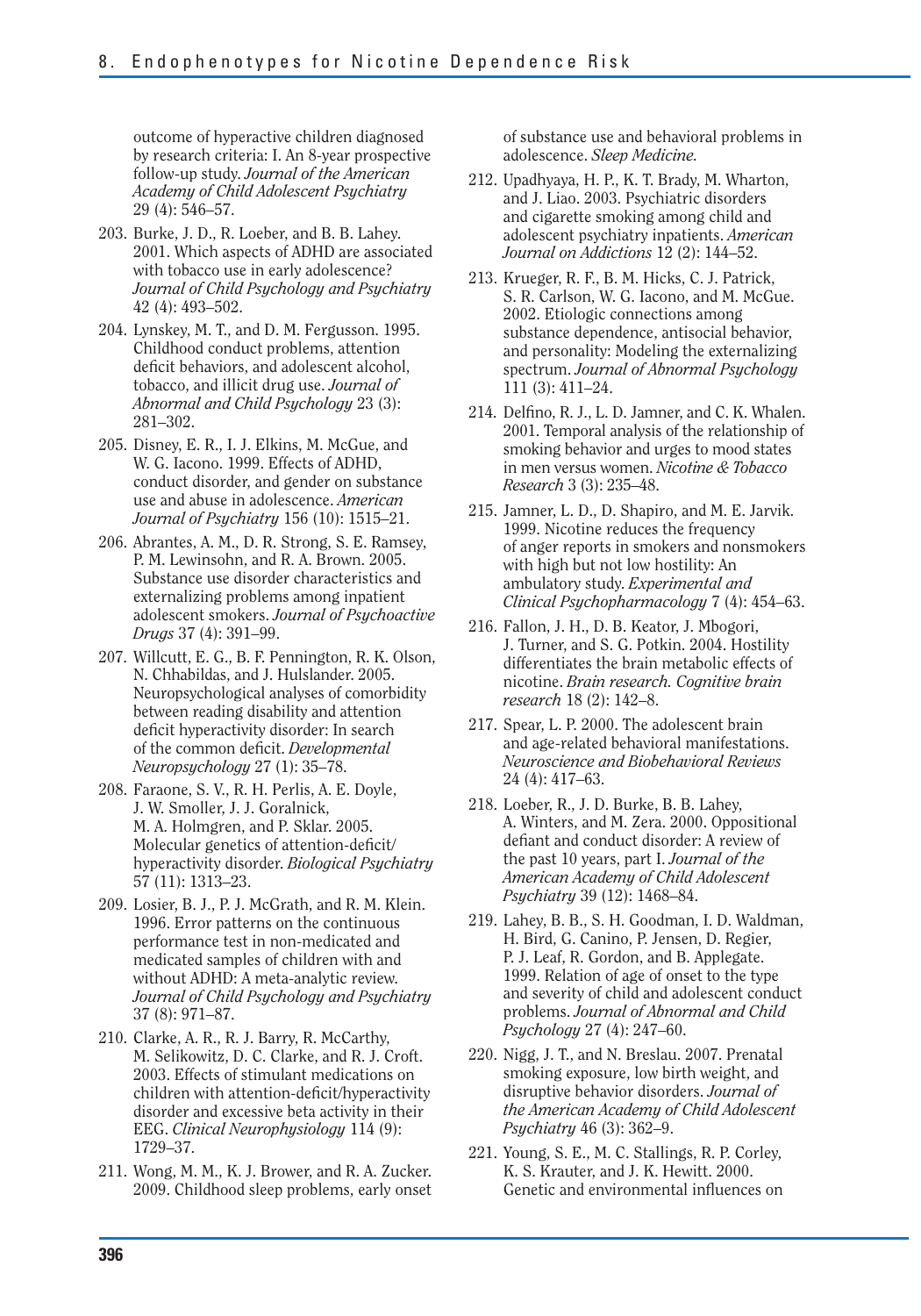behavioral disinhibition. *American Journal of Medical Genetics* 96 (5): 684–95.

- 222. Depue, R. A., and M. R. Spoont. 1986. Conceptualizing a serotonin trait: A behavioral dimension of constraint. *Annals of the New York Academy of Sciences* 487: 47–62.
- 223. Eisenberg, N., A. Sadovsky, T. L. Spinrad, R. A. Fabes, S. H. Losoya, C. Valiente, M. Reiser, A. Cumberland, and S. A. Shepard. 2005. The relations of problem behavior status to children's negative emotionality, effortful control, and impulsivity: Concurrent relations and prediction of change. *Developmental Psychology* 41 (1): 193–211.
- 224. Nigg, J. T., and B. J. Casey. 2005. An integrative theory of attention-deficit/ hyperactivity disorder based on the cognitive and affective neurosciences. *Development and Psychopathology* 17 (3): 785–806.
- 225. Hariri, A. R., V. S. Mattay, A. Tessitore, F. Fera, and D. R. Weinberger. 2003. Neocortical modulation of the amygdala response to fearful stimuli. *Biological Psychiatry* 53 (6): 494–501.
- 226. Ochsner, K. N., R. D. Ray, J. C. Cooper, E. R. Robertson, S. Chopra, J. D. Gabrieli, and J. J. Gross. 2004. For better or for worse: Neural systems supporting the cognitive down- and up-regulation of negative emotion. *NeuroImage* 23 (2): 483–99.
- 227. Potter, A. S., P. A. Newhouse, and D. J. Bucci. 2006. Central nicotinic cholinergic systems: A role in the cognitive dysfunction in attention-deficit/hyperactivity disorder? *Behavioural Brain Research* 175 (2): 201–11.
- 228. Logan, B. K., P. N. Friel, and G. A. Case. 1994. Analysis of sertraline (Zoloft) and its major metabolite in postmortem specimens by gas and liquid chromatography. *Journal of Analytical Toxicology* 18 (3): 139–42.
- 229. Aron, A. R., S. Monsell, B. J. Sahakian, and T. W. Robbins. 2004. A componential analysis of task-switching deficits associated with lesions of left and right frontal cortex. *Brain* 127 (Pt 7): 1561–73.
- 230. Aron, A. R., and R. A. Poldrack. 2006. Cortical and subcortical contributions to stop signal response inhibition: Role of the subthalamic nucleus. *Journal of Neuroscience* 26 (9): 2424–33.
- 231. Hanes, D. P., W. F. Patterson 2nd, and J. D. Schall. 1998. Role of frontal eye fields in countermanding saccades: Visual, movement, and fixation activity. *Journal of Neurophysiology* 79 (2): 817–34.
- 232. Friedman, N. P., and A. Miyake. 2004. The relations among inhibition and interference control functions: A latent-variable analysis. *Journal of Experimental Psychology General* 133 (1): 101–35.
- 233. Kuntsi, J., H. Rogers, G. Swinard, N. Borger, J. van der Meere, F. Rijsdijk, and P. Asherson. 2006. Reaction time, inhibition, working memory and 'delay aversion' performance: Genetic influences and their interpretation. *Psychological Medicine* 36 (11): 1613–24.
- 234. Friedman, D., and Y. M. Cycowicz. 2006. Repetition priming of possible and impossible objects from ERP and behavioral perspectives. *Psychophysiology* 43 (6): 569–78.
- 235. Willcutt, E. G., N. Chhabildas, L. C. Bidwell, and B. F. Pennington. Forthcoming. A twin study of the validity of the executive function theory of ADHD.
- 236. Friedman, N. P., A. Miyake, S. E. Young, J. C. Defries, R. P. Corley, and J. K. Hewitt. 2008. Individual differences in executive functions are almost entirely genetic in origin. *Journal of Experimental Psychology General* 137 (2): 201–25.
- 237. Bekker, E. M., K. B. Bocker, F. Van Hunsel, M. C. van den Berg, and J. L. Kenemans. 2005. Acute effects of nicotine on attention and response inhibition. *Pharmacology, Biochemistry, and Behavior* 82 (3): 539–48.
- 238. Mitchell, S. H. 2004. Measuring impulsivity and modeling its association with cigarette smoking. *Behavioral and Cognitive Neuroscience Reviews* 3 (4): 261–75.
- 239. Hall, M. H., K. Schulze, F. Rijsdijk, M. Picchioni, U. Ettinger, E. Bramon, R. Freedman, R. M. Murray, and P. Sham. 2006. Heritability and reliability of P300, P50 and duration mismatch negativity. *Behavior Genetics* 36 (6): 845–57.
- 240. van Beijsterveldt, C. E., and G. C. van Baal. 2002. Twin and family studies of the human electroencephalogram: A Review and a meta-analysis. *Biological Psychology*  61 (1–2): 111–38.
- 241. Yoon, H. H., W. G. Iacono, S. M. Malone, and M. McGue. 2006. Using the brain P300 response to identify novel phenotypes reflecting genetic vulnerability for adolescent substance misuse. *Addictive Behaviors* 31 (6): 1067–87.
- 242. Patrick, C. J., E. M. Bernat, S. M. Malone, W. G. Iacono, R. F. Krueger, and M. McGue. 2006. P300 amplitude as an indicator of externalizing in adolescent males. *Psychophysiology* 43 (1): 84–92.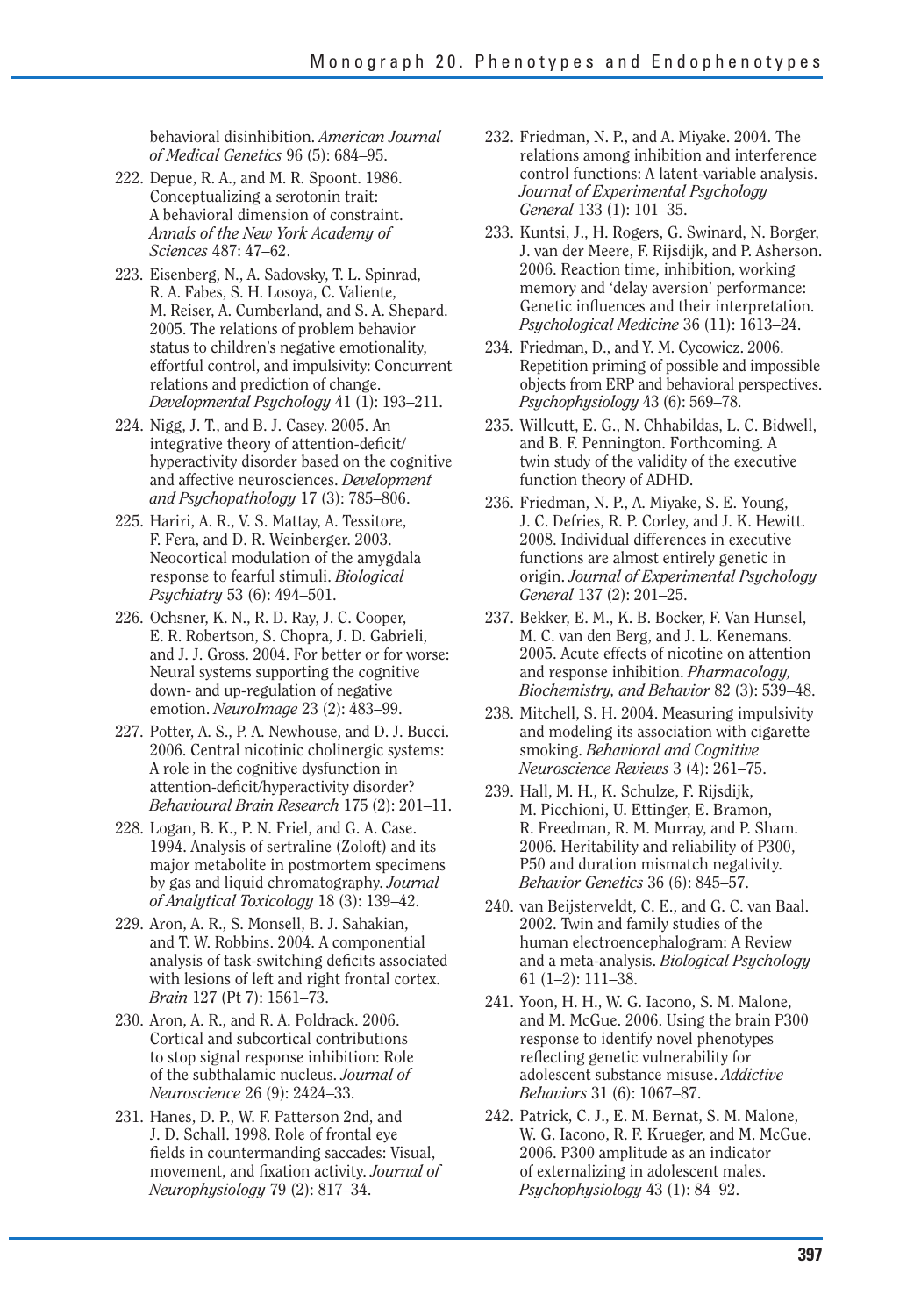- 243. Iacono, W. G., S. M. Malone, and M. McGue. 2003. Substance use disorders, externalizing psychopathology, and P300 event-related potential amplitude. *International Journal of Psychophysiology* 48 (2): 147–78.
- 244. Anokhin, A. P., A. B. Vedeniapin, E. J. Sirevaag, L. O. Bauer, S. J. O'Connor, S. Kuperman, B. Porjesz, et al. 2000. The P300 brain potential is reduced in smokers. *Psychopharmacology (Berl)*  149 (4): 409–13.
- 245. Domino, E. F., and T. Kishimoto. 2002. Tobacco smoking increases gating of irrelevant and enhances attention to relevant tones. *Nicotine & Tobacco Research* 4 (1): 71–7.
- 246. Barkley, R. A. 1997. Behavioral inhibition, sustained attention, and executive functions: Constructing a unifying theory of ADHD. *Psychological Bulletin* 121 (1): 65–94.
- 247. Kane, M. J., M. K. Bleckley, A. R. Conway, and R. W. Engle. 2001. A controlledattention view of working-memory capacity. *Journal of Experimental Psychology General* 130 (2): 169–83.
- 248. Willcutt, E. G. Forthcoming. ADHD. In *Pediatric neuropsychology: Research, theory, and practice,* ed. K. O. Yeats, D. Ris, D. Taylor, and B. F. Pennington. New York: Guilford Press.
- 249. Arnsten, A. F. 2001. Modulation of prefrontal cortical-striatal circuits: Relevance to therapeutic treatments for Tourette syndrome and attention-deficit hyperactivity disorder. *Advances in Neurology* 85: 333–41.
- 250. Altmann, E. M. 2004. Advance preparation in task switching: What work is being done? *Psychological Science* 15 (9): 616–22.
- 251. Campana, A., F. Macciardi, O. Gambini, and S. Scarone. 1996. The Wisconsin Card Sorting Test (WCST) performance in normal subjects: A twin study. *Neuropsychobiology*  34 (1): 14–17.
- 252. Giedd, J. N., J. E. Schmitt, and M. C. Neale. 2007. Structural brain magnetic resonance imaging of pediatric twins. *Human Brain Mapping* 28 (6): 474–81.
- 253. Peper, J. S., R. M. Brouwer, D. I. Boomsma, R. S. Kahn, and H. E. Hulshoff Pol. 2007. Genetic influences on human brain structure: A review of brain imaging studies in twins. *Human Brain Mapping* 28 (6): 464–73.
- 254. Casey, B. J., J. N. Epstein, J. Buhle, C. Liston, M. C. Davidson, S. T. Tonev, J. Spicer, et al.

2007. Frontostriatal connectivity and its role in cognitive control in parent-child dyads with ADHD. *American Journal of Psychiatry*  164 (11): 1729–36.

- 255. Matthews, S. C., A. N. Simmons, I. Strigo, K. Jang, M. B. Stein, and M. P. Paulus. 2007. Heritability of anterior cingulate response to conflict: An fMRI study in female twins. *NeuroImage* 38 (1): 223–7.
- 256. Calkins, S. D. 1997. Cardiac vagal tone indices of temperamental reactivity and behavioral regulation in young children. *Developmental Psychobiology* 31 (2): 125–35.
- 257. Calkins, S. D., and S. P. Keane. 2004. Cardiac vagal regulation across the preschool period: Stability, continuity, and implications for childhood adjustment. *Developmental Psychobiology* 45 (3): 101–12.
- 258. Porges, S. W., J. A. Doussard-Roosevelt, A. L. Portales, and S. I. Greenspan. 1996. Infant regulation of the vagal "brake" predicts child behavior problems: A psychobiological model of social behavior. *Developmental Psychobiology* 29 (8): 697–712.
- 259. Suess, P. E., S. W. Porges, and D. J. Plude. 1994. Cardiac vagal tone and sustained attention in school-age children. *Psychophysiology* 31 (1): 17–22.
- 260. Delis, D. C., E. Kaplan, and J. H. Kramer. 2001. *Delis-Kaplan executive function system.* San Antonio, TX: Psychological Corporation.
- 261. Posner, M. I., and S. E. Petersen. 1990. The attention system of the human brain. *Annual Review of Neuroscience* 13:25–42.
- 262. Cumberland-Li, A., N. Eisenberg, and M. Reiser. 2004. Relations of young children's agreeableness and resiliency to effortful control and impulsivity. *Social Development* 13 (2): 191–212.
- 263. Anthony, J. C., L. A. Warner, and R. C. Kessler. 1994. Comparative epidemiology of dependence on tobacco, alcohol, controlled substances, and inhalants: Basic findings from the National Comorbidity Survey. *Experimental and Clinical Psychopharmacology* 2 (3): 244–68.
- 264. Robinson, L. A., D. M. Murray, C. M. Alfano, S. M. Zbikowski, J. L. Blitstein, and R. C. Klesges. 2006. Ethnic differences in predictors of adolescent smoking onset and escalation: A longitudinal study from 7th to 12th grade. *Nicotine & Tobacco Research*  8 (2): 297–307.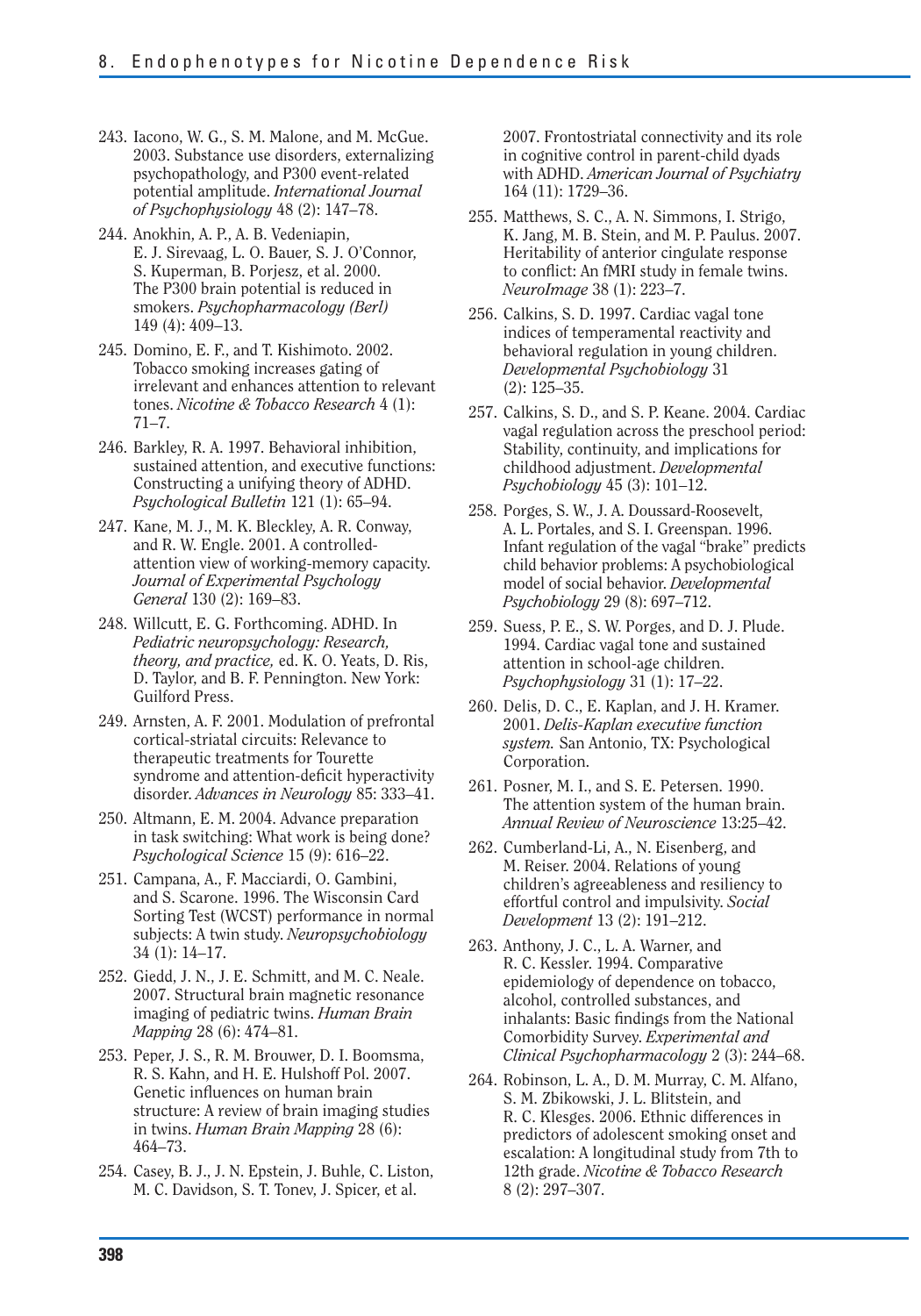- 265. Sullivan, P. F., Y. Jiang, M. C. Neale, K. S. Kendler, and R. E. Straub. 2001. Association of the tryptophan hydroxylase gene with smoking initiation but not progression to nicotine dependence. *American Journal of Medical Genetics*  105 (5): 479–84.
- 266. Pomerleau, O. F. 1995. Individual differences in sensitivity to nicotine: Implications for genetic research on nicotine dependence. *Behavior Genetics* 25 (2): 161–77.
- 267. Perkins, K. A. 2002. Chronic tolerance to nicotine in humans and its relationship to tobacco dependence. *Nicotine & Tobacco Research* 4 (4): 405–22.
- 268. DiFranza, J. R., J. A. Savageau, N. A. Rigotti, K. Fletcher, J. K. Ockene, A. D. McNeill, M. Coleman, and C. Wood. 2002. Development of symptoms of tobacco dependence in youths: 30 month follow up data from the DANDY study. *Tobacco Control* 11 (3): 228–35.
- 269. Marks, M. J., J. A. Stitzel, and A. C. Collins. 1989. Genetic influences on nicotine responses. *Pharmacology, Biochemistry, and Behavior* 33 (3): 667–78.
- 270. Schechter, M. D., S. M. Meehan, and J. B. Schechter. 1995. Genetic selection for nicotine activity in mice correlates with conditioned place preference. *European Journal of Pharmacology* 279 (1): 59–64.
- 271. Gervais, A., J. O'Loughlin, G. Meshefedjian, C. Bancej, and M. Tremblay. 2006. Milestones in the natural course of onset of cigarette use among adolescents. *Canadian Medical Association Journal* 175 (3): 255–61.
- 272. Giovino, G. A. 2002. Epidemiology of tobacco use in the United States. *Oncogene*  21 (48): 7326–340.
- 273. Perkins, K. A., D. Gerlach, M. Broge, J. E. Grobe, M. Sanders, C. Fonte, J. Vender, C. Cherry, and A. Wilson. 2001. Dissociation of nicotine tolerance from tobacco dependence in humans. *Journal of Pharmacology and Experimental Therapeutics* 296 (3): 849–56.
- 274. Riedel, B. W., J. L. Blitstein, L. A. Robinson, D. M. Murray, and R. C. Klesges. 2003. The reliability and predictive value of adolescents' reports of initial reactions to smoking. *Nicotine & Tobacco Research*  5 (4): 553–59.
- 275. Stanton, W. R., and P. A. Silva. 1993. Consistency in children's recall of age of initiating smoking. *International Journal of Epidemiology* 22 (6): 1064–9.
- 276. Perkins, K. A., C. Lerman, S. Coddington, and J. L. Karelitz. 2008. Association of retrospective early smoking experiences with prospective sensitivity to nicotine via nasal spray in nonsmokers. *Nicotine & Tobacco Research* 10 (8): 1335–45.
- 277. Buka, S. L., E. D. Shenassa, and R. Niaura. 2003. Elevated risk of tobacco dependence among offspring of mothers who smoked during pregnancy: A 30-year prospective study. *American Journal of Psychiatry*  160 (11): 1978–84.
- 278. Le Foll, B., and S. R. Goldberg. 2006. Nicotine as a typical drug of abuse in experimental animals and humans. *Psychopharmacology (Berl)* 184 (3–4): 367–81.
- 279. Donny, E. C., S. T. Lanza, R. L. Balster, L. M. Collins, A. Caggiula, and P. P. Rowell. 2004. Using growth models to relate acquisition of nicotine self-administration to break point and nicotinic receptor binding. *Drug and Alcohol Dependence*  75 (1): 23–35.
- 280. Le, A. D., Z. Li, D. Funk, M. Shram, T. K. Li, and Y. Shaham. 2006. Increased vulnerability to nicotine self-administration and relapse in alcohol-naive offspring of rats selectively bred for high alcohol intake. *Journal of Neuroscience* 26 (6): 1872–9.
- 281. Pierre, P. J., and P. Vezina. 1997. Predisposition to self-administer amphetamine: The contribution of response to novelty and prior exposure to the drug. *Psychopharmacology (Berl)* 129 (3): 277–84.
- 282. Suto, N., J. D. Austin, and P. Vezina. 2001. Locomotor response to novelty predicts a rat's propensity to self-administer nicotine. *Psychopharmacology (Berl)* 158 (2): 175–80.
- 283. Abreu-Villaca, Y., F. E. Queiroz-Gomes, A. P. Dal Monte, C. C. Filgueiras, and A. C. Manhaes. 2006. Individual differences in novelty-seeking behavior but not in anxiety response to a new environment can predict nicotine consumption in adolescent C57BL/6 mice. *Behavioural Brain Research*  167 (1): 175–82.
- 284. Henningfield, J. E., and R. M. Keenan. 1993. Nicotine delivery kinetics and abuse liability. *Journal of Consulting and Clinical Psychology* 61 (5): 743–50.
- 285. Perkins, K. A., D. Gerlach, M. Broge, C. Fonte, and A. Wilson. 2001. Reinforcing effects of nicotine as a function of smoking status. *Experimental and Clinical Psychopharmacology* 9 (3): 243–50.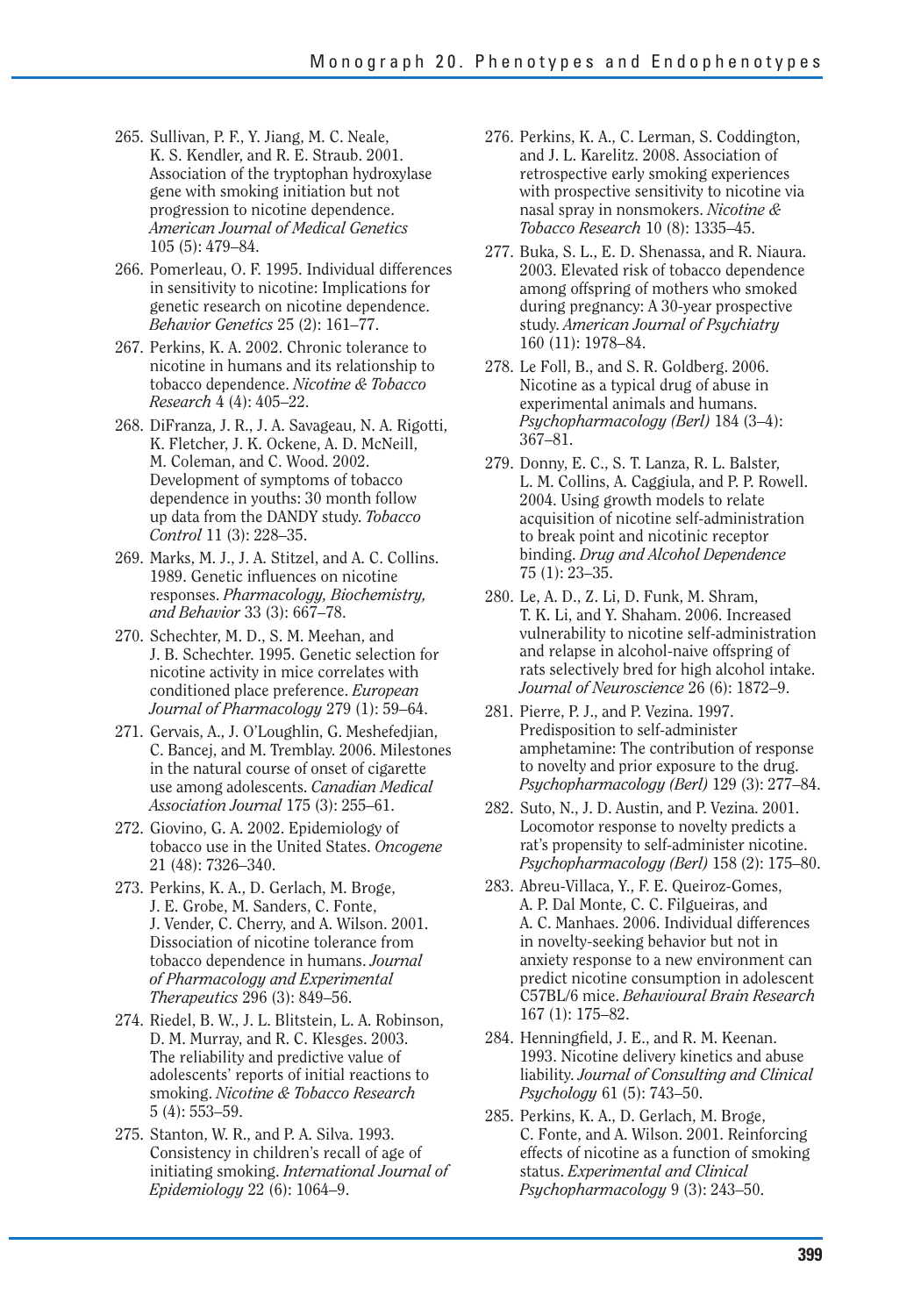- 286. Perkins, K. A., J. E. Grobe, D. Weiss, C. Fonte, and A. Caggiula. 1996. Nicotine preference in smokers as a function of smoking abstinence. *Pharmacology, Biochemistry, and Behavior* 55 (2): 257–63.
- 287. Perkins, K. A. 2004. Response to Dar and Frenk (2004), "Do smokers self-administer pure nicotine? A review of the evidence." *Psychopharmacology (Berl)* 175 (2): 256–8.
- 288. Perkins, K. A., M. Broge, D. Gerlach, M. Sanders, J. E. Grobe, C. Cherry, and A. S. Wilson. 2002. Acute nicotine reinforcement, but not chronic tolerance, predicts withdrawal and relapse after quitting smoking. *Health Psychology* 21 (4): 332–39.
- 289. Hughes, J. R., G. L. Rose, and P. W. Callas. 2000. Do former smokers respond to nicotine differently from never smokers? A pilot study. *Nicotine & Tobacco Research*  2 (3): 255–62.
- 290. Perkins, K. A., C. Lerman, S. B. Coddington, C. Jetton, J. L. Karelitz, J. A. Scott, and A. S. Wilson. 2008. Initial nicotine sensitivity in humans as a function of impulsivity. *Psychopharmacology (Berl)* 200 (4): 529–44.
- 291. Perkins, K. A., M. Sanders, D. D'Amico, and A. Wilson. 1997. Nicotine discrimination and self-administration in humans as a function of smoking status. *Psychopharmacology (Berl)* 131 (4): 361–70.
- 292. Perkins, K. A., S. B. Coddington, J. L. Karelitz, C. Jetton, J. A. Scott, A. S. Wilson, and C. Lerman. 2009. Variability in initial nicotine sensitivity due to sex, history of other drug use, and parental smoking. *Drug and Alcohol Dependence* 99 (1–3): 47–57.
- 293. Perkins, K. A., C. Lerman, S. Coddington, C. Jetton, J. L. Karelitz, A. Wilson, J. R. Jennings, R. Ferrell, A. W. Bergen, and N. L. Benowitz. 2008. Gene and gene by sex associations with initial sensitivity to nicotine in nonsmokers. *Behavioural Pharmacology* 19 (5–6): 630–40.
- 294. Jackson, C., and D. Dickinson. 2004. Cigarette consumption during childhood and persistence of smoking through adolescence. *Archives of Pediatrics & Adolescent Medicine* 158 (11): 1050–56.
- 295. Karp, I., J. O'Loughlin, G. Paradis, J. Hanley, and J. DiFranza. 2005. Smoking trajectories of adolescent novice smokers in a longitudinal study of tobacco use. *Annals of Epidemiology* 15 (6): 445–52.
- 296. Hirschman, R. S., H. Leventhal, and K. Glynn. 1984. The development of smoking

behavior: Conceptualization and supportive cross-sectional survey data. *Journal of Applied Social Psychology* 14 (3): 184–206.

- 297. DiFranza, J. R., J. A. Savageau, K. Fletcher, J. K. Ockene, N. A. Rigotti, A. D. McNeill, M. Coleman, and C. Wood. 2004. Recollections and repercussions of the first inhaled cigarette. *Addictive Behaviors*  29 (2): 261–72.
- 298. Ridenour, T. A., S. T. Lanza, E. C. Donny, and D. B. Clark. 2006. Different lengths of times for progressions in adolescent substance involvement. *Addictive Behaviors* 31 (6): 962–83.
- 299. Fidler, J. A., J. Wardle, N. H. Brodersen, M. J. Jarvis, and R. West. 2006. Vulnerability to smoking after trying a single cigarette can lie dormant for three years or more. *Tobacco Control* 15 (3): 205–09.
- 300. Slotkin, T. A. 2002. Nicotine and the adolescent brain: Insights from an animal model. *Neurotoxicology and Teratology*  24 (3): 369–84.
- 301. Everitt, B. J., and T. W. Robbins. 2005. Neural systems of reinforcement for drug addiction: From actions to habits to compulsion. *Nature Neuroscience* 8 (11): 1481–89.
- 302. Robinson, T. E., and K. C. Berridge. 2003. Addiction. *Annual Review of Psychology*  54: 25–53.
- 303. O'Connor, R. J., L. T. Kozlowski, D. J. Vandenbergh, A. A. Strasser, M. D. Grant, and G. P. Vogler. 2005. An examination of early smoking experiences and smoking status in a national crosssectional sample. *Addiction* 100 (9): 1352–57.
- 304. Barrett, S. P., I. Boileau, J. Okker, R. O. Pihl, and A. Dagher. 2004. The hedonic response to cigarette smoking is proportional to dopamine release in the human striatum as measured by positron emission tomography and [11C]raclopride. *Synapse* 54 (2): 65–71.
- 305. Brody, A. L. 2006. Functional brain imaging of tobacco use and dependence. *Journal of Psychiatric Research* 40 (5): 404–18.
- 306. Pomerleau, C. S., O. F. Pomerleau, S. M. Snedecor, S. Gaulrapp, and S. L. Kardia. 2004. Heterogeneity in phenotypes based on smoking status in the Great Lakes Smoker Sibling Registry. *Addictive Behaviors* 29 (9): 1851–55.
- 307. Pomerleau, O. F., C. S. Pomerleau, A. M. Mehringer, S. M. Snedecor, and O. G. Cameron. 2005. Validation of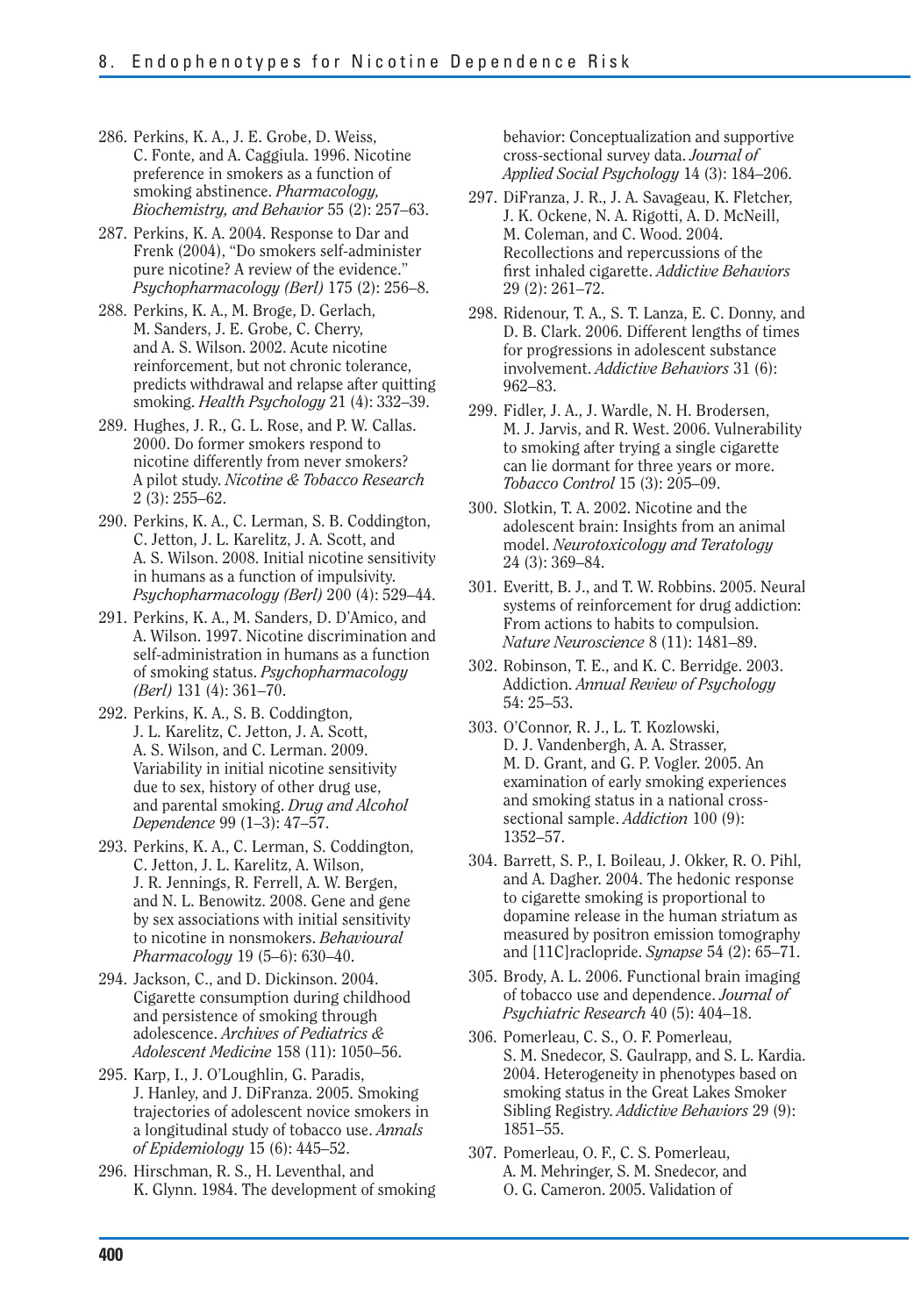retrospective reports of early experiences with smoking. *Addictive Behaviors* 30 (3): 607–11.

- 308. Fergusson, D. M., L. J. Horwood, M. T. Lynskey, and P. A. Madden. 2003. Early reactions to cannabis predict later dependence. *Archives of General Psychiatry*  60 (10): 1033–39.
- 309. Lambert, N. M., M. McLeod, and S. Schenk. 2006. Subjective responses to initial experience with cocaine: An exploration of the incentive-sensitization theory of drug abuse. *Addiction* 101 (5): 713–25.
- 310. Watson, D., L. A. Clark, and A. Tellegen. 1988. Development and validation of brief measures of positive and negative affect: The PANAS scales. *Journal of Personality and Social Psychology* 54 (6): 1063–70.
- 311. Diener, E., and R. A. Emmons. 1984. The independence of positive and negative affect. *Journal of Personality and Social Psychology* 47 (5): 1105–17.
- 312. McNair, D. M., M. Lorr, and L. F. Droppleman. 1992. *POMS manual: Profile of mood states.*  San Diego: Educational and Industrial Testing Service.
- 313. Kalman, D. 2002. The subjective effects of nicotine: Methodological issues, a review of experimental studies, and recommendations for future research. *Nicotine & Tobacco Research* 4 (1): 25–70.
- 314. Perkins, K. A., C. Jetton, A. Stolinski, C. Fonte, and C. A. Conklin. 2003. The consistency of acute responses to nicotine in humans. *Nicotine & Tobacco Research* 5 (6): 877–84.
- 315. Pomerleau, O. F., C. S. Pomerleau, and R. J. Namenek. 1998. Early experiences with tobacco among women smokers, ex-smokers, and never-smokers. *Addiction*  93 (4): 595–9.
- 316. Brigham, J., C. N. Lessov-Schlaggar, H. S. Javitz, M. McElroy, R. Krasnow, and G. E. Swan. 2008. Reliability of adult retrospective recall of lifetime tobacco use. *Nicotine & Tobacco Research* 10 (2): 287–99.
- 317. Hu, M. C., M. Davies, and D. B. Kandel. 2006. Epidemiology and correlates of daily smoking and nicotine dependence among young adults in the United States. *American Journal of Public Health* 96 (2): 299–308.
- 318. Eissenberg, T., and R. L. Balster. 2000. Initial tobacco use episodes in children and adolescents: Current knowledge, future directions. *Drug and Alcohol Dependence*  59 Suppl. 1: S41–S60.
- 319. Blitstein, J. L., L. A. Robinson, D. M. Murray, R. C. Klesges, and S. M. Zbikowski. 2003. Rapid progression to regular cigarette smoking among nonsmoking adolescents: Interactions with gender and ethnicity. *Preventive Medicine* 36 (4): 455–63.
- 320. Chen, X., A. Stacy, H. Zheng, J. Shan, D. Spruijt-Metz, J. Unger, J. Gong, et al. 2003. Sensations from initial exposure to nicotine predicting adolescent smoking in China: A potential measure of vulnerability to nicotine. *Nicotine & Tobacco Research*  5 (4): 455–63.
- 321. Friedman, L. S., E. Lichtenstein, and A. Biglan. 1985. Smoking onset among teens: An empirical analysis of initial situations. *Addictive Behaviors* 10 (1): 1–13.
- 322. Rodriguez, D., and J. Audrain-McGovern. 2004. Team sport participation and smoking: Analysis with general growth mixture modeling. *Journal of Pediatric Psychology*  29 (4): 299–308.
- 323. Ehringer, M. A. , H. V. Clegg, A. C. Collins, R. P. Corley, T. Crowley, J. K. Hewitt, C. J. Hopfer, et al. 2007. Association of the neuronal nicotinic receptor beta2 subunit gene (CHRNB2) with subjective responses to alcohol and nicotine. *American Journal of Medical Genetics Part B, Neuropsychiatric Genetics* 144B (5): 596–604.
- 324. Zeiger, J. S., B. C. Haberstick, I. Schlaepfer, A. C. Collins, R. P. Corley, T. J. Crowley, J. K. Hewitt, et al. 2008. The neuronal nicotinic receptor subunit genes (CHRNA6 and CHRNB3) are associated with subjective responses to tobacco. *Human Molecular Genetics* 17 (5): 724–34.
- 325. Perkins, K. A., D. Gerlach, M. Broge, J. E. Grobe, and A. Wilson. 2000. Greater sensitivity to subjective effects of nicotine in nonsmokers high in sensation seeking. *Experimental and Clinical Psychopharmacology* 8 (4): 462–71.
- 326. Perkins, K. A. 1999. Baseline-dependency of nicotine effects: A review. *Behavioural Pharmacology* 10 (6–7): 597–615.
- 327. Acri, J. B., D. E. Morse, E. J. Popke, and N. E. Grunberg. 1994. Nicotine increases sensory gating measured as inhibition of the acoustic startle reflex in rats. *Psychopharmacology (Berl)* 114 (2): 369–74.
- 328. Perkins, K. A., L. H. Epstein, R. L. Stiller, J. E. Sexton, B. L. Marks, and R. G. Jacob. 1990. Cardiovascular effects of nicotine during physical activity and following meal consumption. *Clinical and Experimental*